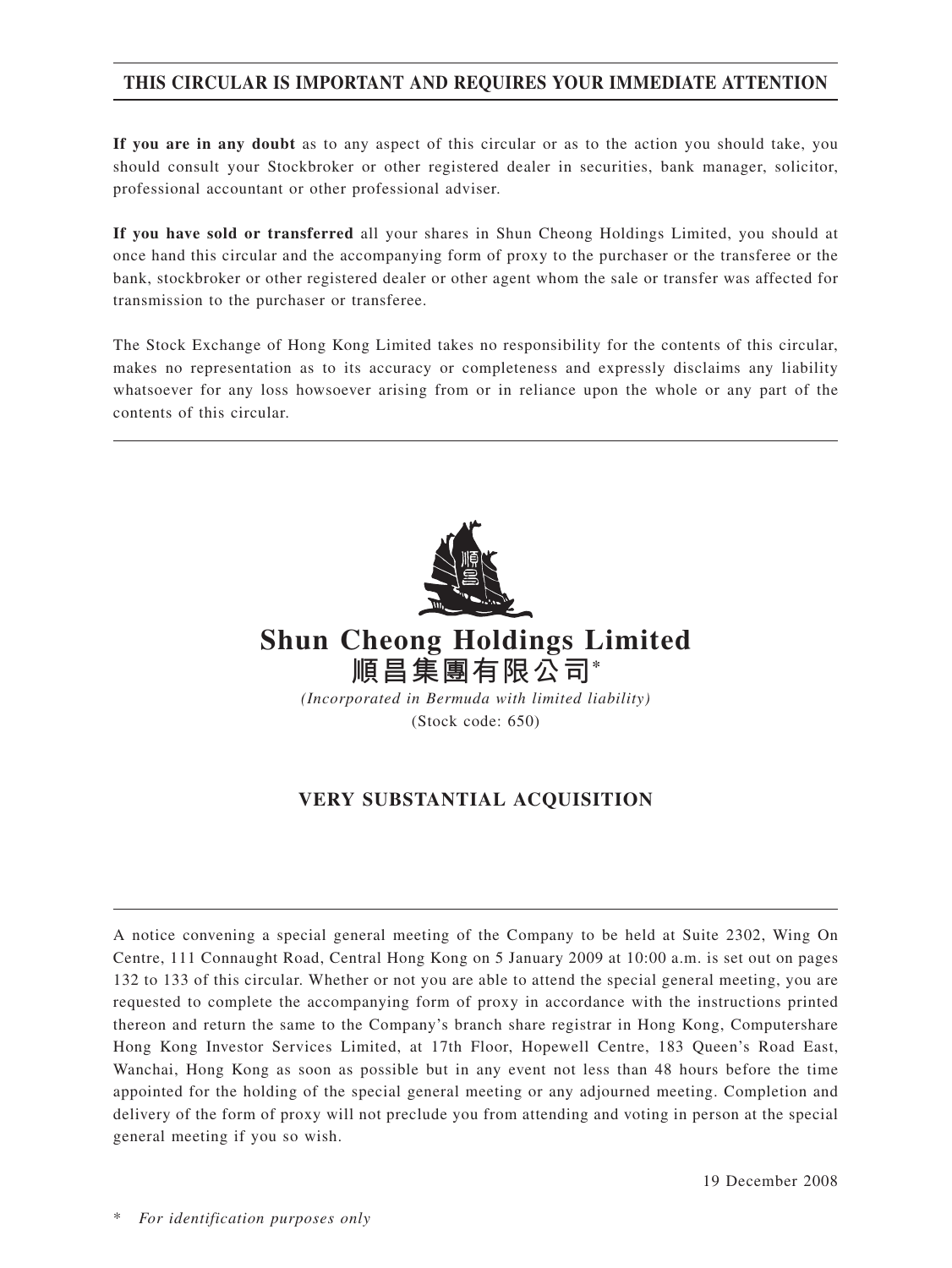# **CONTENTS**

# *Page*

| Appendix III - Unaudited pro forma financial information on the Enlarged Group | 106 |
|--------------------------------------------------------------------------------|-----|
|                                                                                |     |
|                                                                                |     |
|                                                                                |     |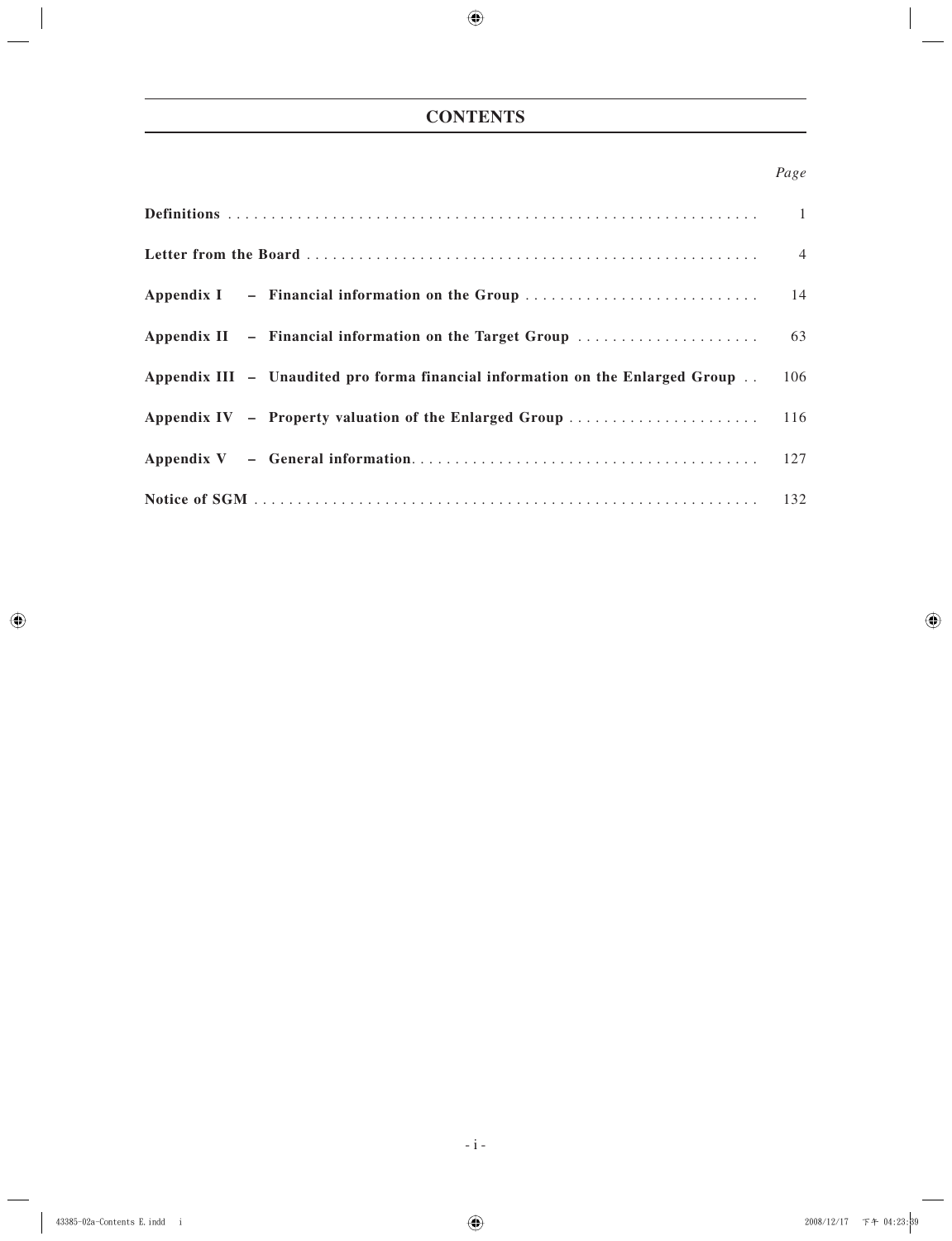# **DEFINITIONS**

*In this circular, unless the context otherwise requires, the following terms shall have the following meanings:*

| "Acquisition"                  | the proposed acquisition of the Sale Capital by the Purchaser<br>pursuant to the terms and conditions of the Agreements                                                                                                                              |
|--------------------------------|------------------------------------------------------------------------------------------------------------------------------------------------------------------------------------------------------------------------------------------------------|
| "Agreements"                   | the Sale and Purchase Agreement and the Debt Restructuring<br>Agreement (as supplemented by the Supplemental Agreements)                                                                                                                             |
| "Announcements"                | the announcements dated 2 September 2008, 23 September 2008,<br>27 October 2008 and 5 December 2008 made by the Company<br>in relation to the Acquisition                                                                                            |
| "associate(s)"                 | has the meaning ascribed to it under the Listing Rules                                                                                                                                                                                               |
| "Board"                        | the board of Directors                                                                                                                                                                                                                               |
| "Company"                      | Shun Cheong Holdings Limited, a company incorporated in<br>Bermuda with limited liability which shares are listed on the<br>Main Board of the Stock Exchange                                                                                         |
| "Completion"                   | the completion of the Acquisition                                                                                                                                                                                                                    |
| "connected persons"            | has the meaning as ascribed in the Listing Rules                                                                                                                                                                                                     |
| "Consideration"                | the consideration of RMB148,230,000 payable by the Company<br>to the Vendors for the Sale Capital, the particulars of which<br>are set out in the paragraphs headed "Consideration" under the<br>section "Sale and Purchase Agreement" above         |
| "Debt Restructuring Agreement" | the debt restructuring agreement dated 19 August 2008 entered<br>into between the Purchaser, Yinhe and the Target Company in<br>relation to the settlement of Hotel's Payables (as supplemented<br>by the Supplemental Debt Restructuring Agreement) |
| "Director(s)"                  | the director(s) of the Company                                                                                                                                                                                                                       |
| "Enlarged Group"               | the Group and the Target Group                                                                                                                                                                                                                       |
| "Group"                        | the Company and its subsidiaries                                                                                                                                                                                                                     |
| "Hotel"                        | 廣西沃頓國際大酒店 (Guangxi Wharton International Hotel), a<br>five-star hotel located at Nanning, Guangxi Zhuang Autonomous<br>Region, the PRC and the relevant land use right                                                                               |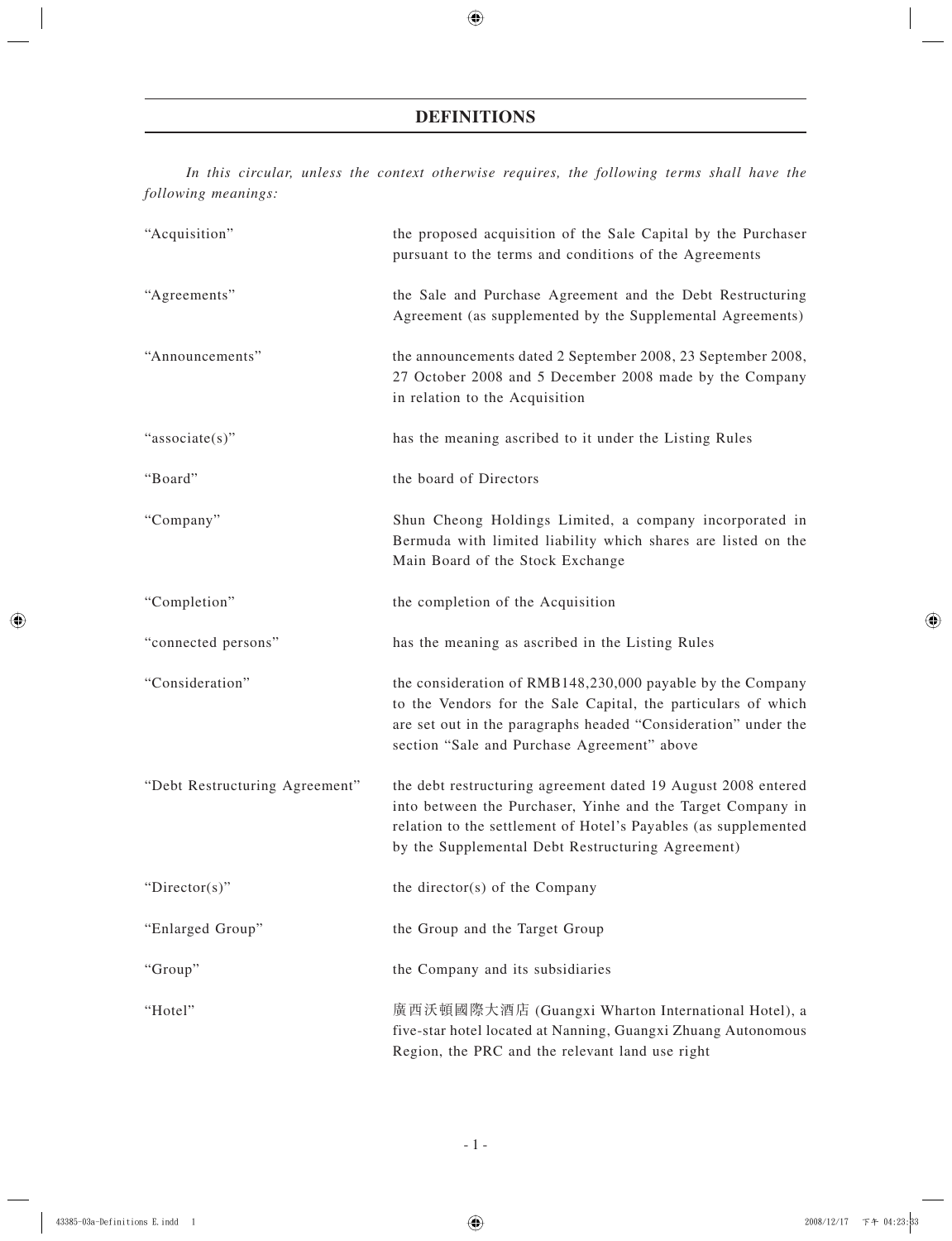# **DEFINITIONS**

| "Hotel Bank Loan"             | the bank loan applied by the Target Company from The Guangxi<br>Branch of The Bank of China of which the amount will be<br>reference to the amount of bank loan payable by Yinhe to The<br>Bank of China                                |
|-------------------------------|-----------------------------------------------------------------------------------------------------------------------------------------------------------------------------------------------------------------------------------------|
| "Hotel's Payables"            | the amount payable by the Target Company to Yinhe or relevant<br>parties amounted to RMB411,770,000 (subject to adjustments)<br>as at 31 July 2008                                                                                      |
| "Latest Practicable Date"     | 16 December 2008, being the latest practicable date prior to<br>the issue of this circular for ascertaining certain information<br>contained herein                                                                                     |
| "Listing Rules"               | the Rules Governing the Listing of Securities on the Stock<br>Exchange                                                                                                                                                                  |
| "Management Transfer Date"    | the date of transfer of management right of the Target Company,<br>which should be a day after the Purchaser deposits RMB18,230,000<br>into an account which is jointly controlled by the Purchaser and<br>Yinhe                        |
| "PRC"                         | the People's Republic of China                                                                                                                                                                                                          |
| "Purchaser"                   | Open Land Holdings Limited, a company incorporated in Hong<br>Kong and is wholly-owned by the Company                                                                                                                                   |
| "Sale and Purchase Agreement" | the sale and purchase agreement dated 19 August 2008 entered<br>into between the Purchaser and the Vendors in relation to the<br>sale and purchase of Sale Capital (as supplemented by the<br>Supplemental Sale and Purchase Agreement) |
| "Sale Capital"                | the entire equity capital of the Target Company                                                                                                                                                                                         |
| "SGM"                         | special general meeting of the Company to be convened to<br>consider and, if thought fit, approve the resolution in respect<br>of the Acquisition                                                                                       |
| "Share $(s)$ "                | ordinary share(s) of HK\$0.01 each in the share capital of the<br>Company                                                                                                                                                               |
| "Shareholders"                | the holder(s) of the Share                                                                                                                                                                                                              |
| "Stock Exchange"              | The Stock Exchange of Hong Kong Limited                                                                                                                                                                                                 |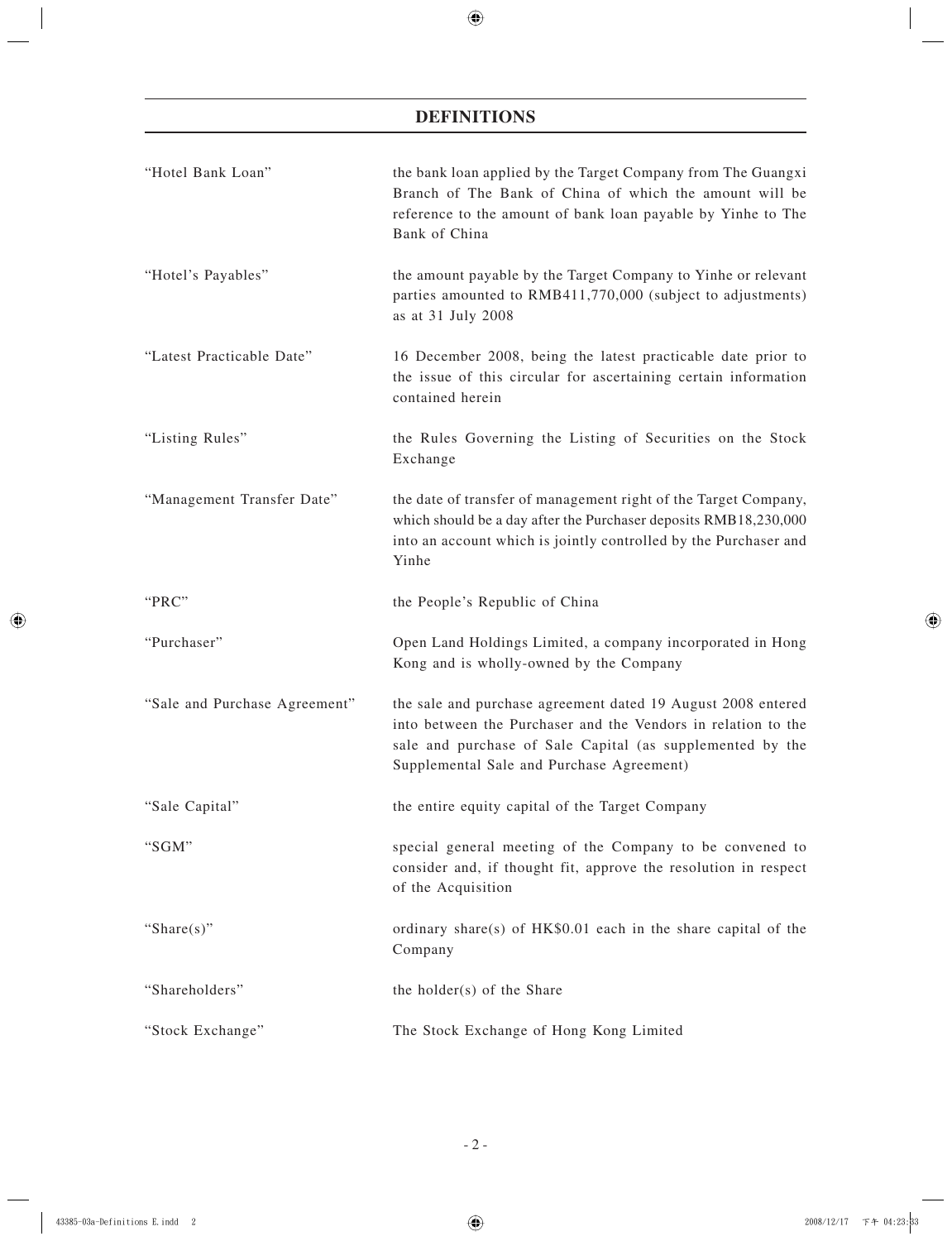# **DEFINITIONS**

| "Supplemental Agreements"                      | the Supplemental Sale and Purchase Agreement and the<br>Supplemental Debt Restructuring Agreement                                                                                                                       |
|------------------------------------------------|-------------------------------------------------------------------------------------------------------------------------------------------------------------------------------------------------------------------------|
| "Supplemental Debt<br>Restructuring Agreement" | the supplemental debt restructuring agreement dated 3<br>December 2008 entered into between the Purchaser, Yinhe and<br>the Target Company to amend certain terms and conditions of<br>the Debt Restructuring Agreement |
| "Supplemental Sale and<br>Purchase Agreement"  | the supplemental sale and purchase agreement dated 3<br>December 2008 entered into between the Purchaser, Yinhe and<br>Mr. Gao Jian to amend certain terms and conditions of the Sale<br>and Purchase Agreement         |
| "Target Company"                               | 廣西沃頓國際大酒店有限公司 (Guangxi Wharton International<br>Hotel Limited <sup>#</sup> ), a company incorporated in the PRC                                                                                                         |
| "Target Group"                                 | the Target Company and its subsidiaries                                                                                                                                                                                 |
| "Vendors"                                      | Yinhe and Mr. Gao Jian                                                                                                                                                                                                  |
| "Yinhe"                                        | 北海銀河高科技產業股份有限公司 (Beihai Yinhe Hi-Tech<br>Industrial Co., Ltd <sup>#</sup> ), a company incorporated in the PRC, of<br>which shares are listed on the Shenzhen Stock Exchange                                            |
| "HK\$"                                         | Hong Kong dollar(s), the lawful currency of Hong Kong                                                                                                                                                                   |
| "RMB"                                          | Renminbi, the lawful currency of PRC                                                                                                                                                                                    |
| $``q_0"$                                       | per cent.                                                                                                                                                                                                               |

(For the purpose of illustration only, the exchange rate of RMB1 to HK\$1.14 is adopted.)

\* *for identification purposes only*

#  *unofficial translation*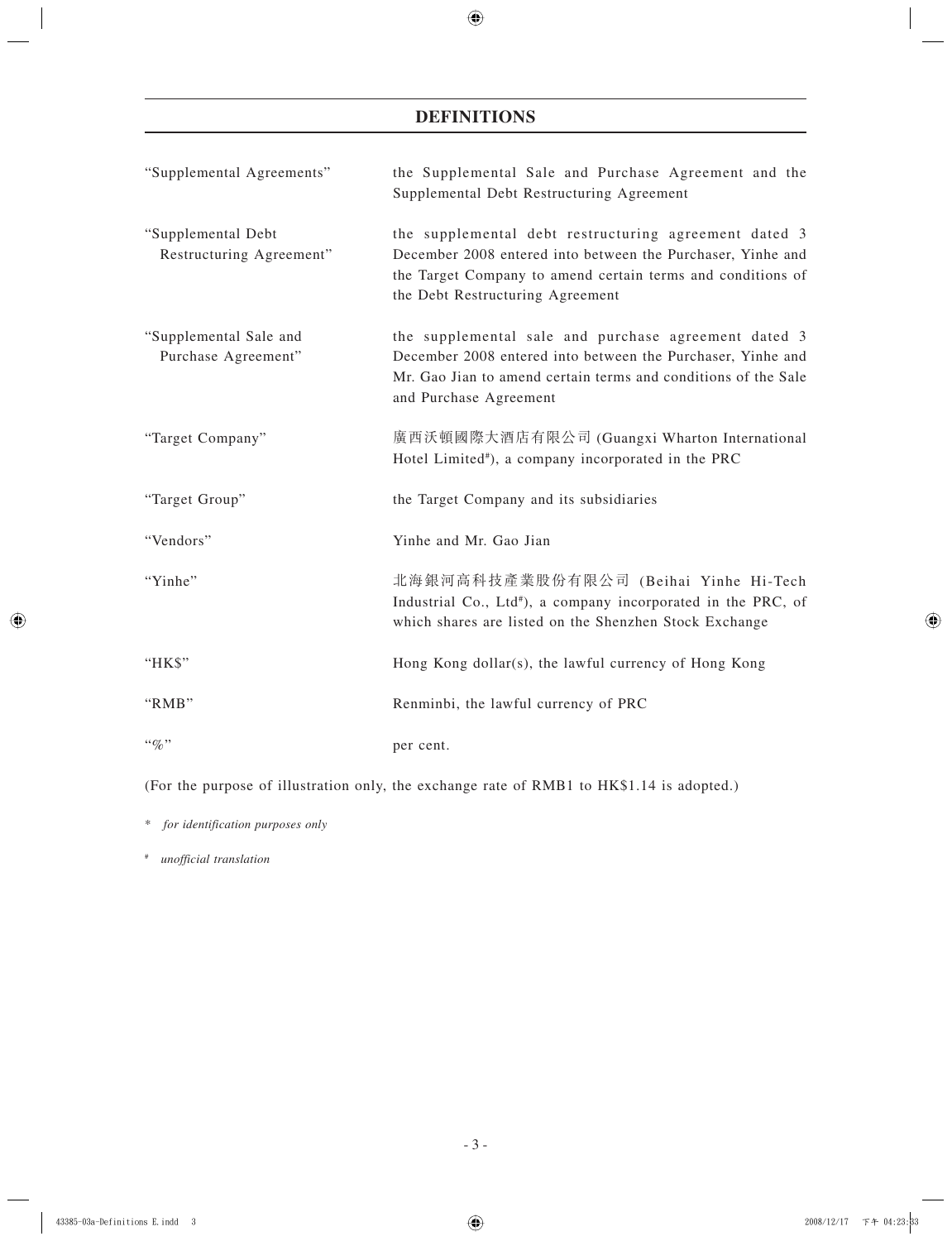

# **Shun Cheong Holdings Limited 順昌集團有限公司\***

*(Incorporated in Bermuda with limited liability)* (Stock code: 650)

*Executive Directors: Registered Office:* Ms. Cao Jing *(Executive Chairman)* Canon's Court Mr. Zhang Shaohua *(Managing Director)* 22 Victoria Street

*Non-executive Director:* Bermuda Mr. Mo Tianquan

*Independent non-executive Directors: place of business:* Professor Ye Jianping Suite 2302, Wing On Centre Mr. Derek Palaschuk 111 Connaught Road Central Mr. Yao Xusheng Hong Kong

Hamilton HM 12

*Head office and principal*

19 December 2008

*To the Shareholders,*

Dear Sir or Madam,

# **VERY SUBSTANTIAL ACQUISITION**

# **INTRODUCTION**

As disclosed in the Announcements, the Purchaser entered into the Agreements, pursuant to which the Purchaser has conditionally agreed to (i) purchase the Sale Capital, representing the entire issued share capital of the Target Company, for a consideration of RMB148,230,000 (equivalent to approximately HK\$168,982,200); and (ii) assume the Hotel's Payables amounted to RMB411,770,000 (equivalent to approximately HK\$469,417,800).

The purpose of this circular is to provide you with further information in relation to the Acquisition and to give you the notice of the SGM.

 $For$  *identification purposes only*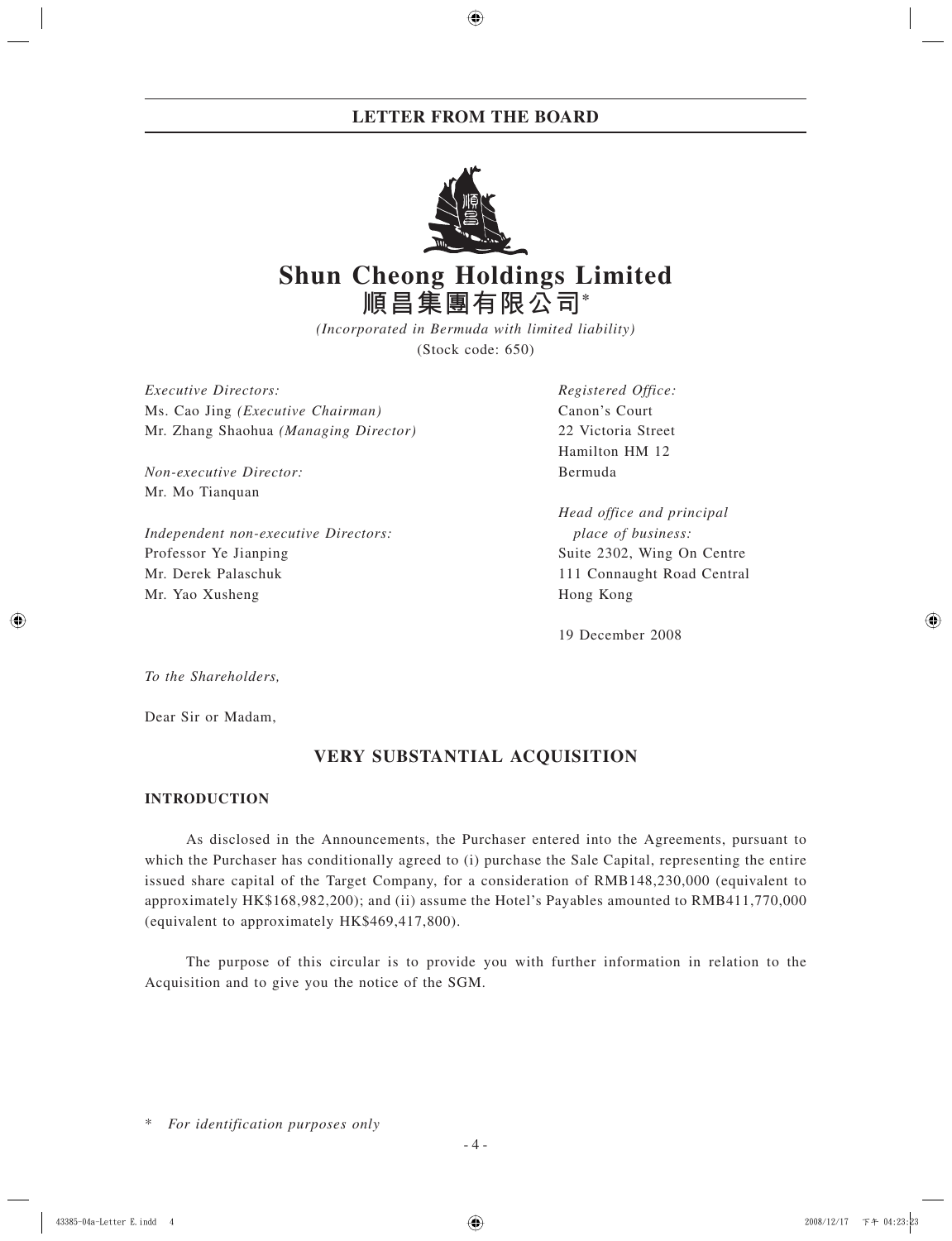## **THE SALE AND PURCHASE AGREEMENT**

**Date:** 19 August 2008 (supplemented by the Supplemental Sale and Purchase Agreement on 3 December 2008)

## **Parties:**

Vendors : Yinhe and Mr. Gao Jian

Purchaser : the Purchaser

The Purchaser is a wholly-owned subsidiary of the Company. To the best knowledge of the Directors having made reasonable enquiries, Yinhe and its substantial shareholder and Mr. Gao Jian are parties independent of and not connected with the Company and its connected persons.

As at the Latest Practicable Date, the Target Company is owned as to 95% and 5% by Yinhe and Mr. Gao Jian respectively.

## **Assets to be acquired**

Under the Sale and Purchase Agreement, the Purchaser has conditionally agreed to acquire from the Vendors the Sale Capital, representing the entire equity capital of Target Company.

Further details of the Target Company are set out in the section headed "Information on the Target Group" below.

# **Consideration**

The consideration for the Sale Capital is RMB148,230,000 (equivalent to approximately HK\$168,982,200) which is payable by cash.

A deposit of RMB20,000,000 has been paid to Yinhe and the deposit will form part of the Consideration upon completion of the Acquisition. Provided that the Acquisition cannot be completed before 20 January 2009 and the delay is not caused by the Purchaser, Yinhe shall refund the deposit. In addition, a deposit delay penalty of RMB200,000 in refund which is equivalent to 1% of the amount of deposit will be charged to Yinhe for each day of delay.

Within three business days after the satisfaction of the conditions to the Agreements, including (i) entering into of the agreement in relation to the Hotel Bank Loan by The Bank of China and the Target Company; (ii) having completed the change of business registration of the Target Company; and (iii) having obtained the approval of the State Administration of Foreign Exchange in relation to the amount payable by the Purchaser, the Purchaser will deposit or will procure another party to deposit RMB18,230,000 into an account which is jointly controlled by the Purchaser and Yinhe.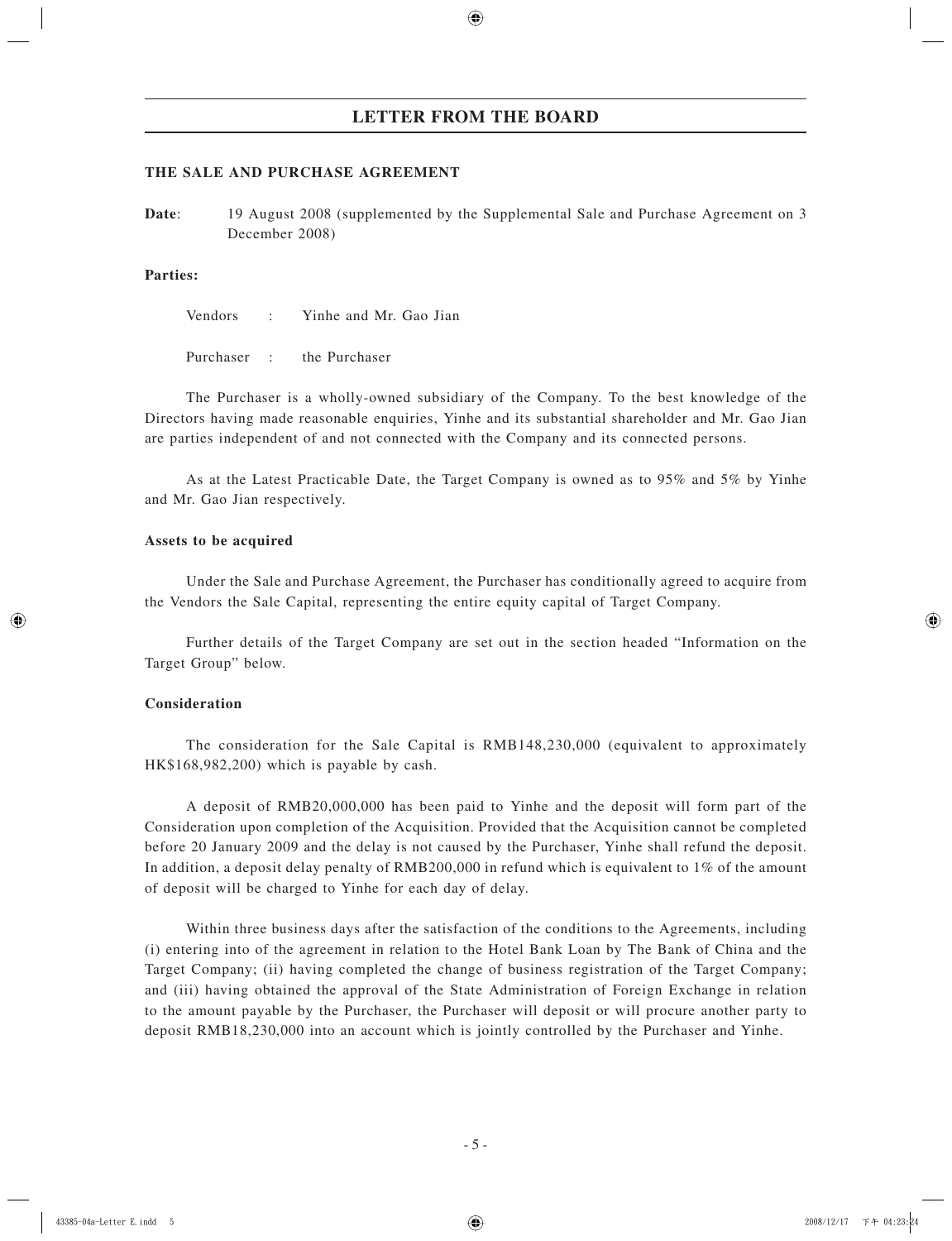As the planning of use of approximately 30 mou of land which is included in the land use right owned by the Hotel has not been confirmed and/or approved by the parties concerned and the regulatory authorities, the Purchaser and Yinhe will decide the amount of remaining balance of the Consideration (at a maximum of RMB110,000,000) for that piece of land after the planning has been settled.

The Consideration will be financed by internal resources of the Group.

In addition to the Consideration, pursuant to the Debt Restructuring Agreement (detail of which is set out in the section "Debt Restructuring Agreement" below), the Purchaser is required to assume the Hotel's Payables amounted to RMB411,770,000 (subject to adjustments as disclosed in the paragraph "Debt Restructuring" under the section "Debt Restructuring Agreement" below).

## **Basis of Consideration**

The Consideration was determined after arm's length negotiations between the Purchaser and the Vendors, and taking into consideration of (i) the registered capital of the Target Company as at 31 July 2008 amounted to RMB87,814,000 based on the management account prepared in accordance with PRC accounting standard; (ii) the amount payable by the Target Company as at 31 July 2008 amounted to RMB411,770,000 (subject to adjustments); (iii) the preliminary estimated value of the Hotel by an independent valuation firm, BMI Appraisals Limited, which is approximately RMB600,000,000; and (iv) the net asset value and the registered capital of the Target Company as at 31 July 2008 amounted to RMB18,691,000 and RMB87,814,000 respectively based on the audited account prepared in accordance with Hong Kong accounting standard. The valuation has been prepared on the basis of market value which is defined as "the estimated amount for which a property should exchange on the date of valuation between a willing buyer and a willing seller in an arm's-length transaction after proper marketing wherein the parties had each acted knowledgeably, prudently and without compulsion". The final valuation report issued by BMI Appraisals Limited which indicated that the aggregate value of the Hotel including two phases of land parcel are amounted to RMB600,000,000 is set out in Appendix IV to this circular. The Directors are of the view that the Consideration is fair and reasonable and in the interests of the Company and the Shareholders as a whole.

## **Conditions Precedent**

Completion of the Sale and Purchase Agreement is subject to the following conditions precedent:

- (1) having obtained the approval by the board of directors and the shareholder of the Purchaser of the Sale and Purchase Agreement and the transactions contemplated thereunder;
- (2) having obtained the approval by the shareholders of Yinhe of the Sale and Purchase Agreement and the transactions contemplated thereunder;
- (3) having obtained the approval by The Bank of China for the debt restructuring plan of the Target Company pursuant to the Debt Restructuring Agreement;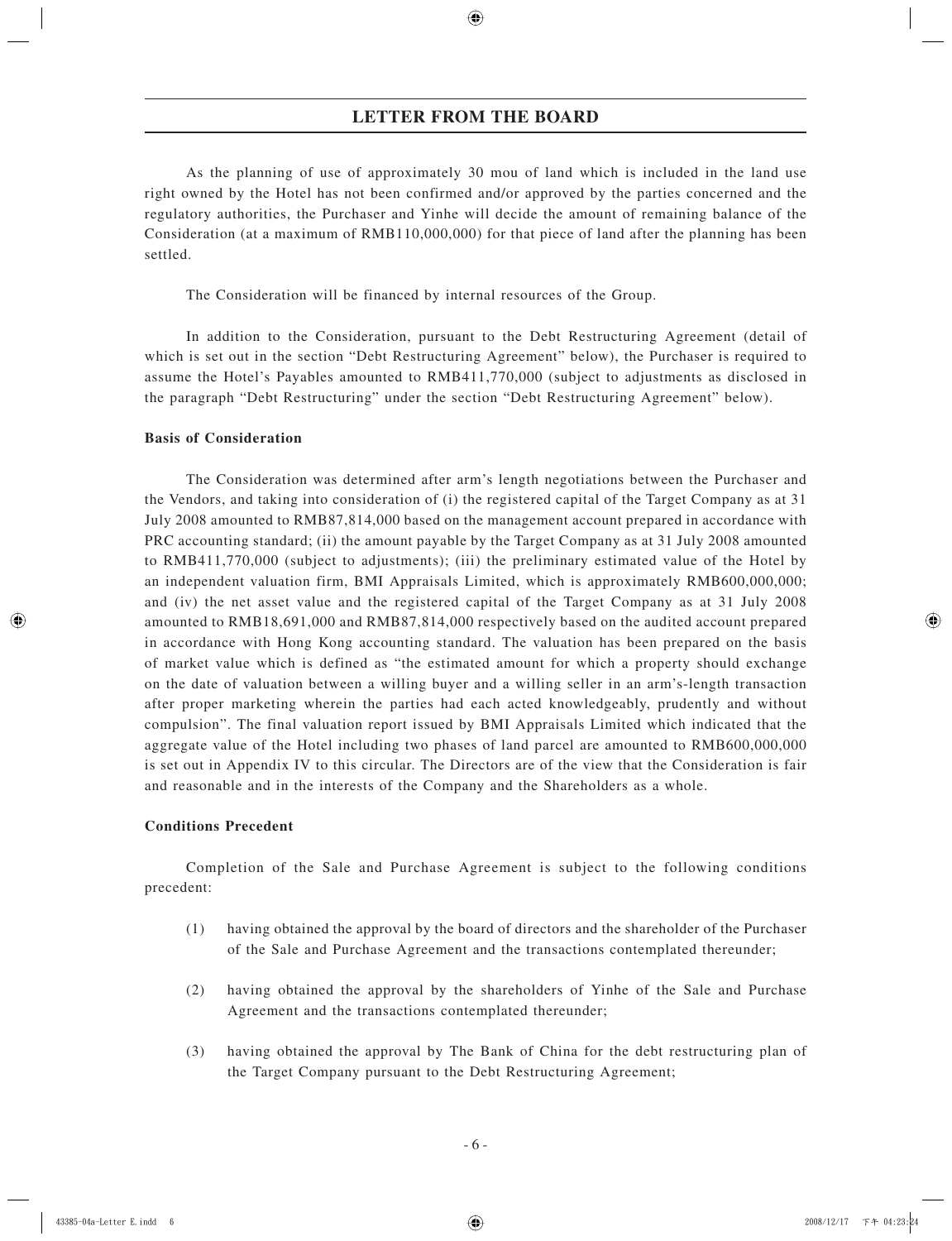- (4) entering into of the agreement in relation to the Hotel Bank Loan by The Bank of China and the Target Company;
- (5) having completed the change of business registration of the Target Company;
- (6) having obtained the approval of the State Administration of Foreign Exchange in relation to the amount payable by the Purchaser; and
- (7) completion of the Debt Restructuring Agreement.

As at the Latest Practicable Date, none of the conditions above has been fulfilled.

## **Long Stop Date**

The Sale and Purchase Agreement is conditional upon completion of the Debt Restructuring Agreement. Unless otherwise agreed by the parties, the Agreements will be terminated if the Hotel Bank Loan has not been approved by the Bank of China within 20 business days after the signing of the Supplemental Debt Restructuring Agreement on 3 December 2008.

## **Break-up fee**

The Purchaser and Vendors agreed that (i) if condition (1) to the Sale and Purchase Agreement cannot be fulfilled, the Purchaser shall pay to the Vendors a break-up fee of RMB10,000,000 (equivalent to approximately HK\$11,400,000); and (ii) if condition (2) to the Sale and Purchase Agreement cannot be fulfilled, the Vendors shall pay to the Purchaser a break-up fee of RMB10,000,000 (equivalent to approximately HK\$11,400,000), within five days upon the relevant general meeting of shareholders.

# **Delay penalty**

Upon satisfaction of all conditions to the Sale and Purchase Agreement, in the event that either party fails to fulfill its obligations under the Sale and Purchase Agreement without the consent of the non-breaching party, then from the date of such breach, the breaching party must pay to the other party an amount of RMB148,230, equivalent to 0.1% of the Consideration, for each day of delay.

## **Others**

If the Acquisition does not completed before 20 January 2009 and Yinhe fails to repay the deposit of RMB20,000,000 and delay penalty within one month, Yinhe will procure the Hotel to provide the Purchaser a consumption facility for the use of facilities provided by the Hotel, including food and beverage and room charges, at a specified and agreed rate for 5 years which amount is equivalent to the aggregate amount repayable by Yinhe. It is further agreed that if the Hotel terminates or changes its principal business and as such services cannot be provided to the Purchaser for consumption, Yinhe should pay the Purchaser in cash for the outstanding amount of consumption facility.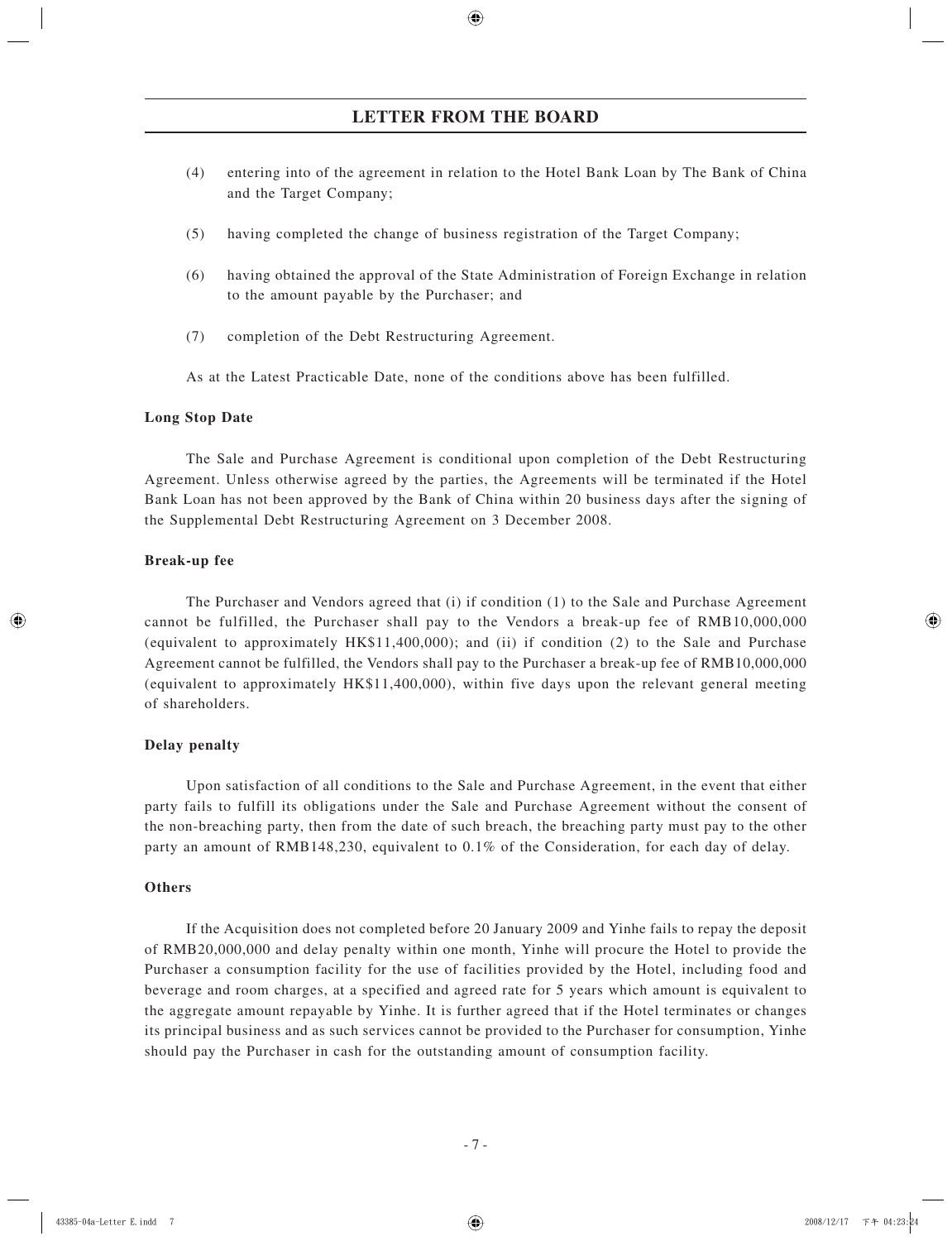# **THE DEBT RESTRUCTURING AGREEMENT**

**Date:** 19 August 2008 (supplemented by the Supplemental Debt Restructuring Agreement on 3 December 2008)

# **Parties:**

- (a) Yinhe;
- (b) the Purchaser; and
- (c) the Target Company

# **Debt Restructuring:**

Pursuant to the Debt Restructuring Agreement, the parties agreed the following:

- (i) the total payables of the Target Company amounted to RMB411,770,000 as at 31 July 2008 will be payable by the Target Company (or the Purchaser) to Yinhe or relevant parties (Out of RMB411,770,000 payables, about RMB390 million was due to Yinhe and related party);
- (ii) the receivables and payables (stated in (i) above) of the Target Company incurred before the Management Transfer Date will be settled by Yinhe (it is expected that all the receivables and payables of the Target Company will be generated from the hotel operating activities. After the Management Transfer Date, (a) the amount of outstanding payables will be used to offset the amount payable by the Target Company (or the Purchaser) to Yinhe as stated in (i) above; (b) the amount of outstanding receivables will continued to be collected by Yinhe and all receipt will belong to Yinhe;
- (iii) an tax exemption of approximately RMB7,000,000 has been applied for by Yinhe but has not been approved. Yinhe shall provide the evidence of relevant tax exemption or settlement of the relevant tax before the Management Transfer Date. Before Yinhe providing such evidence, the relevant amount will be deducted from the amount payable by the Target Company to Yinhe as stated in (i) above. Within 10 business days upon Yinhe providing the evidence on the finalized tax exemption amount, the relevant tax will be paid directly to the taxation authorities and the outstanding balance will be paid by the Target Company to Yinhe.

The Target Company has applied for the Hotel Bank Loan from The Guangxi Branch of The Bank of China of which the amount will be reference to the amount of bank loan payable by Yinhe to The Bank of China. The Hotel Bank Loan, if approved by The Bank of China, is expected to be at a minimum of approximately RMB320,000,000 with a term of 10 years at an interest rate of approximately 7% per annum. The Hotel Bank Loan will be used to partially settle the Hotel's Payables as stated in (i) above and the settlement of the remaining balance of the Hotel's Payables, after deduction of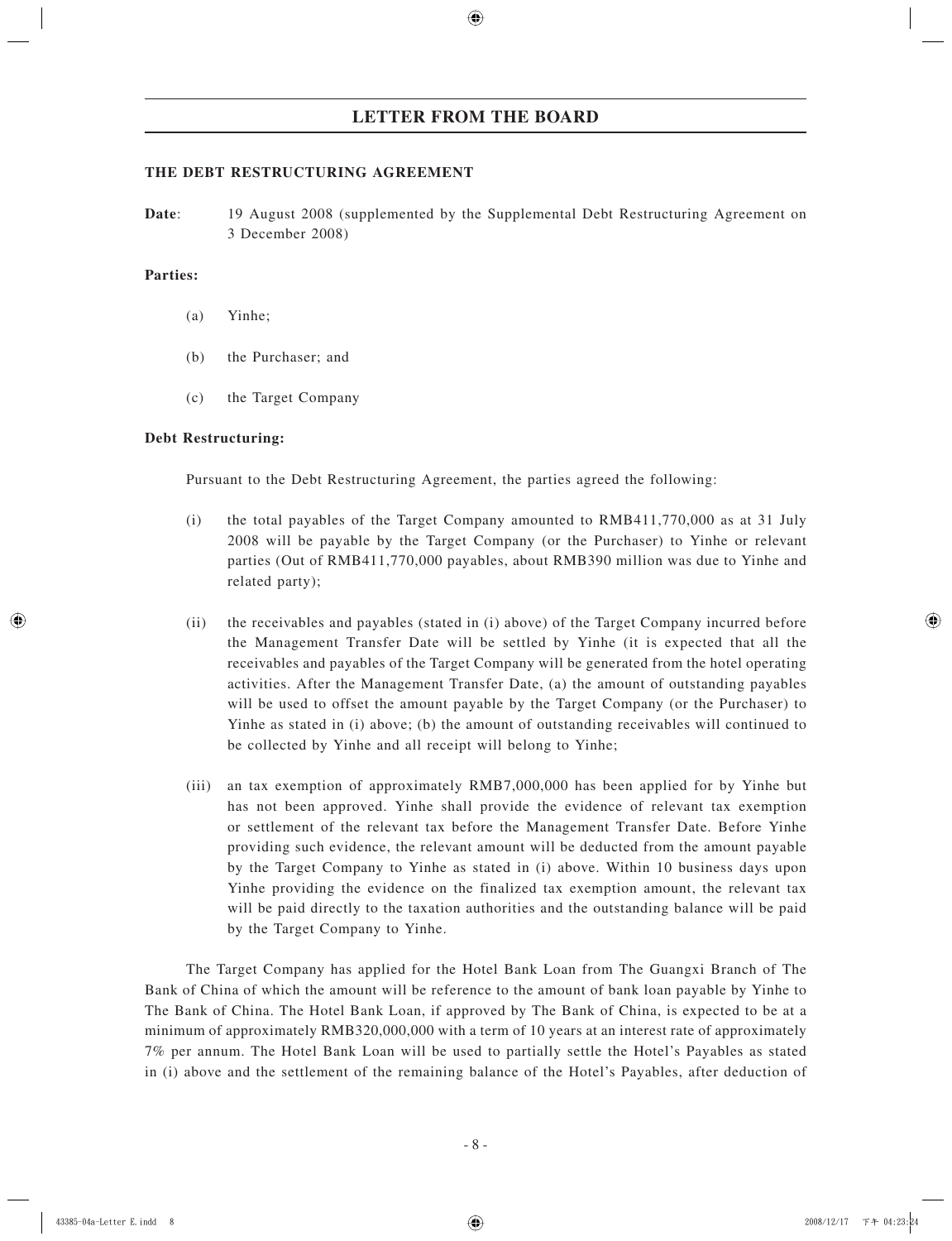the abovementioned adjustments and other adjustments (if any) pursuant to the finalized financial statement of the Target Group agreed by the parties, (the "Remaining Payables") will be payable by the Target Company or the Purchaser.

# **Conditions Precedent**

Within five business days after the satisfaction of the following conditions, the Purchaser shall deposit the Remaining Payables into an account which is jointly controlled by the Purchaser, the Target Company and Yinhe:

- (1) having obtained the approval by the shareholder of the Purchaser of the Agreements and the transactions contemplated thereunder;
- (2) having obtained the approval by the shareholders of Yinhe of the Agreements and the transactions contemplated thereunder;
- (3) having obtained the approval by The Bank of China for the debt restructuring plan of the Target Company;
- (4) entering into of the agreement in relation to the Hotel Bank Loan by The Bank of China and the Target Company;
- (5) having completed the change of business registration of the Target Company; and
- (6) having obtained the approval of the State Administration of Foreign Exchange in relation to the Remaining Payables.

The Remaining Payables shall be transferred from the jointly controlled account to the bank account of Yinhe in The Bank of China on the Management Transfer Date.

As at the Latest Practicable Date, none of the conditions above has been fulfilled.

# **Long Stop Date**

The parties agreed that unless otherwise agreed by the parties, the Agreements and the Supplemental Agreements will be terminated if the Hotel Bank Loan has not been approved by the Bank of China within 20 business days after the signing of the Supplemental Debt Restructuring Agreement on 3 December 2008.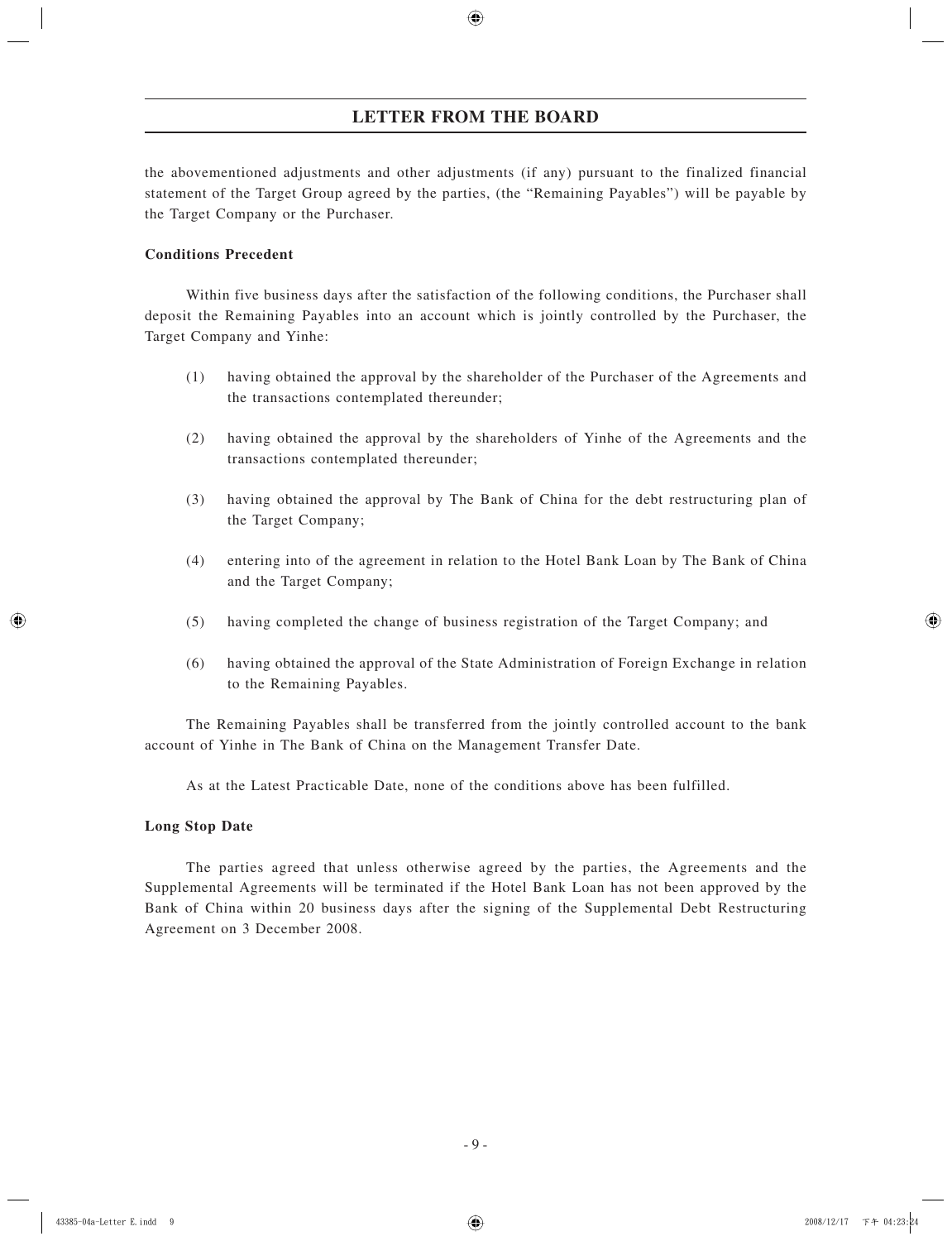# **Delay penalty**

Upon satisfaction of all conditions to the Debt Restructuring Agreement, in the event that either party fails to fulfill its obligations under the Debt Restructuring Agreement without the consent of the non-breaching party, then from the date of such breach, the breaching party must pay to the other party an amount of RMB411,770, equivalent to approximately 0.1% of the Hotel's Payables, for each day of delay.

# **INFORMATION ON YINHE**

Yinhe is a company incorporated in the PRC which shares are listed on the Shenzhen Stock Exchange. It is principally engaged in (i) manufacturing and marketing of electric power system automation equipment and electronic components; and (ii) providing computer system integration services and development of computer software.

# **INFORMATION ON THE TARGET GROUP**

The Target Company is a company incorporated in the PRC and is principally engaged in the owning and management of the Hotel. The Hotel is a five-star hotel located at No. 88, East Minzu Avenue, Nanning, Guangxi Zhuang Autonomous Region, the PRC. There are 338 rooms in the Hotel with total gross floor area of approximately 46,000 square metres.

The financial information on the Target Group is set out in Appendix II to this circular. The valuation report issued by BMI Appraisals Limited which indicated that the aggregate value of the Hotel and two phases of land parcel are amounted to RMB600,000,000 is set out in Appendix IV to this circular.

# **REASONS FOR THE ACQUISITION**

The Group is principally engaged in the provision of building related maintenance services. The Directors have been seeking suitable investment opportunities from time to time to broaden the Group's source of income.

Pursuant to the National Bureau of Statistics of China, the nominal gross domestic products of Guangxi Zhuang Autonomous Region are as follows:

| Year                                            | 2003  | 2004  | 2005  | 2006     | 2007  |
|-------------------------------------------------|-------|-------|-------|----------|-------|
| Nominal gross<br>domestic products              | 273.3 | 332.0 | 406.3 | 480.2    | 586.5 |
| (in RMB billion)<br>Increase from previous year | 22.5% | 21.5% | 22.4% | $18.2\%$ | 22.1% |

Source: the website of the government of Guangxi Zhuang Autonomous Region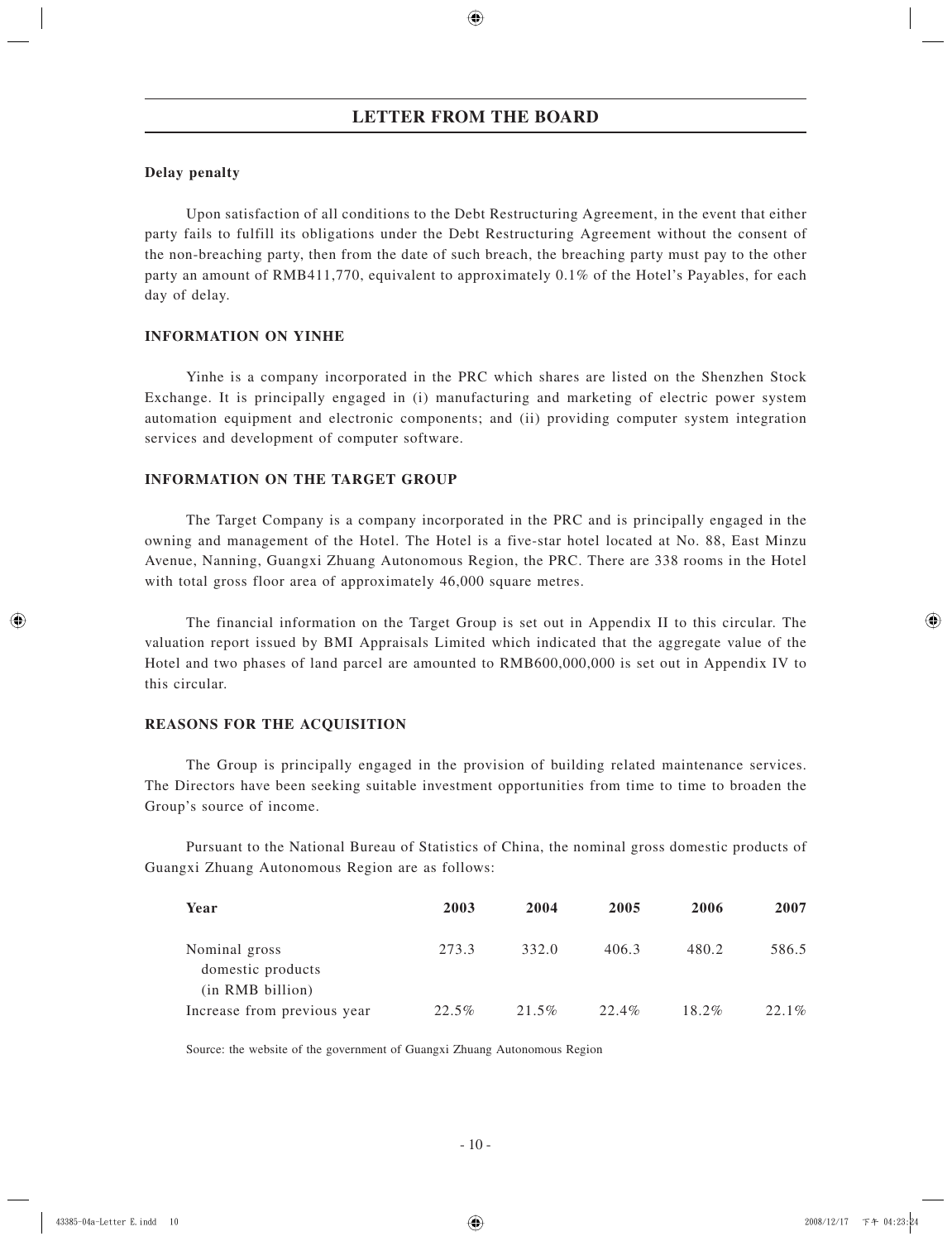Recognizing the efforts of the PRC government in promoting the economies of the less developed regions and the rapid development of local tourism industry in the second tier cities in the PRC, the Directors consider that increasing number of investors as well as overseas and local travellers and tourists would be attracted to these cities in the PRC, thereby creating demand for hotel services and enhancing the value of Hotel. The Directors are confident that the Acquisition will enable the Group to capture the results of economic boom in Guangxi Zhuang Autonomous Region.

After entering into of the original Sale and Purchase Agreement and Debt Restructuring Agreement on 19 August 2008 and upon conducting certain due diligence on the Target Group, the Company noted that the planning of use of approximately 30 mou of land which is included in the land use right owned by the Hotel has not been confirmed and/or approved by the parties concerned and regulatory authorities. Therefore the Supplemental Agreements were entered to amend certain terms and conditions of the original Sale and Purchase Agreement and Debt Restructuring Agreement, in particular the adjustment of the payment terms of the Consideration for that piece of land. No other irregularities have been identified by the Directors during the course of the due diligence.

The increase in the Consideration for the Sale Capital under the Supplemental Sale and Purchase Agreement is the result of the corresponding decrease in the payables of the Target Group to be assumed by the Purchaser pursuant to the Supplemental Debt Restructuring Agreement.

The Directors consider that the terms and conditions of the Agreements are fair and reasonable and in the interests of the Company and the Shareholders as a whole.

# **FINANCIAL EFFECT OF THE ACQUISITION**

### **Earnings**

Upon completion of Acquisition, the results of the Target Group will be consolidated by the Group. As noted from the unaudited pro forma financial information on the Enlarged Group set out in Appendix III to this circular, the unaudited pro forma consolidated net loss after tax of the Enlarged Group for the year ended 31 March 2008 would have amounted to approximately HK\$11.5 million as compared to the audited consolidated net loss of the Group for the year ended 31 March 2008 of approximately HK\$8.7 million.

### **Net asset value**

As noted from the unaudited pro forma financial information on the Enlarged Group set out in Appendix III to this circular, the unaudited pro forma consolidated net asset value of the Enlarged Group as at 31 March 2008 would have amounted to approximately HK\$126.1 million. As compared to the audited consolidated net asset value of the Group as at 31 March 2008 of approximately HK\$106.6 million, this represents an increase of approximately 18.3%.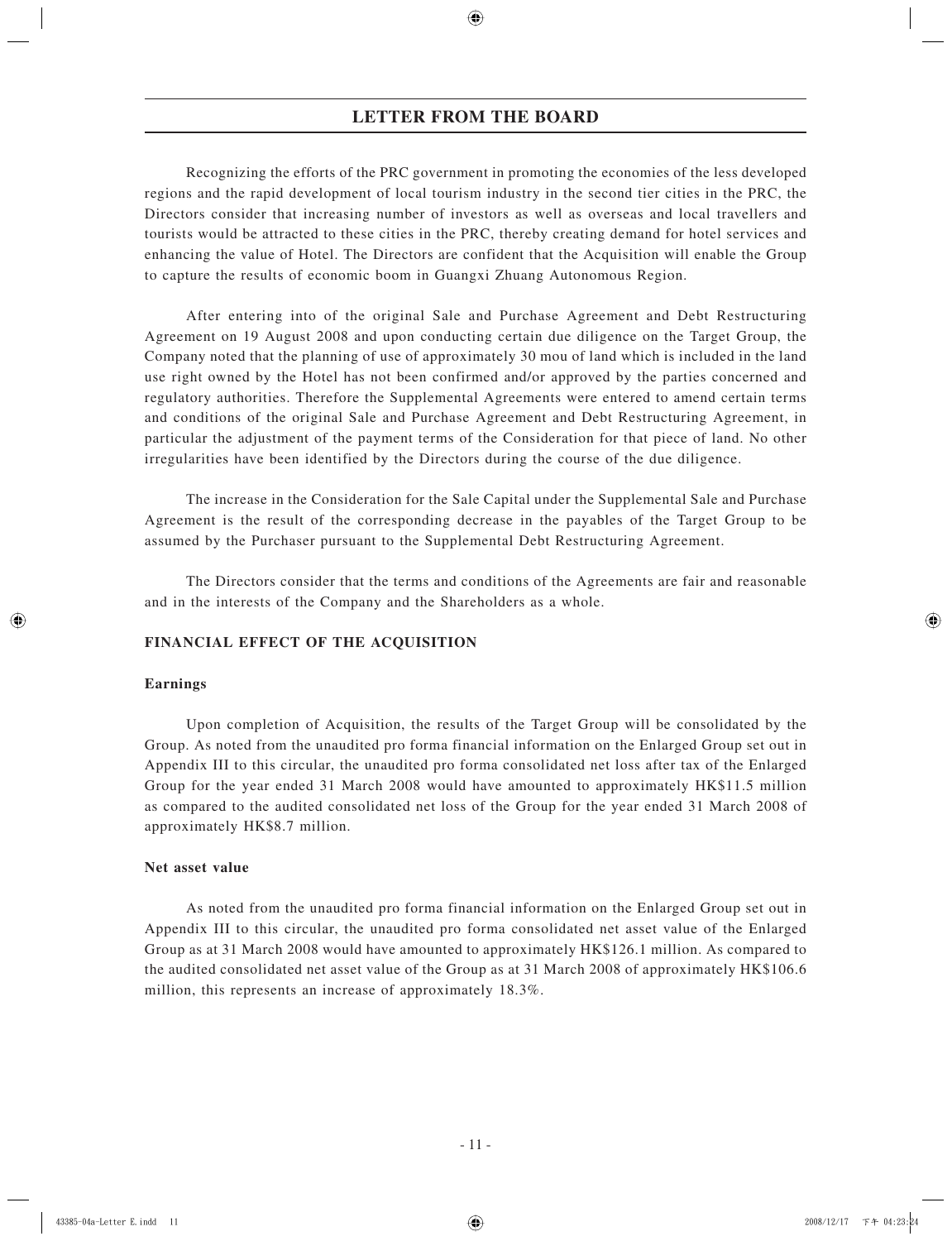# **Gearing**

According to the audited consolidated balance sheet of the Group as at 31 March 2008, the Group had a gearing ratio, calculated as total liabilities over total assets, of approximately 55.5%. Based on the unaudited pro forma financial information of the Enlarged Group set out in Appendix III to this circular, the gearing ratio of the Enlarged Group, calculated as total liabilities over total assets, would increase to approximately 83.6%.

# **IMPLICATIONS OF THE LISTING RULES**

As the applicable percentage ratio as defined in the Listing Rules of the Acquisition exceeds 100%, the Acquisition constitutes a very substantial acquisition for the Company under the Listing Rules and are subject to the approval of Shareholders. A SGM will be held to consider and, if thought fit, approve the resolution in respect of the Acquisition. As no Shareholder has any material interest in the Acquisition, no Shareholder is required to abstain from voting in the SGM in respect of the resolution to approve the Acquisition.

## **SGM**

Set out on pages 132 to 133 is a notice convening the SGM to be held at Suite 2302, Wing On Centre, 111 Connaught Road, Central Hong Kong on 5 January 2009 at 10:00 a.m. at which relevant resolution will be proposed to the Shareholders to consider and, if thought fit, approve the Acquisition.

A form of proxy for use at the SGM is enclosed with this circular. Whether or not you are able to attend the special general meeting, you are requested to complete the accompanying form of proxy in accordance with the instructions printed thereon and return the same to the Company's branch share registrar in Hong Kong, Computershare Hong Kong Investor Services Limited, at 17th Floor, Hopewell Centre, 183 Queen's Road East, Wanchai, Hong Kong as soon as possible but in any event not less than 48 hours before the time appointed for the holding of the special general meeting or any adjourned meeting. Completion and delivery of the form of proxy will not preclude you from attending and voting in person at the special general meeting if you so wish.

Pursuant to the amendments to the Listing Rules which will be effective on 1 January 2009, the vote of Shareholders at the SGM must be taken by poll.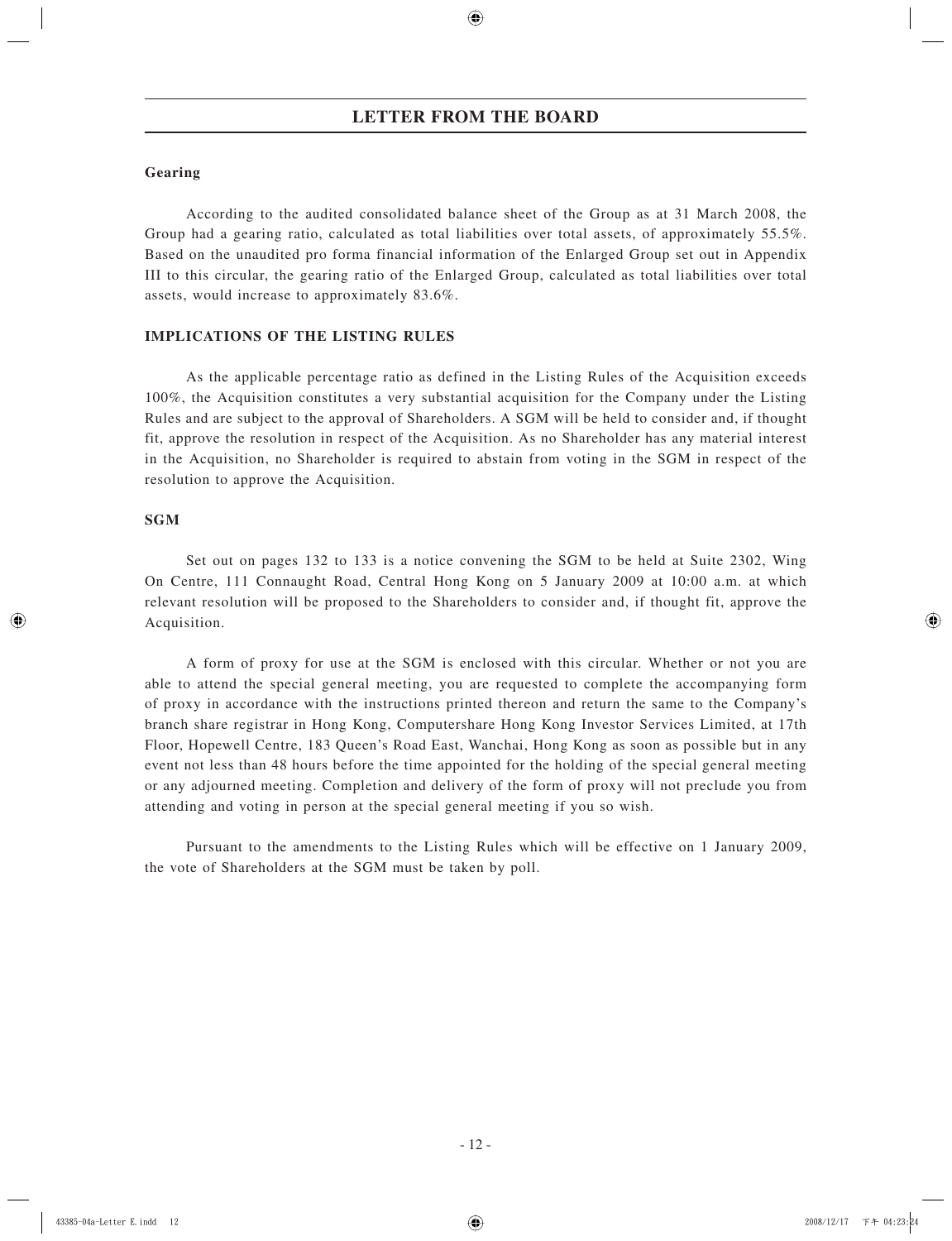# **RECOMMENDATION**

The Board considers that the terms of the Acquisition are fair and reasonable and are in the interests of the Company and the Shareholders as a whole. Accordingly, the Board recommends the Shareholders to vote in favour of the resolution as set out in the notice of SGM.

# **ADDITIONAL INFORMATION**

Your attention is also drawn to the additional information set out in the appendices to this circular.

> By order of the Board **Shun Cheong Holdings Limited Cao Jing** *Executive Chairman*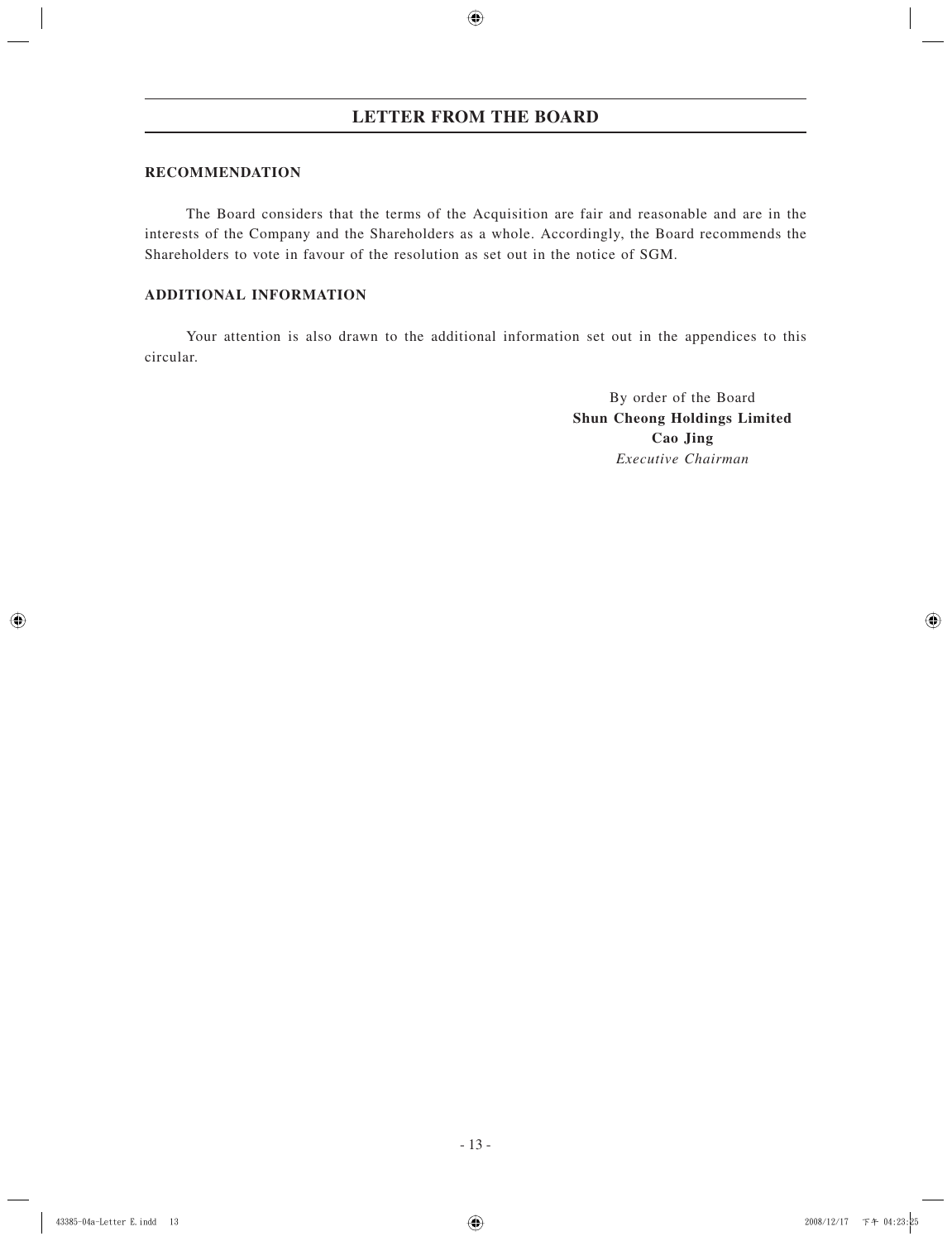# **SUMMARY OF FINANCIAL RESULTS**

An unqualified opinion in respect of the audit of the financial statements of the Group has been issued for each of the three years ended 31 March 2008. The following is a summary of the audited consolidated results for the three years ended 31 March 2008 extracted from the annual reports of the Group:

|                                        | Year ended 31 March |                |                |  |
|----------------------------------------|---------------------|----------------|----------------|--|
|                                        | 2006                | 2008           |                |  |
|                                        | HK\$'000            | HK\$'000       | HK\$'000       |  |
| Revenue                                | 195,871             | 210,512        | 130,682        |  |
| Gross profit                           | 21,516              | 16,409         | 6,141          |  |
| Profit/(Loss) for the year             | (11, 323)           | (2,726)        | (8,704)        |  |
| Net profit/(loss) attributable to      |                     |                |                |  |
| equity holders of the Company          | (11,102)            | (2,508)        | (8,361)        |  |
| Earnings/(loss) per share attributable |                     |                |                |  |
| to equity holders of the Company       | $(9.58)$ cents      | $(2.16)$ cents | $(6.51)$ cents |  |

The following is a summary of the audited consolidated assets and liabilities as at 31 March 2006, 31 March 2007 and 31 March 2008 extracted from the annual reports of the Company:

|                                     | As at 31 March |          |          |  |
|-------------------------------------|----------------|----------|----------|--|
|                                     | 2006           | 2007     | 2008     |  |
|                                     | HK\$'000       | HK\$'000 | HK\$'000 |  |
| Total non-current assets            | 2,742          | 2,614    | 2,488    |  |
| <b>Total current assets</b>         | 122,170        | 118,539  | 236,983  |  |
| Total non-current liabilities       | $\theta$       | $\Omega$ | 76,359   |  |
| <b>Total current liabilities</b>    | 68,374         | 67.341   | 56,516   |  |
| Total equity attributable to equity |                |          |          |  |
| holders of the Company              | 55,312         | 52.804   | 105,931  |  |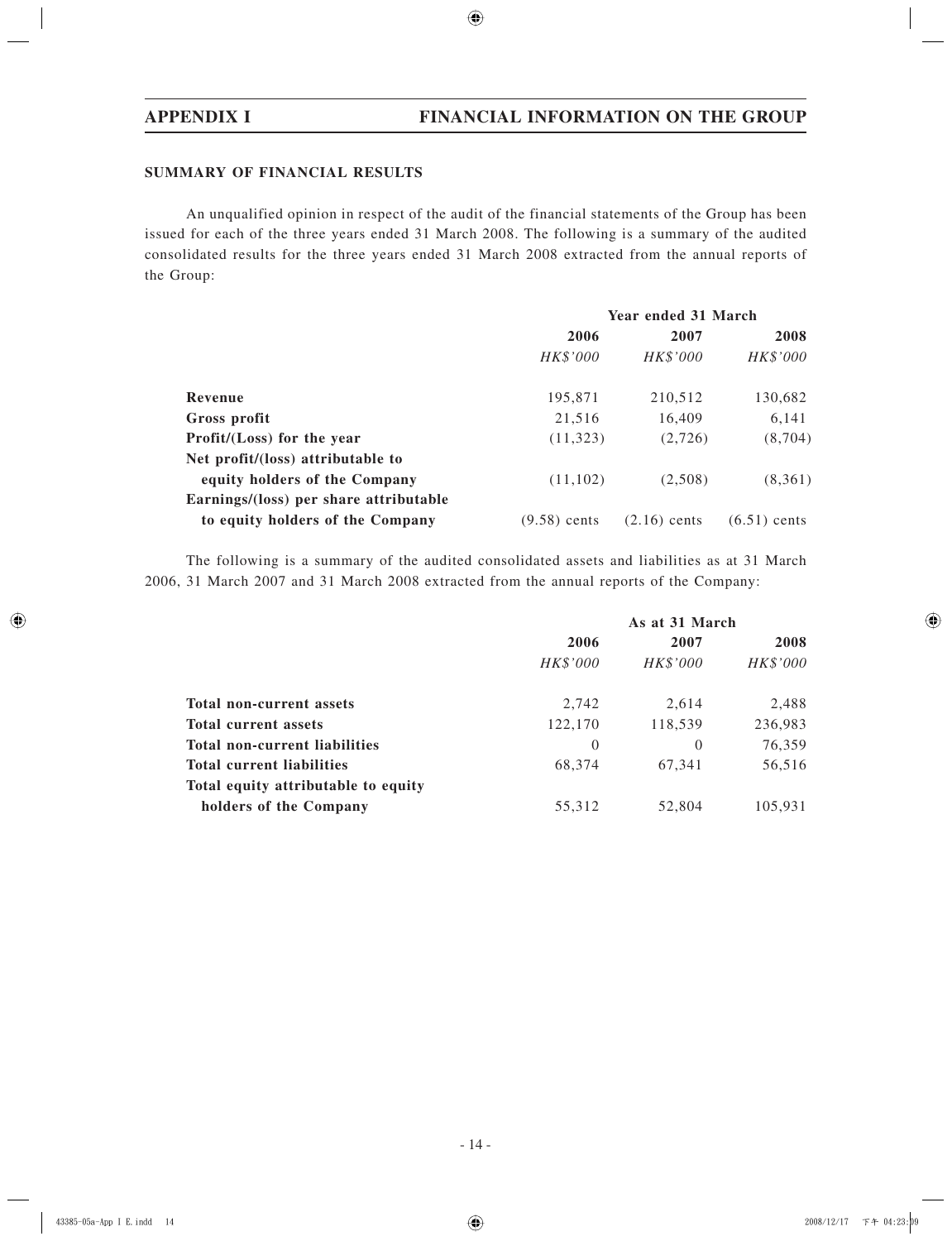# **AUDITED FINANCIAL INFORMATION FOR THE YEAR ENDED 31 MARCH 2008**

Set out below are the audited consolidated financial statements of the Company for the year ended 31 March 2008 as extracted from the 2008 annual report of the Company. Reference to page numbers in the audited financial statements of the Group is to the page numbers of the 2008 annual report of the Company.

# **CONSOLIDATED INCOME STATEMENT**

*Year ended 31 March 2008*

|                                                                              |                       | 2008           | 2007           |
|------------------------------------------------------------------------------|-----------------------|----------------|----------------|
|                                                                              | <b>Notes</b>          | HK\$'000       | HK\$'000       |
| <b>REVENUE</b>                                                               | $\boldsymbol{\delta}$ | 130,682        | 210,512        |
| Cost of maintenance                                                          | $\boldsymbol{7}$      | (124, 541)     | (194, 103)     |
| Gross profit                                                                 |                       | 6,141          | 16,409         |
| Other income                                                                 | 6                     | 1,577          | 1,225          |
| Administrative expenses                                                      |                       | (14, 467)      | (17, 632)      |
| Other operating expenses                                                     | $\overline{7}$        | (1,666)        | (2,517)        |
| Finance costs                                                                | 8                     | (229)          | (175)          |
| <b>LOSS BEFORE TAX</b>                                                       | $\overline{7}$        | (8, 644)       | (2,690)        |
| Tax                                                                          | 11                    | (60)           | (36)           |
| <b>LOSS FOR THE YEAR</b>                                                     |                       | (8, 704)       | (2,726)        |
| <b>ATTRIBUTABLE TO:</b>                                                      |                       |                |                |
| Equity holders of the parent                                                 | 12                    | (8, 361)       | (2,508)        |
| Minority interests                                                           |                       | (343)          | (218)          |
|                                                                              |                       | (8, 704)       | (2,726)        |
| <b>LOSS PER SHARE ATTRIBUTABLE TO</b><br><b>EQUITY HOLDERS OF THE PARENT</b> | 13                    |                |                |
| <b>Basic</b>                                                                 |                       | $(6.51)$ cents | $(2.16)$ cents |
| Diluted                                                                      |                       | N/A            | N/A            |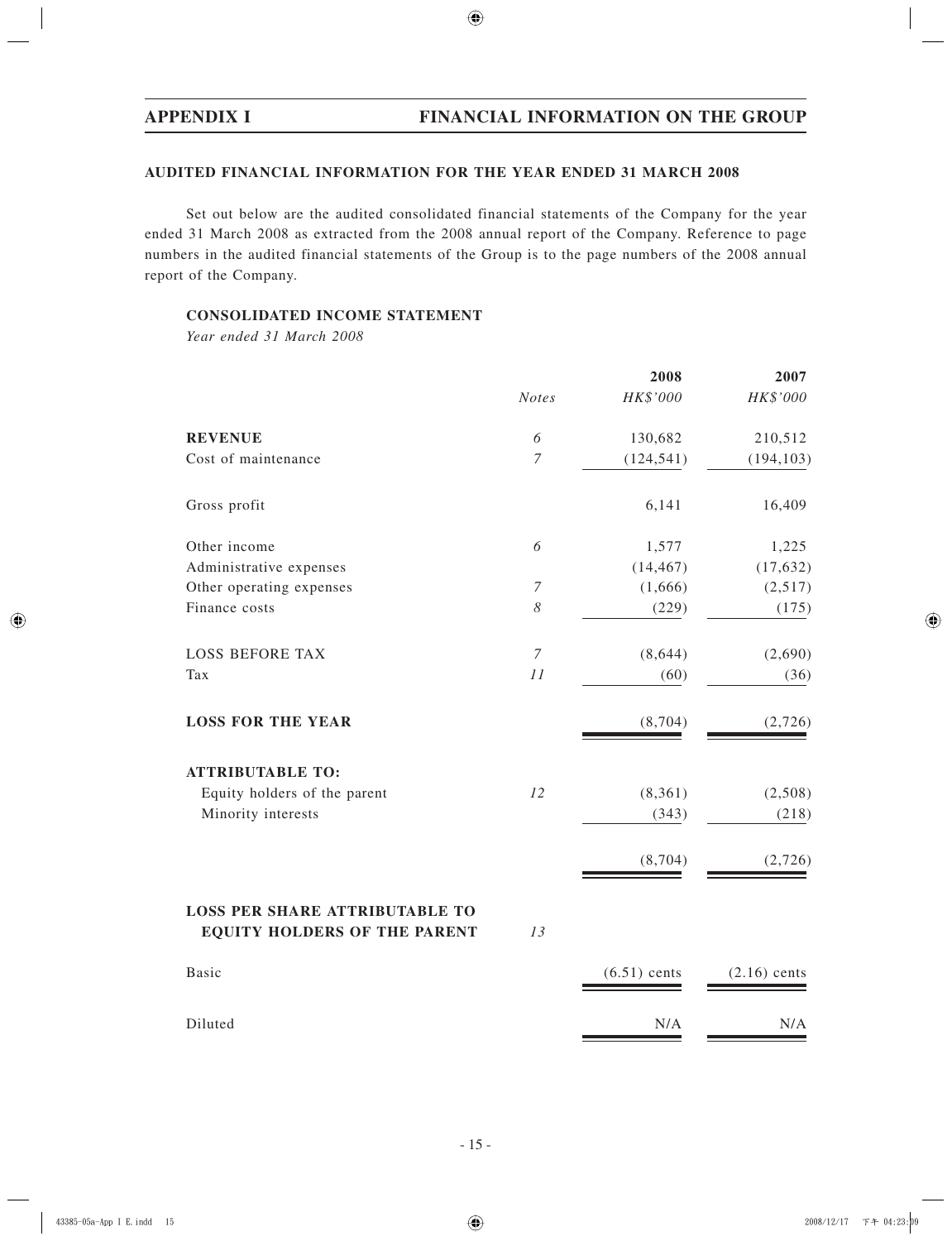# **CONSOLIDATED BALANCE SHEET**

*31 March 2008*

|                                                               |              | 2008             | 2007             |
|---------------------------------------------------------------|--------------|------------------|------------------|
|                                                               | <b>Notes</b> | HK\$'000         | HK\$'000         |
| <b>NON-CURRENT ASSETS</b>                                     |              |                  |                  |
| Property, plant and equipment                                 | 14           | 2,488            | 2,614            |
|                                                               |              |                  |                  |
| <b>CURRENT ASSETS</b>                                         |              |                  |                  |
| Gross amount due from contract customers<br>Trade receivables | 16<br>17     | 28,147<br>26,428 | 28,446<br>32,986 |
| Retention money receivables                                   | 16           | 171              | 652              |
| Prepayments, deposits and other receivables                   | 18           | 16,846           | 23,136           |
| Cash and cash equivalents                                     | 19           | 165,391          | 33,319           |
|                                                               |              |                  |                  |
| Total current assets                                          |              | 236,983          | 118,539          |
| <b>CURRENT LIABILITIES</b>                                    |              |                  |                  |
| Gross amount due to contract customers                        | 16           | 15,014           | 13,213           |
| Trade payables                                                | 20           | 20,929           | 17,341           |
| Retention money payables                                      | 16           | 696              | 1,552            |
| Other payables and accruals                                   | 21           | 19,877           | 35,221           |
| Tax payable                                                   |              |                  | 14               |
| Total current liabilities                                     |              | 56,516           | 67,341           |
| <b>NET CURRENT ASSETS</b>                                     |              | 180,467          | 51,198           |
| TOTAL ASSETS LESS CURRENT                                     |              |                  |                  |
| <b>LIABILITIES</b>                                            |              | 182,955          | 53,812           |
| <b>NON-CURRENT LIABILITIES</b>                                |              |                  |                  |
| Convertible bonds                                             | 22           | 76,359           |                  |
| Net assets                                                    |              | 106,596          | 53,812           |
|                                                               |              |                  |                  |
| <b>EQUITY</b>                                                 |              |                  |                  |
| Equity attributable to equity<br>holders of the parent        |              |                  |                  |
| Issued capital                                                | 23           | 1,389            | 1,159            |
| Equity component of convertible bonds                         | 22           | 43,272           |                  |
| Reserves                                                      | 24(a)        | 61,270           | 51,645           |
|                                                               |              | 105,931          | 52,804           |
| <b>Minority interests</b>                                     |              | 665              | 1,008            |
| <b>Total Equity</b>                                           |              | 106,596          | 53,812           |
|                                                               |              |                  |                  |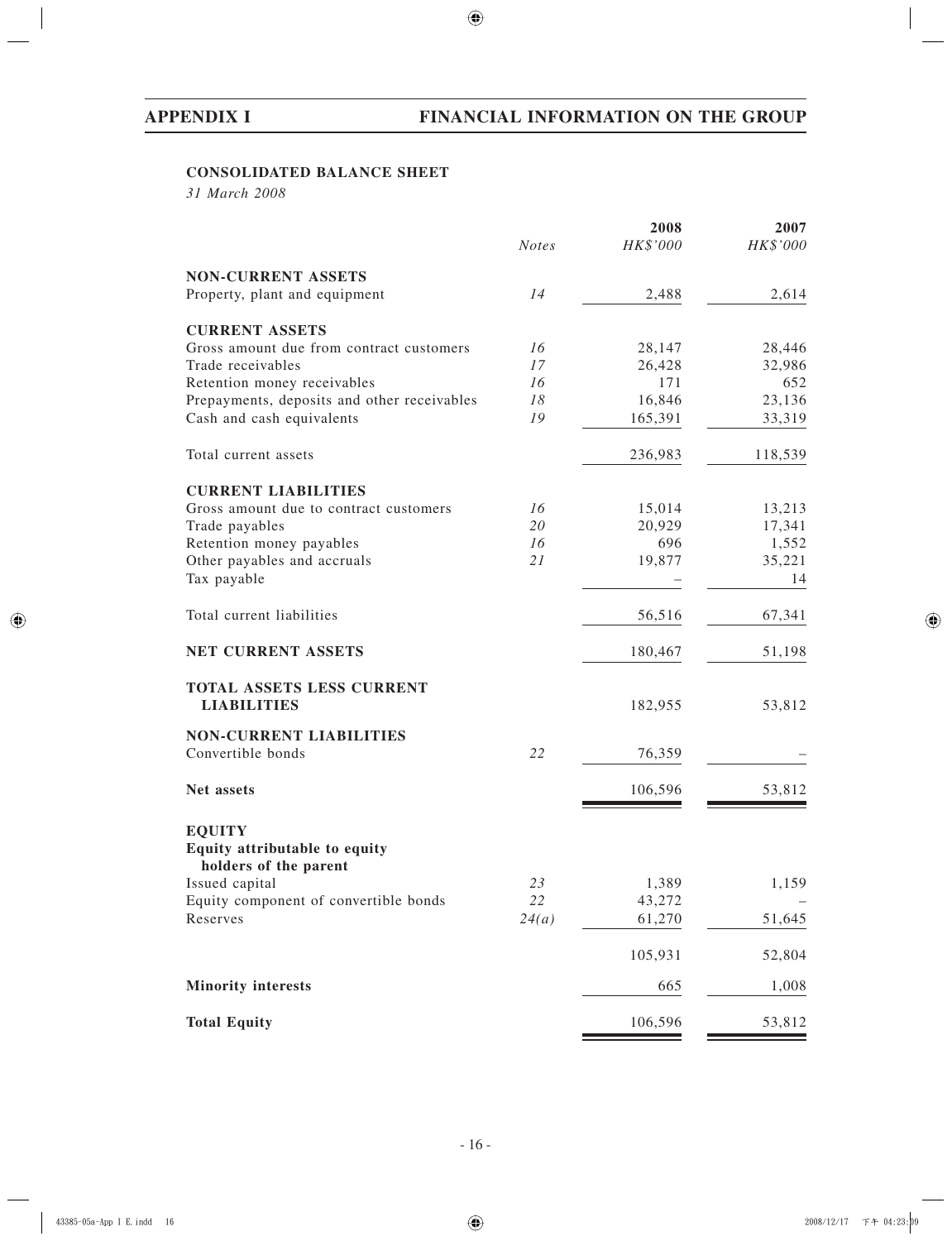# **CONSOLIDATED STATEMENT OF CHANGES IN EQUITY**

*Year ended 31 March 2008*

|                                      | Attributable to equity holders of the parent |              |                     |                     |                        |                          |          |                   |              |
|--------------------------------------|----------------------------------------------|--------------|---------------------|---------------------|------------------------|--------------------------|----------|-------------------|--------------|
|                                      |                                              |              |                     | Equity<br>component |                        |                          |          |                   |              |
|                                      |                                              | <b>Share</b> |                     | <sub>of</sub>       | Capital                | Retained                 |          |                   |              |
|                                      | <b>Issued</b>                                |              | premium Contributed |                     | convertible redemption | profits/                 |          | Minority          | <b>Total</b> |
|                                      | capital                                      | account      | surplus             | bonds               | reserve                | (losses)                 | Total    | interests         | equity       |
|                                      | HK\$'000                                     | HK\$'000     | HK\$'000            | HK\$'000            | HK\$'000               | HK\$'000                 | HK\$'000 | HK\$'000          | HK\$'000     |
| At 1 April 2006                      | 1,159                                        |              | 46,909              |                     | 132                    | 7,112                    | 55,312   | 1,226             | 56,538       |
| Loss for the year                    |                                              |              |                     |                     |                        | (2,508)                  | (2,508)  | (218)             | (2,726)      |
| At 31 March 2007                     |                                              |              |                     |                     |                        |                          |          |                   |              |
| and 1 April 2007                     | 1,159                                        |              | 46,909              |                     | 132                    | 4,604                    | 52,804   | 1,008             | 53,812       |
| Issue of shares (notes 23)           | 230                                          | 17,986       | -                   |                     |                        | $\overline{\phantom{0}}$ | 18,216   | $\qquad \qquad -$ | 18,216       |
| Issue of convertible bonds (note 22) |                                              |              | $\qquad \qquad -$   | 43,272              | -                      |                          | 43,272   | $\qquad \qquad -$ | 43,272       |
| Loss for the year                    |                                              |              |                     |                     |                        | (8,361)                  | (8,361)  | (343)             | (8,704)      |
| At 31 March 2008                     | 1,389                                        | 17,986*      | 46,909*             | 43,272              | 132*                   | $(3,757)^*$              | 105,931  | 665               | 106,596      |

\* These reserve accounts comprise the consolidated reserves of HK\$61,270,000 (2007: HK\$51,645,000) in the consolidated balance sheet.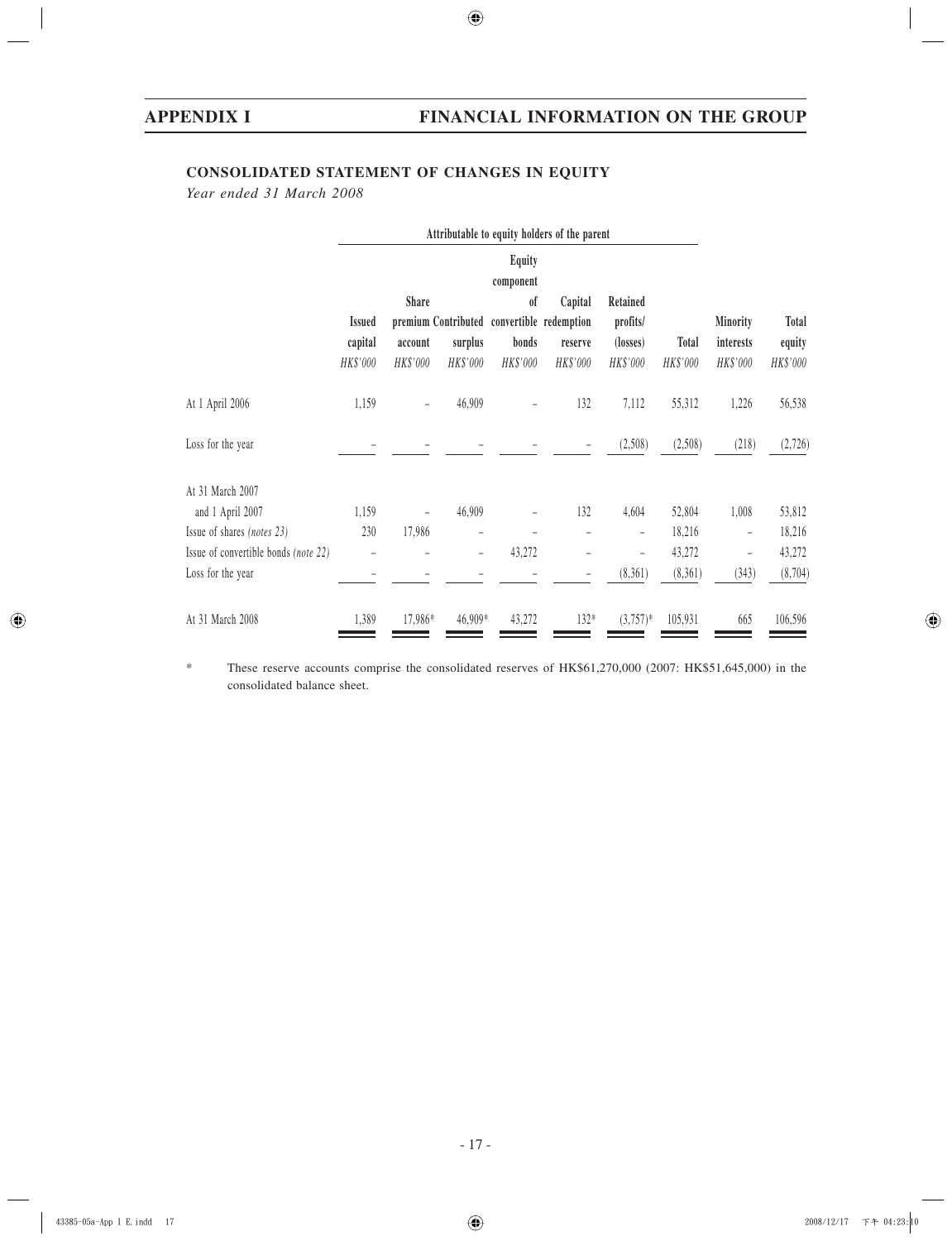# **CONSOLIDATED CASH FLOW STATEMENT**

*Year ended 31 March 2008*

| HK\$'000<br>HK\$'000<br><b>Notes</b><br><b>CASH FLOWS FROM</b><br>OPERATING ACTIVITIES<br>Loss before tax<br>(8,644)<br>Adjustments for:<br>Finance costs<br>8<br>229<br>175<br>Interest income<br>6<br>(1,321)<br>Depreciation<br>7<br>209<br>236<br>Impairment of trade receivables<br>7<br>2,007<br>1,650<br>Impairment of other receivables<br>7<br>255<br>Impairment of retention money receivables<br>255<br>7<br>Loss on disposal of items of property,<br>7<br>plant and equipment<br>16<br>(7, 861)<br>(987)<br>Decrease/(increase) in the gross amount<br>due from contract customers<br>299<br>(435)<br>4,908<br>(2,166)<br>Decrease/(increase) in trade receivables<br>481<br>Decrease in retention money receivables<br>445<br>Decrease/(increase) in prepayments,<br>deposits and other receivables<br>6,290<br>(499)<br>Increase in the gross amount due to<br>1,801<br>380<br>contract customers<br>Increase/(decrease) in trade payables<br>3,588<br>(3,938)<br>Decrease in retention money payables<br>(856)<br>Increase/(decrease) in other payables and accruals<br>2,645<br>(15, 344)<br>(6,694)<br>Cash used in operations<br>(4, 555)<br>Interest paid<br>(229)<br>(175)<br>Hong Kong profits tax paid<br>(74)<br>(156)<br>Net cash outflow from operating activities<br>(6,997)<br>CASH FLOWS FROM INVESTING ACTIVITIES<br>Interest received<br>1,321<br>1,225<br>Purchases of items of property,<br>plant and equipment<br>14<br>(118)<br>Proceeds from disposal of items of property,<br>plant and equipment<br>19<br>Net cash inflow from investing<br>activities - page 25<br>1,222<br>1,117 |  | 2008 | 2007    |
|--------------------------------------------------------------------------------------------------------------------------------------------------------------------------------------------------------------------------------------------------------------------------------------------------------------------------------------------------------------------------------------------------------------------------------------------------------------------------------------------------------------------------------------------------------------------------------------------------------------------------------------------------------------------------------------------------------------------------------------------------------------------------------------------------------------------------------------------------------------------------------------------------------------------------------------------------------------------------------------------------------------------------------------------------------------------------------------------------------------------------------------------------------------------------------------------------------------------------------------------------------------------------------------------------------------------------------------------------------------------------------------------------------------------------------------------------------------------------------------------------------------------------------------------------------------------------------------------------------------------------|--|------|---------|
|                                                                                                                                                                                                                                                                                                                                                                                                                                                                                                                                                                                                                                                                                                                                                                                                                                                                                                                                                                                                                                                                                                                                                                                                                                                                                                                                                                                                                                                                                                                                                                                                                          |  |      |         |
|                                                                                                                                                                                                                                                                                                                                                                                                                                                                                                                                                                                                                                                                                                                                                                                                                                                                                                                                                                                                                                                                                                                                                                                                                                                                                                                                                                                                                                                                                                                                                                                                                          |  |      |         |
|                                                                                                                                                                                                                                                                                                                                                                                                                                                                                                                                                                                                                                                                                                                                                                                                                                                                                                                                                                                                                                                                                                                                                                                                                                                                                                                                                                                                                                                                                                                                                                                                                          |  |      |         |
|                                                                                                                                                                                                                                                                                                                                                                                                                                                                                                                                                                                                                                                                                                                                                                                                                                                                                                                                                                                                                                                                                                                                                                                                                                                                                                                                                                                                                                                                                                                                                                                                                          |  |      | (2,690) |
|                                                                                                                                                                                                                                                                                                                                                                                                                                                                                                                                                                                                                                                                                                                                                                                                                                                                                                                                                                                                                                                                                                                                                                                                                                                                                                                                                                                                                                                                                                                                                                                                                          |  |      |         |
|                                                                                                                                                                                                                                                                                                                                                                                                                                                                                                                                                                                                                                                                                                                                                                                                                                                                                                                                                                                                                                                                                                                                                                                                                                                                                                                                                                                                                                                                                                                                                                                                                          |  |      |         |
|                                                                                                                                                                                                                                                                                                                                                                                                                                                                                                                                                                                                                                                                                                                                                                                                                                                                                                                                                                                                                                                                                                                                                                                                                                                                                                                                                                                                                                                                                                                                                                                                                          |  |      | (1,225) |
|                                                                                                                                                                                                                                                                                                                                                                                                                                                                                                                                                                                                                                                                                                                                                                                                                                                                                                                                                                                                                                                                                                                                                                                                                                                                                                                                                                                                                                                                                                                                                                                                                          |  |      |         |
|                                                                                                                                                                                                                                                                                                                                                                                                                                                                                                                                                                                                                                                                                                                                                                                                                                                                                                                                                                                                                                                                                                                                                                                                                                                                                                                                                                                                                                                                                                                                                                                                                          |  |      |         |
|                                                                                                                                                                                                                                                                                                                                                                                                                                                                                                                                                                                                                                                                                                                                                                                                                                                                                                                                                                                                                                                                                                                                                                                                                                                                                                                                                                                                                                                                                                                                                                                                                          |  |      |         |
|                                                                                                                                                                                                                                                                                                                                                                                                                                                                                                                                                                                                                                                                                                                                                                                                                                                                                                                                                                                                                                                                                                                                                                                                                                                                                                                                                                                                                                                                                                                                                                                                                          |  |      |         |
|                                                                                                                                                                                                                                                                                                                                                                                                                                                                                                                                                                                                                                                                                                                                                                                                                                                                                                                                                                                                                                                                                                                                                                                                                                                                                                                                                                                                                                                                                                                                                                                                                          |  |      |         |
|                                                                                                                                                                                                                                                                                                                                                                                                                                                                                                                                                                                                                                                                                                                                                                                                                                                                                                                                                                                                                                                                                                                                                                                                                                                                                                                                                                                                                                                                                                                                                                                                                          |  |      |         |
|                                                                                                                                                                                                                                                                                                                                                                                                                                                                                                                                                                                                                                                                                                                                                                                                                                                                                                                                                                                                                                                                                                                                                                                                                                                                                                                                                                                                                                                                                                                                                                                                                          |  |      |         |
|                                                                                                                                                                                                                                                                                                                                                                                                                                                                                                                                                                                                                                                                                                                                                                                                                                                                                                                                                                                                                                                                                                                                                                                                                                                                                                                                                                                                                                                                                                                                                                                                                          |  |      |         |
|                                                                                                                                                                                                                                                                                                                                                                                                                                                                                                                                                                                                                                                                                                                                                                                                                                                                                                                                                                                                                                                                                                                                                                                                                                                                                                                                                                                                                                                                                                                                                                                                                          |  |      |         |
|                                                                                                                                                                                                                                                                                                                                                                                                                                                                                                                                                                                                                                                                                                                                                                                                                                                                                                                                                                                                                                                                                                                                                                                                                                                                                                                                                                                                                                                                                                                                                                                                                          |  |      |         |
|                                                                                                                                                                                                                                                                                                                                                                                                                                                                                                                                                                                                                                                                                                                                                                                                                                                                                                                                                                                                                                                                                                                                                                                                                                                                                                                                                                                                                                                                                                                                                                                                                          |  |      |         |
|                                                                                                                                                                                                                                                                                                                                                                                                                                                                                                                                                                                                                                                                                                                                                                                                                                                                                                                                                                                                                                                                                                                                                                                                                                                                                                                                                                                                                                                                                                                                                                                                                          |  |      |         |
|                                                                                                                                                                                                                                                                                                                                                                                                                                                                                                                                                                                                                                                                                                                                                                                                                                                                                                                                                                                                                                                                                                                                                                                                                                                                                                                                                                                                                                                                                                                                                                                                                          |  |      |         |
|                                                                                                                                                                                                                                                                                                                                                                                                                                                                                                                                                                                                                                                                                                                                                                                                                                                                                                                                                                                                                                                                                                                                                                                                                                                                                                                                                                                                                                                                                                                                                                                                                          |  |      |         |
|                                                                                                                                                                                                                                                                                                                                                                                                                                                                                                                                                                                                                                                                                                                                                                                                                                                                                                                                                                                                                                                                                                                                                                                                                                                                                                                                                                                                                                                                                                                                                                                                                          |  |      |         |
|                                                                                                                                                                                                                                                                                                                                                                                                                                                                                                                                                                                                                                                                                                                                                                                                                                                                                                                                                                                                                                                                                                                                                                                                                                                                                                                                                                                                                                                                                                                                                                                                                          |  |      |         |
|                                                                                                                                                                                                                                                                                                                                                                                                                                                                                                                                                                                                                                                                                                                                                                                                                                                                                                                                                                                                                                                                                                                                                                                                                                                                                                                                                                                                                                                                                                                                                                                                                          |  |      |         |
|                                                                                                                                                                                                                                                                                                                                                                                                                                                                                                                                                                                                                                                                                                                                                                                                                                                                                                                                                                                                                                                                                                                                                                                                                                                                                                                                                                                                                                                                                                                                                                                                                          |  |      |         |
|                                                                                                                                                                                                                                                                                                                                                                                                                                                                                                                                                                                                                                                                                                                                                                                                                                                                                                                                                                                                                                                                                                                                                                                                                                                                                                                                                                                                                                                                                                                                                                                                                          |  |      |         |
|                                                                                                                                                                                                                                                                                                                                                                                                                                                                                                                                                                                                                                                                                                                                                                                                                                                                                                                                                                                                                                                                                                                                                                                                                                                                                                                                                                                                                                                                                                                                                                                                                          |  |      |         |
|                                                                                                                                                                                                                                                                                                                                                                                                                                                                                                                                                                                                                                                                                                                                                                                                                                                                                                                                                                                                                                                                                                                                                                                                                                                                                                                                                                                                                                                                                                                                                                                                                          |  |      |         |
|                                                                                                                                                                                                                                                                                                                                                                                                                                                                                                                                                                                                                                                                                                                                                                                                                                                                                                                                                                                                                                                                                                                                                                                                                                                                                                                                                                                                                                                                                                                                                                                                                          |  |      |         |
|                                                                                                                                                                                                                                                                                                                                                                                                                                                                                                                                                                                                                                                                                                                                                                                                                                                                                                                                                                                                                                                                                                                                                                                                                                                                                                                                                                                                                                                                                                                                                                                                                          |  |      | (4,886) |
|                                                                                                                                                                                                                                                                                                                                                                                                                                                                                                                                                                                                                                                                                                                                                                                                                                                                                                                                                                                                                                                                                                                                                                                                                                                                                                                                                                                                                                                                                                                                                                                                                          |  |      |         |
|                                                                                                                                                                                                                                                                                                                                                                                                                                                                                                                                                                                                                                                                                                                                                                                                                                                                                                                                                                                                                                                                                                                                                                                                                                                                                                                                                                                                                                                                                                                                                                                                                          |  |      |         |
|                                                                                                                                                                                                                                                                                                                                                                                                                                                                                                                                                                                                                                                                                                                                                                                                                                                                                                                                                                                                                                                                                                                                                                                                                                                                                                                                                                                                                                                                                                                                                                                                                          |  |      |         |
|                                                                                                                                                                                                                                                                                                                                                                                                                                                                                                                                                                                                                                                                                                                                                                                                                                                                                                                                                                                                                                                                                                                                                                                                                                                                                                                                                                                                                                                                                                                                                                                                                          |  |      | (108)   |
|                                                                                                                                                                                                                                                                                                                                                                                                                                                                                                                                                                                                                                                                                                                                                                                                                                                                                                                                                                                                                                                                                                                                                                                                                                                                                                                                                                                                                                                                                                                                                                                                                          |  |      |         |
|                                                                                                                                                                                                                                                                                                                                                                                                                                                                                                                                                                                                                                                                                                                                                                                                                                                                                                                                                                                                                                                                                                                                                                                                                                                                                                                                                                                                                                                                                                                                                                                                                          |  |      |         |
|                                                                                                                                                                                                                                                                                                                                                                                                                                                                                                                                                                                                                                                                                                                                                                                                                                                                                                                                                                                                                                                                                                                                                                                                                                                                                                                                                                                                                                                                                                                                                                                                                          |  |      |         |
|                                                                                                                                                                                                                                                                                                                                                                                                                                                                                                                                                                                                                                                                                                                                                                                                                                                                                                                                                                                                                                                                                                                                                                                                                                                                                                                                                                                                                                                                                                                                                                                                                          |  |      |         |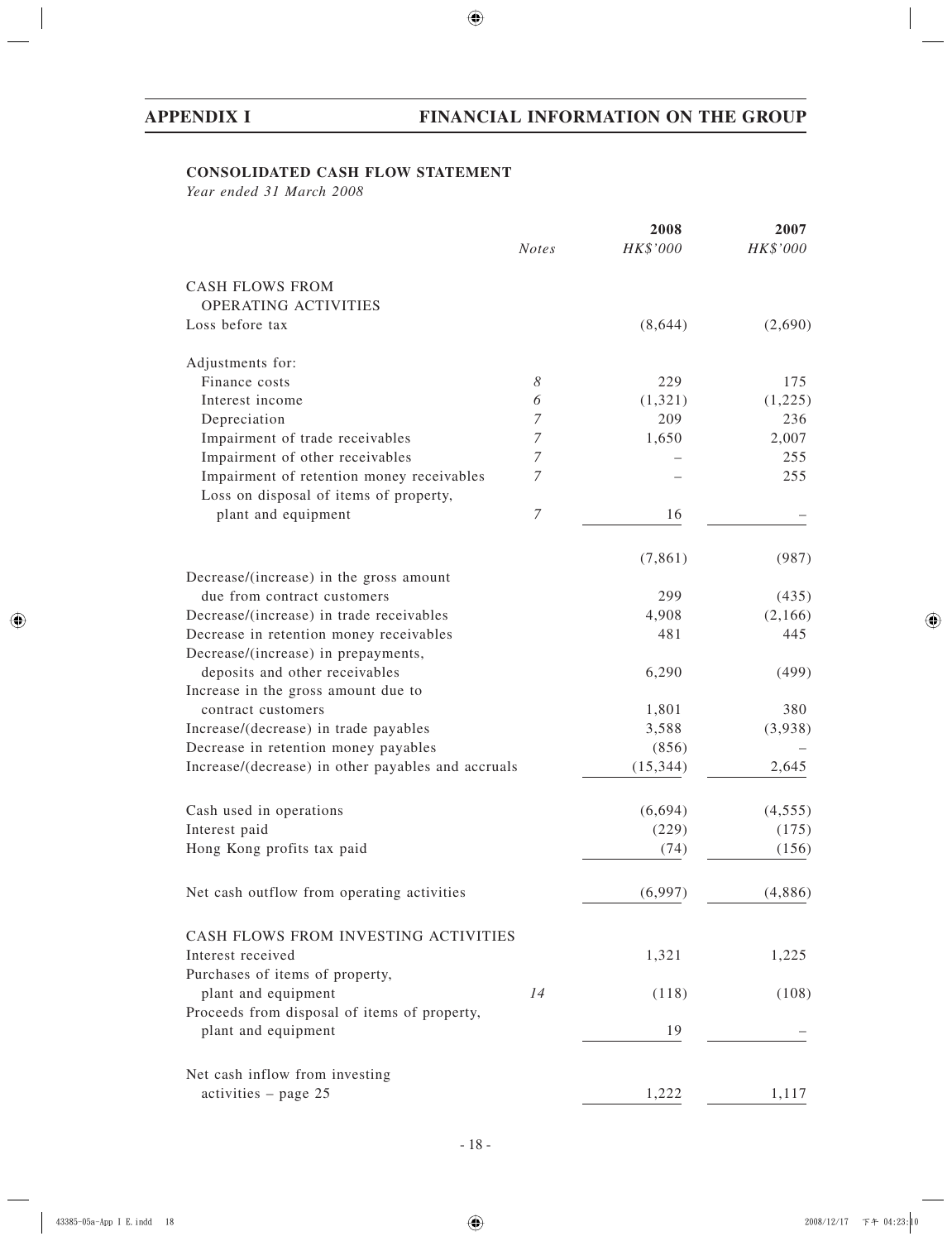# **APPENDIX I FINANCIAL INFORMATION ON THE GROUP**

|                                                                               |              | 2008     | 2007     |
|-------------------------------------------------------------------------------|--------------|----------|----------|
|                                                                               | <b>Notes</b> | HK\$'000 | HK\$'000 |
| Net cash inflow from investing                                                |              |          |          |
| $activities - page 24$                                                        |              | 1,222    | 1,117    |
| <b>CASH FLOWS FROM</b>                                                        |              |          |          |
| FINANCING ACTIVITIES                                                          |              |          |          |
| Proceeds from issue shares                                                    | 23           | 18,216   |          |
| Proceeds from issue convertible bond                                          | 22           | 119,631  |          |
| Net cash inflow from financing activities                                     |              | 137,847  |          |
| NET INCREASE/(DECREASE) IN CASH AND                                           |              |          |          |
| <b>CASH EQUIVALENTS</b>                                                       |              | 132,072  | (3,769)  |
| Cash and cash equivalents at beginning of year                                |              | 33,319   | 37,088   |
| CASH AND CASH EQUIVALENTS                                                     |              |          |          |
| AT END OF YEAR                                                                |              | 165,391  | 33,319   |
| ANALYSIS OF BALANCES OF                                                       |              |          |          |
| CASH AND CASH EQUIVALENTS                                                     |              |          |          |
| Cash and bank balances                                                        | 19           | 13,909   | 2,131    |
| Non-pledged time deposits with original<br>maturity of less than three months |              |          |          |
| when acquired                                                                 | 19           | 151,482  | 31,188   |
|                                                                               |              | 165,391  | 33,319   |
|                                                                               |              |          |          |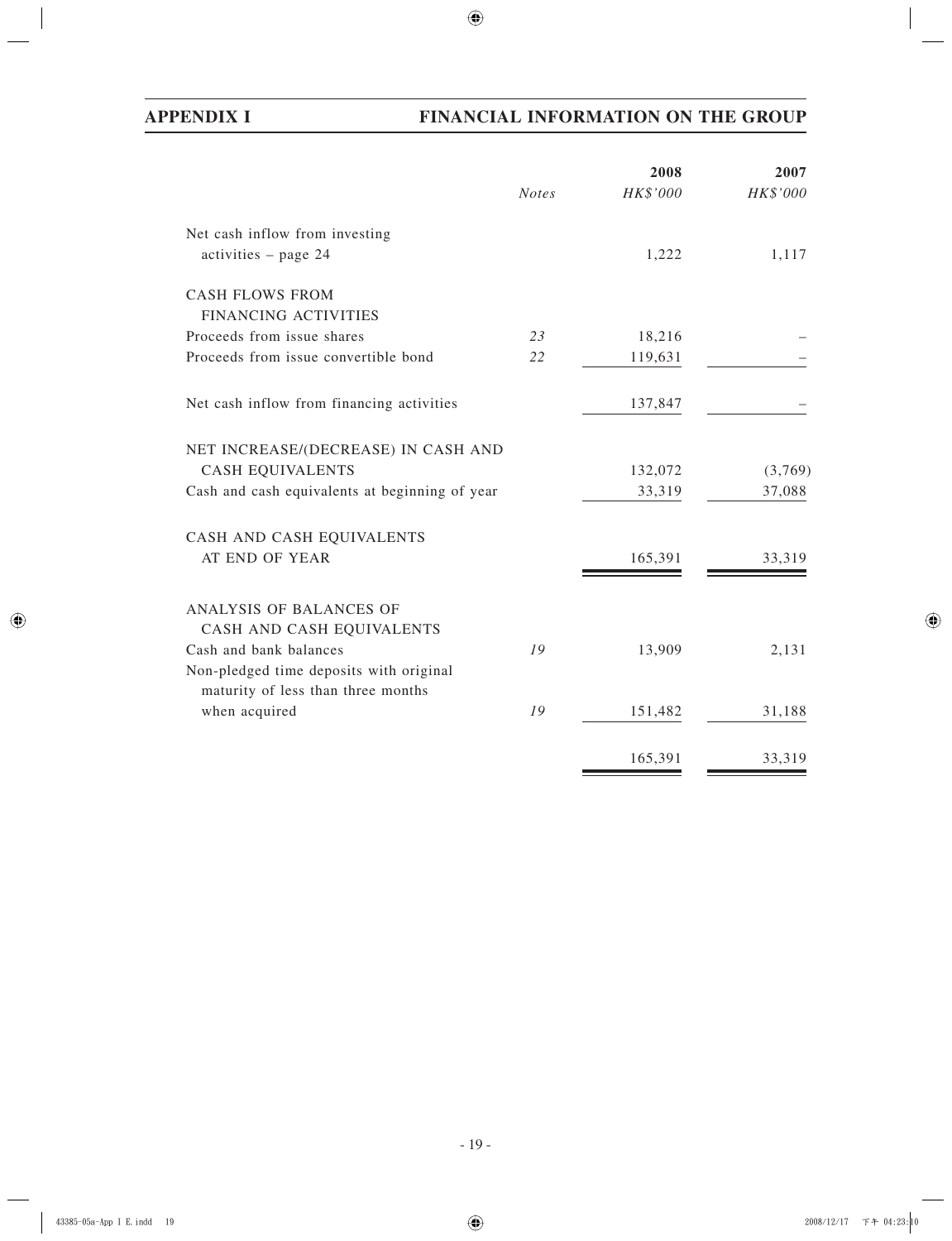# **BALANCE SHEET**

*31 March 2008*

| HK\$'000<br><b>Notes</b><br>63 | HK\$'000 |
|--------------------------------|----------|
|                                |          |
|                                |          |
|                                | 91       |
| 19,162                         | 7,328    |
| 19,225                         | 7,419    |
|                                |          |
| 2,924                          | 368      |
| 152,606                        | 31,856   |
| 155,530                        | 32,224   |
|                                |          |
| 1,820                          | 1,017    |
| 153,710                        | 31,207   |
| 172,935                        | 38,626   |
|                                |          |
| 76,359                         |          |
| 96,576                         | 38,626   |
|                                |          |
| 1,389                          | 1,159    |
| 43,272                         |          |
| 24(b)<br>51,915                | 37,467   |
| 96,576                         | 38,626   |
|                                |          |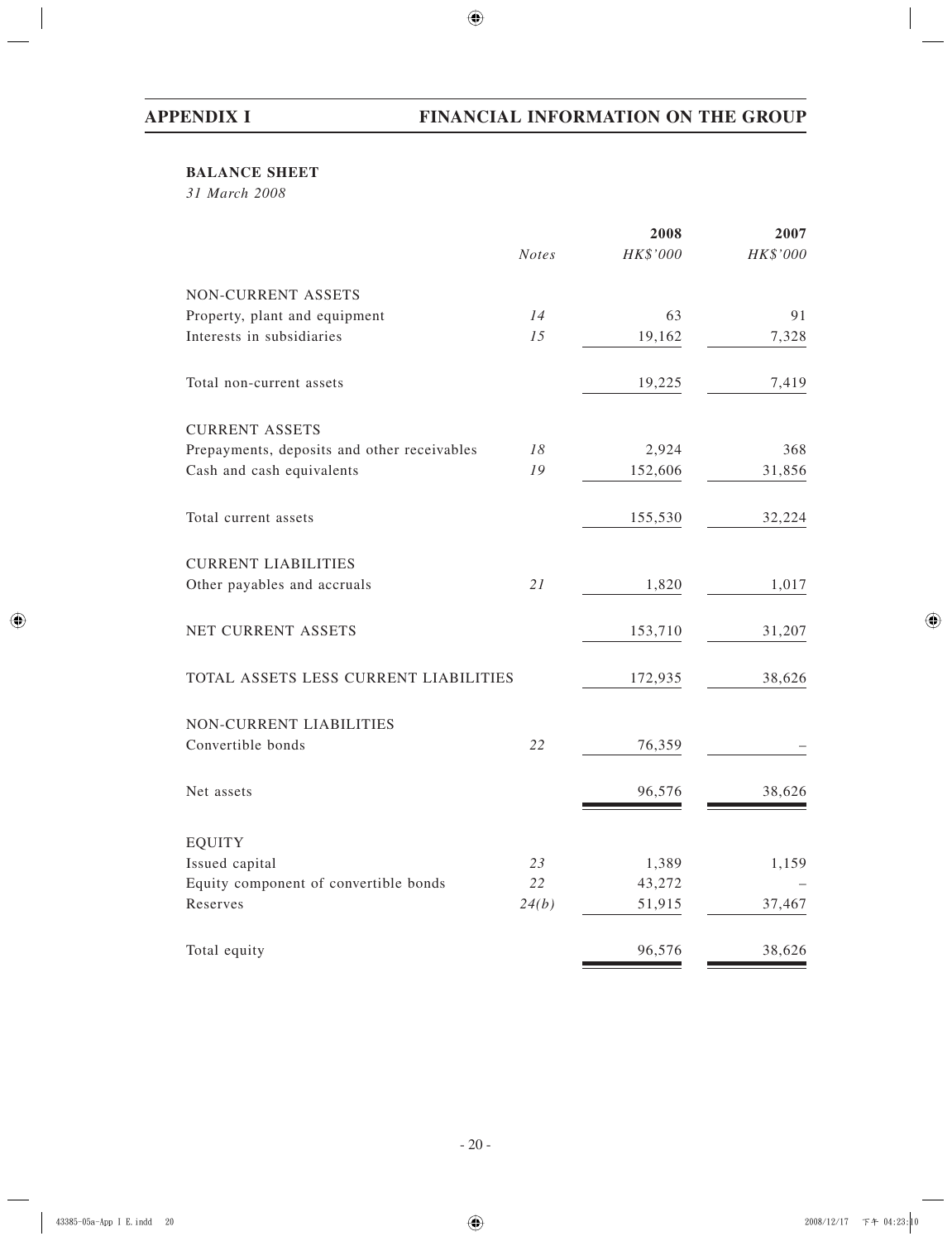## **NOTES TO FINANCIAL STATEMENTS**

*31 March 2008*

## **1. CORPORATE INFORMATION**

The Company was incorporated in Bermuda as an exempted company with limited liability on 20 August 1992 and its shares are listed on The Stock Exchange of Hong Kong Limited.

During the year, the Group's principal activities were involved in the provision of building related maintenance services.

In the opinion of the directors, the holding company and the ultimate holding company of the Company is Upsky Enterprises Limited, which is incorporated in the British Virgin Islands.

### **2.1 BASIS OF PREPARATION**

These financial statements have been prepared in accordance with Hong Kong Financial Reporting Standards ("HKFRSs") (which include all Hong Kong Financial Reporting Standards, Hong Kong Accounting Standards ("HKASs") and Interpretations) issued by the Hong Kong Institute of Certified Public Accountants, accounting principles generally accepted in Hong Kong and the disclosure requirements of the Hong Kong Companies Ordinance. They have been prepared under the historical cost convention. These financial statements are presented in Hong Kong dollars ("HK\$") and all values are rounded to the nearest thousand except when otherwise indicated.

### **Basis of consolidation**

The consolidated financial statements include the financial statements of the Company and its subsidiaries (collectively referred to as the "Group") for the year ended 31 March 2008. The results of subsidiaries are consolidated from the date of acquisition, being the date on which the Group obtains control, and continue to be consolidated until the date that such control ceases. All significant intercompany transactions and balances within the Group are eliminated on consolidation.

Minority interests represent the interests of outside shareholders not held by the Group in the results and net assets of the Company's subsidiaries.

### **2.2 IMPACT OF NEW AND REVISED HONG KONG FINANCIAL REPORTING STANDARDS**

The Group has adopted the following new and revised HKFRSs for the first time for the current year's financial statements. Except for in certain cases, giving rise to new and revised accounting policies and additional disclosures, the adoption of these new and revised standards and interpretations has had no material effect on these financial statements.

| <b>HKFRS 7</b>   | Financial Instruments: Disclosures              |
|------------------|-------------------------------------------------|
| HKAS 1 Amendment | Capital Disclosures                             |
| HK(IFRIC)-Int 8  | Scope of HKFRS 2                                |
| HK(IFRIC)-Int 9  | Reassessment of Embedded Derivatives            |
| HK(IFRIC)-Int 10 | Interim Financial Reporting and Impairment      |
| HK(IFRIC)-Int 11 | HKFRS 2 – Group and Treasury Share Transactions |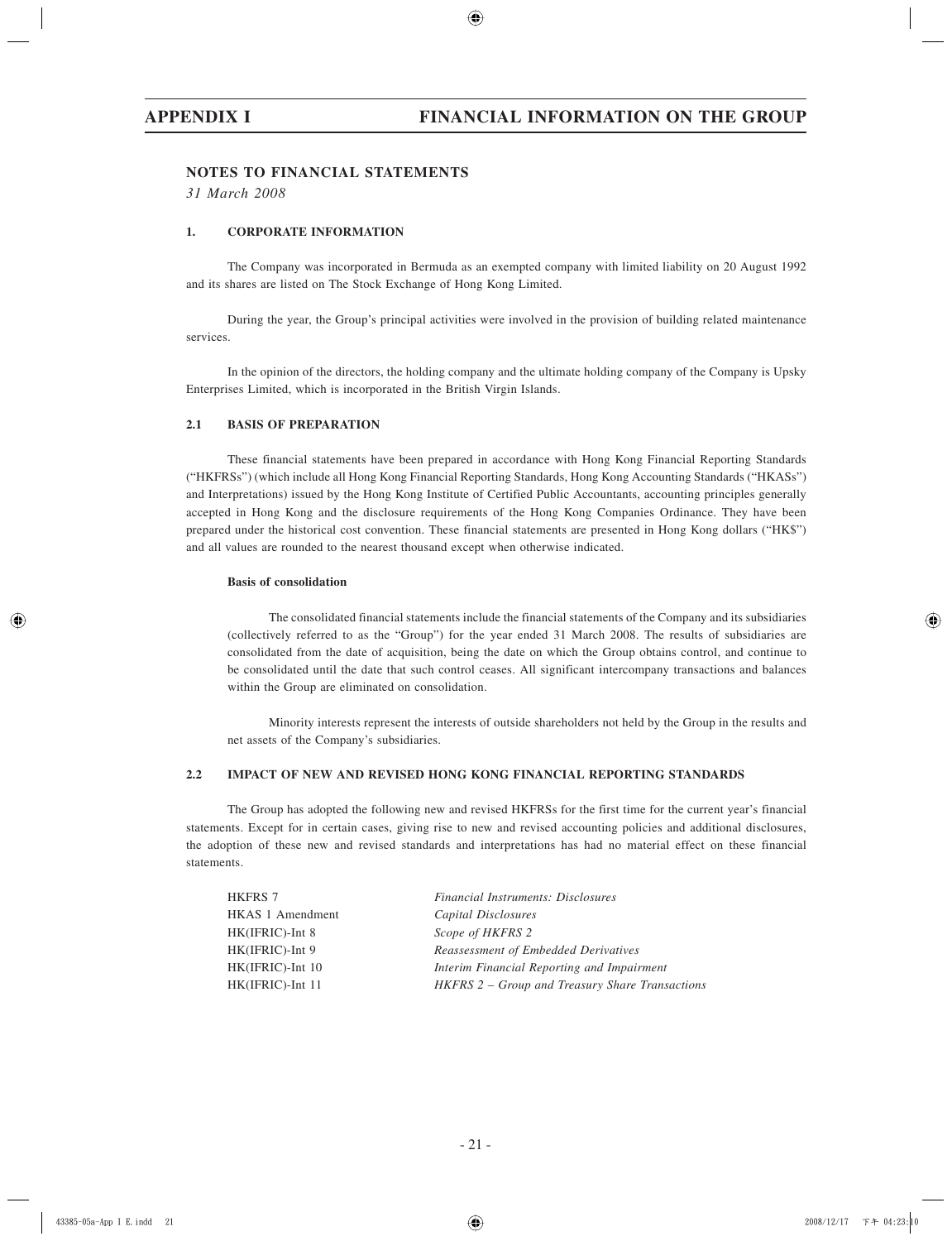The principal effects of adopting these new and revised HKFRSs are as follows:

#### **(a) HKFRS 7 Financial Instruments: Disclosures**

This standard requires disclosures that enable users of the financial statements to evaluate the significance of the Group's financial instruments and the nature and extent of risks arising from those financial instruments. The new disclosures are included throughout the financial statements. While there has been no effect on the financial position or results of operations of the Group, comparative information has been included/revised where appropriate.

#### **(b) Amendment to HKAS 1 Presentation of Financial Statements – Capital Disclosures**

This amendment requires the Group to make disclosures that enable users of the financial statements to evaluate the Group's objectives, policies and processes for managing capital. These new disclosures are shown in note 29 to the financial statements.

#### **(c) HK(IFRIC)-Int 8 Scope of HKFRS 2**

This interpretation requires HKFRS 2 to be applied to any arrangement in which the Group cannot identify specifically some or all of the goods or services received, for which equity instruments are granted or liabilities (based on a value of the Group's equity instruments) are incurred by the Group for a consideration, and which appears to be less than the fair value of the equity instruments granted or liabilities incurred. As the Group did not issue any equity instruments for the goods or services received, the interpretation has had no effect on these financial statements.

#### **(d) HK(IFRIC)-Int 9 Reassessment of Embedded Derivatives**

This interpretation requires that the date to assess whether an embedded derivative is required to be separated from the host contract and accounted for as a derivative is the date that the Group first becomes a party to the contract, with reassessment only if there is a change to the contract that significantly modifies the cash flows. As the Group has no embedded derivative requiring separation from the host contract, the interpretation has had no effect on these financial statements.

#### **(e) HK(IFRIC)-Int 10 Interim Financial Reporting and Impairment**

The Group has adopted this interpretation as of 1 January 2007, which requires that an impairment loss recognised in a previous interim period in respect of goodwill or an investment in either an equity instrument classified as available-for-sale or a financial asset carried at cost is not subsequently reversed. As the Group had no impairment losses previously reversed in respect of such assets, the interpretation has had no impact on the financial position or results of operations of the Group.

#### **(f) HK(IFRIC)-Int 11 HKFRS 2 – Group and Treasury Share Transactions**

This interpretation requires arrangements whereby an employee is granted rights to the Group's equity instruments, to be accounted for as an equity-settled scheme, even if the Group acquires the instruments from another party, or the shareholders provide the equity instruments needed. HK(IFRIC)-Int 11 also addressed the accounting for share-based payment transactions involving two or more entities within the Group. As the Group currently does not have such transactions, the interpretation has had no impact on the Group.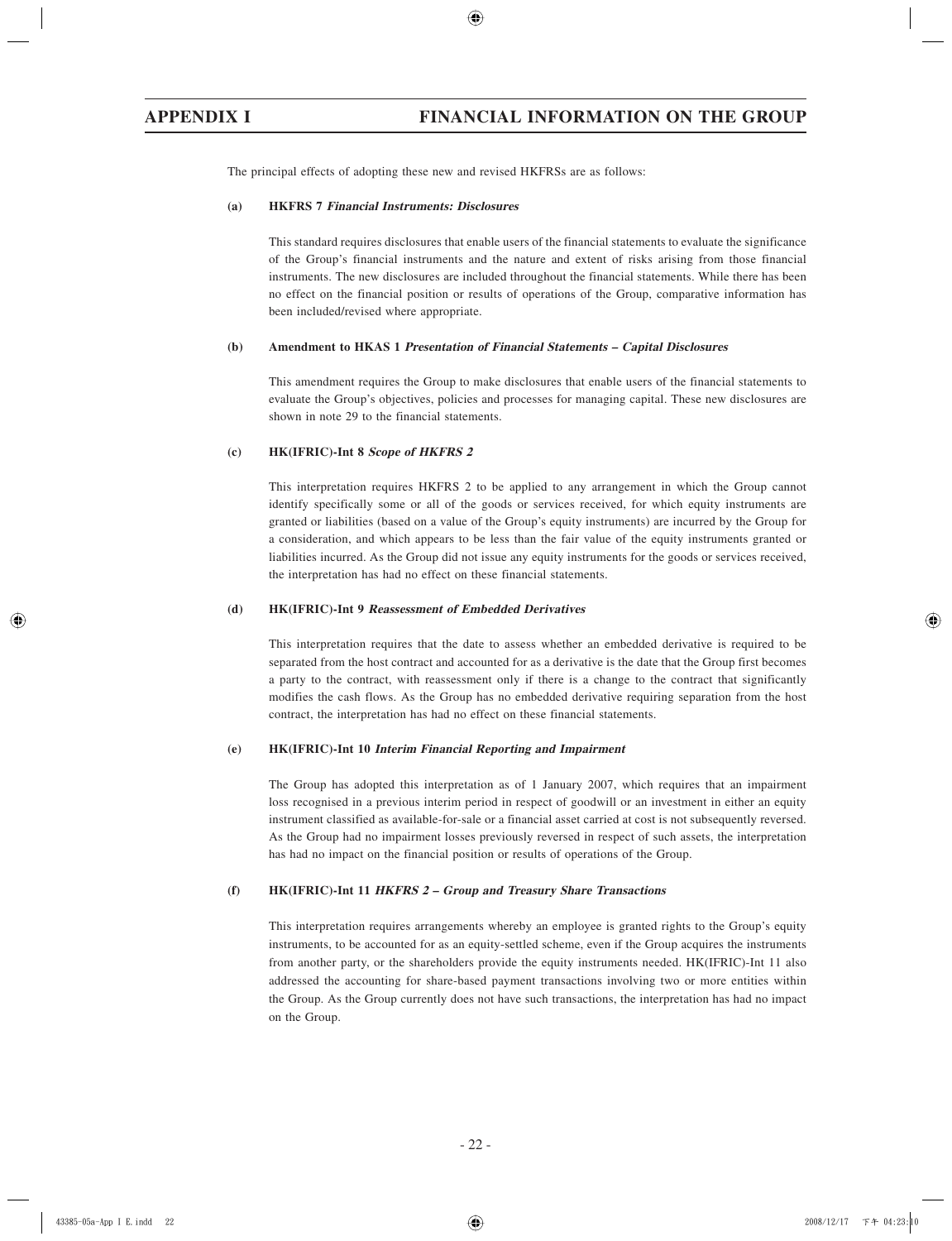## **2.3 IMPACT OF ISSUED BUT NOT YET EFFECTIVE HONG KONG FINANCIAL REPORTING STANDARDS**

The Group has not applied the following new and revised HKFRSs, that have been issued but are not yet effective, in these financial statements.

| HKAS 1 (Revised)          | Presentation of Financial Statements <sup>1</sup>               |
|---------------------------|-----------------------------------------------------------------|
| HKAS 23 (Revised)         | Borrowing Costs <sup>1</sup>                                    |
| HKAS 27 (Revised)         | Consolidated and Separate Financial Statements <sup>4</sup>     |
| HKAS 32 and HKAS 1        | Amendments to HKAS 32 Financial Instruments:                    |
| Amendments                | Presentation and HKAS 1 Presentation of Financial Statements    |
|                           | - Puttable Financial Instruments and Obligations Arising on     |
|                           | Liquidation $^1$                                                |
| <b>HKFRS 2 Amendments</b> | Amendments to HKFRS 2 Share-based Payment-Vesting Conditions    |
|                           | and Cancellations <sup>1</sup>                                  |
| HKFRS 3 (Revised)         | Business Combinations <sup>4</sup>                              |
| <b>HKFRS 8</b>            | <i>Operating Segments</i> <sup>1</sup>                          |
| $HK(IFRIC)$ -Int 12       | Service Concession Arrangements <sup>3</sup>                    |
| HK(IFRIC)-Int 13          | Customer Loyalty Programmes <sup>2</sup>                        |
| HK(IFRIC)-Int 14          | HKAS 19 – The Limit on a Defined Benefit Asset, Minimum Funding |
|                           | Requirements and their Interaction $3$                          |
|                           |                                                                 |

1 Effective for annual periods beginning on or after 1 January 2009

 $\overline{2}$ Effective for annual periods beginning on or after 1 July 2008

3 Effective for annual periods beginning on or after 1 January 2008

4 Effective for annual periods beginning on or after 1 July 2009

The revised HKAS 1 separates owner and non-owner changes in equity. The statement of changes in equity will include only details of transactions with owners, with all non-owner changes in equity presented as a single line. In addition, the Standard introduces the statement of comprehensive income: it presents all items of income and expense recognised in profit or loss, together with all other items of recognised income and expense, either in one single statement, or in two linked statements. The Group is still evaluating whether it will have one or two statements.

HKAS 23 has been revised to require capitalisation of borrowing costs when such costs are directly attributable to the acquisition, construction or production of a qualifying asset. As the Group's current policy for borrowing costs aligns with the requirements of the revised standard, the revised standard is unlikely to have any financial impact on the Group.

The revised HKAS 27 requires that a change in the ownership interest of a subsidiary is accounted for as an equity transaction. Therefore, such a change will have no impact on goodwill, nor will it give rise to a gain or loss. Furthermore, the amended standard changes the accounting for losses incurred by the subsidiary as well as the loss of control of a subsidiary. The changes introduced by the revised HKAS 27 must be applied prospectively and will affect future acquisitions and transactions with minority interests.

The amendments to HKAS 32 and HKAS 1 allow a limited scope exception for puttable financial instruments to be classified as equity if they fulfil a number of specified criteria. As the Group currently has no such financial instruments, the amendments are unlikely to have any financial impact on the Group.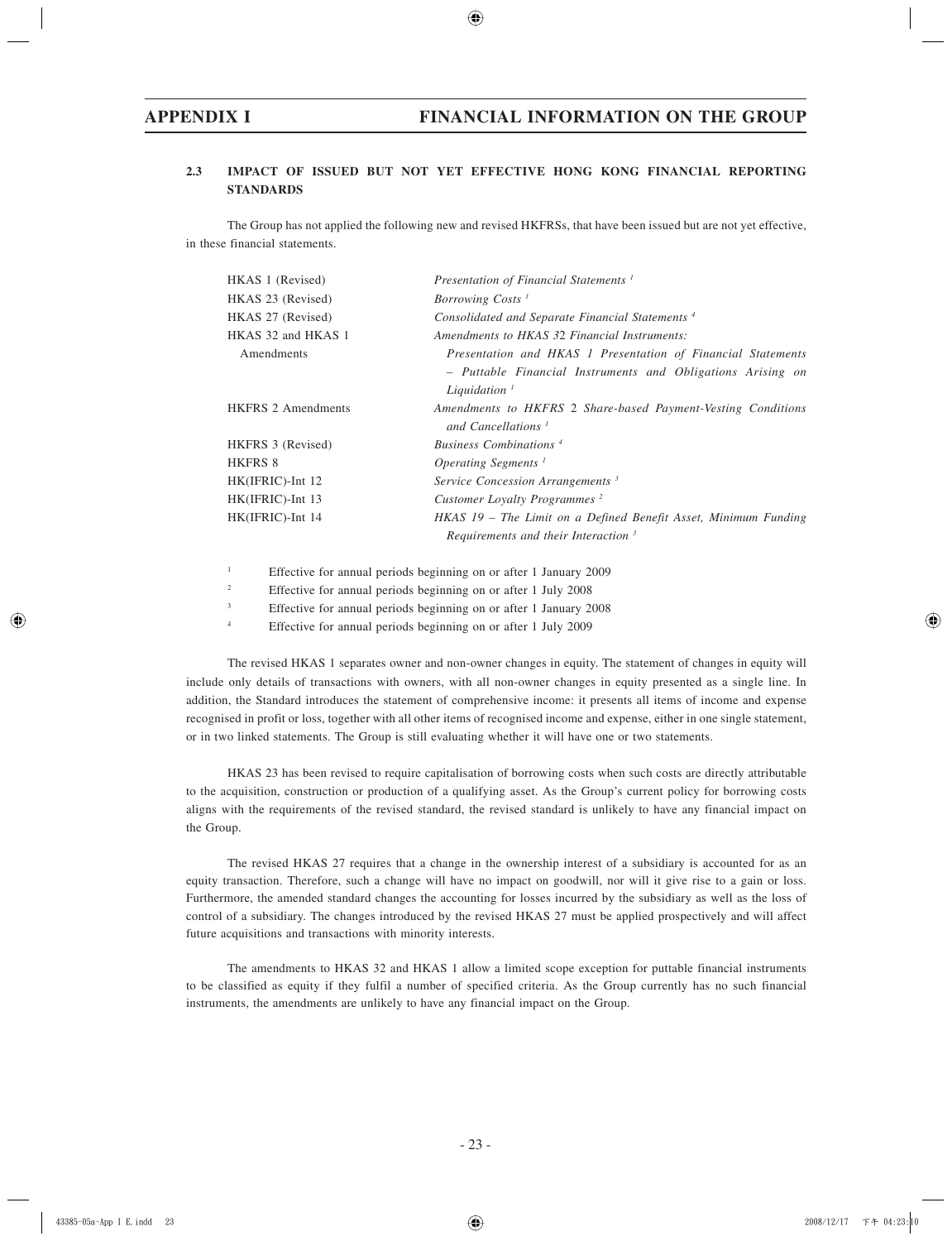The amendments to HKFRS 2 restrict the definition of "vesting condition" to a condition that includes an explicit or implicit requirement to provide services. Any other conditions are non-vesting conditions, which have to be taken into account to determine the fair value of the equity instruments granted. In the case that the award does not vest as the result of a failure to meet a non-vesting condition that is within the control of either the entity or the counterparty, this must be accounted for as a cancellation. The Group has not entered into share-based payment schemes with non-vesting conditions attached and, therefore, does not expect significant implications on its accounting for share-based payments.

The revised HKFRS 3 introduces a number of changes in the accounting for business combinations that will have impact on the amount of goodwill recognised, the reported results in the period that an acquisition occurs, and future reported results. The changes introduced by the revised HKFRS 3 must be applied prospectively and will affect future acquisitions and transactions with minority interests.

HKFRS 8, which will replace HKAS 14 *Segment Reporting*, specifies how an entity should report information about its operating segments, based on information about the components of the entity that is available to the chief operating decision maker for the purposes of allocating resources to the segments and assessing their performance. The standard also requires the disclosure of information about the products and services provided by the segments, the geographical areas in which the Group operates, and revenue from the Group's major customers. The Group expects to adopt HKFRS 8 from 1 April 2009.

HK(IFRIC)-Int 12 requires an operator under public-to-private service concession arrangements to recognise the consideration received or receivable in exchange for the construction services as a financial asset and/or an intangible asset, based on the terms of the contractual arrangements. HK(IFRIC)-Int 12 also addresses how an operator shall apply existing HKFRSs to account for the obligations and the rights arising from service concession arrangements by which a government or a public sector entity grants a contract for the construction of infrastructure used to provide public services and/or for the supply of public services. As the Group currently has no such arrangements, the interpretation is unlikely to have any financial impact on the Group.

HK(IFRIC)-Int 13 requires that loyalty award credits granted to customers as part of a sales transaction are accounted for as a separate component of the sales transaction. The consideration received in the sales transaction is allocated between the loyalty award credits and the other components of the sale. The amount allocated to the loyalty award credits is determined by reference to their fair value and is deferred until the awards are redeemed or the liability is otherwise extinguished.

HK(IFRIC)-Int 14 addresses how to assess the limit under HKAS 19 *Employee Benefits*, on the amount of a refund or a reduction in future contributions in relation to a defined benefit scheme that can be recognised as an asset, in particular, when a minimum funding requirement exists.

As the Group currently has no customer loyalty award credits and defined benefit scheme, HK(IFRIC)-Int 13 and HK(IFRIC)-Int 14 are not applicable to the Group and therefore are unlikely to have any financial impact on the Group.

The Group is in the process of making an assessment of the impact of these new and revised HKFRSs upon initial application. So far, it has concluded that while the adoption of HKFRS 8 may result in new or amended disclosures, these new and revised HKFRSs are unlikely to have a significant impact on the Group's results of operations and financial position.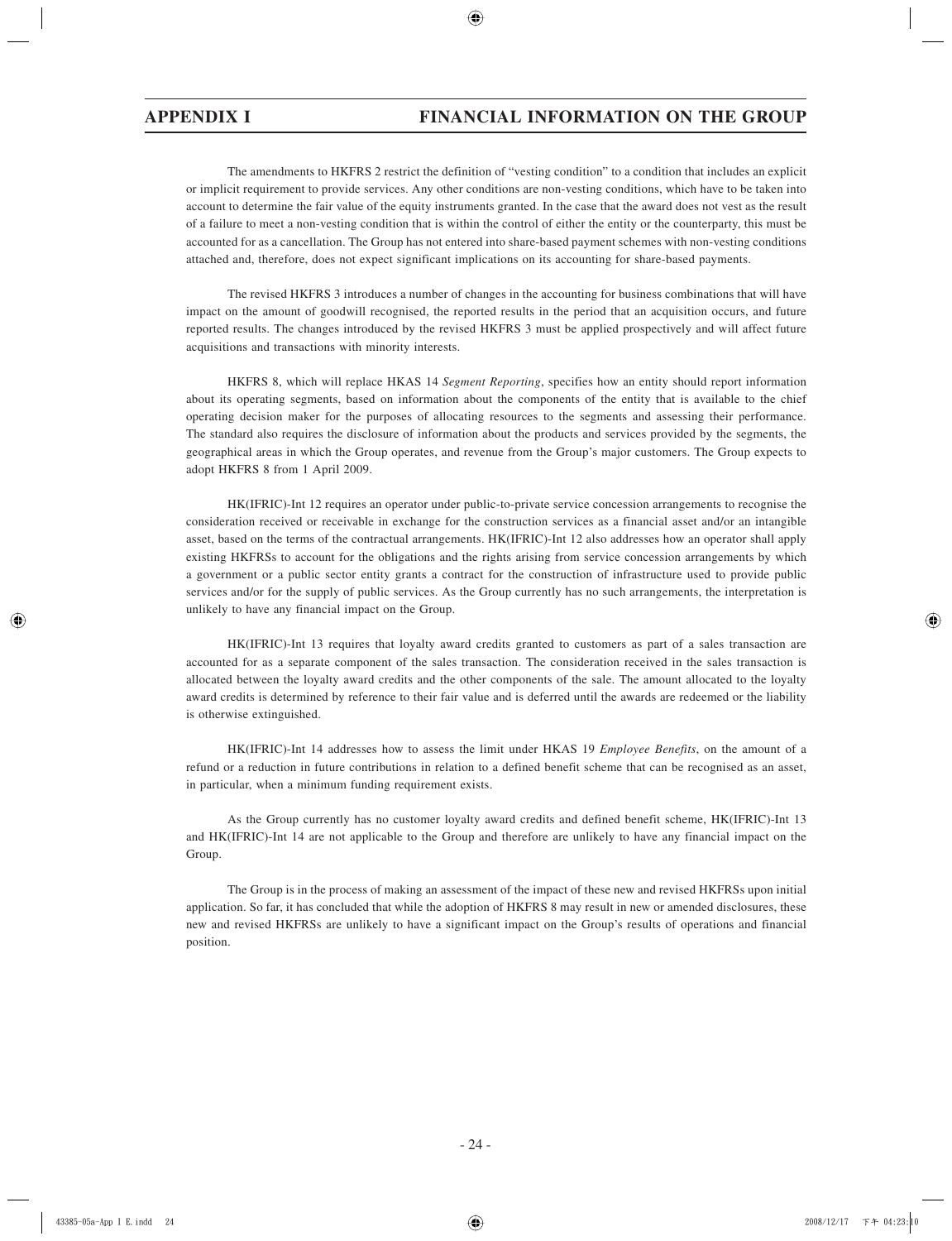### **3. SUMMARY OF SIGNIFICANT ACCOUNTING POLICIES**

#### **Subsidiaries**

A subsidiary is an entity whose financial and operating policies the Company controls, directly or indirectly, so as to obtain benefits from its activities.

The results of subsidiaries are included in the Company's income statement to the extent of dividends received and receivable. The Company's interests in subsidiaries are stated at cost less any impairment losses.

#### **Impairment of non-financial assets other than goodwill**

Where an indication of impairment exists, or when annual impairment testing for an asset is required (other than construction contract assets, deferred tax assets and financial assets), the asset's recoverable amount is estimated. An asset's recoverable amount is calculated as the higher of the asset's or cash-generating unit's value in use and its fair value less costs to sell, and is determined for an individual asset, unless the asset does not generate cash inflows that are largely independent of those from other assets or groups of assets, in which case the recoverable amount is determined for the cash-generating unit to which the asset belongs.

An impairment loss is recognised only if the carrying amount of an asset exceeds its recoverable amount. In assessing value in use, the estimated future cash flows are discounted to their present value using a pre-tax discount rate that reflects current market assessments of the time value of money and the risks specific to the asset. An impairment loss is charged to the income statement in the period in which it arises, unless the asset is carried at a revalued amount, in which case the impairment loss is accounted for in accordance with the relevant accounting policy for that revalued asset.

An assessment is made at each reporting date as to whether there is any indication that previously recognised impairment losses may no longer exist or may have decreased. If such indication exists, the recoverable amount is estimated. A previously recognised impairment loss of an asset other than goodwill and certain financial assets is reversed only if there has been a change in the estimates used to determine the recoverable amount of that asset, but not to an amount higher than the carrying amount that would have been determined (net of any depreciation/amortisation) had no impairment loss been recognised for the asset in prior years. A reversal of such impairment loss is credited to the income statement in the period in which it arises, unless the asset is carried at a revalued amount, in which case the reversal of the impairment loss is accounted for in accordance with the relevant accounting policy for that revalued asset.

#### **Property, plant and equipment and depreciation**

Property, plant and equipment are stated at cost less accumulated depreciation and any impairment losses. The cost of an item of property, plant and equipment comprises its purchase price and any directly attributable costs of bringing the asset to its working condition and location for its intended use. Expenditure incurred after items of property, plant and equipment have been put into operation, such as repairs and maintenance, is normally charged to the income statement in the period in which it is incurred. In situations where it can be clearly demonstrated that the expenditure has resulted in an increase in the future economic benefits expected to be obtained from the use of an item of property, plant and equipment and the cost of the item can be measured reliably, the expenditure is capitalised as an additional cost of that asset or as a replacement.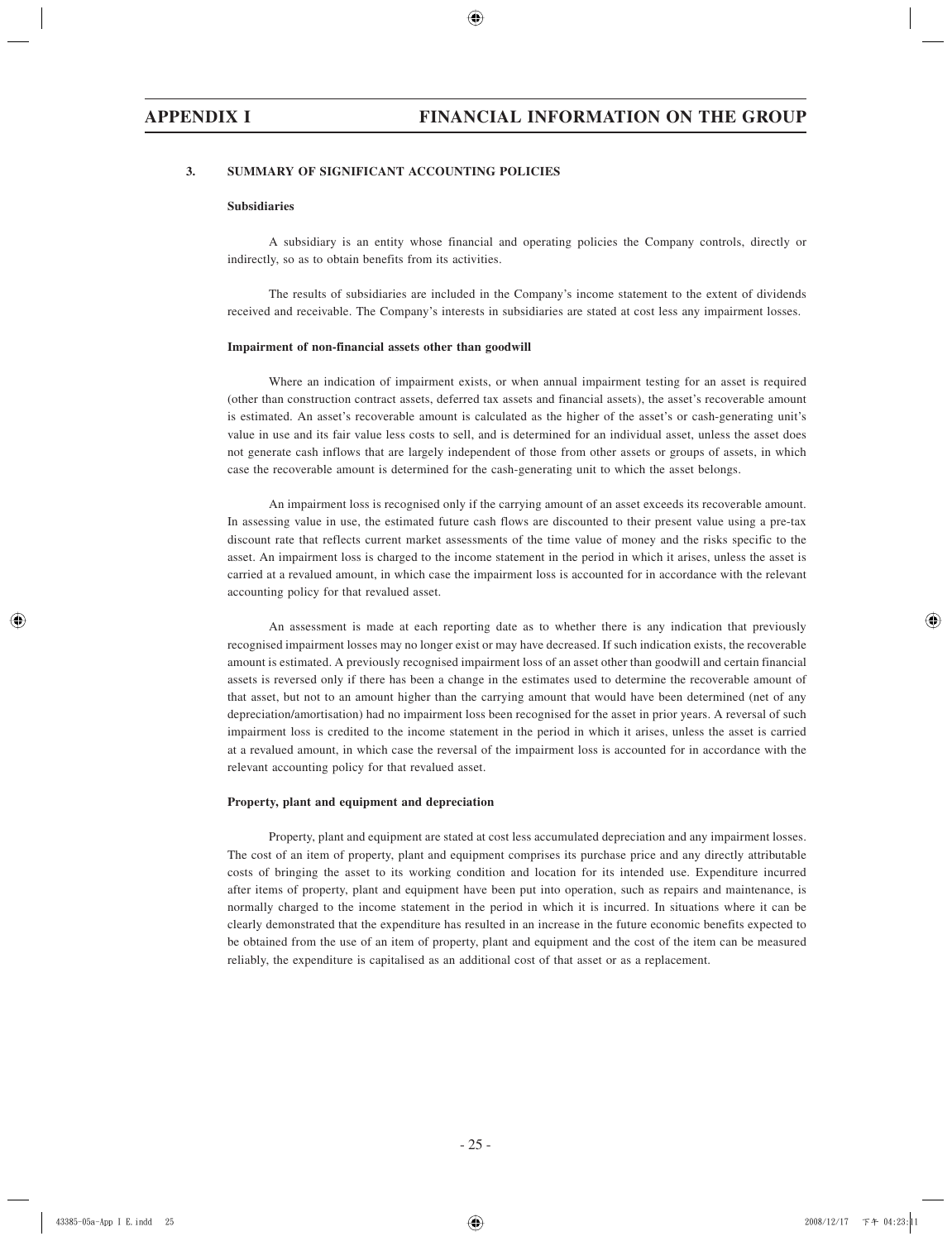Depreciation is calculated on the straight-line basis to write off the cost of each item of property, plant and equipment to its residual value over its estimated useful life. The principal annual rates used for this purpose are as follows:

| Land and buildings             | 2%                                                    |
|--------------------------------|-------------------------------------------------------|
| Furniture and office equipment | 20%                                                   |
| Motor vehicles                 | 20%                                                   |
| Leasehold improvements         | 3 years or over the lease terms, whichever is shorter |

Where parts of an item of property, plant and equipment have different useful lives, the cost of that item is allocated on a reasonable basis among the parts and each part is depreciated separately.

Residual values, useful lives and the depreciation method are reviewed, and adjusted if appropriate, at each balance sheet date.

An item of property, plant and equipment is derecognised upon disposal or when no future economic benefits are expected from its use or disposal. Any gain or loss on disposal or retirement recognised in the income statement in the year the asset is derecognised is the difference between the net sales proceeds and the carrying amount of the relevant asset.

#### **Leases**

Leases that transfer substantially all the rewards and risks of ownership of assets to the Group, other than legal title, are accounted for as finance leases. At the inception of a finance lease, the cost of the leased asset is capitalised at the present value of the minimum lease payments and recorded together with the obligation, excluding the interest element, to reflect the purchase and financing. Assets held under capitalised finance leases are included in property, plant and equipment, and depreciated over the shorter of the lease terms and the estimated useful lives of the assets. The finance costs of such leases are charged to the income statement so as to provide a constant periodic rate of charge over the lease terms.

Leases where substantially all the rewards and risks of ownership of assets remain with the lessor are accounted for as operating leases. Where the Group is the lessee, rentals payable under the operating leases net of any incentives received from the lessor are charged to the income statement on the straight-line basis over the lease terms.

Prepaid land lease payments under operating leases are initially stated at cost and subsequently recognised on the straight-line basis over the lease terms. When the lease payments cannot be allocated reliably between the land and buildings elements, the entire lease payments are included in the cost of the land and buildings as a finance lease in property, plant and equipment.

#### **Investments and other financial assets**

Financial assets in the scope of HKAS 39 are classified as financial assets at fair value through profit or loss, loans and receivables, and available-for-sale financial assets, as appropriate. When financial assets are recognised initially, they are measured at fair value, plus, in the case of investments not at fair value through profit or loss, directly attributable transaction costs.

The Group assesses whether a contract contains an embedded derivative when the Group first becomes a party to it and assesses whether an embedded derivative is required to be separated from the host contract when the analysis shows that the economic characteristics and risks of the embedded derivative are not closely related to those of the host contract. Reassessment only occurs if there is a change in the terms of the contract that significantly modifies the cash flows that would otherwise be required under the contract.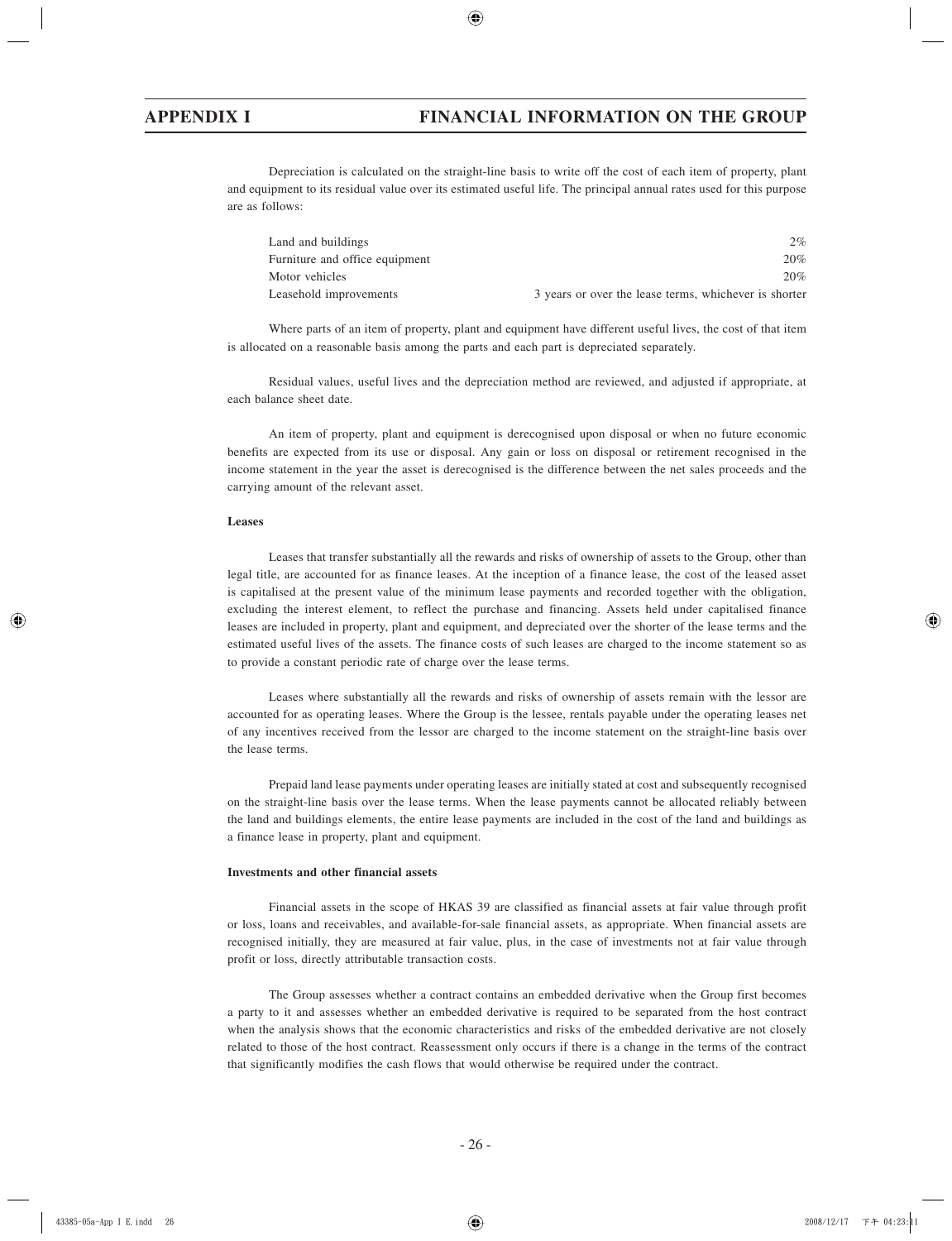The Group determines the classification of its financial assets after initial recognition and, where allowed and appropriate, re-evaluates this designation at the balance sheet date.

All regular way purchases and sales of financial assets are recognised on the trade date, that is, the date that the Group commits to purchase or sell the asset. Regular way purchases or sales are purchases or sales of financial assets that require delivery of assets within the period generally established by regulation or convention in the marketplace.

### *Loans and receivables*

Loans and receivables are non-derivative financial assets with fixed or determinable payments that are not quoted in an active market. Such assets are subsequently carried at amortised cost using the effective interest method less any allowance for impairment. Amortised cost is calculated taking into account any discount or premium on acquisition and includes fees that are an integral part of the effective interest rate and transaction costs. Gains and losses are recognised in the income statement when the loans and receivables are derecognised or impaired, as well as through the amortisation process.

#### **Impairment of financial assets**

The Group assesses at each balance sheet date whether there is any objective evidence that a financial asset or a group of financial assets is impaired.

#### *Assets carried at amortised cost*

If there is objective evidence that an impairment loss on loans and receivables carried at amortised cost has been incurred, the amount of the loss is measured as the difference between the asset's carrying amount and the present value of estimated future cash flows (excluding future credit losses that have not been incurred) discounted at the financial asset's original effective interest rate (i.e., the effective interest rate computed at initial recognition). The carrying amount of the asset is reduced either directly or through the use of an allowance account. The amount of the impairment loss is recognised in the income statement. Loans and receivables together with any associated allowances are written off when there is no realistic prospect of future recovery.

If, in a subsequent period, the amount of the impairment loss decreases and the decrease can be related objectively to an event occurring after the impairment was recognised, the previously recognised impairment loss is reversed by adjusting the allowance account. Any subsequent reversal of an impairment loss is recognised in the income statement, to the extent that the carrying value of the asset does not exceed its amortised cost at the reversal date.

In relation to trade receivables, a provision for impairment is made when there is objective evidence (such as the probability of insolvency or significant financial difficulties of the debtor and significant changes in the technological, market economic or legal environment that have an adverse effect on the debtor) that the Group will not be able to collect all of the amounts due under the original terms of an invoice. The carrying amount of the receivables is reduced through the use of an allowance account. Impaired debts are derecognised when they are assessed as uncollectible.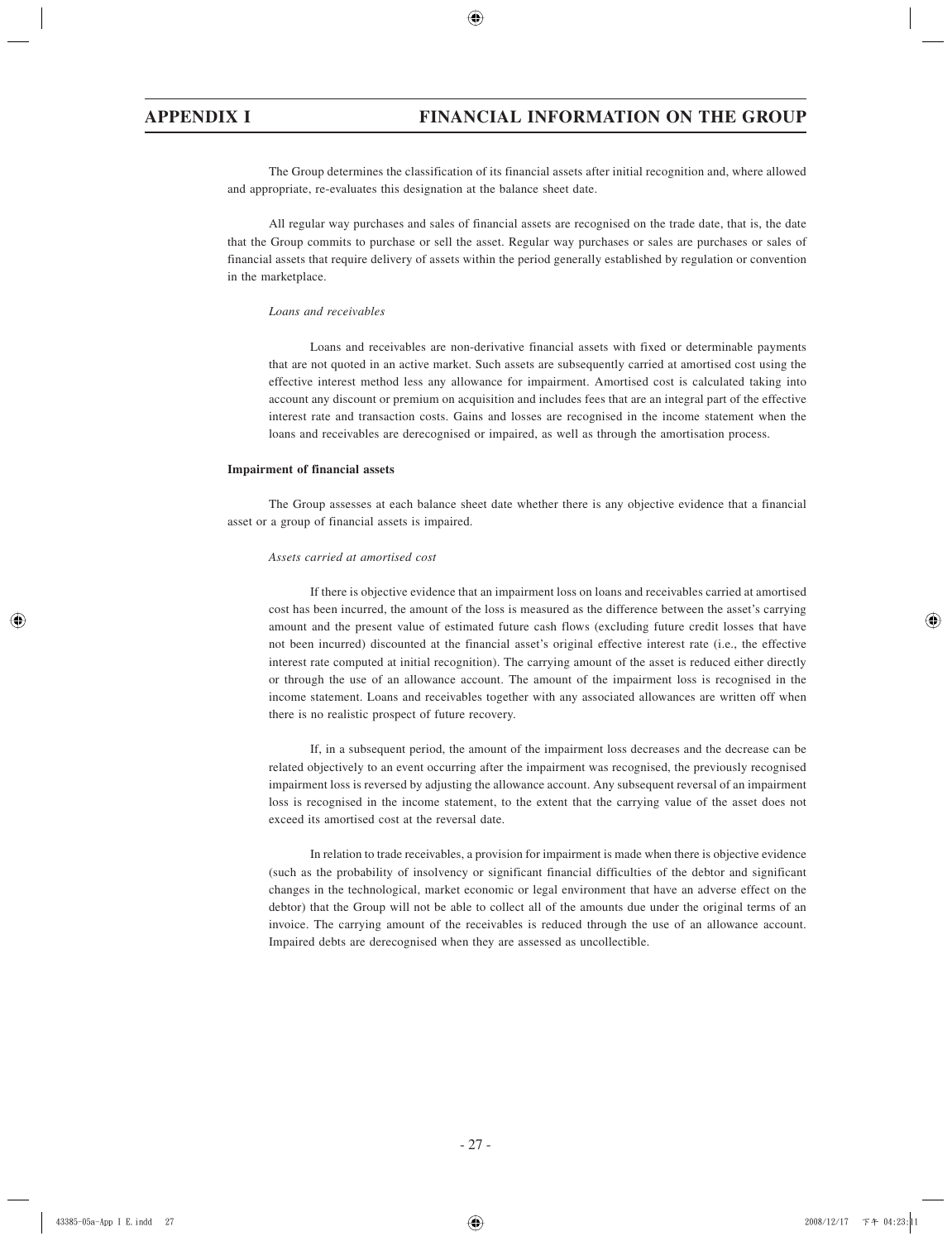#### **Derecognition of financial assets**

A financial asset (or, where applicable, a part of a financial asset or part of a group of similar financial assets) is derecognised where:

- the rights to receive cash flows from the asset have expired;
- the Group retains the rights to receive cash flows from the asset, but has assumed an obligation to pay them in full without material delay to a third party under a "pass-through" arrangement; or
- the Group has transferred its rights to receive cash flows from the asset and either (a) has transferred substantially all the risks and rewards of the asset, or (b) has neither transferred nor retained substantially all the risks and rewards of the asset, but has transferred control of the asset.

Where the Group has transferred its rights to receive cash flows from an asset and has neither transferred nor retained substantially all the risks and rewards of the asset nor transferred control of the asset, the asset is recognised to the extent of the Group's continuing involvement in the asset. Continuing involvement that takes the form of a guarantee over the transferred asset is measured at the lower of the original carrying amount of the asset and the maximum amount of consideration that the Group could be required to repay.

Where continuing involvement takes the form of a written and/or purchased option (including a cashsettled option or similar provision) on the transferred asset, the extent of the Group's continuing involvement is the amount of the transferred asset that the Group may repurchase, except in the case of a written put option (including a cash-settled option or similar provision) on an asset measured at fair value, where the extent of the Group's continuing involvement is limited to the lower of the fair value of the transferred asset and the option exercise price.

#### **Financial liabilities at amortised cost**

Financial liabilities including trade and other payables are initially stated at fair value less directly attributable transaction costs and are subsequently measured at amortised cost, using the effective interest method unless the effect of discounting would be immaterial, in which case they are stated at cost. The related interest expense is recognised within "finance costs" in the income statement.

Gains and losses are recognised in the income statement when the liabilities are derecognised as well as through the amortisation process.

### **Convertible bonds**

The component of convertible bonds that exhibits characteristics of a liability is recognised as a liability in the balance sheet, net of transaction costs. On issuance of convertible bonds, the fair value of the liability component is determined using a market rate for an equivalent non-convertible bond; and this amount is carried as a long term liability on the amortised cost basis until extinguished on conversion or redemption. The remainder of the proceeds is allocated to the conversion option that is recognised and included in shareholders' equity, net of transaction costs. The carrying amount of the conversion option is not remeasured in subsequent years. Transaction costs are apportioned between the liability and equity components of the convertible bonds based on the allocation of proceeds to the liability and equity components when the instruments are first recognised.

#### **Derecognition of financial liabilities**

A financial liability is derecognised when the obligation under the liability is discharged or cancelled or expires.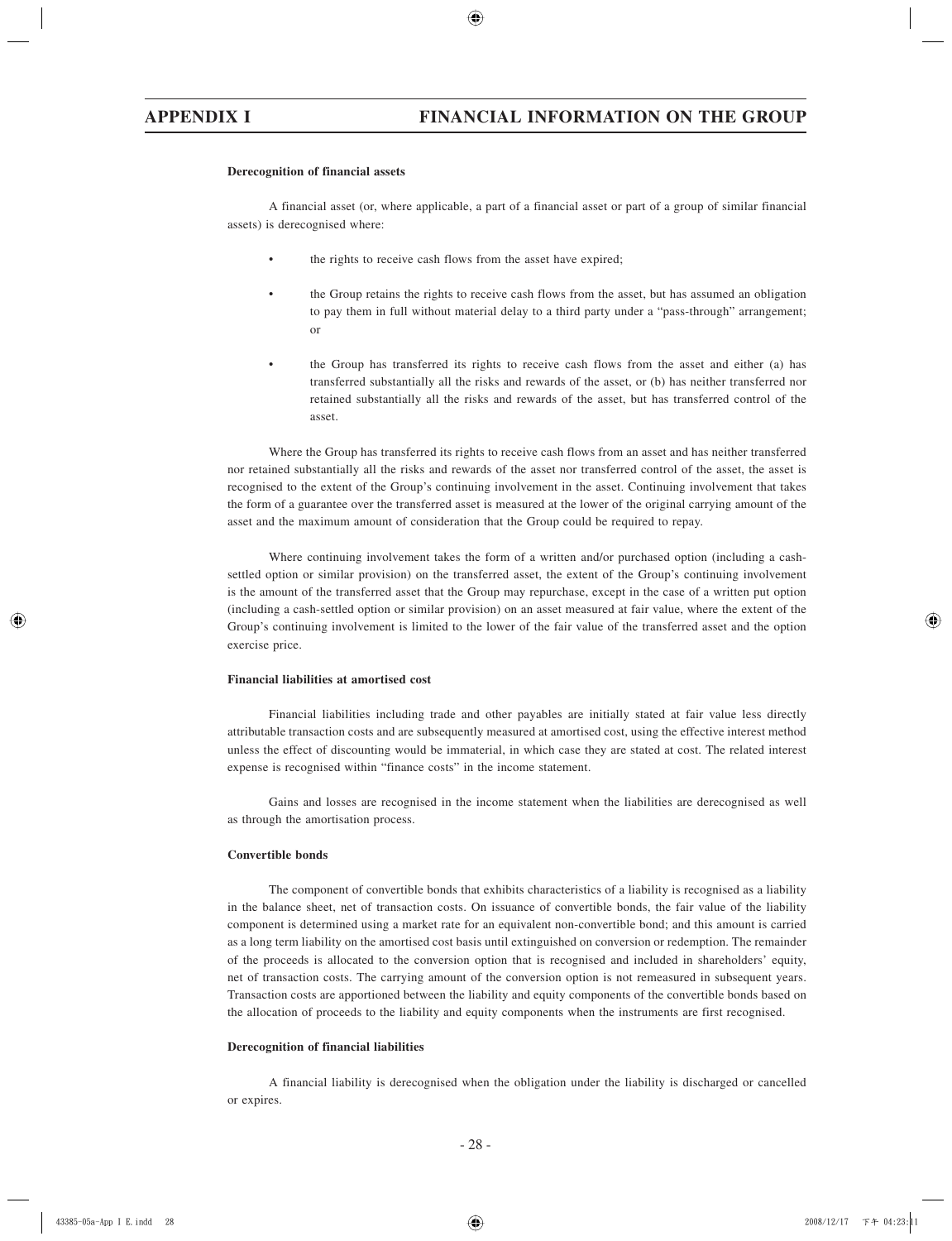When an existing financial liability is replaced by another from the same lender on substantially different terms, or the terms of an existing liability are substantially modified, such an exchange or modification is treated as a derecognition of the original liability and a recognition of a new liability, and the difference between the respective carrying amounts is recognised in the income statement.

### **Construction contracts**

Contract revenue comprises the agreed contract amount and appropriate amounts from variation orders, claims and incentive payments. Contract costs incurred comprise direct materials, the costs of subcontracting, direct labour and an appropriate proportion of variable and fixed installation and maintenance overheads.

Revenue from fixed price installation and maintenance contracts is recognised by the percentage of completion method, measured by reference to the percentage of certified work performed to date to the estimated total contract sum of the relevant contracts. When the outcome of the contracts cannot be estimated reliably, revenue is recognised only to the extent of certified work performed that is probable to be recoverable.

Provision is made for foreseeable losses as soon as they are anticipated by management.

Where contract costs incurred to date plus recognised profits less recognised losses exceed progress billings, the surplus is treated as an amount due from contract customers.

Where progress billings exceed contract costs incurred to date plus recognised profits less recognised losses, the surplus is treated as an amount due to contract customers.

#### **Income tax**

Income tax comprises current and deferred tax. Income tax is recognised in the income statement, or in equity if it relates to items that are recognised in the same or a different period directly in equity.

Current tax assets and liabilities for the current and prior periods are measured at the amount expected to be recovered from or paid to the taxation authorities.

Deferred tax is provided, using the liability method, on all temporary differences at the balance sheet date between the tax bases of assets and liabilities and their carrying amounts for financial reporting purposes.

Deferred tax liabilities are recognised for all taxable temporary differences, except:

- where the deferred tax liability arises from the initial recognition of an asset or liability in a transaction that is not a business combination and, at the time of the transaction, affects neither the accounting profit nor taxable profit or loss; and
- in respect of taxable temporary differences associated with investments in subsidiaries, where the timing of the reversal of the temporary differences can be controlled and it is probable that the temporary differences will not reverse in the foreseeable future.

Deferred tax assets are recognised for all deductible temporary differences, carryforward of unused tax credits and unused tax losses, to the extent that it is probable that taxable profit will be available against which the deductible temporary differences, and the carryforward of unused tax credits and unused tax losses can be utilised, except:

• where the deferred tax asset relating to the deductible temporary differences arises from the initial recognition of an asset or liability in a transaction that is not a business combination and, at the time of the transaction, affects neither the accounting profit nor taxable profit or loss; and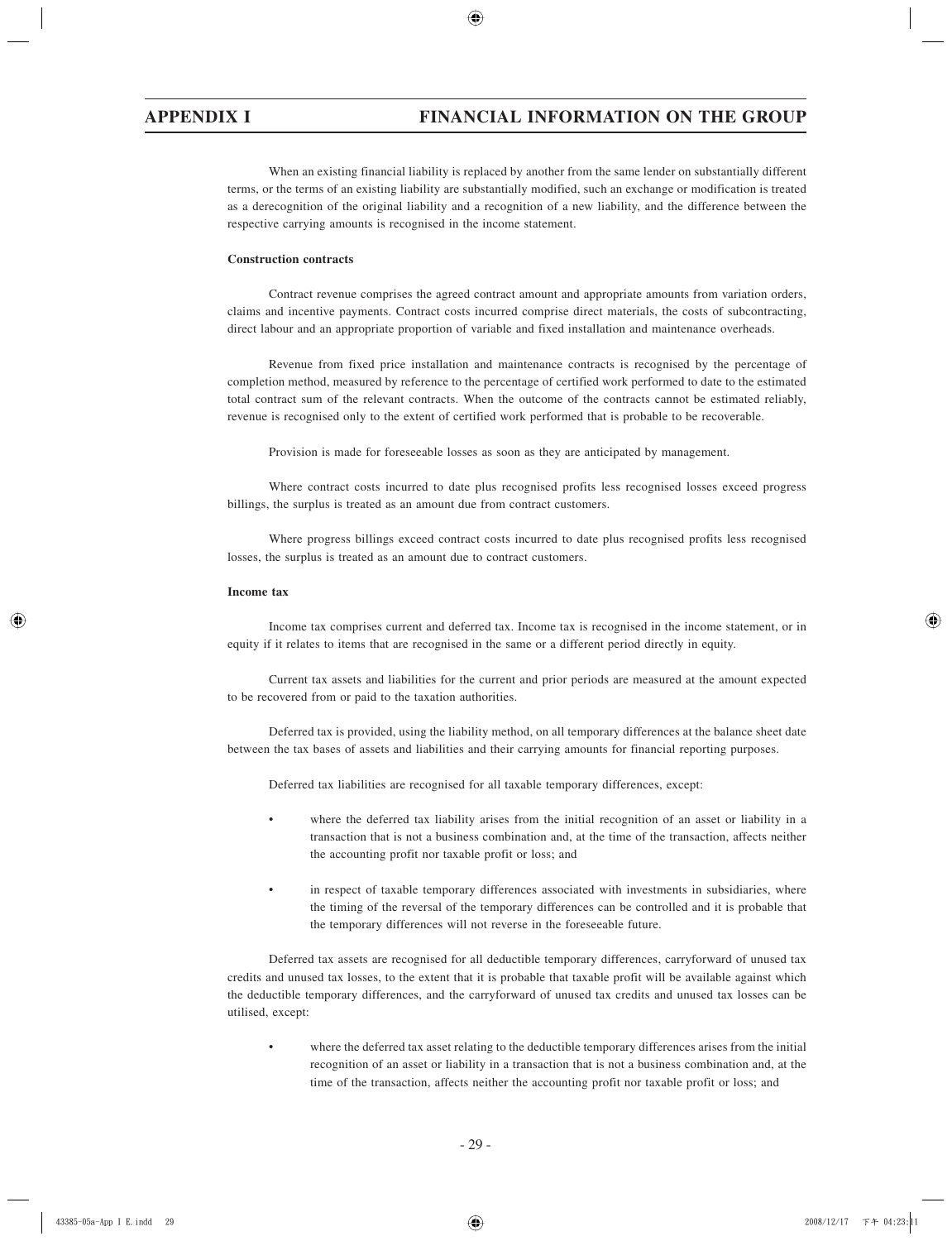• in respect of deductible temporary differences associated with investments in subsidiaries, deferred tax assets are only recognised to the extent that it is probable that the temporary differences will reverse in the foreseeable future and taxable profit will be available against which the temporary differences can be utilised.

The carrying amount of deferred tax assets is reviewed at each balance sheet date and reduced to the extent that it is no longer probable that sufficient taxable profit will be available to allow all or part of the deferred tax asset to be utilised. Conversely, previously unrecognised deferred tax assets are reassessed at each balance sheet date and are recognised to the extent that it is probable that sufficient taxable profit will be available to allow all or part of the deferred tax asset to be utilised.

Deferred tax assets and liabilities are measured at the tax rates that are expected to apply to the period when the asset is realised or the liability is settled, based on tax rates (and tax laws) that have been enacted or substantively enacted at the balance sheet date.

Deferred tax assets and deferred tax liabilities are offset if a legally enforceable right exists to set off current tax assets against current tax liabilities and the deferred taxes relate to the same taxable entity and the same taxation authority.

### **Foreign currencies**

These financial statements are presented in Hong Kong dollars, which is the Company's functional and presentation currency. Each entity in the Group determines its own functional currency and items included in the financial statements of each entity are measured using that functional currency. Foreign currency transactions are initially recorded using the functional currency rates ruling at the date of the transactions. Monetary assets and liabilities denominated in foreign currencies are retranslated at the functional currency rates of exchange ruling at the balance sheet date. All differences are taken to the income statement. Non-monetary items that are measured in terms of historical cost in a foreign currency are translated using the exchange rates at the dates of the initial transactions. Non-monetary items measured at fair value in a foreign currency are translated using the exchange rates at the date when the fair value was determined.

The functional currencies of certain overseas subsidiaries are currencies other than the Hong Kong dollar. As at the balance sheet date, the assets and liabilities of these entities are translated into the presentation currency of the Company at exchange rates ruling at the balance sheet date, and their income statements are translated into Hong Kong dollars at the weighted average exchange rates for the year. The resulting exchange differences are included in the exchange fluctuation reserve. On disposal of a foreign entity, the deferred cumulative amount recognised in equity relating to that particular foreign operation is recognised in the income statement.

For the purpose of the consolidated cash flow statement, the cash flows of overseas subsidiaries are translated into Hong Kong dollars at the exchange rates ruling at the dates of the cash flows. Frequently recurring cash flows of overseas subsidiaries and the associate which arise throughout the year are translated into Hong Kong dollars at the weighted average exchange rates for the year.

#### **Other employee benefits – Retirement benefits schemes**

The Group operates two defined contribution retirement benefits schemes, including an Occupational Retirement Schemes Ordinance retirement benefits scheme (the "ORSO Scheme") and a Mandatory Provident Fund retirement benefits scheme (the "MPF Scheme") under the Mandatory Provident Fund Schemes Ordinance, for all of its employees (including executive directors).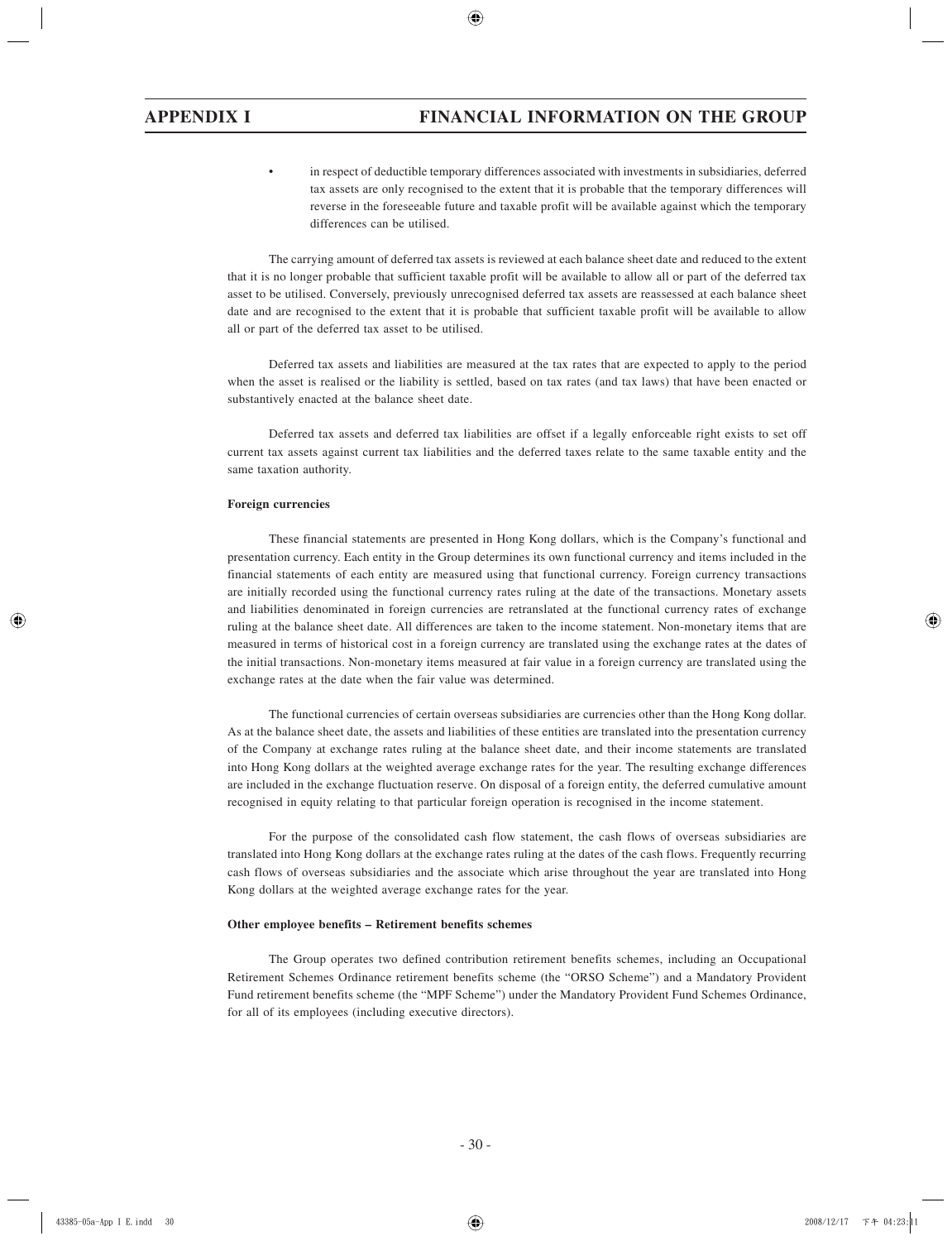The ORSO Scheme is managed by an independent trustee. The Group makes monthly contributions to the scheme at 5% to 15% of the employees' basic salaries while the employees are not required to make any contributions. The employees are entitled to receive 100% of the contributions made by the Group together with the accrued earnings thereon upon retirement or leaving the Group after completing 10 years of service or at a reduced scale of 30% to 90% after completing three to nine years of service. Forfeited contributions and related earnings are used to reduce the contributions payable by the Group.

Under the MPF Scheme, contributions are made based on a percentage of the employees' basic salaries and are charged to the income statement as they become payable in accordance with the rules of the MPF Scheme. The Group's employer contributions vest fully with the employees when contributed into the MPF Scheme, except for the Group's employer voluntary contributions, which are refunded to the Group when the employee leaves employment prior to the contributions vesting fully, in accordance with the rules of the MPF Scheme.

The assets of both schemes are held separately from those of the Group in independently administered funds.

#### **Cash and cash equivalents**

For the purpose of the consolidated cash flow statement, cash and cash equivalents comprise cash on hand and demand deposits, and short term highly liquid investments which are readily convertible into known amounts of cash and which are subject to an insignificant risk of changes in value, and have a short maturity of generally within three months when acquired, less bank overdrafts which are repayable on demand and form an integral part of the Group's cash management.

For the purpose of the balance sheets, cash and cash equivalents comprise cash on hand and at banks, including term deposits, which are not restricted as to use.

### **Related parties**

A party is considered to be related to the Group if:

- (a) the party, directly or indirectly through one or more intermediaries, (i) controls, is controlled by, or is under common control with, the Group; (ii) has an interest in the Group that gives it significant influence over the Group; or (iii) has joint control over the Group;
- (b) the party is an associate;
- (c) the party is a member of the key management personnel of the Company or its parent;
- (d) the party is a close member of the family of any individual referred to in (a) or (c);
- (e) the party is an entity that is controlled, jointly controlled or significantly influenced by or for which significant voting power in such entity resides with, directly or indirectly, any individual referred to in (c) or (d); or
- (f) the party is a post-employment benefit plan for the benefit of employees of the Group, or of any entity that is a related party of the Group.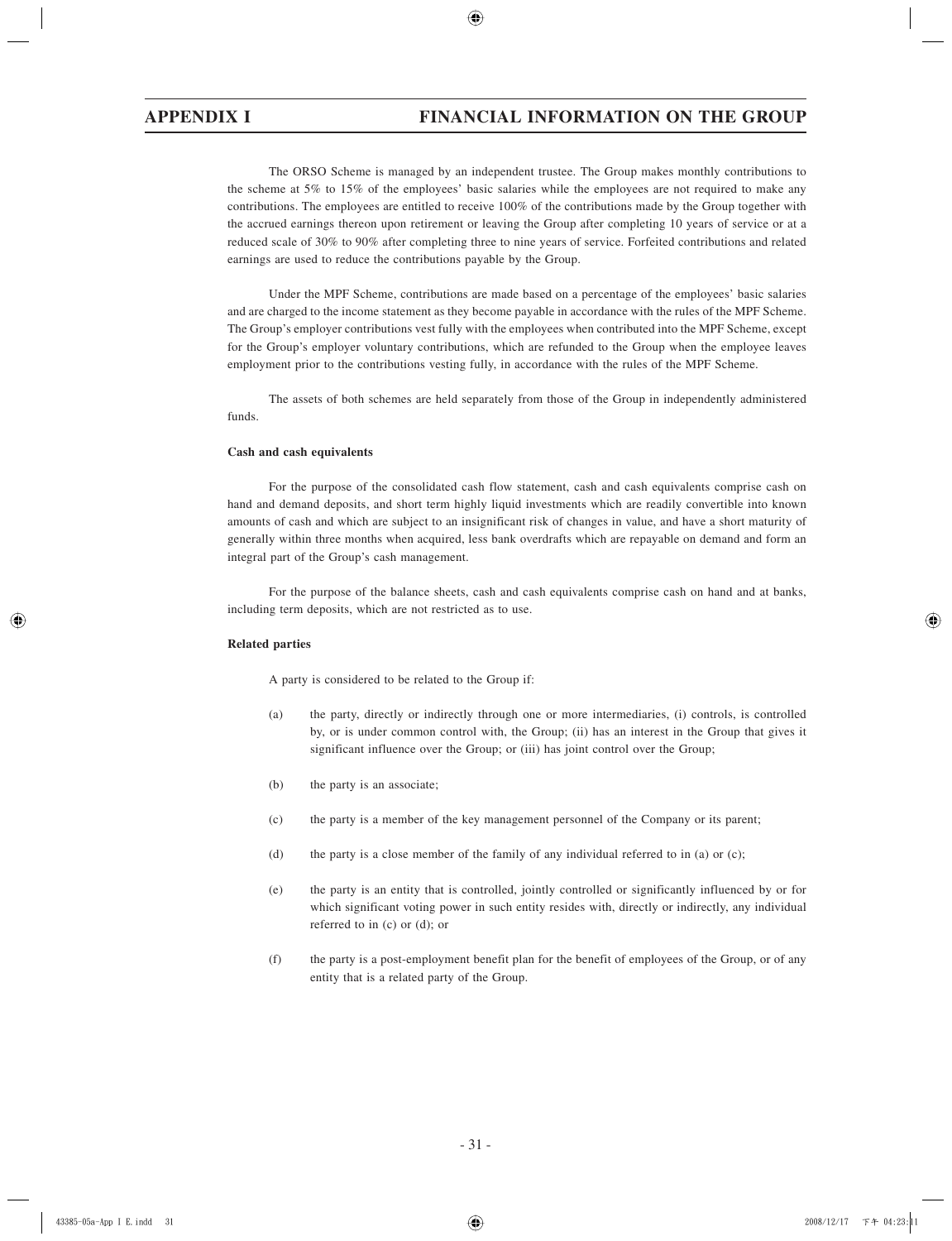#### **Revenue recognition**

Revenue is recognised when it is probable that the economic benefits will flow to the Group and when the revenue can be measured reliably, on the following bases:

- (a) from construction contracts, on the percentage of completion basis, as further explained in the accounting policy for "Construction contracts" above; and
- (b) interest income, on an accrual basis using the effective interest method by applying the rate that discounts the estimated future cash receipts through the expected life of the financial instrument to the net carrying amount of the financial asset.

### **4. SIGNIFICANT ACCOUNTING JUDGEMENTS AND ESTIMATES**

### **Judgements**

The preparation of the Group's financial statements requires the use of estimates and assumptions about future events and conditions. In this connection, the directors consider the significant areas where management's judgement is necessary are those in relation to (i) the provision for foreseeable losses on the amounts due from contract customers; and (ii) the recognition of losses on the Group's trade receivables and retention money receivables.

Estimates and judgements are continually evaluated and are based on historical experience and other factors, including expectations of future events that are considered to be reasonable. It should be noted that actual results could differ from those estimates.

#### **Estimation uncertainty**

The key assumptions concerning the future and other key sources of estimation uncertainty at the balance sheet date, that have a significant risk of causing a material adjustment to the carrying amounts of assets and liabilities within the next financial year, are discussed below.

The Group tests annually whether property, plant and equipment have suffered any impairment, in accordance with the accounting policy for property, plant and equipment stated in note 3. The recoverable amounts of cash-generating units have been determined based on value-in-use calculations. These calculations require the use of estimates such as future revenue and discount rates.

### **5. SEGMENT INFORMATION**

#### **(a) Business segments**

The Group's revenue is principally derived from the provision of building related maintenance services. The Group has only one business segment.

#### **(b) Geographical segments**

No geographical segment information is presented as over 90% of the Group's revenue is derived from customers based in Hong Kong, and over 90% of the Group's assets are located in Hong Kong.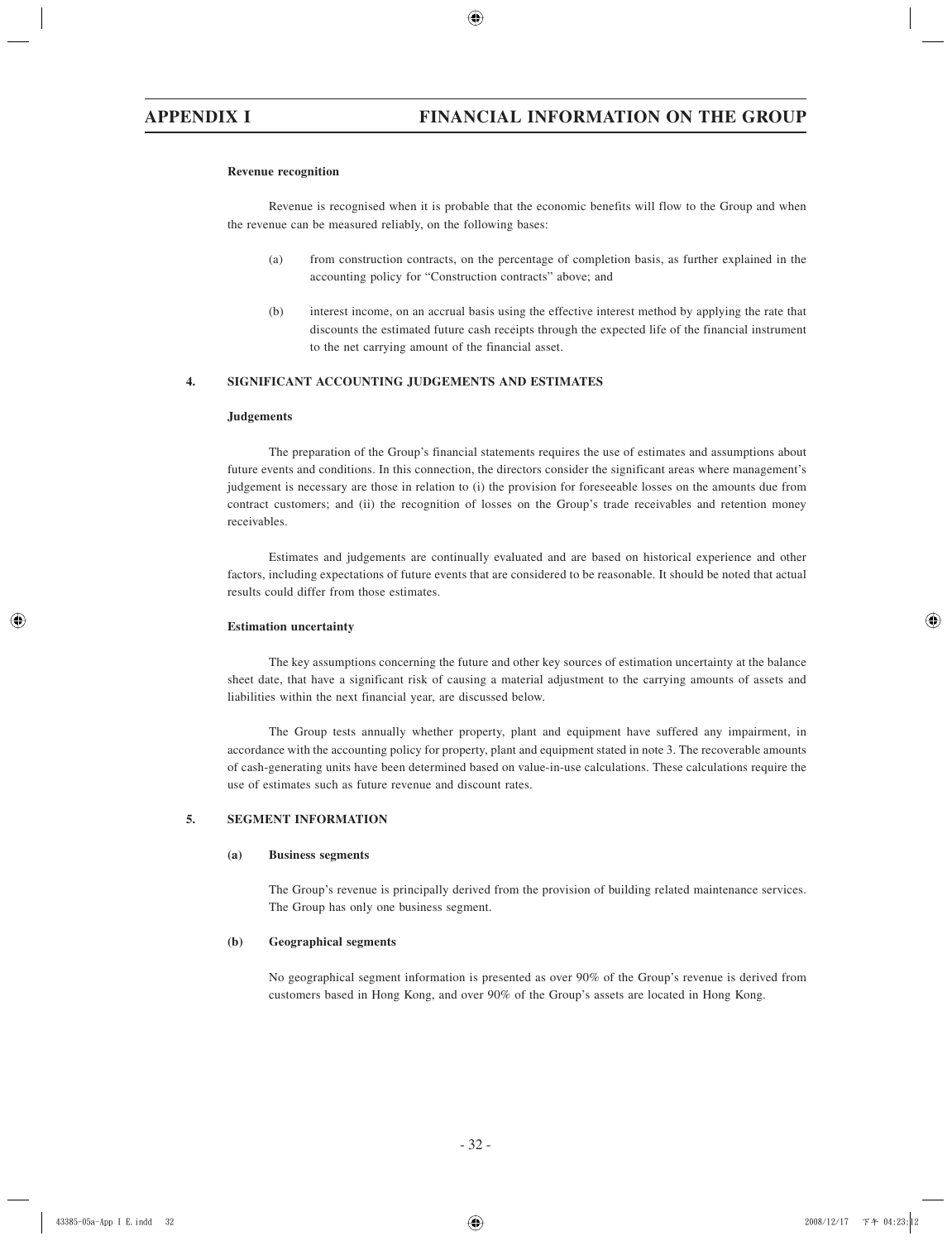## **6. REVENUE AND OTHER INCOME**

Revenue, which is also the Group's turnover, represents the net invoiced value of services rendered of contract revenue from building services contracting and maintenance businesses during the year.

An analysis of the Group's revenue and other income is as follows:

|                                                          | Group           |          |
|----------------------------------------------------------|-----------------|----------|
|                                                          | 2008            | 2007     |
|                                                          | <b>HK\$'000</b> | HK\$'000 |
| Revenue                                                  |                 |          |
| Building services contracting and maintenance businesses | 130,682         | 210,512  |
| Other income                                             |                 |          |
| Bank interest income                                     | 1,321           | 1,225    |
| Others                                                   | 256             |          |
|                                                          | 1,577           | 1,225    |

### **7. LOSS BEFORE TAX**

The Group's loss before tax is arrived at after charging/(crediting):

|                                                            | Group     |                 |
|------------------------------------------------------------|-----------|-----------------|
|                                                            | 2008      | 2007            |
|                                                            | HK\$'000  | <b>HK\$'000</b> |
| Employee benefits expense                                  |           |                 |
| (including directors' remuneration (note 9))               |           |                 |
| Wages, salaries and bonuses                                | 18,525    | 27,646          |
| Pension scheme contributions                               | 1,148     | 1,350           |
|                                                            | 19,673    | 28,996          |
| Less: Amount capitalised in contract costs                 | (10, 248) | (16,275)        |
| Amounts charged to administrative expenses                 | 9,425     | 12,721          |
| Auditors' remuneration                                     | 680       | 561             |
| Cost of maintenance                                        | 124,541   | 194,103         |
| Depreciation (note 14)                                     | 209       | 236             |
| Minimum lease payments under operating leases              |           |                 |
| in respect of land and buildings                           | 556       | 620             |
| Other operating expenses                                   |           |                 |
| Impairment of trade receivables (note 17)                  | 1,650     | 2,007           |
| Impairment of other receivables                            |           | 255             |
| Impairment of retention money receivables                  |           | 255             |
| Loss on disposal of items of property, plant and equipment | 16        |                 |
|                                                            | 1,666     | 2,517           |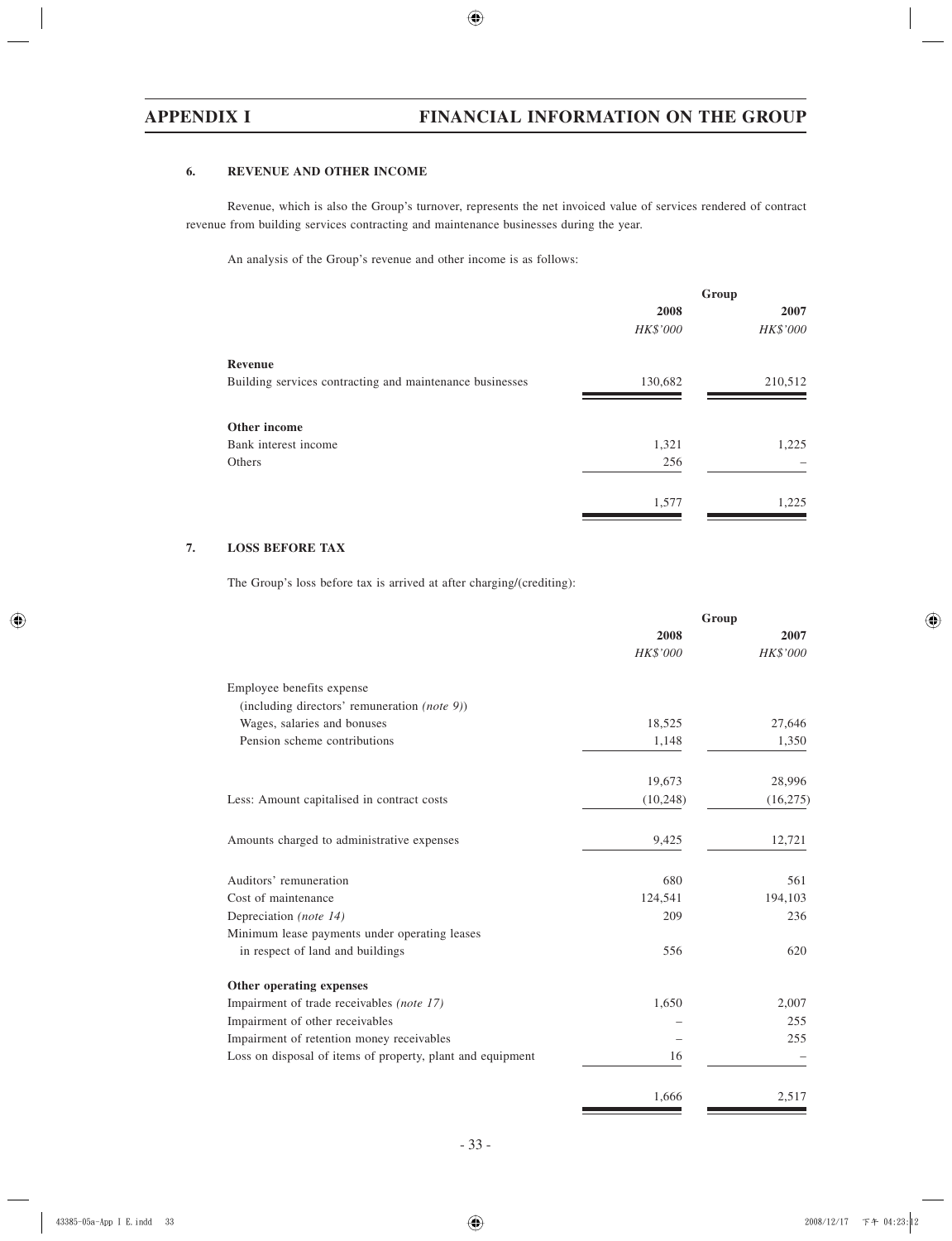\* As at 31 March 2008, the Group did not have significant forfeited contributions available to reduce its contributions to the pension schemes in future years (2007: Nil).

## **8. FINANCE COSTS**

|          | Group           |
|----------|-----------------|
| 2008     | 2007            |
| HK\$'000 | <b>HK\$'000</b> |
|          |                 |
| 129      | 92              |
| 100      | 83              |
| 229      | 175             |
|          |                 |

No interest was capitalised by the Group in the current and prior years.

## **9. DIRECTORS' REMUNERATION**

Directors' remuneration for the year, disclosed pursuant to the Rules Governing the Listing of Securities on The Stock Exchange of Hong Kong Limited (the "Listing Rules") and Section 161 of the Hong Kong Companies Ordinance, is as follows:

|                                           | Group    |          |
|-------------------------------------------|----------|----------|
|                                           | 2008     | 2007     |
|                                           | HK\$'000 | HK\$'000 |
| Fees:                                     |          |          |
| Executive directors                       | 60       |          |
| Non-executive director                    | 350      |          |
| Independent non-executive directors       | 168      | 231      |
|                                           | 578      | 231      |
| Other emoluments to executive directors:  |          |          |
| Salaries, allowances and benefits in kind |          | 314      |
| Performance related payments              |          |          |
| Pension scheme contributions              |          | 12       |
|                                           |          | 326      |
|                                           | 578      | 557      |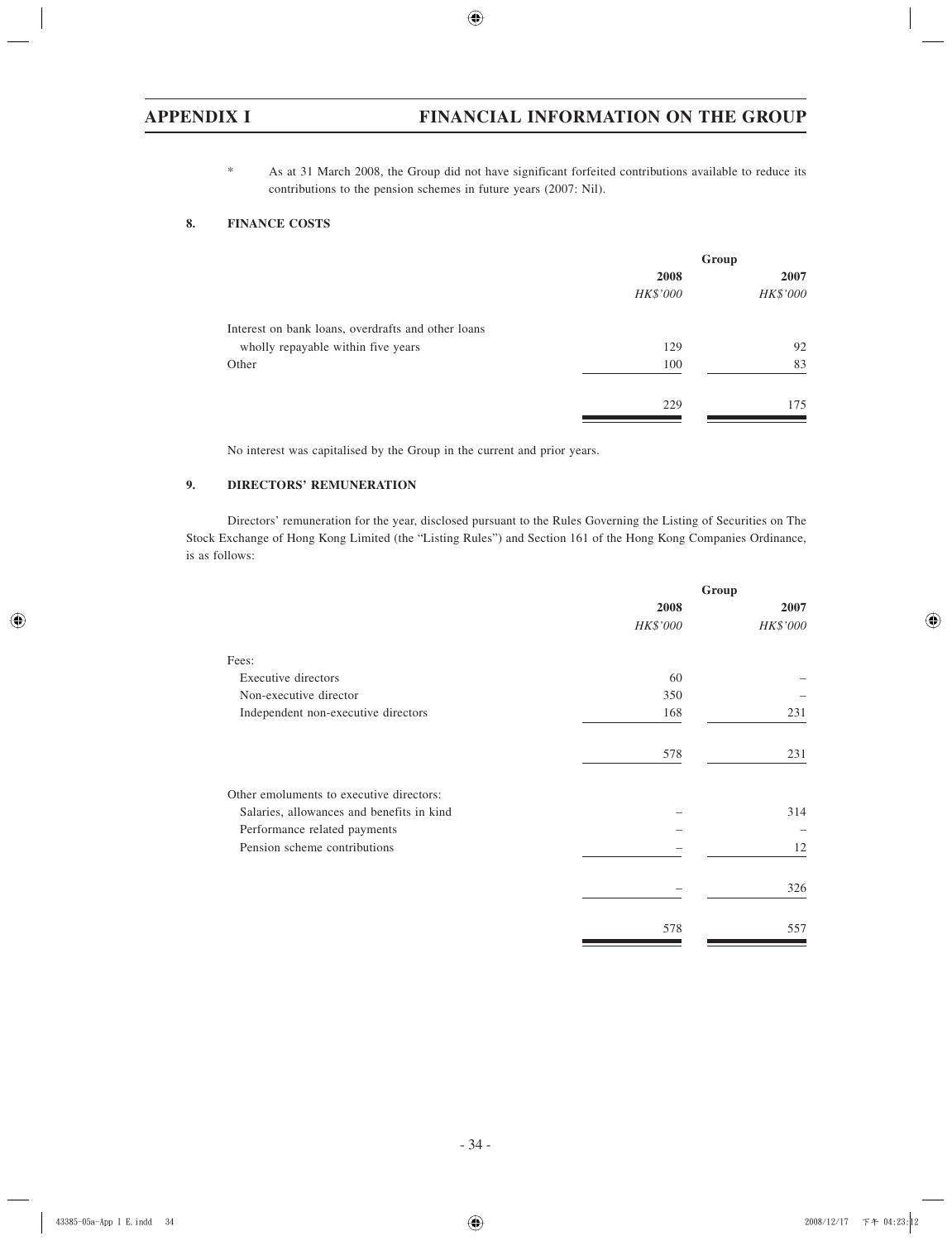#### **(a) Independent non-executive directors**

The fees paid to independent non-executive directors during the year were as follows:

| 2008     | 2007     |
|----------|----------|
| HK\$'000 | HK\$'000 |
|          |          |
| 73       | 30       |
| 17       |          |
| 8        |          |
|          |          |
|          | 30       |
| 70       | 120      |
|          | 40       |
|          | 11       |
|          |          |
| 168      | 231      |
|          |          |

There were no other emoluments payable to the independent non-executive directors during the year (2007: Nil).

#### **(b) Executive directors and a non-executive director**

|                                                                                                            | <b>Fees</b><br>HK\$'000 | Salaries,<br>allowances<br>and benefits<br>in kind<br>HK\$'000 | <b>Performance</b><br>related<br>HK\$'000 | <b>Pension</b><br>scheme<br>payments contributions remuneration<br>HK\$'000 | <b>Total</b><br><b>HK\$'000</b> |
|------------------------------------------------------------------------------------------------------------|-------------------------|----------------------------------------------------------------|-------------------------------------------|-----------------------------------------------------------------------------|---------------------------------|
| 2008                                                                                                       |                         |                                                                |                                           |                                                                             |                                 |
| Executive directors:<br>Cao Jing<br>(appointed on<br>2 May 2006)                                           |                         |                                                                |                                           |                                                                             |                                 |
| Zhang Shaohua<br>(redesignation on<br>6 March 2008)                                                        | 60                      |                                                                |                                           |                                                                             | 60                              |
|                                                                                                            | 60                      |                                                                |                                           |                                                                             | 60                              |
| Non-executive directors:<br>Mo Tianquan<br>(redesignation to non<br>executive director<br>on 6 March 2008) | 350                     |                                                                |                                           |                                                                             | 350                             |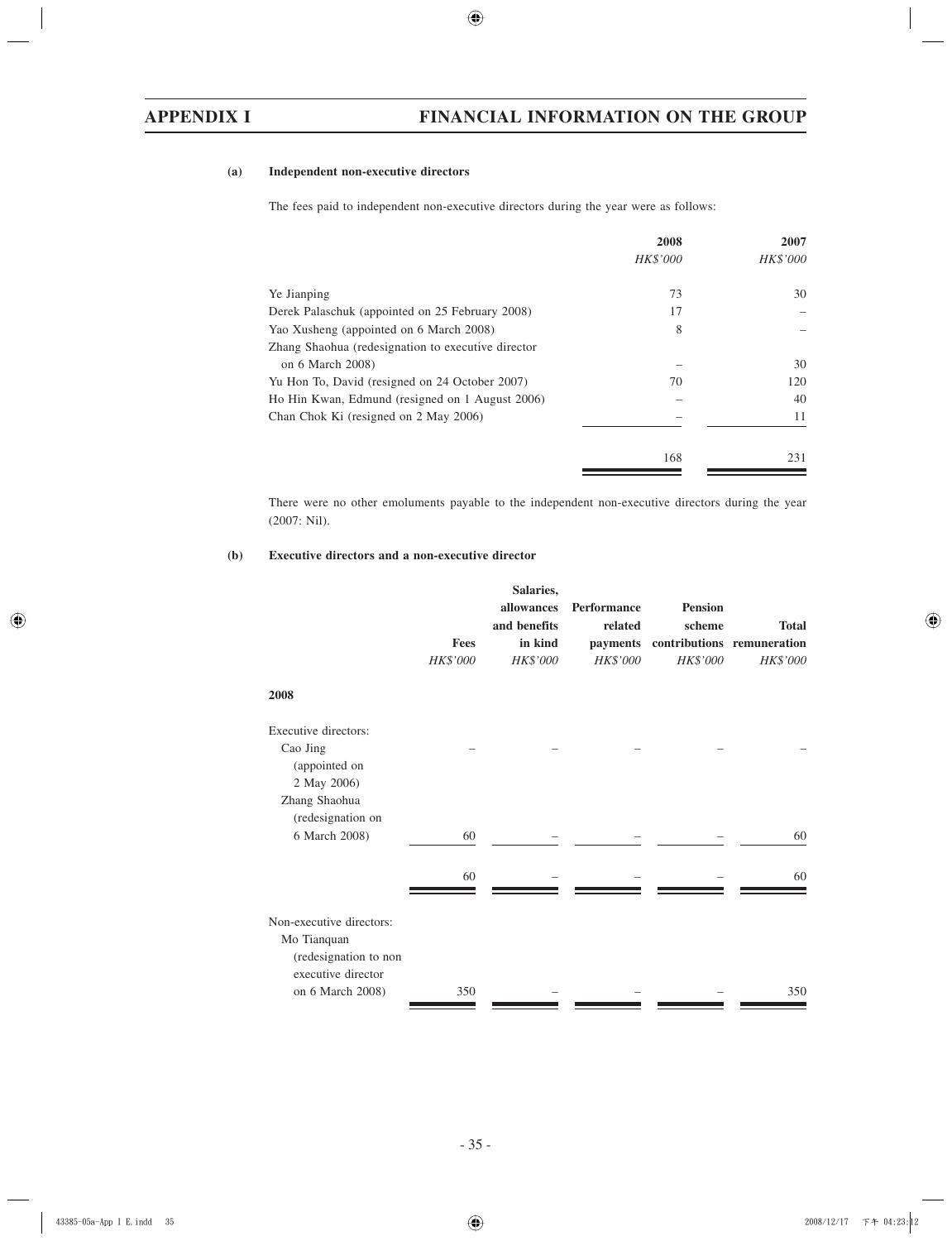|                        |          | Salaries,               |                      |                |                                        |
|------------------------|----------|-------------------------|----------------------|----------------|----------------------------------------|
|                        |          | allowances              | Performance          | <b>Pension</b> |                                        |
|                        | Fees     | and benefits<br>in kind | related              | scheme         | <b>Total</b>                           |
|                        | HK\$'000 | HK\$'000                | payments<br>HK\$'000 | HK\$'000       | contributions remuneration<br>HK\$'000 |
|                        |          |                         |                      |                |                                        |
| 2007                   |          |                         |                      |                |                                        |
| Executive directors:   |          |                         |                      |                |                                        |
| Cao Jing (appointed    |          |                         |                      |                |                                        |
| on 2 May 2006)         |          |                         |                      |                |                                        |
| Mo Tianquan (appointed |          |                         |                      |                |                                        |
| on 2 May 2006)         |          |                         |                      |                |                                        |
| Au Shiu Wai, Frank     |          |                         |                      |                |                                        |
| (resigned on           |          |                         |                      |                |                                        |
| 1 February 2006)       |          |                         |                      |                |                                        |
| Au Yu Fai, Patrick     |          |                         |                      |                |                                        |
| (resigned on           |          |                         |                      |                |                                        |
| 19 July 2006)          |          | 134                     |                      | 10             | 144                                    |
| Chan Yuen Keung, Zuric |          |                         |                      |                |                                        |
| (resigned on           |          |                         |                      |                |                                        |
| 19 July 2006)          |          | 180                     |                      | $\mathfrak{2}$ | 182                                    |
| Hong Yiu               |          |                         |                      |                |                                        |
| (resigned on           |          |                         |                      |                |                                        |
| 19 July 2006)          |          |                         |                      |                |                                        |
| Yu Sek Kee, Stephen    |          |                         |                      |                |                                        |
| (resigned on           |          |                         |                      |                |                                        |
| 16 September 2006)     |          |                         |                      |                |                                        |
|                        |          | 314                     |                      | 12             | 326                                    |
|                        |          |                         |                      |                |                                        |

There was no arrangement under which a director waived or agreed to waive any remuneration during the year.

# **10. FIVE HIGHEST PAID EMPLOYEES**

The five highest paid employees of the Group did not include any directors (2007: included two directors), details of whose remuneration are set out in note 9 above. Details of the remuneration of the five (2007: three) non-director, highest paid employees for the year are as follows:

|                                           | Group           |          |
|-------------------------------------------|-----------------|----------|
|                                           | 2008            | 2007     |
|                                           | <b>HK\$'000</b> | HK\$'000 |
| Salaries, allowances and benefits in kind | 3,161           | 2,916    |
| Pension scheme contributions              | 176             | 189      |
|                                           | 3,337           | 3,105    |

The remuneration of the five (2007: three) non-director, highest paid employees fell within the band of HK\$1 to HK\$1,500,000.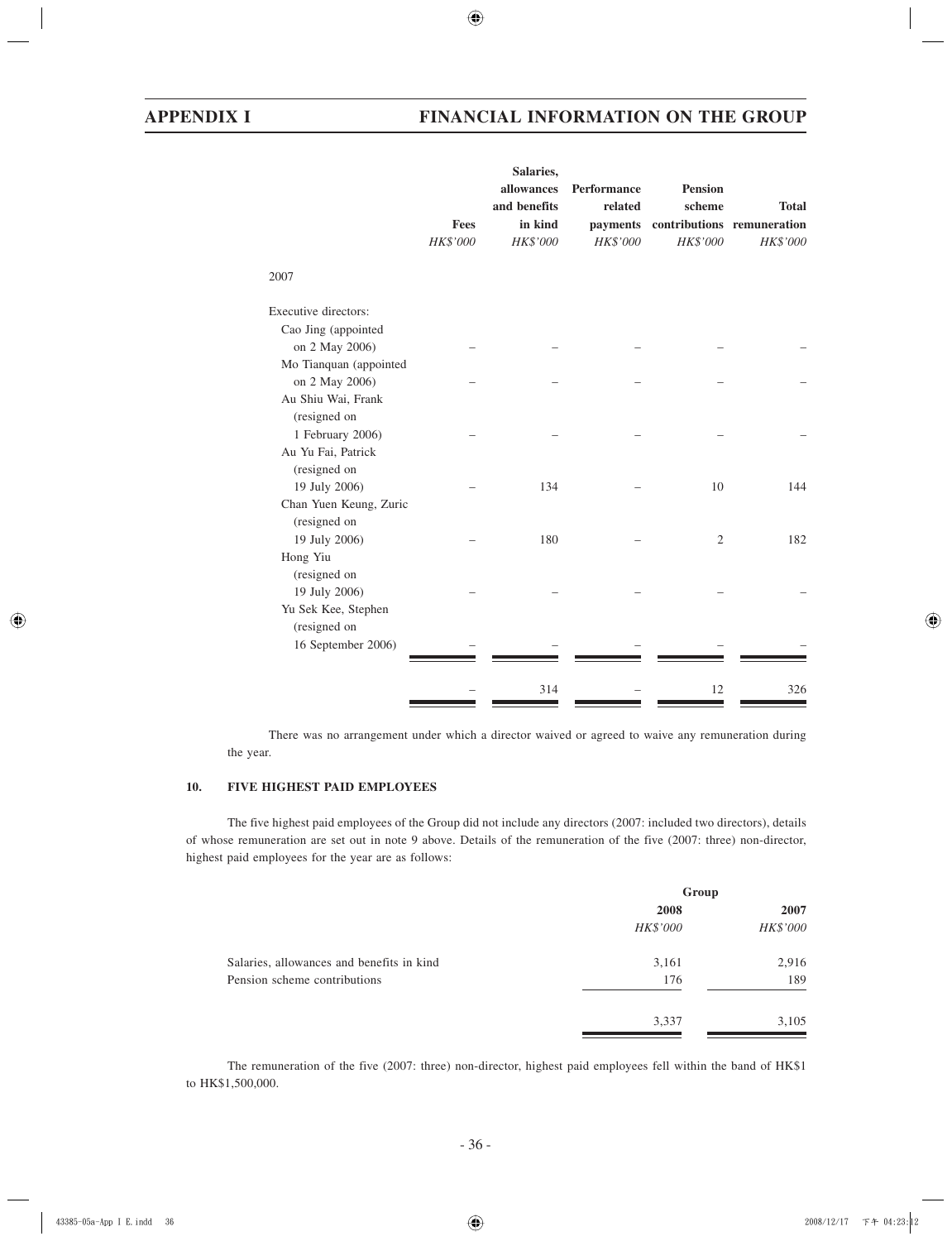#### **11. TAX**

The Company is exempt from tax in Bermuda until 2016. Hong Kong profits tax has been provided at the rate of 17.5% (2007: 17.5%) on the estimated assessable profits arising in Hong Kong during the year.

|                               | Group           |                 |  |
|-------------------------------|-----------------|-----------------|--|
|                               | 2008            | 2007            |  |
|                               | <b>HK\$'000</b> | <b>HK\$'000</b> |  |
| Current – Hong Kong           |                 |                 |  |
| Charge for the year           | 60              | 56              |  |
| Overprovision in prior years  |                 | (20)            |  |
| Total tax charge for the year | 60              | 36              |  |

A reconciliation of the tax credit applicable to loss before tax using the statutory rate in Hong Kong to the tax charge for the year is as follows:

|                                                         | Group    |          |  |
|---------------------------------------------------------|----------|----------|--|
|                                                         | 2008     | 2007     |  |
|                                                         | HK\$'000 | HK\$'000 |  |
| Loss before tax                                         | (8,644)  | (2,690)  |  |
| Tax at the statutory tax rate $17.5\%$ (2007: 17.5%)    | (1,513)  | (471)    |  |
| Adjustments in respect of current tax of previous years |          | (20)     |  |
| Income not subject to tax                               | (231)    | (214)    |  |
| Expenses not deductible for tax                         | 860      | 407      |  |
| Tax losses utilised from previous years                 |          | (76)     |  |
| Tax losses not recognised                               | 921      | 430      |  |
| Others                                                  | 23       | (20)     |  |
| Tax charge for the year                                 | 60       | 36       |  |

The Group has tax losses arising in Hong Kong of approximately HK\$20,987,000 (2007: HK\$15,722,000) that are available indefinitely for offsetting against future taxable profits of the companies in which the losses arose. Deferred tax assets have not been recognised in respect of these losses as they have arisen in subsidiaries that have been lossmaking for some time and it is not considered probable that future taxable profits will be available against which the tax losses can be utilised.

#### **12. LOSS ATTRIBUTABLE TO EQUITY HOLDERS OF THE PARENT**

The loss attributable to equity holders of the parent for the year ended 31 March 2008 includes a loss of HK\$3,538,000 (2007: HK\$1,095,000) which has been dealt with in the financial statements of the Company (note 24(b)).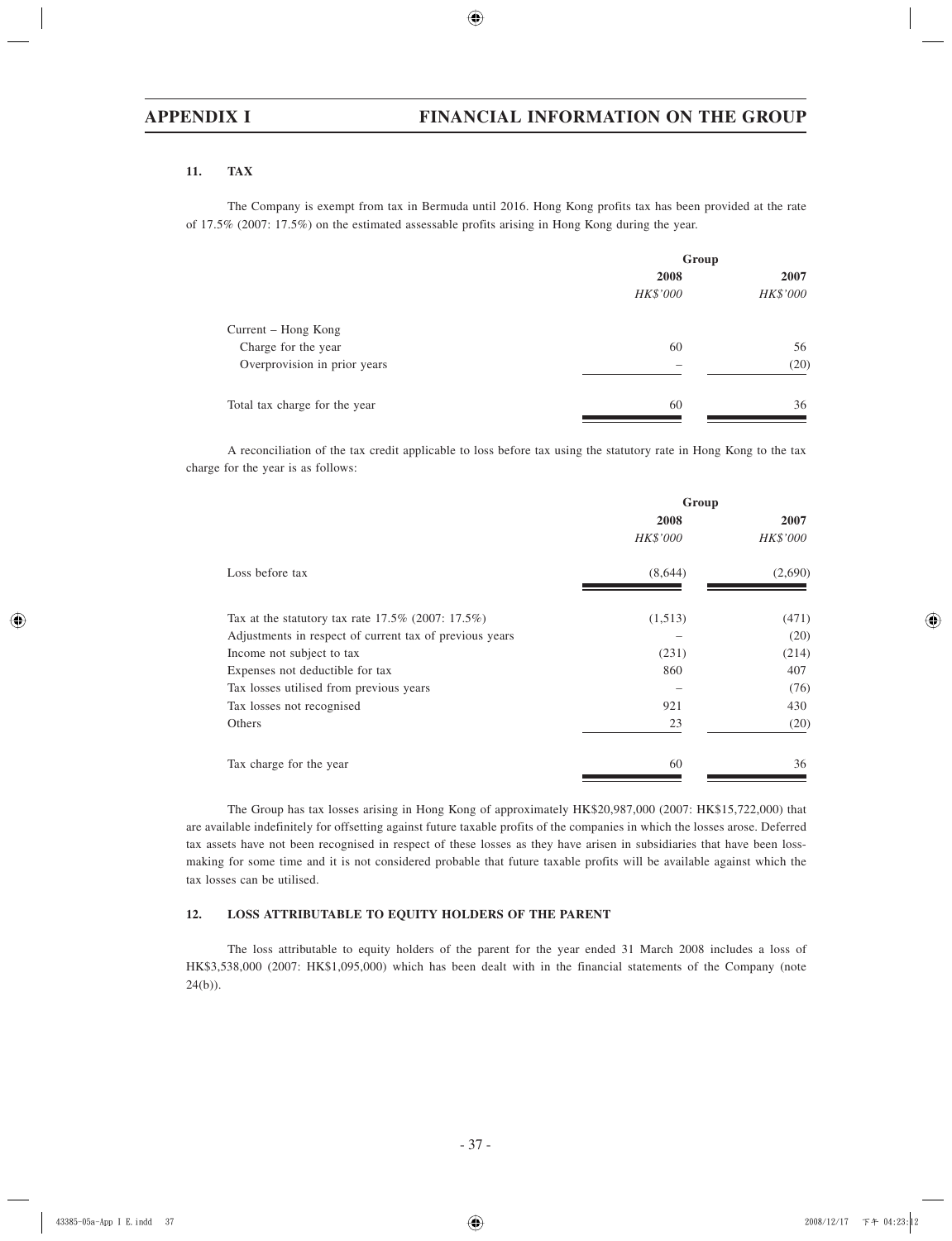#### **13. LOSS PER SHARE ATTRIBUTABLE TO EQUITY HOLDERS OF THE PARENT**

The calculation of basic loss per share is based on the loss for the year attributable to equity holders of the parent, and the weighted average number of ordinary shares in issue during the year.

The calculation of diluted loss per share amounts is based on the loss for the year attributable to equity holders of the parent, adjusted to reflect the interest on the convertible bonds of the Company and the dilution effect on loss assuming there is a full conversion of the convertible bonds of the Company, where applicable (see below). The number of ordinary shares used in the calculation is the weighted average number of ordinary shares in issue during the year, as used in the basic loss per share calculation.

The calculations of basic loss and diluted loss per share are based on:

|                                                   | Group                   |                 |
|---------------------------------------------------|-------------------------|-----------------|
|                                                   | 2008                    | 2007            |
|                                                   | HK\$'000                | <b>HK\$'000</b> |
| Loss                                              |                         |                 |
| Loss attributable to equity holders of the parent | $8,361*$                | 2,508           |
|                                                   | <b>Number of shares</b> |                 |
|                                                   | 2008                    | 2007            |
| <b>Shares</b>                                     |                         |                 |
| Weighted average number of shares in              |                         |                 |
| issue during the year used in                     |                         |                 |
| the basic loss per share calculation              | 128,470,126             | 115,930,400     |
| Effect of dilution of the convertible bonds       |                         |                 |
| on the weighted average number of shares          | 1,643,836               |                 |
|                                                   | 130,113,962*            | 115,930,400     |
|                                                   |                         |                 |

\* Because the diluted loss per share amount is decreased when taking convertible bonds of the Company into account, the convertible bonds of the Company had anti-dilutive effect on the basic loss per share for the year. Therefore, no diluted loss per share amount is disclosed.

No diluted loss per share for the year ended 31 March 2007 was computed as there was no diluting event during that year.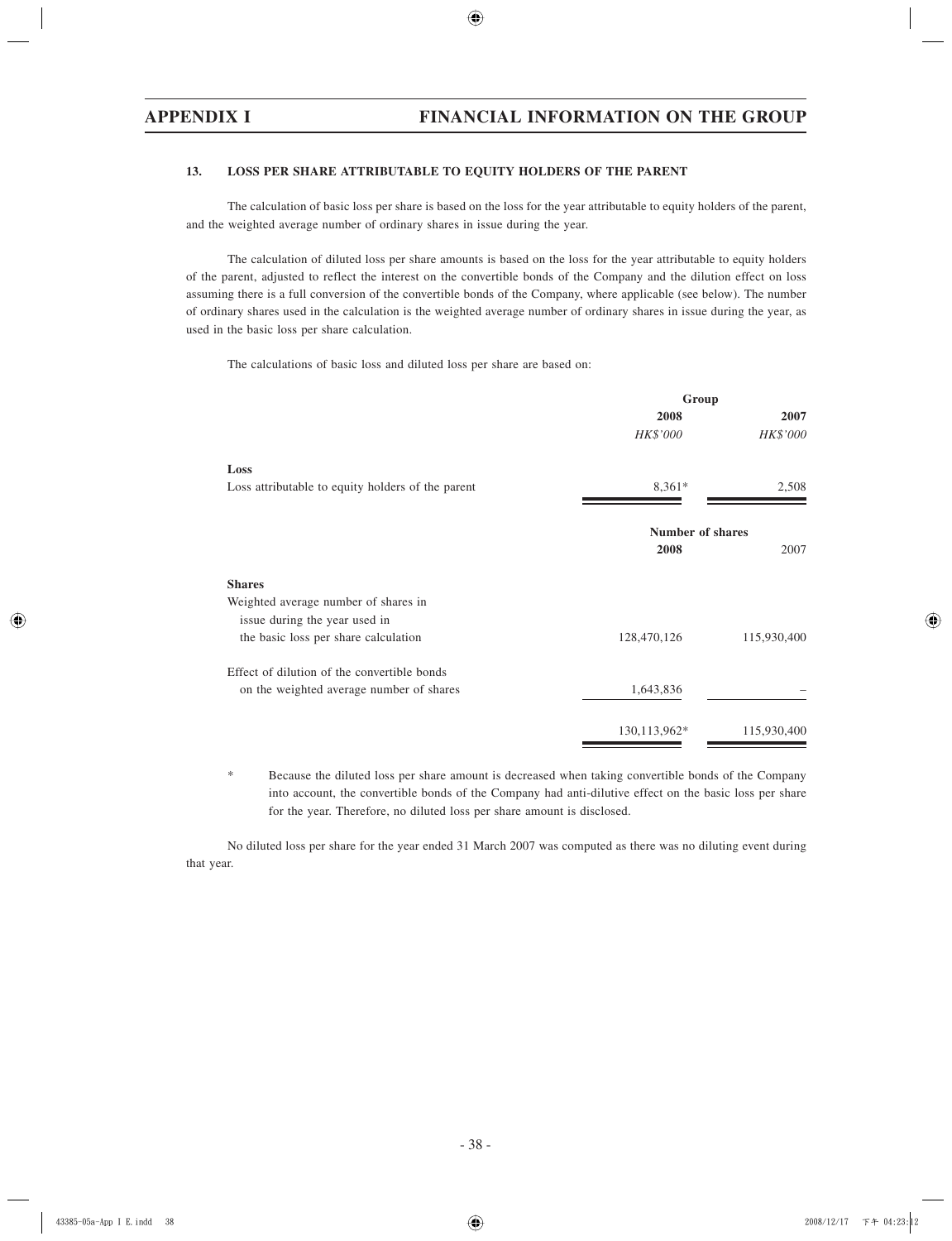# **14. PROPERTY, PLANT AND EQUIPMENT**

## **Group**

| 323<br>4,529      |
|-------------------|
|                   |
|                   |
|                   |
| (244)<br>(1, 915) |
| 79<br>2,614       |
|                   |
| 79<br>2,614       |
| 118<br>111        |
| (35)              |
|                   |
| (209)<br>(63)     |
|                   |
| 127<br>2,488      |
|                   |
| 434<br>4,570      |
| (307)<br>(2,082)  |
| 127<br>2,488      |
|                   |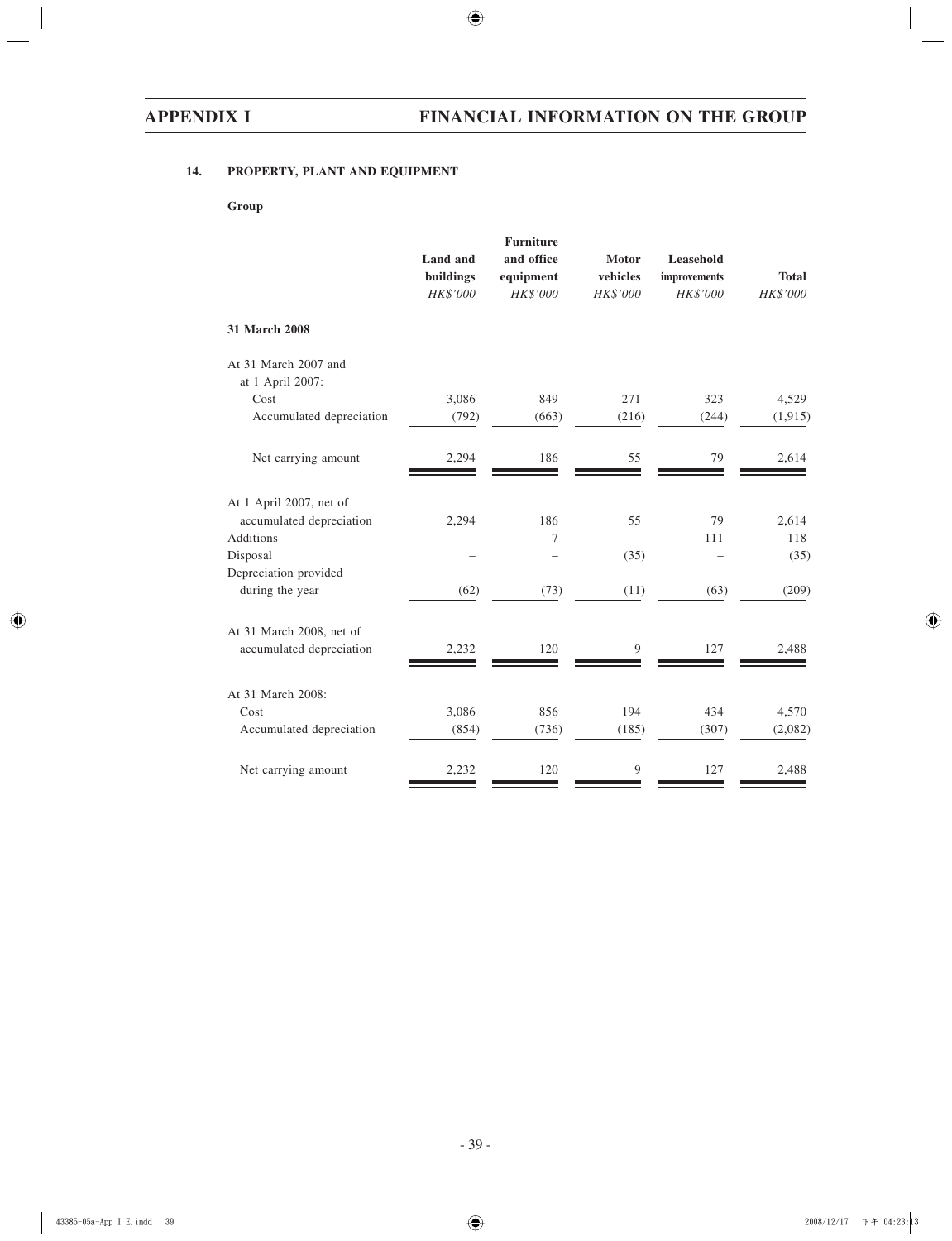**Group**

|                          |           | <b>Furniture</b> |          |                 |              |
|--------------------------|-----------|------------------|----------|-----------------|--------------|
|                          | Land and  | and office       | Motor    | Leasehold       |              |
|                          | buildings | equipment        | vehicles | improvements    | <b>Total</b> |
|                          | HK\$'000  | HK\$'000         | HK\$'000 | <b>HK\$'000</b> | HK\$'000     |
| 31 March 2007            |           |                  |          |                 |              |
| At 1 April 2006:         |           |                  |          |                 |              |
| Cost                     | 3,086     | 798              | 271      | 266             | 4,421        |
| Accumulated depreciation | (730)     | (557)            | (193)    | (199)           | (1,679)      |
| Net carrying amount      | 2,356     | 241              | 78       | 67              | 2,742        |
| At 1 April 2006, net of  |           |                  |          |                 |              |
| accumulated depreciation | 2,356     | 241              | 78       | 67              | 2,742        |
| <b>Additions</b>         |           | 51               |          | 57              | 108          |
| Depreciation provided    |           |                  |          |                 |              |
| during the year          | (62)      | (106)            | (23)     | (45)            | (236)        |
| At 31 March 2007, net of |           |                  |          |                 |              |
| accumulated depreciation | 2,294     | 186              | 55       | 79              | 2,614        |
| At 31 March 2007:        |           |                  |          |                 |              |
| Cost                     | 3,086     | 849              | 271      | 323             | 4,529        |
| Accumulated depreciation | (792)     | (663)            | (216)    | (244)           | (1, 915)     |
|                          |           |                  |          |                 |              |
| Net carrying amount      | 2,294     | 186              | 55       | 79              | 2,614        |

The Group's land and buildings are located in Hong Kong and are held under medium term leases.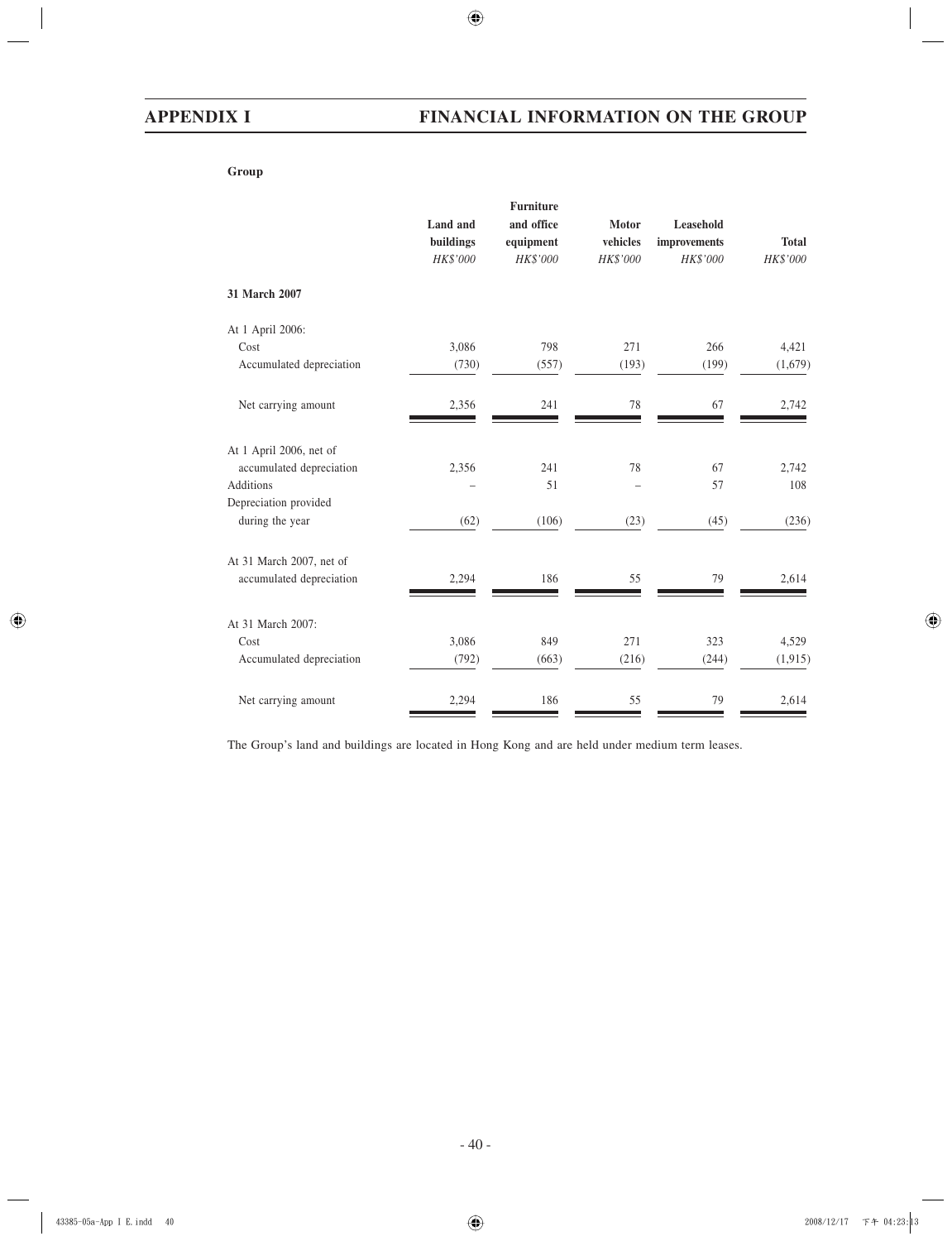**Company**

|                          | <b>Furniture</b><br>and office<br>equipment<br>HK\$'000 | Leasehold<br>improvements<br>HK\$'000 | <b>Total</b><br>HK\$'000 |
|--------------------------|---------------------------------------------------------|---------------------------------------|--------------------------|
| 31 March 2008            |                                                         |                                       |                          |
| At 1 April 2007:         |                                                         |                                       |                          |
| Cost                     | 46                                                      | 57                                    | 103                      |
| Accumulated depreciation | (4)                                                     | (8)                                   | (12)                     |
| Net carrying amount      | 42                                                      | 49                                    | 91                       |
| At 1 April 2007, net of  |                                                         |                                       |                          |
| accumulated depreciation | 42                                                      | 49                                    | 91                       |
| <b>Additions</b>         | $\mathbf{1}$                                            |                                       | $\overline{1}$           |
| Depreciation provided    |                                                         |                                       |                          |
| during the year          | (9)                                                     | (20)                                  | (29)                     |
| At 31 March 2008, net of |                                                         |                                       |                          |
| accumulated depreciation | 34                                                      | 29                                    | 63                       |
| At 31 March 2008:        |                                                         |                                       |                          |
| Cost                     | 47                                                      | 57                                    | 104                      |
| Accumulated depreciation | (13)                                                    | (28)                                  | (41)                     |
| Net carrying amount      | 34                                                      | 29                                    | 63                       |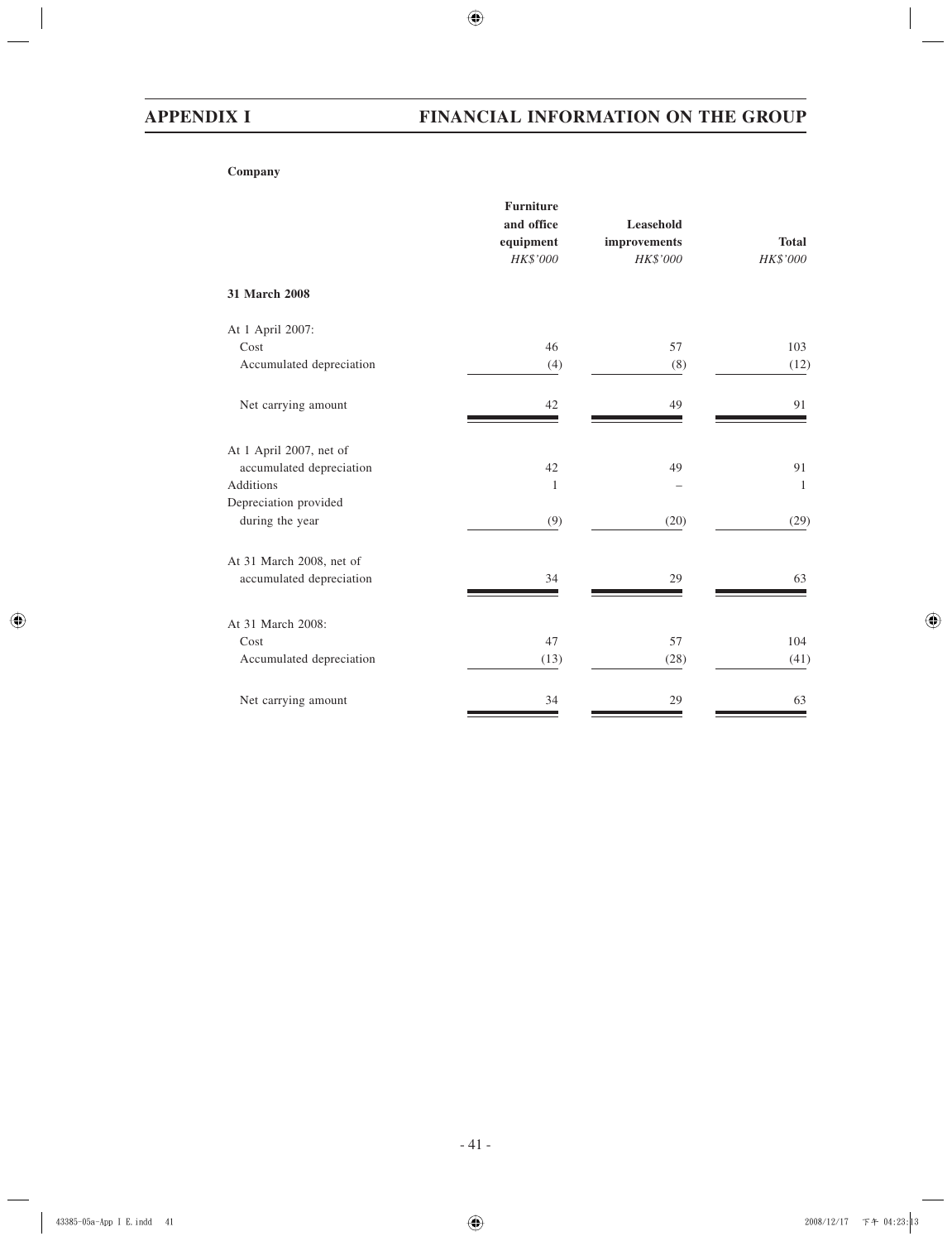**Company**

|                                                     | <b>Furniture</b><br>and office<br>equipment<br>HK\$'000 | Leasehold<br>improvements<br>HK\$'000 | <b>Total</b><br>HK\$'000 |
|-----------------------------------------------------|---------------------------------------------------------|---------------------------------------|--------------------------|
| 31 March 2007                                       |                                                         |                                       |                          |
| At 1 April 2006:                                    |                                                         |                                       |                          |
| Cost                                                |                                                         |                                       |                          |
| Accumulated depreciation                            |                                                         |                                       |                          |
| Net carrying amount                                 |                                                         |                                       |                          |
| At 1 April 2006, net of<br>accumulated depreciation |                                                         |                                       |                          |
| <b>Additions</b>                                    | 46                                                      | 57                                    | 103                      |
| Depreciation provided                               |                                                         |                                       |                          |
| during the year                                     | (4)                                                     | (8)                                   | (12)                     |
| At 31 March 2007, net of                            |                                                         |                                       |                          |
| accumulated depreciation                            | 42                                                      | 49                                    | 91                       |
| At 31 March 2007:                                   |                                                         |                                       |                          |
| Cost                                                | 46                                                      | 57                                    | 103                      |
| Accumulated depreciation                            | (4)                                                     | (8)                                   | (12)                     |
| Net carrying amount                                 | 42                                                      | 49                                    | 91                       |

#### **15. INTERESTS IN SUBSIDIARIES**

|                          | Company         |                 |  |
|--------------------------|-----------------|-----------------|--|
|                          | 2008            | 2007            |  |
|                          | <b>HK\$'000</b> | <b>HK\$'000</b> |  |
| Unlisted shares, at cost | 2               |                 |  |
| Due from subsidiaries    | 19,319          | 7,486           |  |
| Due to subsidiaries      | (159)           | (159)           |  |
|                          | 19,162          | 7,328           |  |

The amounts advanced to the subsidiaries included in the interests in subsidiaries above are unsecured, interestfree, and are not repayable within one year. In the opinion of the Company's directors, these advances are considered as quasi-equity loans to the subsidiaries. The amount due to subsidiaries are unsecured, interest-free and are not repayable within one year.

The carrying amounts of balances with subsidiaries approximate to their fair values.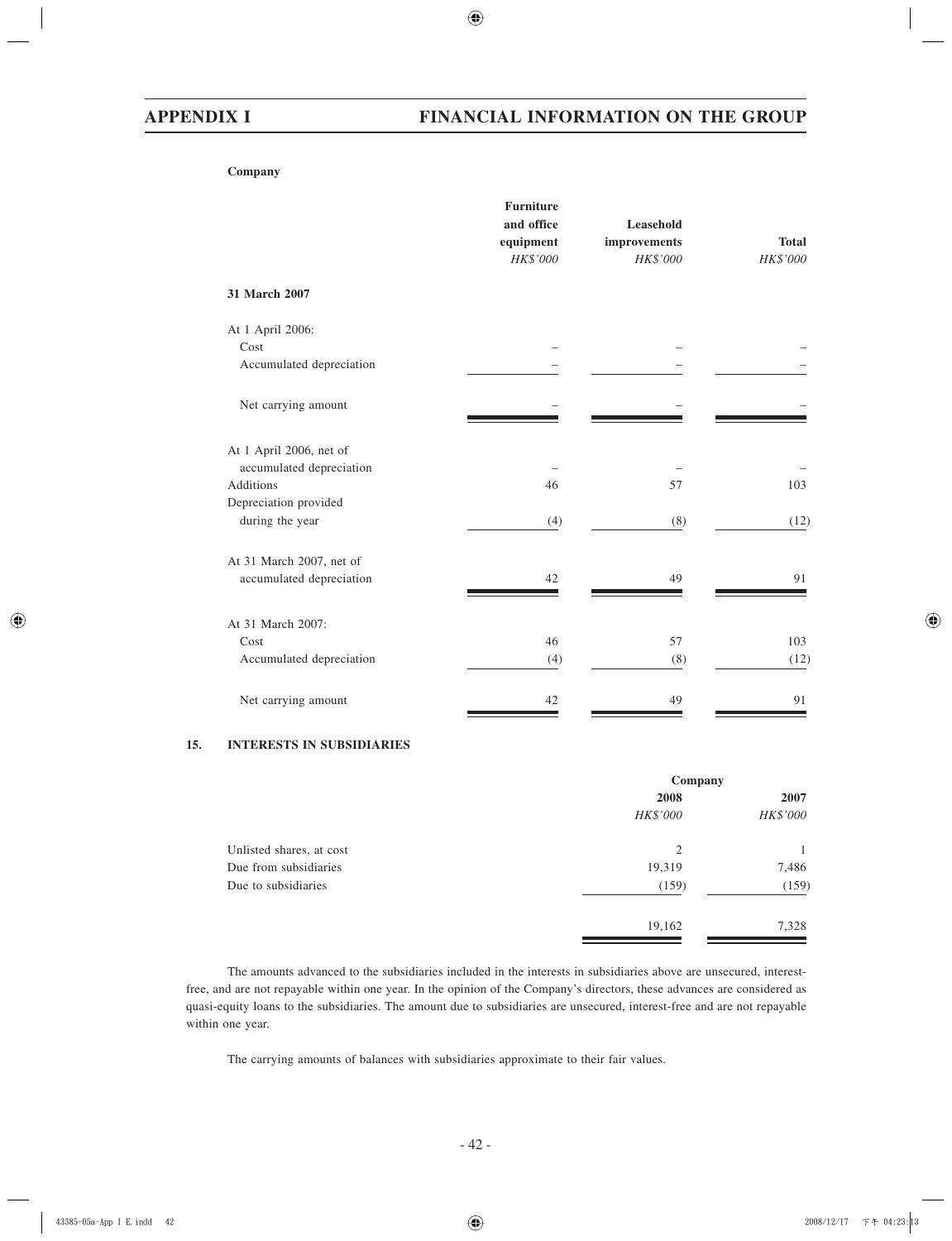| <b>Name</b>                                | Place of<br>incorporation<br>and operations | <b>Nominal value</b><br>of issued<br>ordinary<br>share capital | Percentage<br>of equity<br>attributable to<br>the Company* | Principal<br>activities                                                                             |
|--------------------------------------------|---------------------------------------------|----------------------------------------------------------------|------------------------------------------------------------|-----------------------------------------------------------------------------------------------------|
| Ever Billion<br>Engineering<br>Limited     | Hong Kong                                   | <b>HK\$100</b>                                                 | $100.00*$                                                  | Provision of building<br>and electrical<br>maintenance<br>services                                  |
| Shun Cheong Real<br><b>Estates Limited</b> | Hong Kong                                   | HK\$10,000                                                     | $100.00*$                                                  | Property holding                                                                                    |
| Tinhawk Company<br>Limited                 | Hong Kong                                   | HK\$2,000,000                                                  | $90.00*$                                                   | Installation and<br>maintenance of<br>water pumps<br>and fire<br>prevention and<br>fighting systems |
| Aykens Holdings<br>Limited                 | British Virgin<br>Islands                   | <b>US\$100</b>                                                 | 100.00                                                     | Investment holding                                                                                  |
| <b>Hopland Enterprises</b><br>Limited      | British Virgin<br>Islands                   | <b>US\$100</b>                                                 | 100.00                                                     | Investment holding                                                                                  |

Particulars of the principal subsidiaries at the balance sheet date are as follows:

\* These subsidiaries are held indirectly by the Company.

The above table lists the subsidiaries of the Company which, in the opinion of the directors, principally affected the results for the year or formed a substantial portion of the net assets of the Group. To give details of other subsidiaries would, in the opinion of the directors, result in particulars of excessive length.

# **16. GROSS AMOUNTS DUE FROM/(TO) CONTRACT CUSTOMERS**

|                                                      | Group       |                 |  |
|------------------------------------------------------|-------------|-----------------|--|
|                                                      | 2008        | 2007            |  |
|                                                      | HK\$'000    | <b>HK\$'000</b> |  |
| Gross amount due from contract customers             | 28,147      | 28,446          |  |
| Gross amount due to contract customers               | (15,014)    | (13,213)        |  |
|                                                      | 13,133      | 15,233          |  |
| Contract costs incurred plus recognised profits less |             |                 |  |
| recognised losses and foreseeable losses to date     | 1,056,585   | 928,003         |  |
| Less: Progress billings                              | (1,043,452) | (912,770)       |  |
|                                                      | 13,133      | 15,233          |  |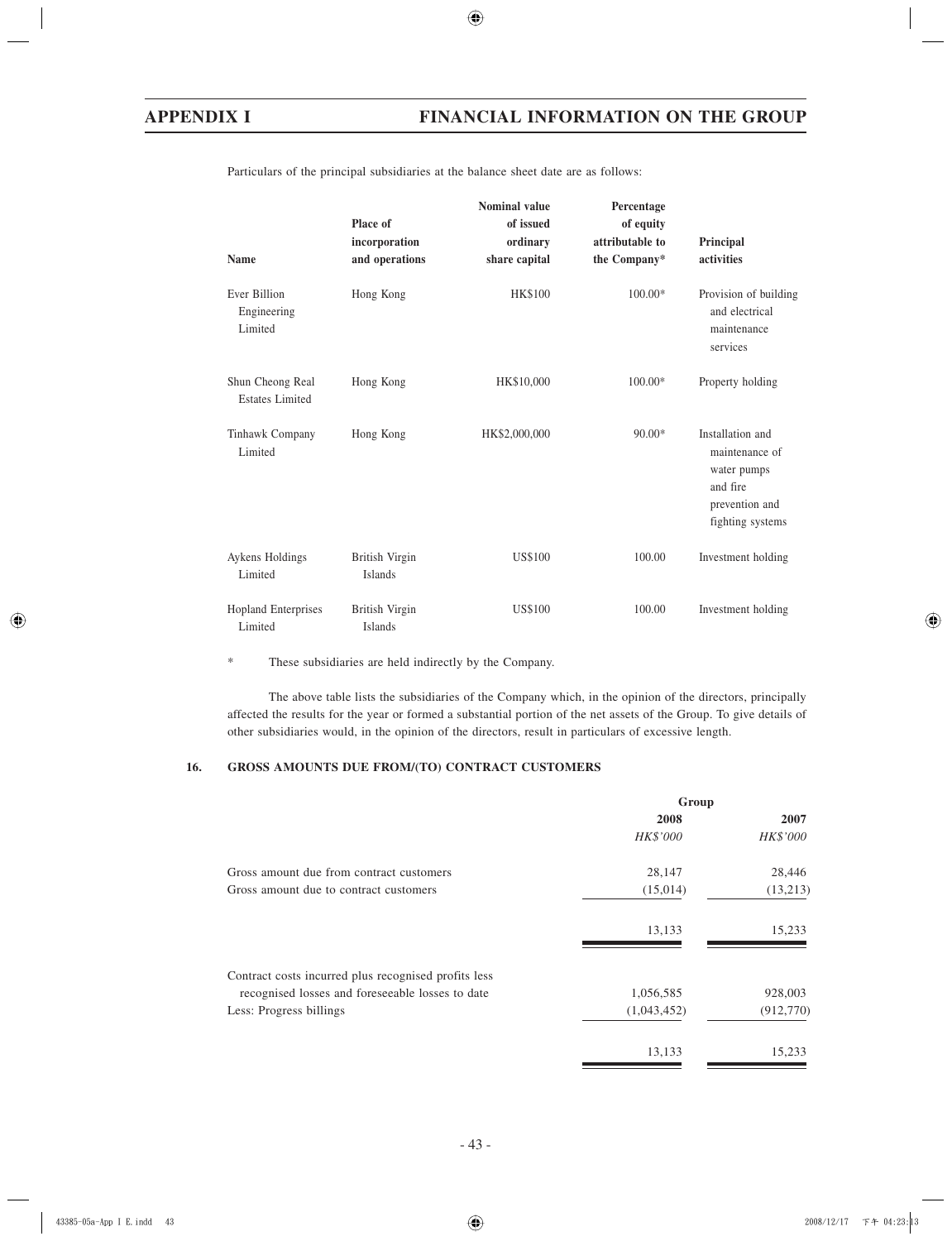At 31 March 2008, the retentions held by customers for contract works included in retention money receivables included in the current assets of the Group amounted to approximately HK\$171,000 (2007: HK\$652,000).

At 31 March 2008, the retentions held by the Group for contract works included in retention money payables included in current liabilities of the Group amounted to approximately HK\$696,000 (2007: HK\$1,552,000).

#### **17. TRADE RECEIVABLES**

|                   | Group           |          |  |  |
|-------------------|-----------------|----------|--|--|
|                   | 2008            | 2007     |  |  |
|                   | <b>HK\$'000</b> | HK\$'000 |  |  |
| Trade receivables | 30,520          | 36,522   |  |  |
| Impairment        | (4,092)         | (3,536)  |  |  |
|                   | 26,428          | 32,986   |  |  |

The Group grants to its trade customers credit periods normally ranging from cash on delivery to 60 days. A longer credit period is granted to a few customers with long business relationships with the Group and with strong financial positions. The Group seeks to maintain strict control over its outstanding receivables to minimise credit risk. Overdue balances are reviewed regularly by senior management. In view of the aforementioned and the fact that the Group's trade receivables relate to a large number of diversified customers, there is no significant concentration of credit risk. Trade receivables are non-interest-bearing.

An aged analysis of the trade receivables as at the balance sheet date, based on the invoice date and net of impairment of trade receivables, is as follows:

|                  | Group           |                 |  |
|------------------|-----------------|-----------------|--|
|                  | 2008            | 2007            |  |
|                  | <b>HK\$'000</b> | <b>HK\$'000</b> |  |
| $0$ to $30$ days | 7,942           | 10,385          |  |
| 31 to 60 days    | 4,269           | 3,630           |  |
| 61 to 90 days    | 2,733           | 2,659           |  |
| Over 90 days     | 11,484          | 16,312          |  |
|                  | 26,428          | 32,986          |  |

The movements in provision for impairment of trade receivables are as follows:

|                                              | Group    |                 |  |
|----------------------------------------------|----------|-----------------|--|
|                                              | 2008     | 2007            |  |
|                                              | HK\$'000 | <b>HK\$'000</b> |  |
| At 1 January                                 | 3,536    | 1,529           |  |
| Impairment losses recognised <i>(note 7)</i> | 1,650    | 2,007           |  |
| Amounts written off as uncollectible         | (1,094)  |                 |  |
|                                              | 4,092    | 3,536           |  |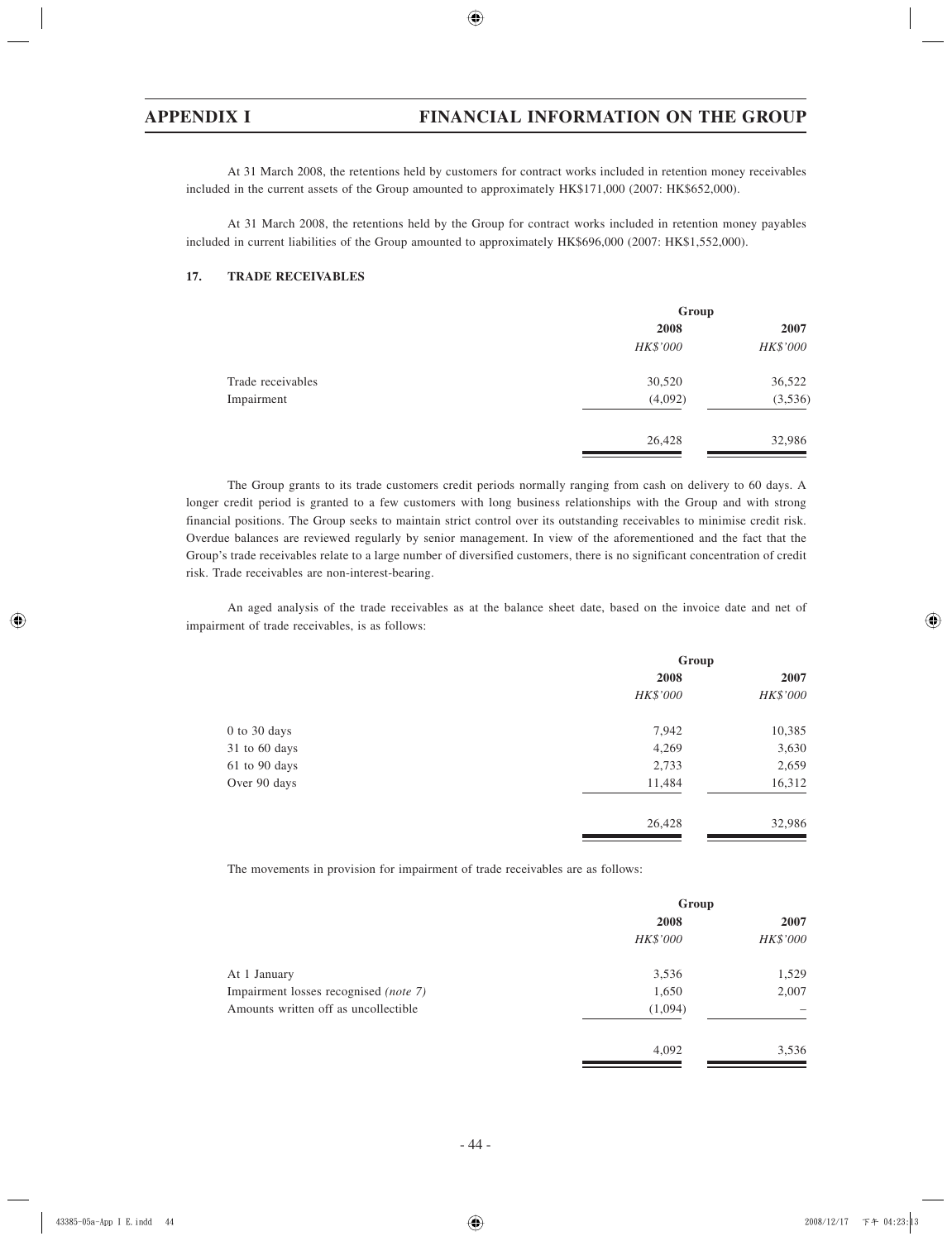The above provision for impairment of trade receivables represented provision for individually impaired trade receivables which related to customers that were in default or delinquency in payments. The Group does not hold any collateral or other credit enhancements over these balances.

The aged analysis of the trade receivables that are neither individually nor collectively considered to be impaired is as follows:

|                               | Group    |          |  |
|-------------------------------|----------|----------|--|
|                               | 2008     | 2007     |  |
|                               | HK\$'000 | HK\$'000 |  |
| Neither past due nor impaired | 1,411    | 1,061    |  |
| Less than 30 days past due    | 6,531    | 9,324    |  |
| 31 to 90 days past due        | 6,921    | 6,353    |  |
| Past due over 90 days         | 11,565   | 16,248   |  |
|                               | 26,428   | 32,986   |  |

Receivables that were neither past due nor impaired relate to a large number of diversified customers for whom there was no recent history of default.

Receivables that were past due but not impaired relate to a number of independent customers that have a good track record with the Group. Based on past experience, the directors of the Company are of the opinion that no provision for impairment is necessary in respect of these balances as there has not been a significant change in credit quality and the balances are still considered fully recoverable. The Group does not hold any collateral or other credit enhancements over these balances.

## **18 PREPAYMENTS, DEPOSITS AND OTHER RECEIVABLES**

|                                | Group    |          | Company         |          |
|--------------------------------|----------|----------|-----------------|----------|
|                                | 2008     | 2007     | 2008            | 2007     |
|                                | HK\$'000 | HK\$'000 | <b>HK\$'000</b> | HK\$'000 |
| Prepayment                     | 236      | 123      | 142             | 123      |
| Deposits and other receivables | 16,610   | 23,013   | 2,782           | 245      |
|                                | 16,846   | 23,136   | 2,924           | 368      |

None of the above assets are either past due or impaired. The financial assets included in the above balances relate to receivables for which where was no recent history of default.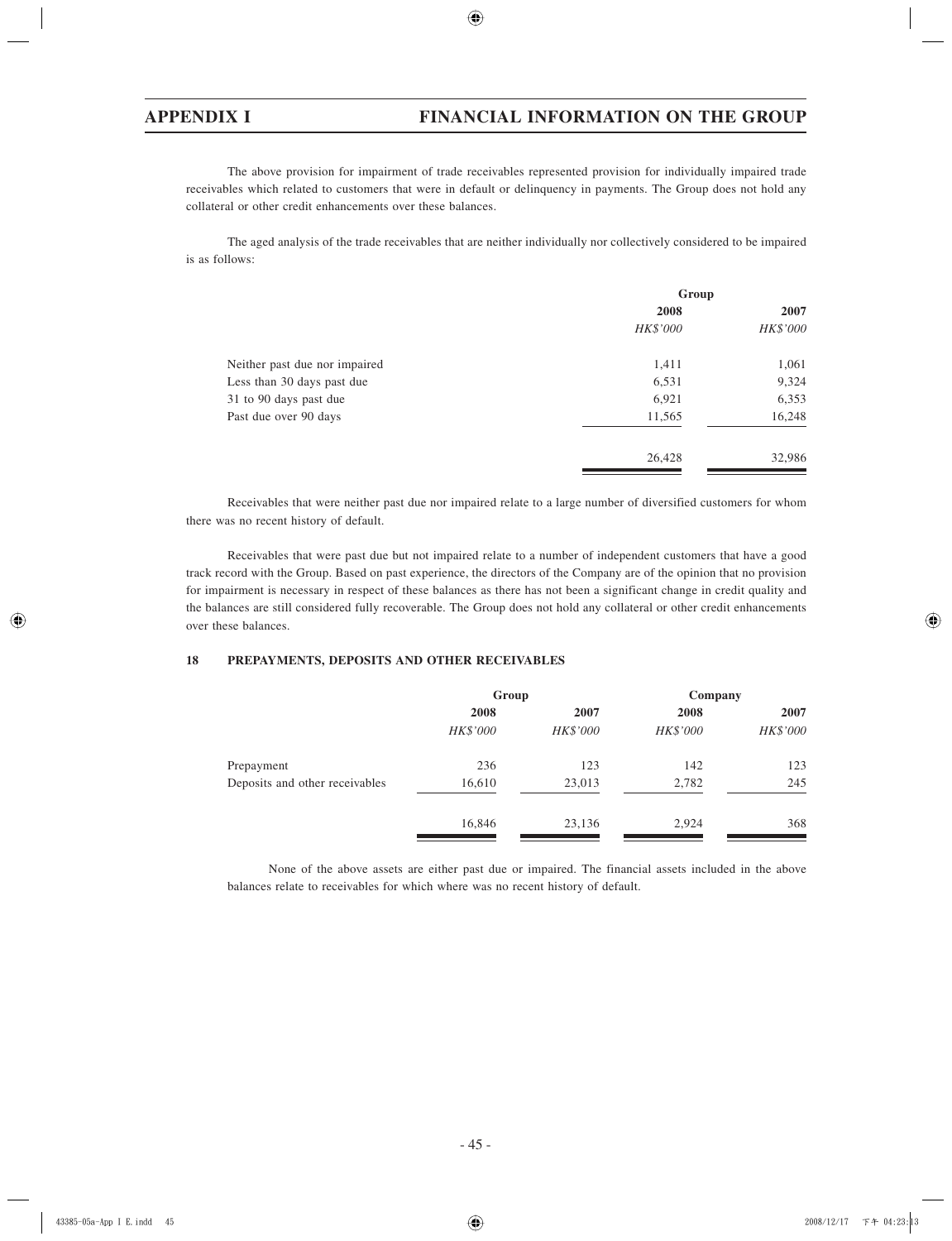### **19. CASH AND CASH EQUIVALENTS**

|                           | Group           |                 | Company         |                 |
|---------------------------|-----------------|-----------------|-----------------|-----------------|
|                           | 2008            | 2007            | 2008            | 2007            |
|                           | <b>HK\$'000</b> | <b>HK\$'000</b> | <b>HK\$'000</b> | <b>HK\$'000</b> |
| Cash and bank balances    | 13,909          | 2,131           | 1,124           | 668             |
| Time deposits             | 151,482         | 31,188          | 151,482         | 31,188          |
| Cash and cash equivalents | 165,391         | 33,319          | 152,606         | 31,856          |

Cash at banks earns interest at floating rates based on daily bank deposit rates. Short term time deposits are made for varying periods of between one week and one month depending on the immediate cash requirements of the Group, and earn interest at the respective short term time deposit rates. The bank balances are deposited with creditworthy banks with no recent history of default. The carrying amounts of the cash and bank balances and the time deposits approximate to their fair values.

#### **20. TRADE PAYABLES**

An aged analysis of the trade payables as at the balance sheet date, based on the invoice date, is as follows:

|                    | Group           |          |  |
|--------------------|-----------------|----------|--|
|                    | 2008            | 2007     |  |
|                    | <b>HK\$'000</b> | HK\$'000 |  |
| Current to 30 days | 10,852          | 5,742    |  |
| 31 to 60 days      | 610             | 368      |  |
| Over 60 days       | 9,467           | 11,231   |  |
|                    | 20,929          | 17,341   |  |

The trade payables are non-interest-bearing and are normally settled on 60-day terms.

### **21. OTHER PAYABLES AND ACCRUALS**

|                | Group    |          | Company  |          |
|----------------|----------|----------|----------|----------|
|                | 2008     | 2007     | 2008     | 2007     |
|                | HK\$'000 | HK\$'000 | HK\$'000 | HK\$'000 |
| Other payables | 12,444   | 24,590   | 581      | 562      |
| Accruals       | 7,433    | 10,631   | 1,239    | 455      |
|                | 19,877   | 35,221   | 1,820    | 1,017    |

Except for an outstanding other payable balance of the Group of HK\$1,074,000 (2007: HK\$1,263,000) which bears interest at the Hong Kong dollar prime rate per annum, other payables are non-interest-bearing and are payable on demand or to be settled within three months.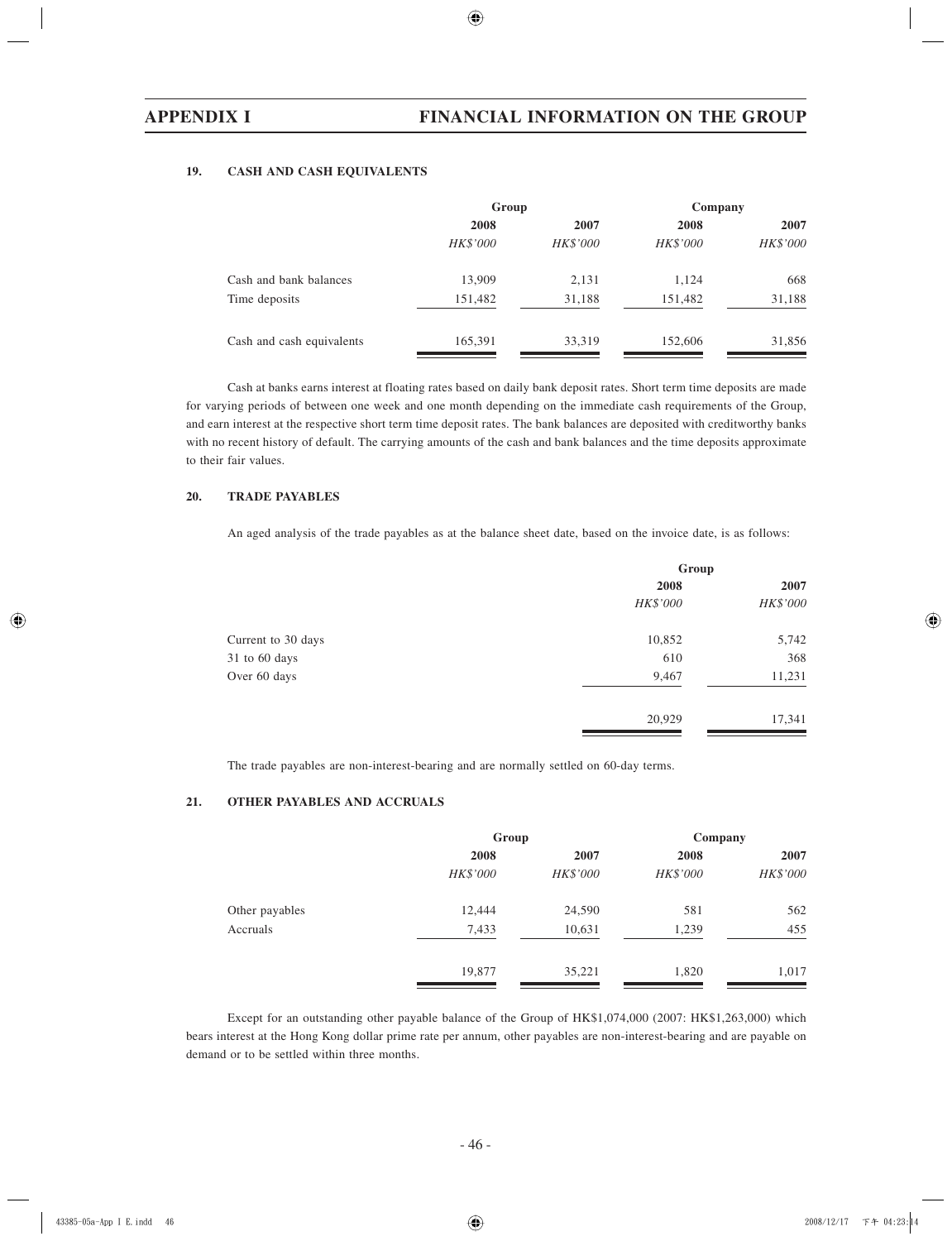#### **22. CONVERTIBLE BONDS**

On 28 March 2008, the Company issued convertible bonds with a nominal value of HK\$120,000,000 (the "Bonds"). There was no movement in the number of the Bonds during the year. The Bonds have a five-year term and were issued at par, resulting in total proceeds of HK\$120,000,000. Interest is payable half yearly in arrears at a nominal annual interest rate of 1%. Each bond is convertible at any time from the first anniversary of the issue date to the maturity date, at the holder's option, into 200,000,000 ordinary shares of the Company at an initial conversion price of HK\$0.6 per share, subject to adjustments in certain events. The Bonds may be redeemed at the option of the Company in whole or in part, upon the written confirmation has been obtained from the bondholder in accordance with the terms of the Bonds.

The fair value of the liability component was estimated at the issuance date using an equivalent market interest rate for a similar bond without a conversion option. The residual amount is assigned as the equity component and is included in shareholders' equity.

The Bonds issued during the year have been split as to the liability and equity components, as follow:

|                                                                  | 2008      |
|------------------------------------------------------------------|-----------|
|                                                                  | HK\$'000  |
| Nominal value of the Bonds issued during the year                | 120,000   |
| Equity component*                                                | (43, 405) |
| Direct transaction costs attributable to the liability component | (236)     |
| Liability component at the issuance date and at 31 March 2008    | 76.359    |

The effective interest rate of the Bonds was 10.5% per annum. The fair value of the liability component of the Bonds was estimated using an equivalent market interest rate for a similar convertible bond. The carrying amounts of the Bonds approximate to their fair values.

The direct transaction costs attributable to the equity component of the Bonds amounted to HK\$133,000.

### **23. SHARE CAPITAL**

|                                                           | Company         |                 |  |
|-----------------------------------------------------------|-----------------|-----------------|--|
|                                                           | 2008            | 2007            |  |
|                                                           | <b>HK\$'000</b> | <i>HK\$'000</i> |  |
| Authorised:                                               |                 |                 |  |
| $8,000,000,000$ ordinary shares of HK\$0.01 each          |                 |                 |  |
| $(2007: 8,000,000,000)$ ordinary shares of HK\$0.01 each) | 80,000          | 80,000          |  |
| Issued and fully paid:                                    |                 |                 |  |
| 138,930,400 ordinary shares of HK\$0.01 each              |                 |                 |  |
| $(2007: 115,930,400)$ ordinary shares of HK\$0.01 each)   | 1.389           | 1.159           |  |

On 15 September 2007, the Company allotted and issued 23,000,000 ordinary shares of HK\$0.01 each at the price of HK\$0.792 per share to two new investors, resulting in total proceeds of HK\$18,216,000. The purpose of the issue was to provide additional working capital.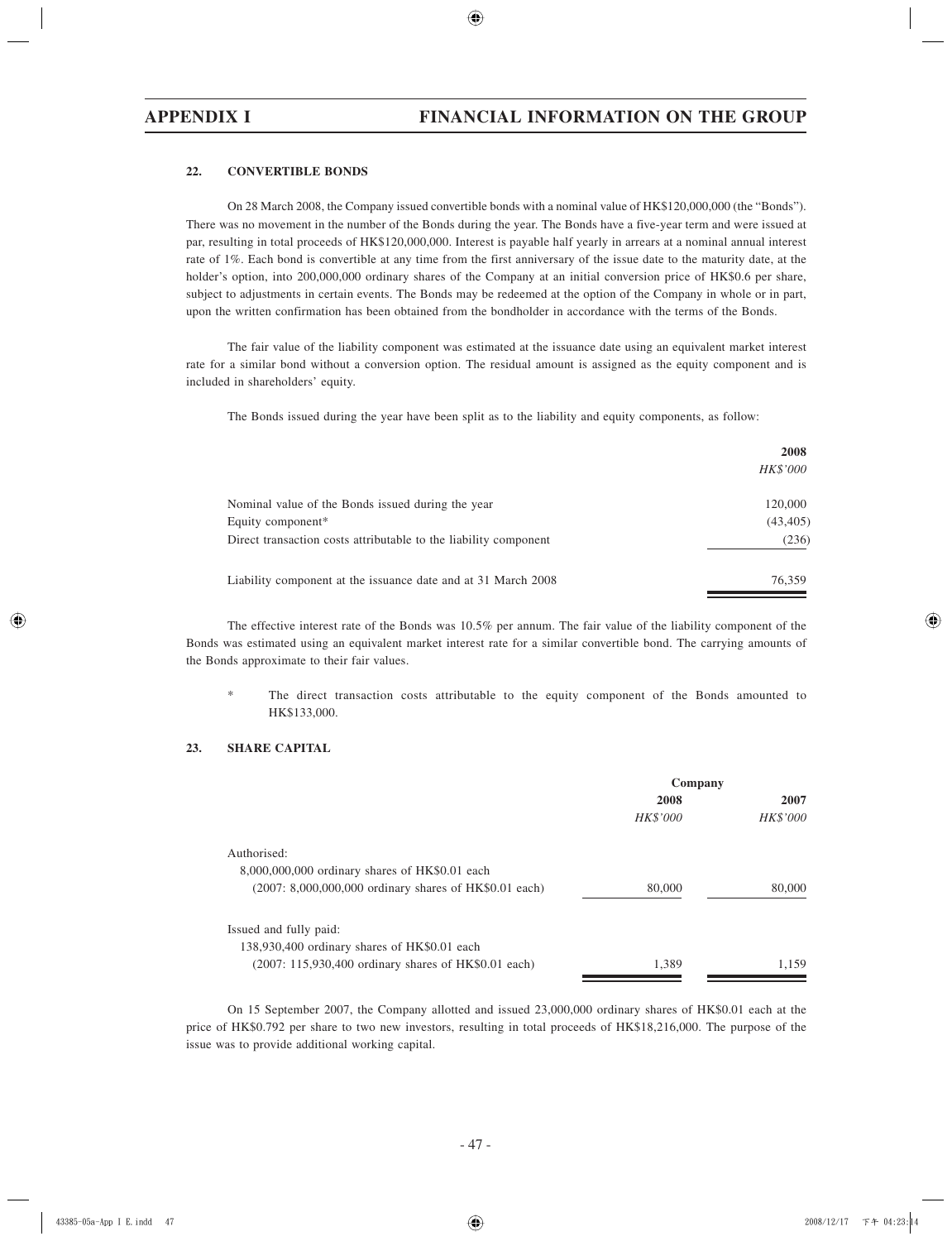A summary of the transactions during the year with reference to the above movement in the Company's issued share capital is as follows:

|                                | Number of<br>shares in issue | <b>Issued</b><br>capital<br><b>HK\$'000</b> | <b>Share</b><br>premium<br>account<br><b>HK\$'000</b> | <b>Total</b><br>HK\$'000 |
|--------------------------------|------------------------------|---------------------------------------------|-------------------------------------------------------|--------------------------|
| At 1 April 2006, 31 March 2007 |                              |                                             |                                                       |                          |
| and 1 April 2007               | 115,930,400                  | 1,159                                       |                                                       | 1,159                    |
| Issue of shares                | 23,000,000                   | 230                                         | 17,986                                                | 18,216                   |
| As at 31 March 2008            | 138,930,400                  | 1,389                                       | 17,986                                                | 19,375                   |

## **24. RESERVES**

#### **(a) Group**

The amounts of the Group's reserves and the movements therein for the current and prior years are presented in the consolidated statement of changes in equity on page 23 of the financial statements.

#### **(b) Company**

|                   | <b>Share</b><br>premium<br>account<br>HK\$'000 | Contributed<br>surplus*<br>HK\$'000 | Capital<br>redemption<br>reserve<br><b>HK\$'000</b> | Accumulated<br>losses<br>HK\$'000 | <b>Total</b><br>HK\$'000 |
|-------------------|------------------------------------------------|-------------------------------------|-----------------------------------------------------|-----------------------------------|--------------------------|
| At 1 April 2006   |                                                | 60,918                              | 132                                                 | (22, 488)                         | 38,562                   |
| Loss for the year |                                                | -                                   |                                                     | (1,095)                           | (1,095)                  |
| At 31 March 2007  |                                                |                                     |                                                     |                                   |                          |
| and 1 April 2007  |                                                | 60,918                              | 132                                                 | (23,583)                          | 37,467                   |
| Issue of shares   | 17,986                                         |                                     |                                                     |                                   | 17,986                   |
| Loss for the year |                                                |                                     |                                                     | (3,538)                           | (3,538)                  |
| At 31 March 2008  | 17,986                                         | 60,918                              | 132                                                 | (27, 121)                         | 51,915                   |

\* Under the Companies Act 1981 of Bermuda (as amended), the contributed surplus is distributable to shareholders in certain circumstances.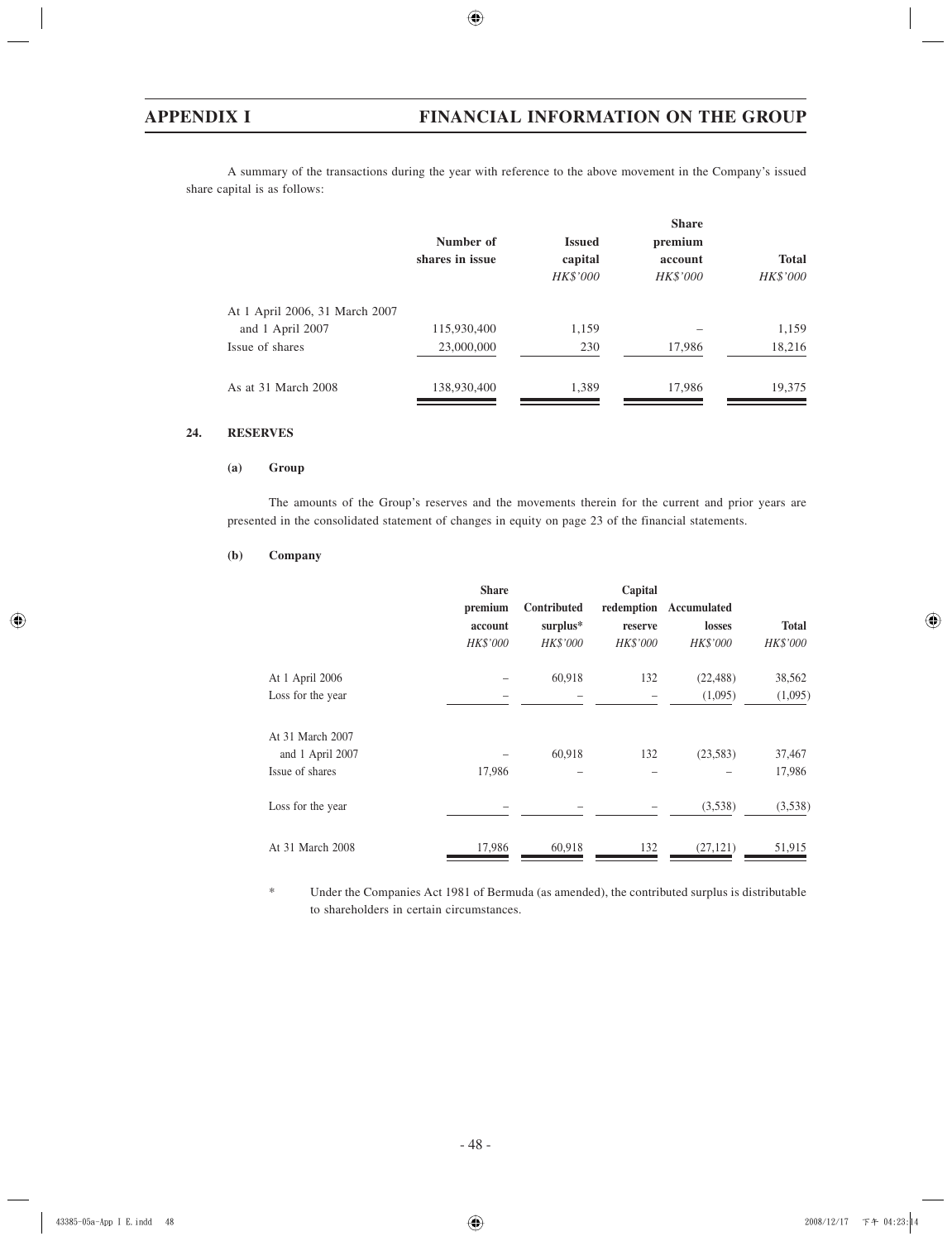#### **25. RELATED PARTY TRANSACTIONS**

(a) In addition to the transactions detailed elsewhere in these financial statements, the Group had the following material transactions with related parties during the year ended 31 March 2007:

|                                                                                                                    |              | Group    |
|--------------------------------------------------------------------------------------------------------------------|--------------|----------|
|                                                                                                                    |              | 2007     |
|                                                                                                                    | <b>Notes</b> | HK\$'000 |
| Billing of building maintenance                                                                                    |              |          |
| works and building services installation works to                                                                  |              |          |
| Chinney Construction Company Limited                                                                               |              |          |
| ("Chinney Construction")                                                                                           | (i)          | 121,999  |
| Billing of electrical and mechanical maintenance works and<br>payment of management fees to Shun Cheong Electrical |              |          |
| Engineering Limited ("SCEE") and Westco                                                                            |              |          |
| Airconditioning Limited ("WAL")                                                                                    | (ii)         | 85,490   |
| Project management fees paid to SCEE and WAL                                                                       | (iii)        | 2.471    |

#### *Notes:*

(i) Chinney Construction is a company of which Chan Yuen Keung, Zuric, is also a director and had an indirect beneficial interest therein. The services were provided by Chinney Construction to Ever Billion Engineering Limited. Yu Sek Kee, Stephen is a common director of both companies. Both Chan Yuen Keung, Zuric and Yu Sek Kee, Stephen resigned as directors of the Company on 19 July 2006.

As at 31 March 2007, included in the Group's trade receivables balance were amounts due from Chinney Construction, of approximately HK\$1,709,000. The balance was unsecured, interest-free and repayable within normal credit terms of 60 days.

As at 31 March 2007, the Group also had amounts payable to Chinney Construction of HK\$10,500,000 included in other payables and accruals. The balance was unsecured, interestfree and had no fixed terms of repayment.

- (ii) The amount was charged to SCEE and WAL by Tinhawk Company Limited. Mr. Chan Yuen Keung, Zuric, and Mr. Yu Sek Kee, Stephen are common directors of Tinhawk Company Limited, SCEE and WAL.
- (iii) The amount was charged by SCEE and WAL to Tinhawk Company Limited.

In the opinion of the directors, the above transactions were conducted at mutually agreed rates.

Chinney Construction, SCEE and WAL are no longer the related parties to the Group upon the resignation of both Chan Yuen Keung, Zuric and Yu Sek Kee, Stephen as directors of the Company on 19 July 2006. During the year ended 31 March 2008, the Group continued to have the above transactions with these former related parties.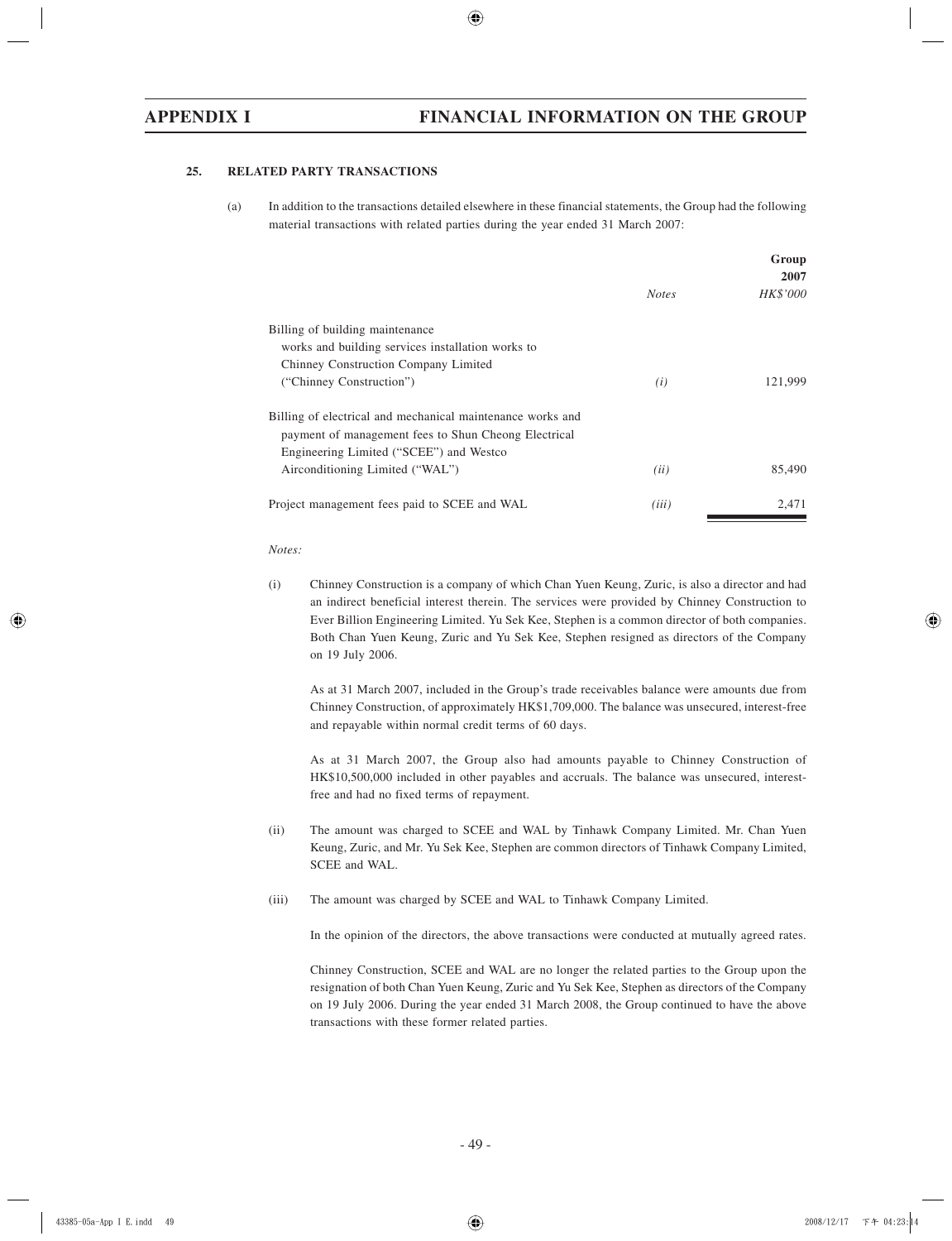(b) Other transaction with a related party:

On 29 October 2007, the Company (as issuer), Tanisca Investments Limited ("Tanisca"– subscriber) entered into a subscription agreement pursuant to which the Company conditionally agreed to issue and Tanisca conditionally agreed to subscribe for the redeemable convertible bonds (the "Bonds") in an aggregate principal amount of HK\$120 million. The Bonds bear an interest of 1% per annum, being payable semi-annually, and will mature on the fifth anniversary of the date of its issue. The conversion price of the Bonds was set at HK\$0.60 per conversion share (subject to adjustments in certain events). Tanisca is wholly owned by Mr. Mo Tianquan ("Mr. Mo"), who is a director and also interested in approximately 50.51% of the total issued share capital of the Company as at 31 March 2008. Mr. Mo is thus a connected person (as defined under the Listing Rules) of the Company and therefore the issue of the Bonds constitutes a connected transaction for the Company under Chapter 14A of the Listing Rules. Details of the transaction were disclosed in a circular dated 21 November 2007 to all shareholders of the Company. The ordinary resolution approving the connected transaction and subscription agreement was duly passed by the independent shareholders at the Special General Meeting by way of poll on 7 December 2007. The issue of the Bonds was completed on 28 March 2008.

- (c) Outstanding balances with related parties:
	- (i) Details of the Company's balances with subsidiaries are included in note 15 to the financial statements.
- (d) Compensation of key management personnel of the Group:

The executive directors are the key management personnel of the Group. Details of their remuneration are disclosed in note 9 to these financial statements.

#### **26. OPERATING LEASE ARRANGEMENTS**

As lessee, the Group leases certain of its office properties under operating lease arrangements. Leases for properties are negotiated for terms ranging from one to two years (2007: one to four years).

At 31 March 2008, the Group had total future minimum lease payments under non-cancellable operating leases falling due as follows:

|                                         | 2008<br><b>HK\$'000</b> | 2007<br>HK\$'000 |
|-----------------------------------------|-------------------------|------------------|
| Within one year                         | 547                     | 890              |
| In the second to fifth years, inclusive | 203                     | 730              |
|                                         | 750                     | 1,620            |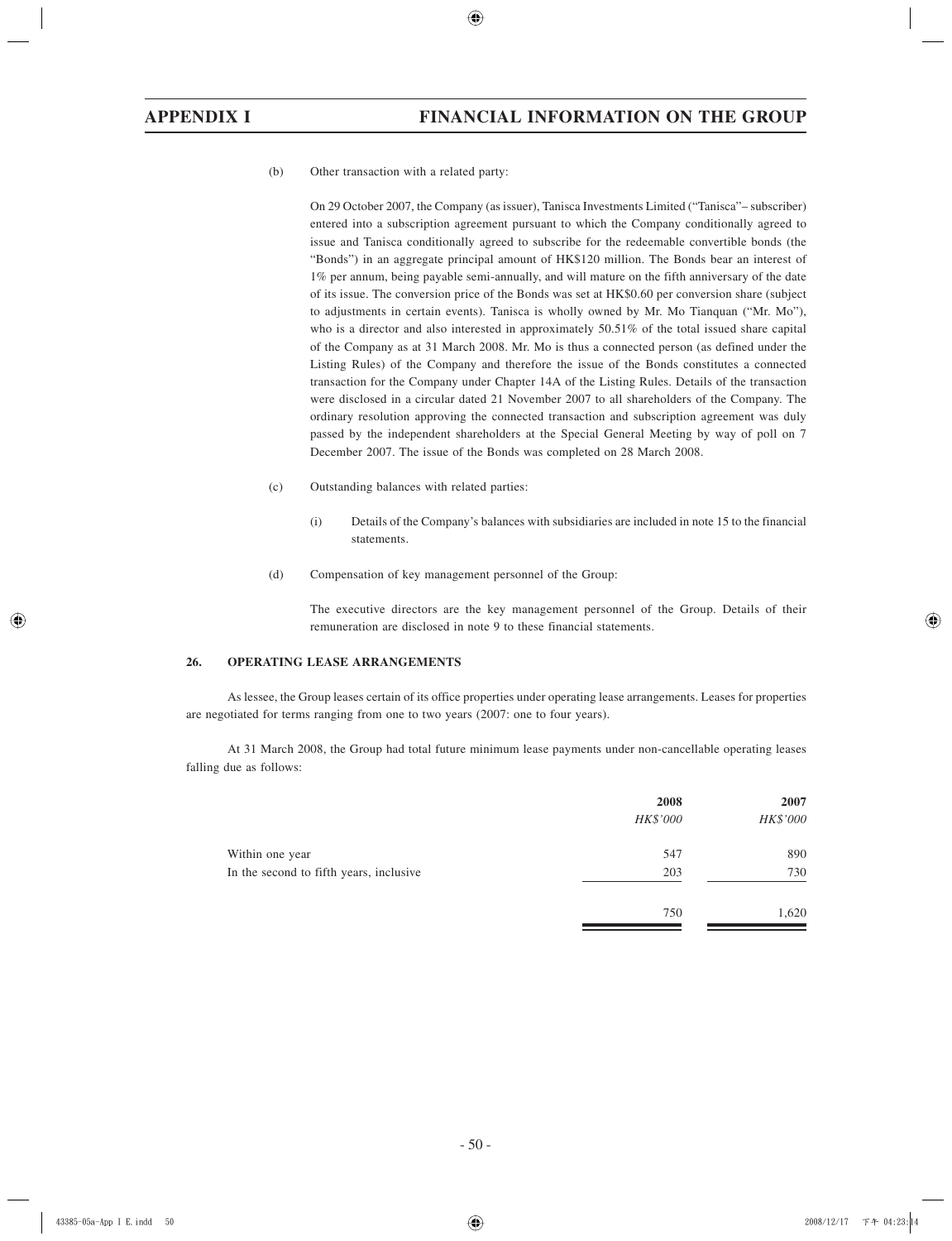# **27. COMMITMENT**

In addition to the operating lease commitments detailed in note 26 above, the Group had the following capital commitment at the balance sheet date:

|                                                        | 2008     | 2007            |  |
|--------------------------------------------------------|----------|-----------------|--|
|                                                        | HK\$'000 | <b>HK\$'000</b> |  |
| Contracted, but not provided for, capital contribution |          |                 |  |
| payable to a jointly-controlled entity                 | 14,040   |                 |  |
|                                                        |          |                 |  |

### **28. FINANCIAL INSTRUMENTS BY CATEGORY**

The carrying amounts of each of the categories of financial instruments as at the balance sheet date are as follows:

#### **Group**

*Financial assets*

|                                            | Loan and receivables |                 |  |
|--------------------------------------------|----------------------|-----------------|--|
|                                            | 2008                 | 2007            |  |
|                                            | HK\$'000             | <b>HK\$'000</b> |  |
| Trade receivables                          | 26,428               | 32,986          |  |
| Retention money receivables                | 171                  | 652             |  |
| Financial assets included in prepayments,  |                      |                 |  |
| deposits and other assets <i>(note 18)</i> | 16,610               | 23,013          |  |
| Cash and cash equivalents                  | 165,391              | 33,319          |  |
|                                            | 208,600              | 89,970          |  |

### *Financial liabilities*

|                                         | <b>Financial liabilities</b><br>at amortised cost |                 |
|-----------------------------------------|---------------------------------------------------|-----------------|
|                                         | 2008                                              | 2007            |
|                                         | <b>HK\$'000</b>                                   | <b>HK\$'000</b> |
| Trade payables                          | 20,929                                            | 17,341          |
| Retention money payables                | 696                                               | 1,552           |
| Financial liabilities included in other |                                                   |                 |
| payables and accruals <i>(note 21)</i>  | 12,444                                            | 24,590          |
| Convertible bonds                       | 76,359                                            |                 |
|                                         | 110,428                                           | 43,483          |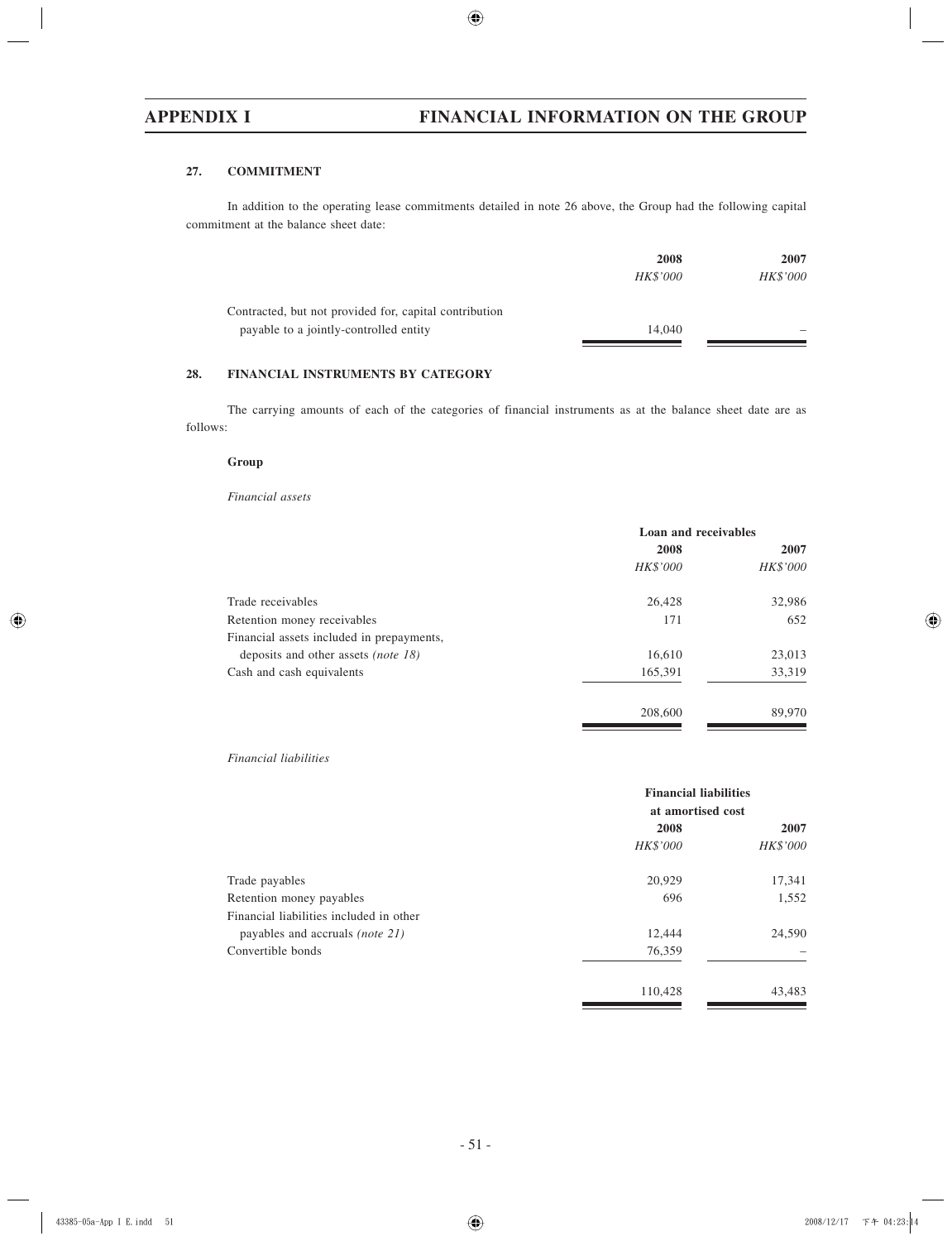#### **Company**

#### *Financial assets*

|                                                 | <b>Loans and receivables</b> |          |
|-------------------------------------------------|------------------------------|----------|
|                                                 | 2008                         | 2007     |
|                                                 | HK\$'000                     | HK\$'000 |
| Financial assets included in prepayments,       |                              |          |
| deposits and other receivables <i>(note 18)</i> | 2,782                        | 245      |
| Cash and cash equivalents                       | 152,606                      | 31,856   |
|                                                 | 155,388                      | 32,101   |

#### *Financial liabilities*

|                                         | <b>Financial liabilities</b><br>at amortised cost |          |  |
|-----------------------------------------|---------------------------------------------------|----------|--|
|                                         | 2008                                              | 2007     |  |
|                                         | <b>HK\$'000</b>                                   | HK\$'000 |  |
| Financial liabilities included in other |                                                   |          |  |
| payables and accruals <i>(note 21)</i>  | 581                                               | 562      |  |
| Convertible bonds                       | 76,359                                            |          |  |
|                                         | 76,940                                            | 562      |  |

#### **29. FINANCIAL RISK MANAGEMENT OBJECTIVES AND POLICIES**

The Group's principal financial instruments are cash and bank balances, and short-term deposits. The main purpose of these financial instruments is to raise finance for the Group's operations. The Group has various other financial assets and liabilities such as trade and other receivables, trade and other payables, retention money receivables and payables which arise directly from the Group's operations.

The main risks arising from the Group's financial instruments are interest rate risk, credit risk and liquidity risk. The management meet periodically to analyse and formulate measures to manage the Group's exposure to these risks. Generally, the Group introduces conservative strategies on its risk management. As the Group's exposure to these risks is kept to a minimum, the Group has not used any derivatives and other instruments for hedging purposes. The Group does not hold or issue derivative financial instruments for trading purposes. The directors review and agree policies for managing each of these risks and they are summarised as follows:

### **Interest rate risk**

Interest rate risk is the risk that the future cash flows of a financial instrument will fluctuate because of changes in market interest rates.

Cash and bank balances, short-term time deposits and an interest-bearing balance included in other payables are stated at cost and are not revalued on a periodic basis. Interest income and expenses at floating rates are charged to the consolidated income statement as incurred.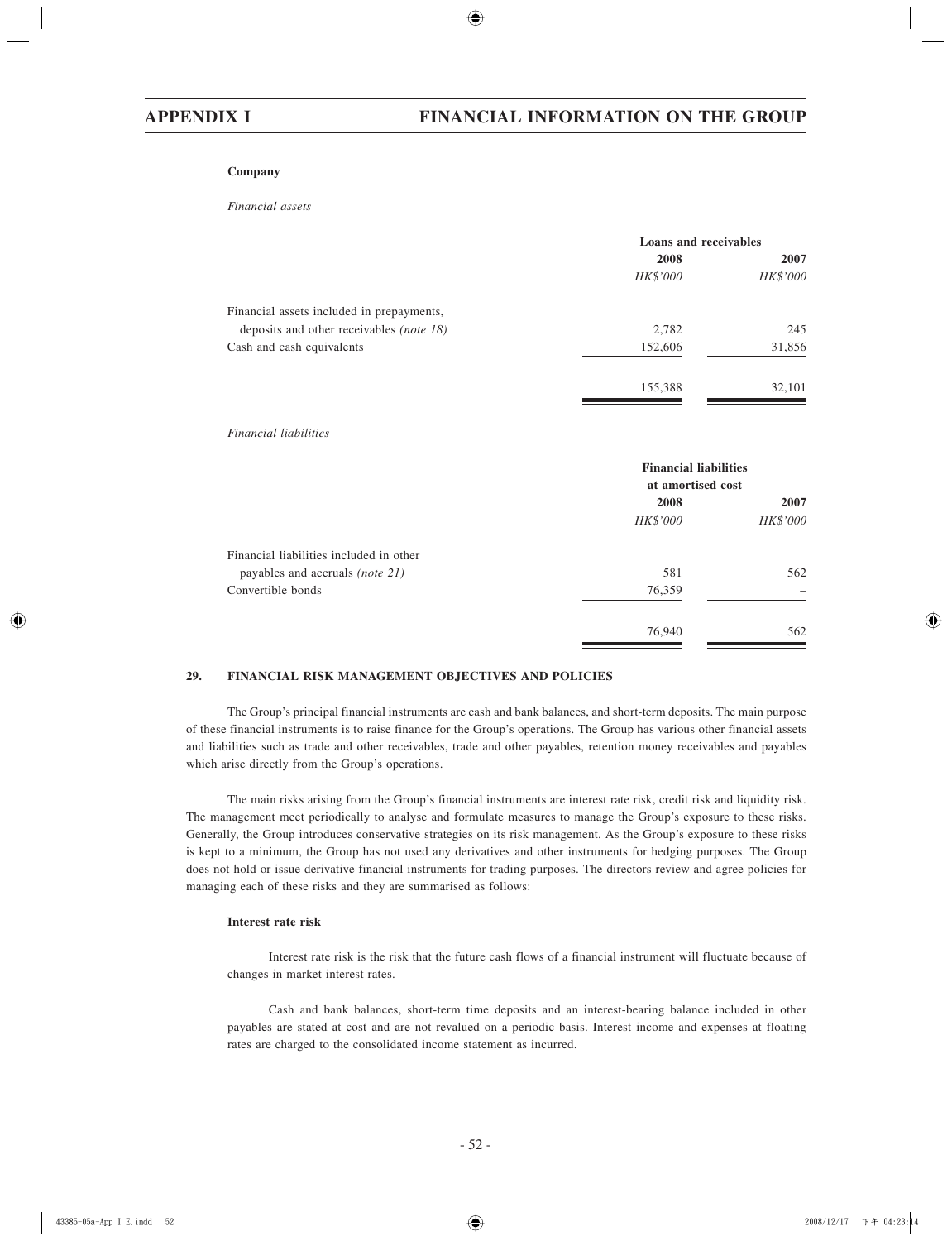The nominal interest rates of the financial instruments approximate to their respective effective interest rates.

The following table demonstrates the sensitivity to a reasonably possible change in interest rates, with all other variables held constant, of the Group's loss before tax (through the impact on floating rate borrowings) and the Group's and the Company's equity.

|                  | Group         |                        |                       | Company    |                       |  |
|------------------|---------------|------------------------|-----------------------|------------|-----------------------|--|
|                  |               | (Increase)/            |                       | Increase/  |                       |  |
|                  | Increase/     | decrease               | Increase/             | (decrease) | Increase/             |  |
|                  | (decrease) in | in loss                | (decrease)            | in basis   | (decrease)            |  |
|                  | basis points  | before tax<br>HK\$'000 | in equity<br>HK\$'000 | points     | in equity<br>HK\$'000 |  |
| 2008             |               |                        |                       |            |                       |  |
| Hong Kong dollar | 50            | 497                    | 410                   | 50         | 380                   |  |
| Hong Kong dollar | (50)          | (497)                  | (410)                 | (50)       | (380)                 |  |
| 2007             |               |                        |                       |            |                       |  |
| Hong Kong dollar | 50            | 176                    | 145                   | 50         | 138                   |  |
| Hong Kong dollar | (50)          | (176)                  | (145)                 | (50)       | (138)                 |  |

### **Credit risk**

The Group maintains various credit policies for business operations as detailed in note 17. In addition, all receivable balances are closely monitored on an ongoing basis to minimise the Group's exposure to bad debts.

With respect to credit risk arising from the other financial assets of the Group, which mainly comprise cash and cash equivalents, trade receivables, retention money receivables and deposits and other receivables, the Group's exposure to credit risk arises from default of the counterparties, with a maximum exposure equal to the carrying amounts of these instruments.

Further quantitative data in respect of the Group's exposure to credit risk arising from trade receivables are disclosed in note 17 to the financial statements.

#### **Liquidity risk**

The Group monitors its risk to a shortage of funds using a recurring liquidity planning tool. This tool considers the maturity of both its financial instruments and financial assets (e.g. trade receivables) and projected cash flows from operations.

The Group's objective is to maintain a continuity of funding for the Group operations. The Group's policy is to maintain the Group at net current asset position.

The Group's overall risk management policy focuses on monitoring all potential financial risks to the Group. Whenever necessary, the Group will reduce the risk exposure.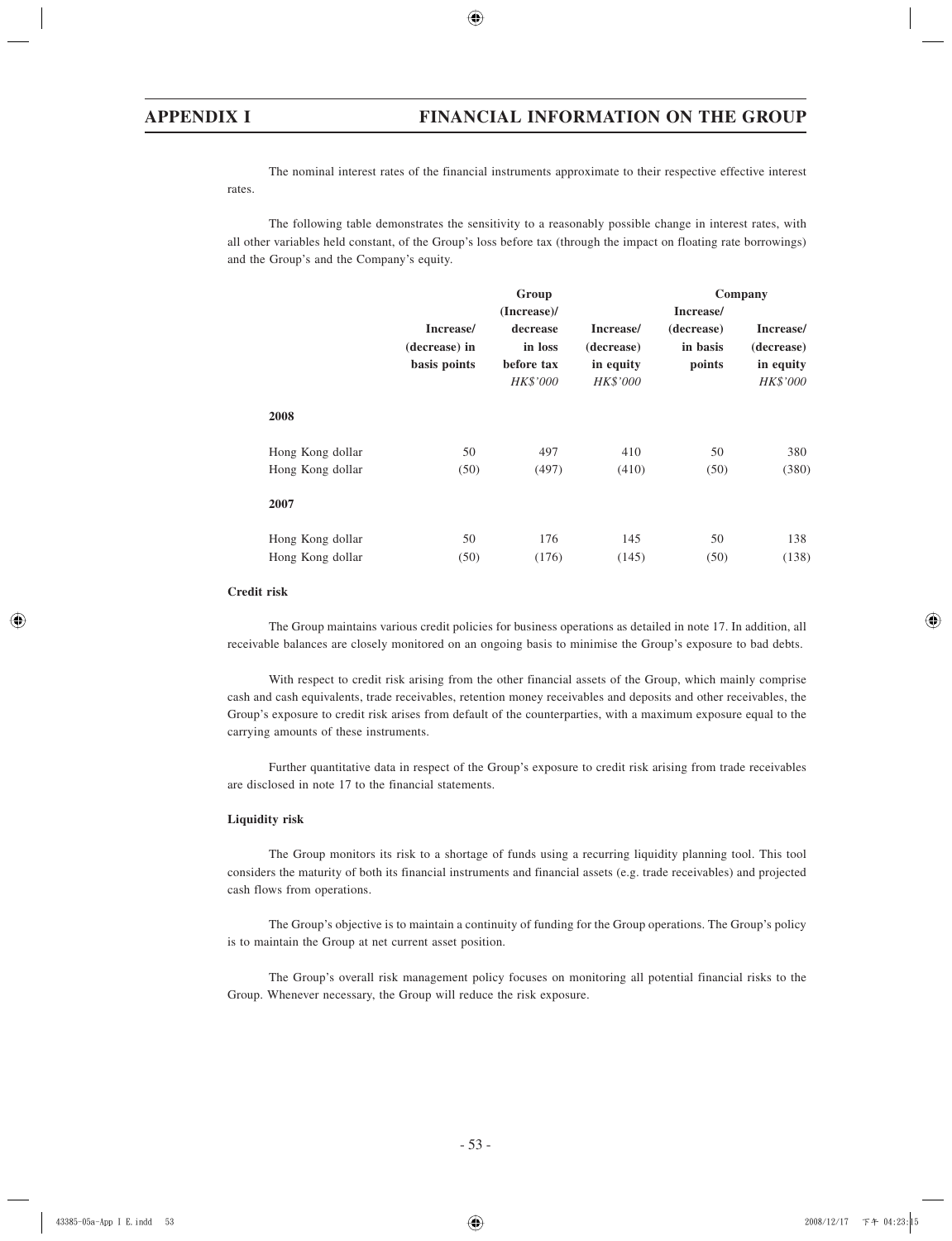The maturity profile of the Group's financial liabilities as at the balance sheet date, based on the contracted undiscounted payments, is as follows:

## **Group**

#### **2008**

| On demand<br>HK\$'000 | 12 months<br>HK\$'000 | years<br>HK\$'000 | <b>Total</b><br>HK\$'000 |
|-----------------------|-----------------------|-------------------|--------------------------|
|                       |                       |                   |                          |
|                       |                       |                   |                          |
|                       | 20,929                |                   | 20,929                   |
|                       | 696                   |                   | 696                      |
| 11,989                | 455                   |                   | 12,444                   |
|                       |                       | 120,000           | 120,000                  |
| 11,989                | 22,080                | 120,000           | 154,069                  |
|                       |                       |                   |                          |

# **Group**

#### **2007**

|                          |           | Less than | $1$ to $5$ |              |
|--------------------------|-----------|-----------|------------|--------------|
|                          | On demand | 12 months | years      | <b>Total</b> |
|                          | HK\$'000  | HK\$'000  | HK\$'000   | HK\$'000     |
| Trade payables           |           | 17,341    |            | 17,341       |
| Retention money payables |           | 1,552     |            | 1,552        |
| Other payables           | 13,690    | 10,900    | -          | 24,590       |
|                          | 13,690    | 29.793    |            | 43,483       |

#### **Company**

#### **2008**

| $1$ to $5$ | Less than  |                          |                   |
|------------|------------|--------------------------|-------------------|
| years      | 12 months  | On demand                |                   |
| HK\$'000   | HK\$'000   | HK\$'000                 |                   |
|            | 30         | 551                      | Other payables    |
| 120,000    |            | $\overline{\phantom{0}}$ | Convertible bonds |
| 120,000    | 30         | 551                      |                   |
|            |            |                          | 2007              |
|            |            |                          |                   |
| years      | 12 months  |                          |                   |
| HK\$'000   | HK\$'000   | HK\$'000                 |                   |
|            | 11         | 551                      | Other payables    |
|            | $1$ to $5$ | Less than                | On demand         |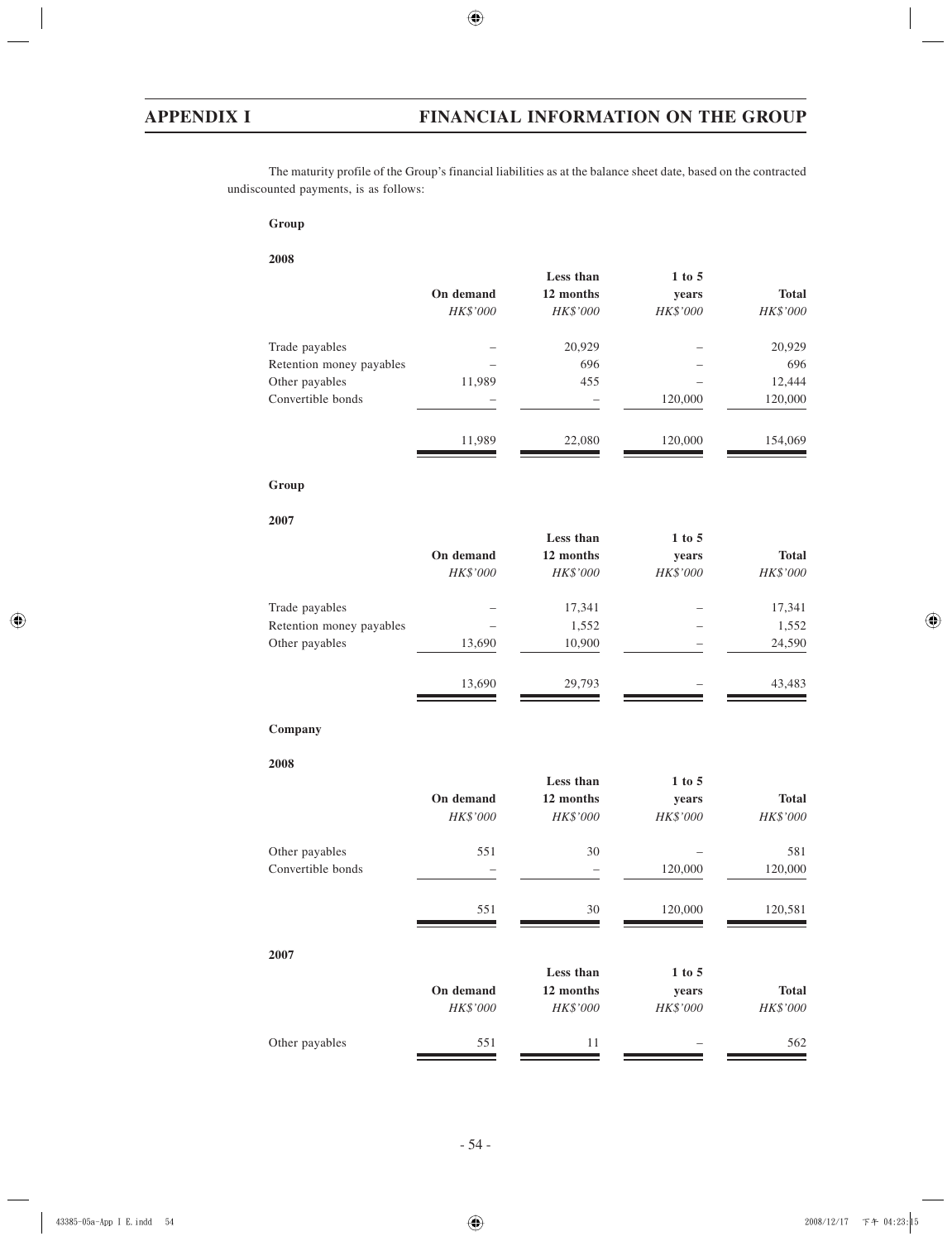#### **Capital management**

The primary objective of the Group's capital management is to safeguard the Group's ability to continue as a going concern and to maintain healthy capital ratios in order to support its business and maximise shareholder value.

The Group manages its capital structure and makes adjustments to it, in light of changes in economic conditions and the risk characteristics of the underlying assets. To maintain or adjust the capital structure, the Group may return capital to shareholders, or issue new shares. No changes were made in the objectives, policies or processes during the years ended 31 March 2008 and 31 March 2007.

The Group monitors capital using a gearing ratio, which is net debt divided by the total capital plus net debt. Net debt includes trade payables, retention money payables, other payables and accruals, less cash and cash equivalents. Capital includes convertible bonds and equity attributable to equity holders of the parent. As at 31 March 2008, the Group's cash and cash equivalents are in excess of the Group's debts. As such, the gearing ratio as at 31 March 2008 has not been shown. The gearing ratio as at 31 March 2007 was as follows:

| utuup                                      | 2007<br>HK\$'000 |
|--------------------------------------------|------------------|
| Trade payables                             | 17,341           |
| Retention money payables                   | 1,552            |
| Other payables and accruals                | 35,221           |
| Less: Cash and cash equivalents            | (33, 319)        |
| Net debt                                   | 20,795           |
| Convertible bonds, the liability component |                  |
| Equity attributable to equity holders      | 52,804           |
| Total adjusted capital                     | 52,804           |
| Capital and net debt                       | 73,599           |
| Gearing ratio                              | 28%              |

#### **30. POST BALANCE SHEET EVENTS**

On 29 April 2008, the Company made an announcement of the proposal to raise approximately HK\$101 million, by way of rights issue of 208,395,600 rights shares at HK\$0.5 each on the basis of three rights shares for every two existing shares held on the record date.

On 19 May 2008, the Company made an announcement that the ordinary resolution in relation to the rights issue, the underwriting agreement and the transactions contemplated thereunder was duly approved by the independent shareholders by way of poll at the Special General Meeting on 19 May 2008.

The rights issue had been completed on 12 June 2008, there were 254 valid applications for 178,837,813 rights shares received, representing approximately 85.82% of the total number of 208,395,600 rights shares offered under the

**Group**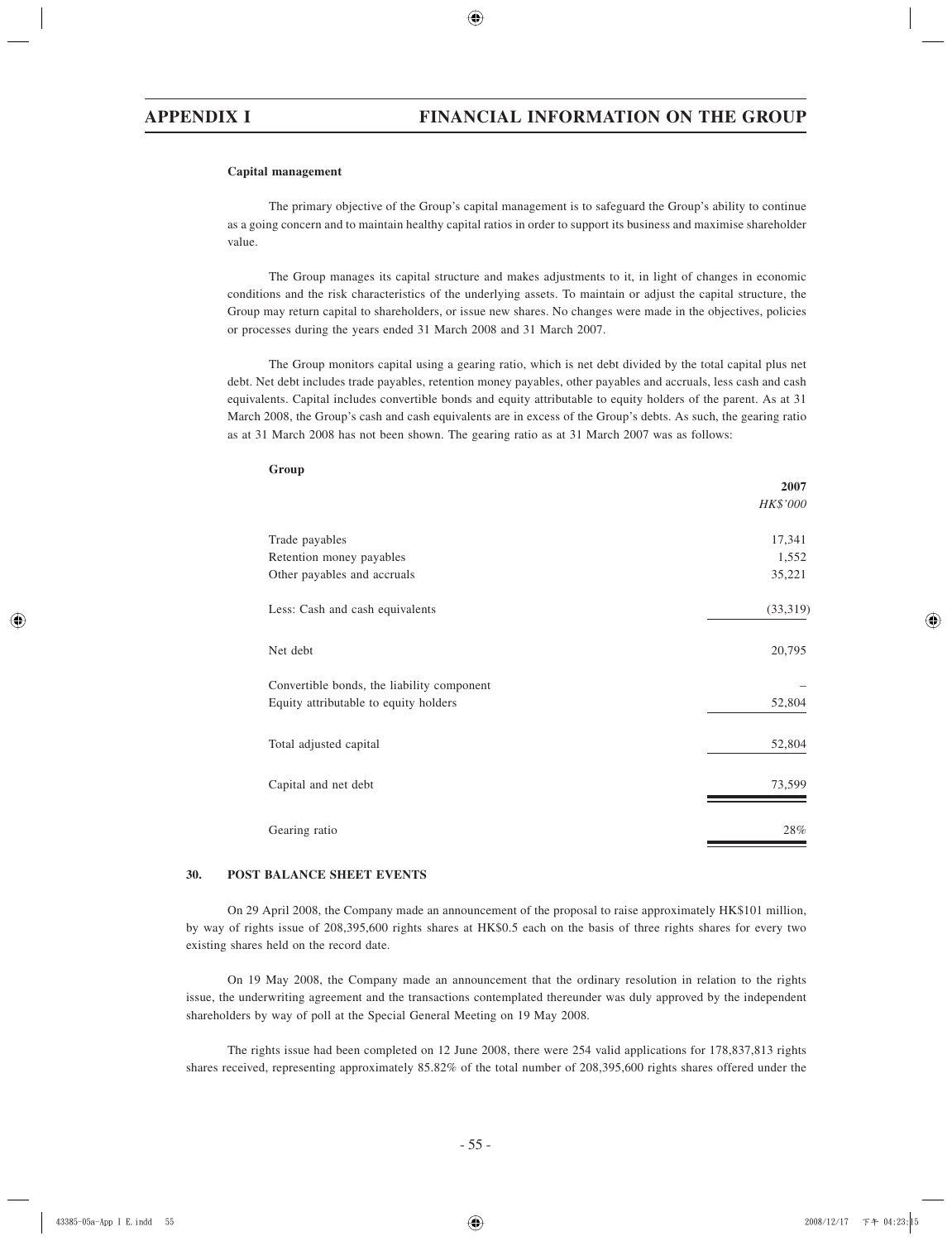rights issue. Based on the above, the rights issue was under-subscribed and therefore the Group's holding company, as the underwriter, has performed its obligation under the underwriting agreement and taken up the remaining balance of 29,557,787 rights shares.

Pursuant to the terms of the Company's Bonds which were issued on 28 March 2008 (note 22 to the financial statements), the conversion price of the Bonds has been adjusted from HK\$0.60 per share to HK\$0.3695 per share and the number of shares falling to be issued upon full conversion of the Bonds has been adjusted from 200,000,000 to 324,763,193 shares as a result of the above rights issue.

# **31. COMPARATIVE AMOUNTS**

Certain comparative amounts in the consolidated balance sheet, consolidated cash flow statement and notes to the financial statements have been reclassified to confirm with the current year's presentation.

### **32. APPROVAL OF THE FINANCIAL STATEMENTS**

The financial statements were approved and authorised for issue by the board of directors on 25 July 2008.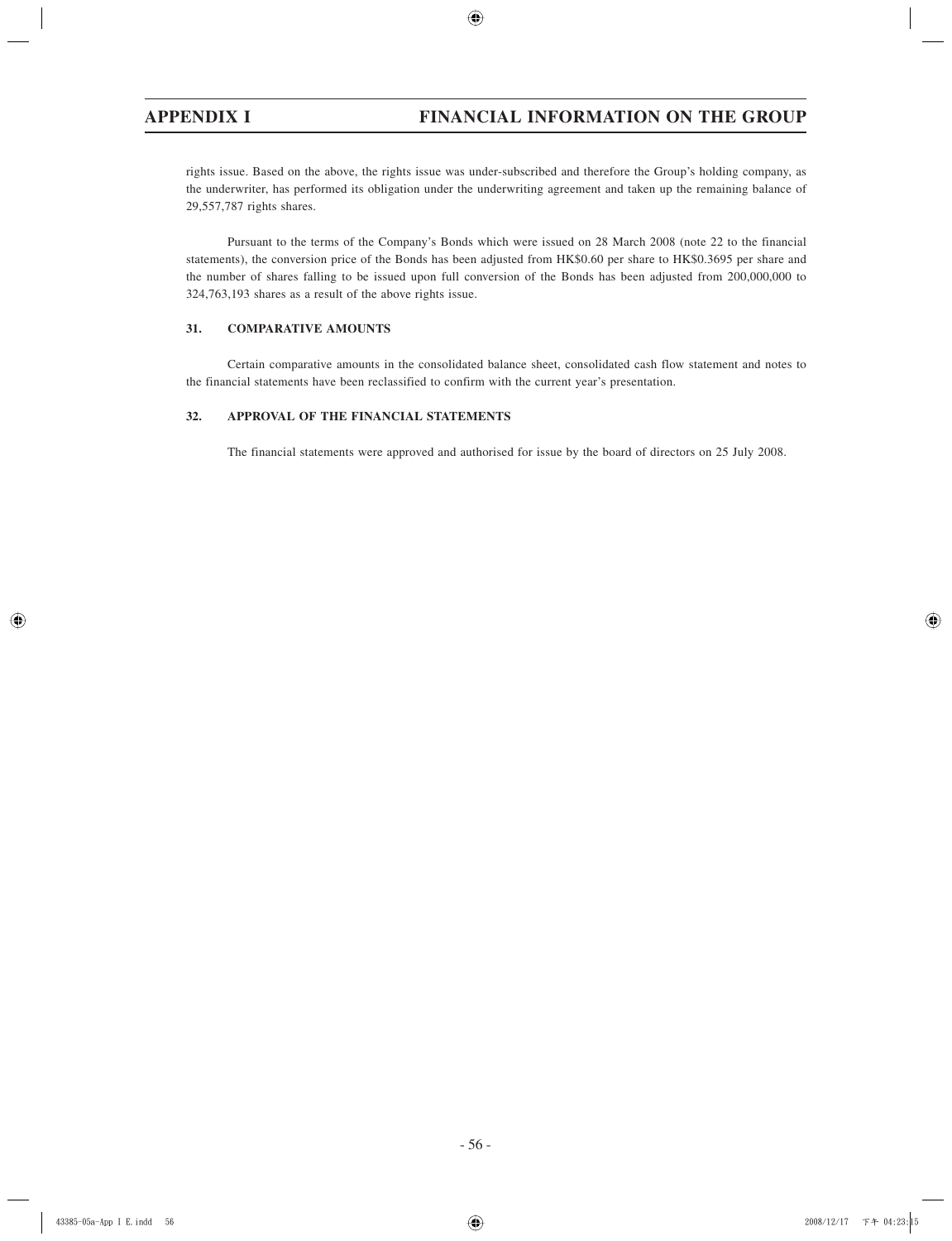### **INDEBTEDNESS**

### **Borrowings**

As at the close of business at 31 October 2008, (being the latest practicable date for the purpose of this indebtedness statement prior to the printing of this circular), the Enlarged Group has the following borrowings:

|                                                     | <b>31 October 2008</b> |
|-----------------------------------------------------|------------------------|
|                                                     | HK\$'000               |
| Unsecured borrowings from ultimate holding company  | 1,815                  |
| Unsecured borrowings from immediate holding company | 442,537                |
| Unsecured borrowings from a minority shareholder    | 1,140                  |
| Unsecured borrowings from a fellow subsidiary       | 74                     |
|                                                     | 445.566                |

As at October 2008, the Enlarged Group had outstanding convertible bonds amounted to HK\$120,000,000. Interest is payable half yearly in arrears at 1% annum.

# **Pledged of Assets**

As at 31 October 2008, the hotel buildings and land use rights with net book amounts of HK\$248,504,000 and HK\$12,699,000, respectively were pledged as collateral to a bank for the ultimate holding company's borrowings.

### **Commitments and contingent liabilities**

As at 31 October 2008, the Enlarged Group had capital commitments have been contracted but not provided for of approximately HK\$14,554,000.

As at 31 October 2008, the Enlarged Group did not have any significant contingent liabilities.

Saved as aforesaid or as otherwise disclosed herein and apart from intra-group liabilities, the Enlarged Group did not have any other outstanding bank or other borrowings, mortgages, charges, debentures or other loan capital, bank overdrafts, loans or other similar indebtedness, guarantees, liabilities under acceptances, acceptable credits, hire purchase or other finance lease commitments or other contingent liabilities.

Saved as disclosed above, the Directors have confirmed that there has been no material change in the indebtedness and contingent liabilities of the Enlarged Group since 31 October 2008.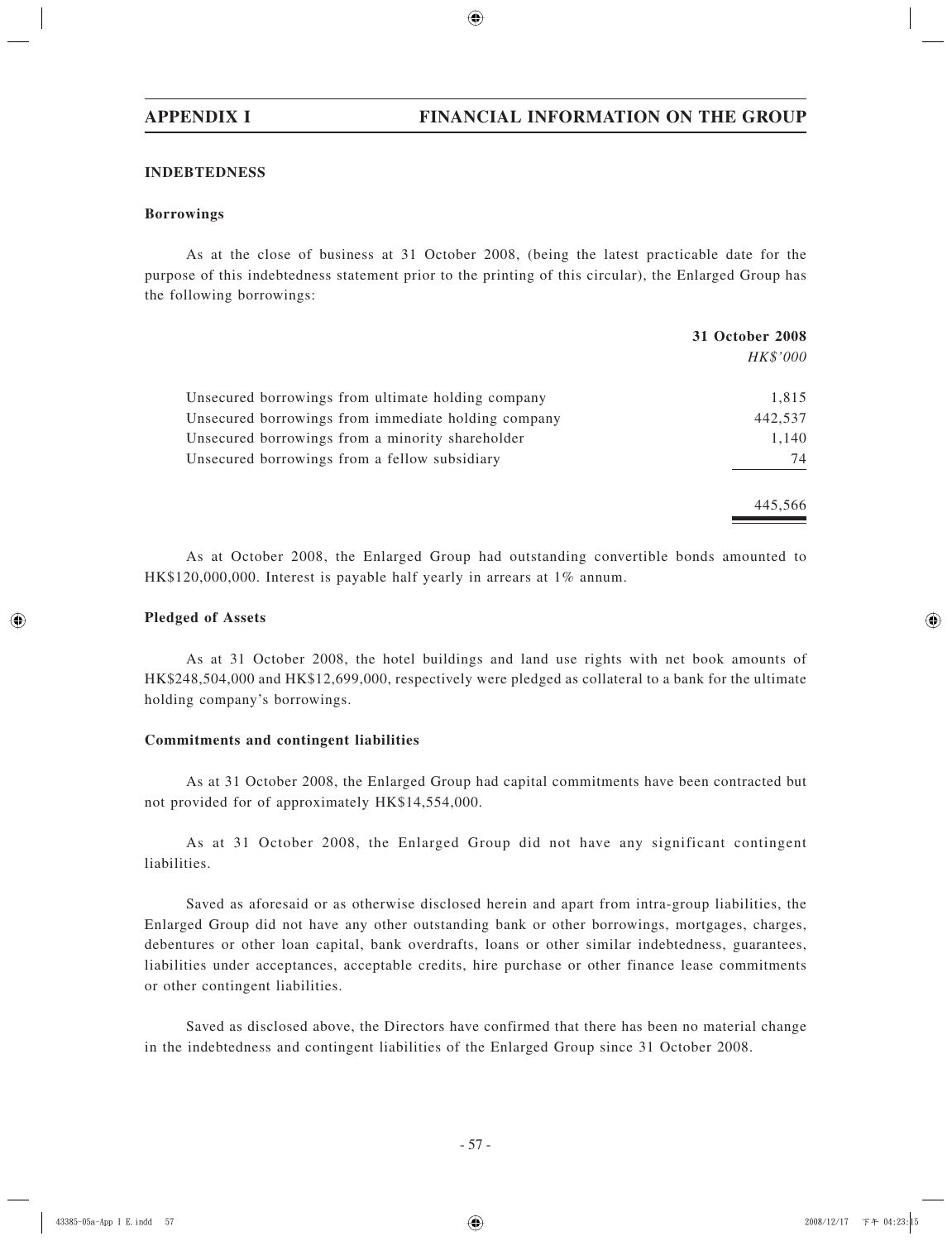# **WORKING CAPITAL**

The Directors, after due and careful enquiry, are of the opinion that, taking into account of the financial resources available to the Enlarged Group including internally generated funds and the credit facilities, the Enlarged Group, after the completion of the Acquisition, will not have sufficient working capital for its present requirements and for a period of 12 months from the date of this circular. The Directors will seek other financing in order to fulfil the future working capital requirements of the Enlarged Group if necessary.

# **FINANCIAL AND TRADING PROSPECTS OF THE GROUP**

In view of (i) the tightening of the labour market in Hong Kong; (ii) the price volatility of metals and oil remains high; (iii) the weakening of the US and Hong Kong dollars combined with the sharp appreciation of Renminbi, the Board expects these factors will result in continued pressure on controlling the costs of business. Although the Company intends to carry on the existing building related maintenance services business, the Board is also looking to business opportunities in the PRC for development and expansion. In order to expand into the PRC, the Group has carried out the fund raising activities including private placement of introducing two shareholders and convertible bond issue to strengthen the Group's capital base.

In order to broaden the Group's source of income, the Board herby propose the Acquisition. For the establishment of the new joint venture company in Guangxi Nanning, the Group is in the process of obtaining trading license from the relevant PRC government authorities.

# **MANAGEMENT DISCUSSION AND ANALYSIS ON THE BUSINESS OF THE GROUP**

The following are the management discussion and analysis on the business of the Group for the three years ended 2008 extracted from the 2006, 2007 and 2008 annual reports of the Company.

### *For the year ended 31 March 2008*

### **Business review**

The Group recorded revenue of HK\$130.7 million for the year ended 31 March 2008 (2007: HK\$210.5 million) and loss for the year of HK\$8.7 million (2007: HK\$2.7 million). Consolidated revenue of HK\$130.7 million for the year ended 31 March 2008, showing a 37.9% decrease from HK\$210.5 million for the previous year. The decrease in business volume was primarily due to the decrease in work orders received from the Hong Kong Government and the Hong Kong Housing Authority during the year.

The loss for the year was mainly attributable to the decrease in gross profit where higher subcontracting charges and material costs were incurred.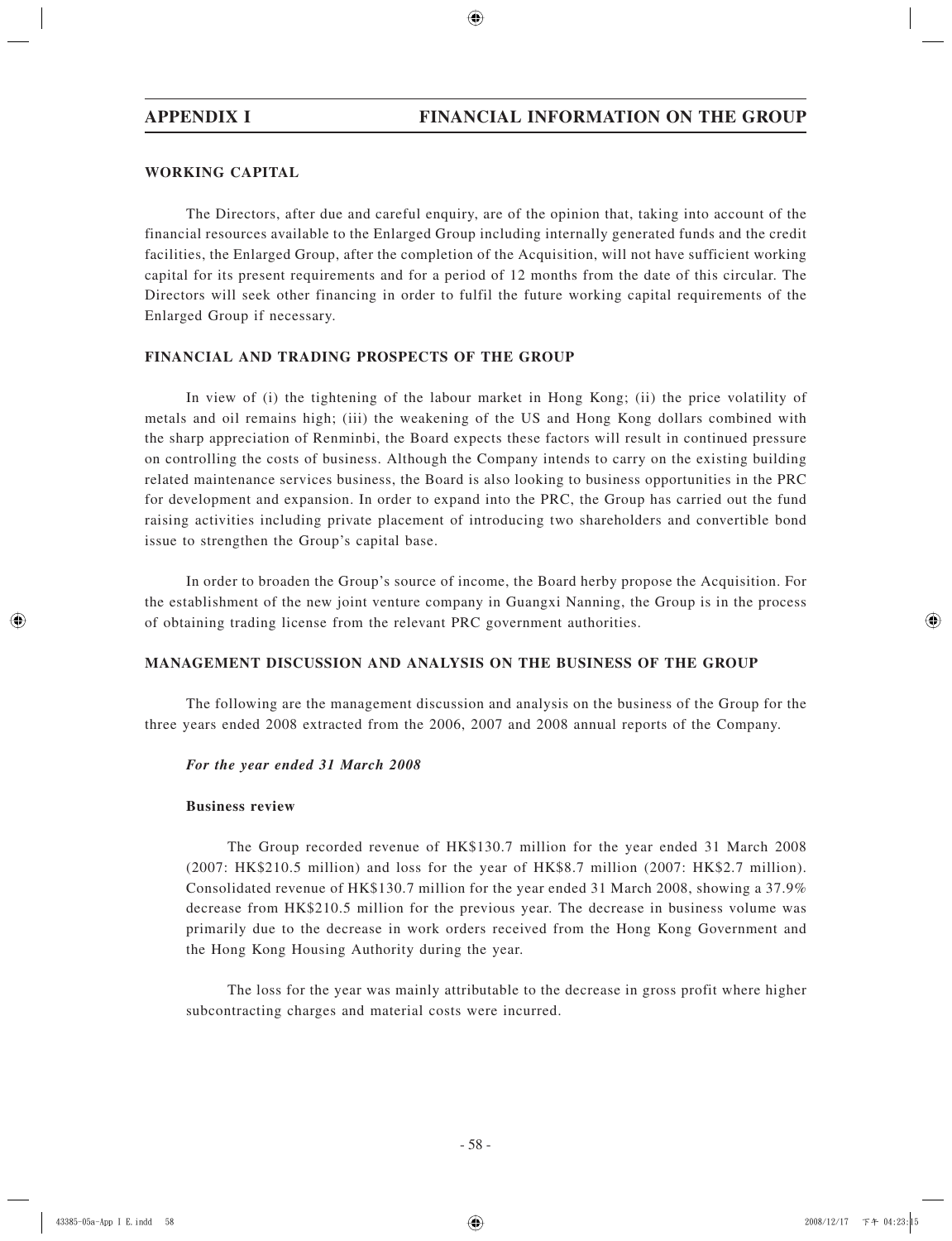# **Liquidity and financial resources**

The Group's cash and bank balances are mostly in Hong Kong dollars. As at 31 March 2008, the Group had unpledged cash and bank deposit balances of approximately HK\$165.4 million (2007: HK\$33.3 million). As at 31 March 2008, the Group had no outstanding bank borrowings (2007: Nil). The gearing ratio of the Group, which represented the total bank borrowings to the equity attributable to equity holders of the parent, was nil (2007: Nil). As the Group's transactions are mostly settled in Hong Kong dollars, the use of financial instruments for hedging purposes is not considered necessary.

# **Treasury and funding policy**

The assets and liabilities of the Group are mainly denominated in Hong Kong dollars. Accordingly, the Group has minimal exposure to foreign exchange fluctuation. However, the Group will closely monitor the overall currency and interest rate exposures. When considered appropriate, the Group will hedge against currency exposure as well as interest rate exposure.

## **Pledge of assets**

The Group did not have any pledged assets as at 31 March 2008 (2007: Nil) to secure general banking facilities.

### **Employees and remuneration policy**

The Group employed approximately 65 employees as at 31 March 2008 (2007: 132). Remuneration is determined by reference to market terms and the qualifications and experience of the staff concerned. Salaries are reviewed annually depending on individual merits. The Group also provides other benefits including retirement benefits scheme, medical insurance and educational subsidies to all eligible staff.

# *For the year ended 31 March 2007*

### **Business review**

The Group recorded turnover of HK\$210.5 million for the year ended 31 March 2007 (2006: HK\$195.9 million) and loss for the year of HK\$2.7 million (2006: HK\$11.3 million comprising of HK\$2.9 million from a continuing operation and HK\$8.4 million from discontinued operations).

In March 2006, the Group disposed of Shun Cheong Investments Limited and its subsidiaries engaging in building related contracting services for both the public and private sectors (the "Contracting Group"). For the purposes of disclosure in the financial statements, the businesses of the Contracting Group were regarded as discontinued operations. After the disposal, the business operations of the Group were basically building related maintenance services (the "Maintenance Services").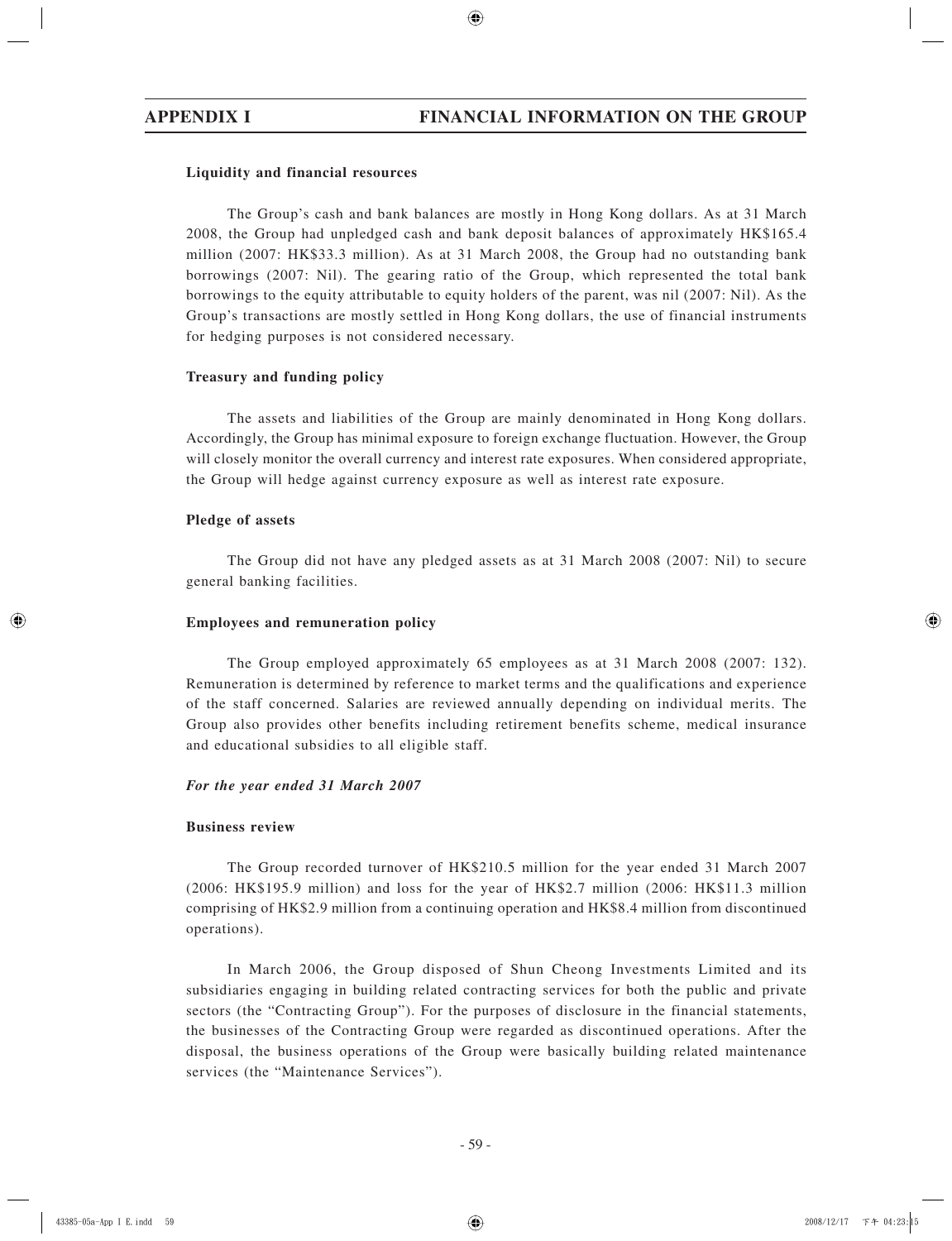The loss for the year was mainly attributable to the decrease in gross profit where higher subcontracting charges and material costs were incurred. On the other hand, the Group's staff costs reduced by HK\$3 million as a result of the reduction of staff in the last quarter of 2005/06. The interest expenses were also reduced by HK\$1 million followed by the decrease in interest-bearing borrowings. Such decreases in expenses were partly off-set by the increase in impairment loss of trade debts of HK\$1.5 million.

## **Liquidity and financial resources**

The Group's cash and bank balances are mostly in Hong Kong dollars. As at 31 March 2007, the Group had unpledged cash and bank deposit balances of approximately HK\$33.3 million (2006: HK\$37.1 million). As at 31 March 2007, the Group had no outstanding bank borrowings (2006: Nil). The gearing ratio, which represented the total bank borrowings to the equity attributable to equity holders of the parent, was nil (2006: Nil). As the Group's transactions are mostly settled in Hong Kong dollars, the use of financial instruments for hedging purposes is not considered necessary.

## **Treasury and funding policy**

The assets and liabilities of the Group are mainly denominated in Hong Kong dollars. Accordingly, the Group has minimal exposure to foreign exchange fluctuation. However, the Group will closely monitor the overall currency and interest rate exposures. When considered appropriate, the Group will hedge against currency exposure as well as interest rate exposure.

# **Pledge of assets**

The Group did not have any pledged assets as at 31 March 2007 (2006: Nil) to secure general banking facilities.

### **Employees and remuneration policy**

The Group employed approximately 132 employees as at 31 March 2007 (2006: 150). Remuneration is determined by reference to market terms and the qualifications and experience of the staff concerned. Salaries are reviewed annually depending on individual merits. The Group also provides other benefits including retirement benefits scheme, medical insurance and educational subsidies to all eligible staff.

### *For the year ended 31 March 2006*

# **Business review**

The Group recorded turnover of HK\$195.9 million for the year ended 31 March 2006 (2005: HK\$123.8 million) and loss for the year of HK\$11.3 million (2005: HK\$34.6 million).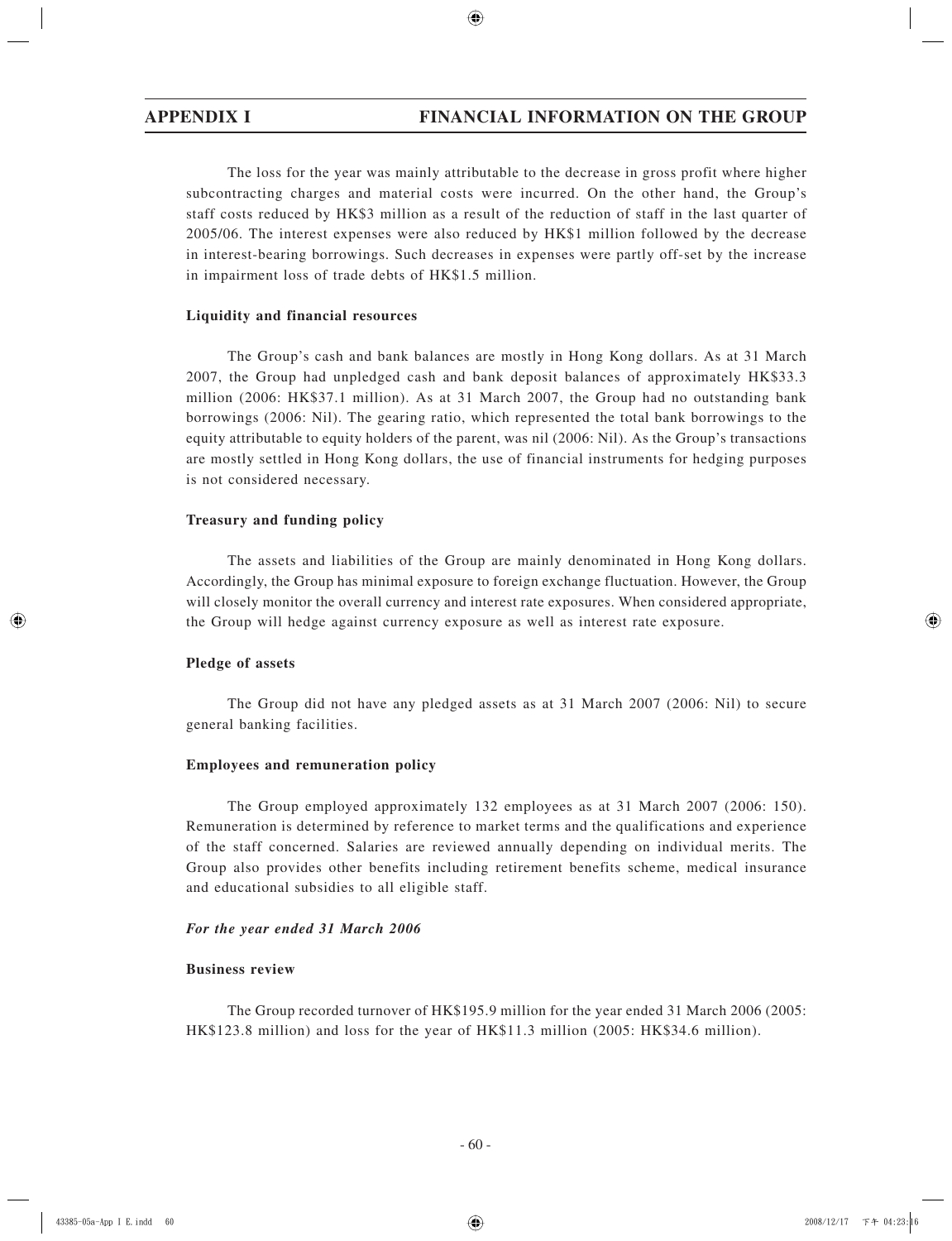The Group disposed of Shun Cheong Investments Limited and its subsidiaries engaging in building related contracting services for both the public and private sectors (the "Contracting Group") to CAG, which was a then 29.93% shareholder of the Company. For the purposes of disclosure in the financial statements, the businesses of the Contracting Group were regarded as discontinued operations. The disposal was approved by the independent shareholders of the Company on 27 March 2006 and was completed on 31 March 2006. After the disposal, the business operations of the Group were basically building related maintenance services (the "Maintenance Services"). Due to the adoption of new and revised accounting standards issued by the Hong Kong Institute of Certified Public Accountants, the net result of the discontinued operations is presented separately in the consolidated income statement for the current year and the consolidated income statement for the previous year is restated accordingly to conform with current year's presentation. Consolidated turnover of HK\$195.9 million for the year ended 31 March 2006 was entirely attributable to the Maintenance Services, showing a 58.2% increase from HK\$123.8 million for the previous year. Gross profit grew almost 2.8 times to HK\$21.5 million from HK\$7.7 million. The increase in business volume and gross profit was primarily attributable to the increase in work orders received from the Hong Kong Government and the Hong Kong Housing Authority under the 3-year term maintenance contracts previously awarded. The Maintenance Services, however showed a loss of HK\$2.9 million for the year (2005: HK\$14.4 million), which was due to the inclusion of a loss of HK\$2.8 million arising from disposal of the Contracting Group. If this loss was excluded, the Maintenance Services would have shown a small loss of HK\$0.1 million for the year, a considerable improvement from the previous year.

# **Liquidity and financial resources**

The Group's cash and bank balances are mostly in Hong Kong dollar. As at 31 March 2006, the Group had unpledged cash and bank deposit balances of approximately HK\$37.1 million (2005: HK\$8.3 million). The increase in the unpledged cash and bank deposit balances was mainly due to the cash consideration of HK\$35 million received upon the completion of the disposal of the Contracting Group on 31 March 2006. Last year, the Group had pledged bank deposits of HK\$26.8 million. As at 31 March 2006, the Group had no outstanding bank borrowings (2005: HK\$46.9 million). The decrease in bank borrowings and pledged bank deposits was mainly due to the disposal of the Contracting Group. The gearing ratio, which represented the total bank borrowings to the equity attributable to equity holders of the parent, was nil (2005: 71%). As the Group's transactions are mostly settled in Hong Kong dollar, the use of financial instruments for hedging purposes is not considered necessary.

### **Funding and treasury policy**

The assets and liabilities of the Group are mainly denominated in Hong Kong dollar. Accordingly, the Group has minimal exposure to foreign exchange fluctuation. However, the Group will closely monitor the overall currency and interest rate exposures. When considered appropriate, the Group will hedge against currency exposure as well as interest rate exposure.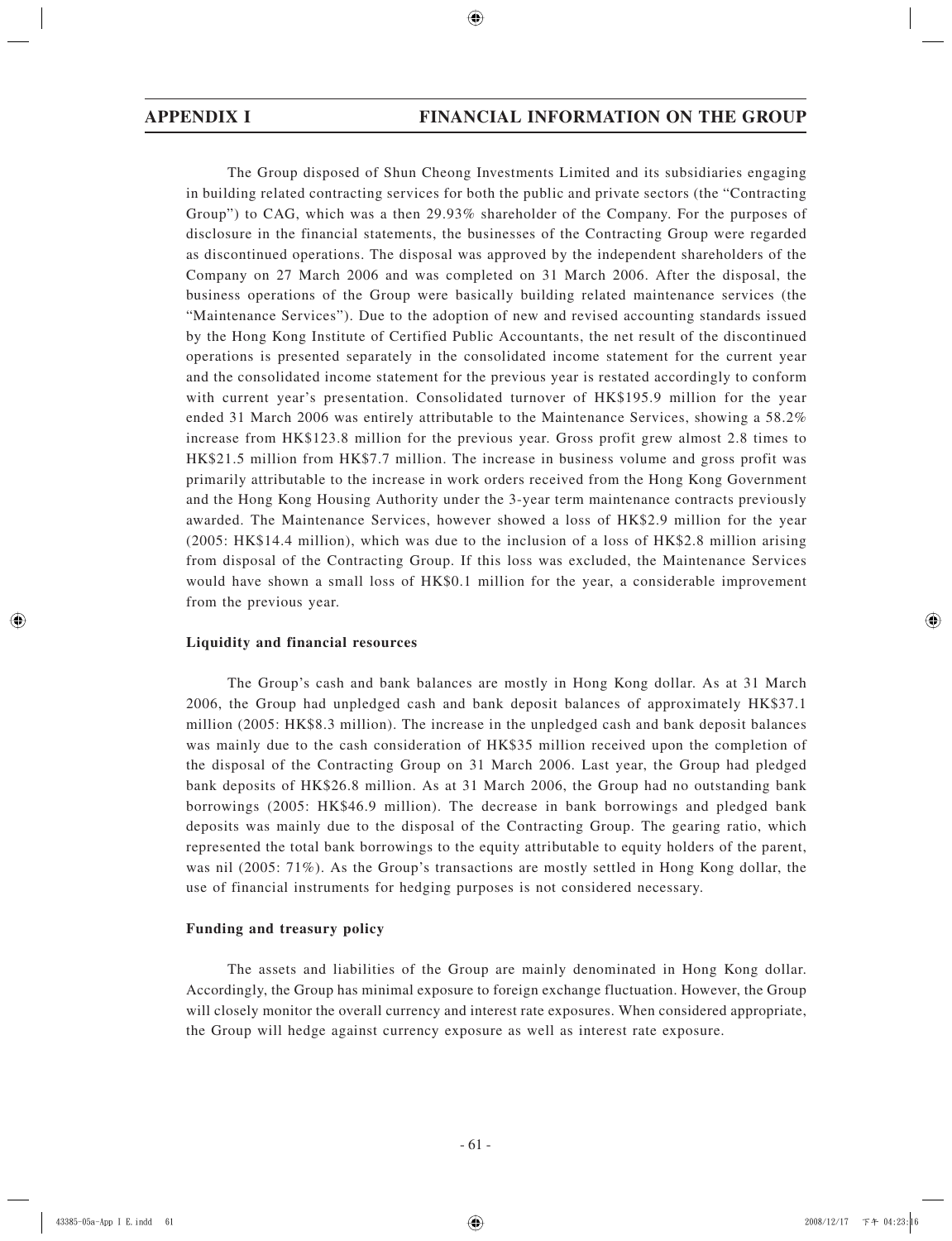# **Pledge of assets**

The Group did not have any pledged assets as at 31 March 2006. As at 31 March 2005, certain of the Group's land and buildings with an aggregate net book value of HK\$15.7 million and bank deposits of HK\$26.8 million were pledged to secure general banking facilities granted to the Group.

# **Employees and remuneration policy**

The Group employed approximately 150 employees as at 31 March 2006 (2005: 260). Remuneration is determined by reference to market terms and the qualifications and experience of the staff concerned. Salaries are reviewed annually depending on individual merits. The Group also provides other benefits including retirement benefits scheme, medical insurance and educational subsidies to all eligible staff.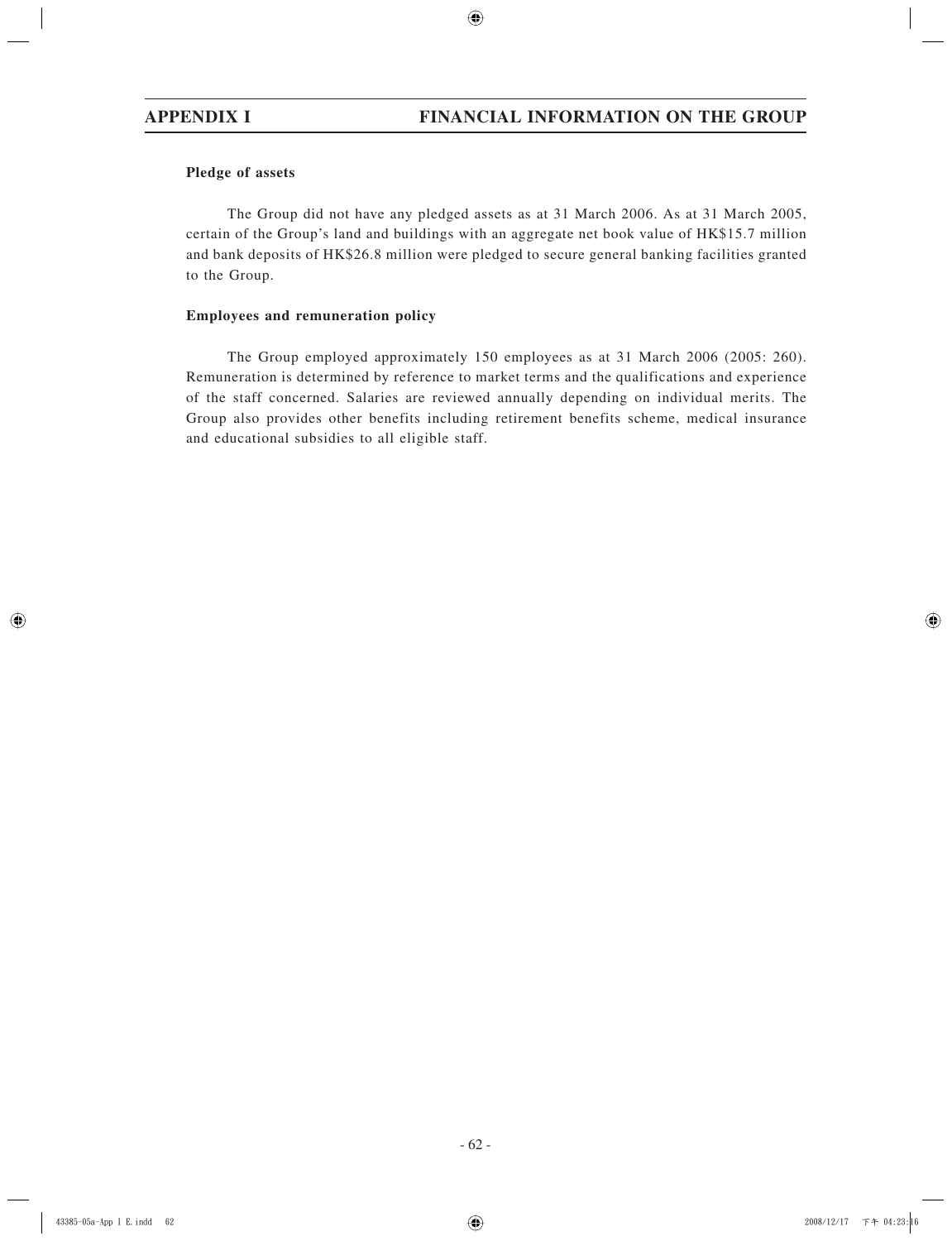*The following is the text of a report, prepared for the sole purpose of incorporation in this circular, received from the reporting accountant, CCIF CPA Limited, Certified Public Accountants, Hong Kong.*



19 December 2008

The Board of Directors **Shun Cheong Holdings Limited**

Dear Sirs,

We set out below our report on the financial information (the "Financial Information") of Guangxi Wharton International Hotel Company Limited ("Guangxi Wharton") and its subsidiary, (hereinafter collectively referred to as the "Guangxi Wharton Group") set out in Sections I to III below, for inclusion in the circular of Shun Cheong Holdings Limited (the "Company") dated 19 December 2008 (the "Circular") in connection with the proposed acquisition of the entire issued share capital of Guangxi Wharton (the "Acquisition"). The Financial Information comprises the consolidated balance sheets of Guangxi Wharton Group as at 31 December 2005, 2006 and 2007 and 31 July 2008, the balance sheets of Guangxi Wharton as at 31 December 2005, 2006, and 2007 and 31 July 2008, and the consolidated income statements, the consolidated statements of changes in equity and the consolidated cash flow statements of Guangxi Wharton Group for each of the years ended 31 December 2005, 2006 and 2007 and the seven months ended 31 July 2007 and 2008 (the "Relevant Periods), and a summary of significant accounting policies and other explanatory notes.

Guangxi Wharton was established on 2 September 1992 under the name of 廣西南寧國際大酒 店有限公司 in the People's Republic of China (the "PRC") as a sino-foreign joint venture under the Company Law of the PRC. On 14 May 2003, Guangxi Wharton was transformed into a joint stock limited company in the PRC and was renamed as its current name following the acquisition by 廣西 銀河集團有限公司 in June 2003.

Guangxi Wharton is principally engaged in hotel and restaurant operations in the PRC. Details of its subsidiary are set out in note 1 of Section II below.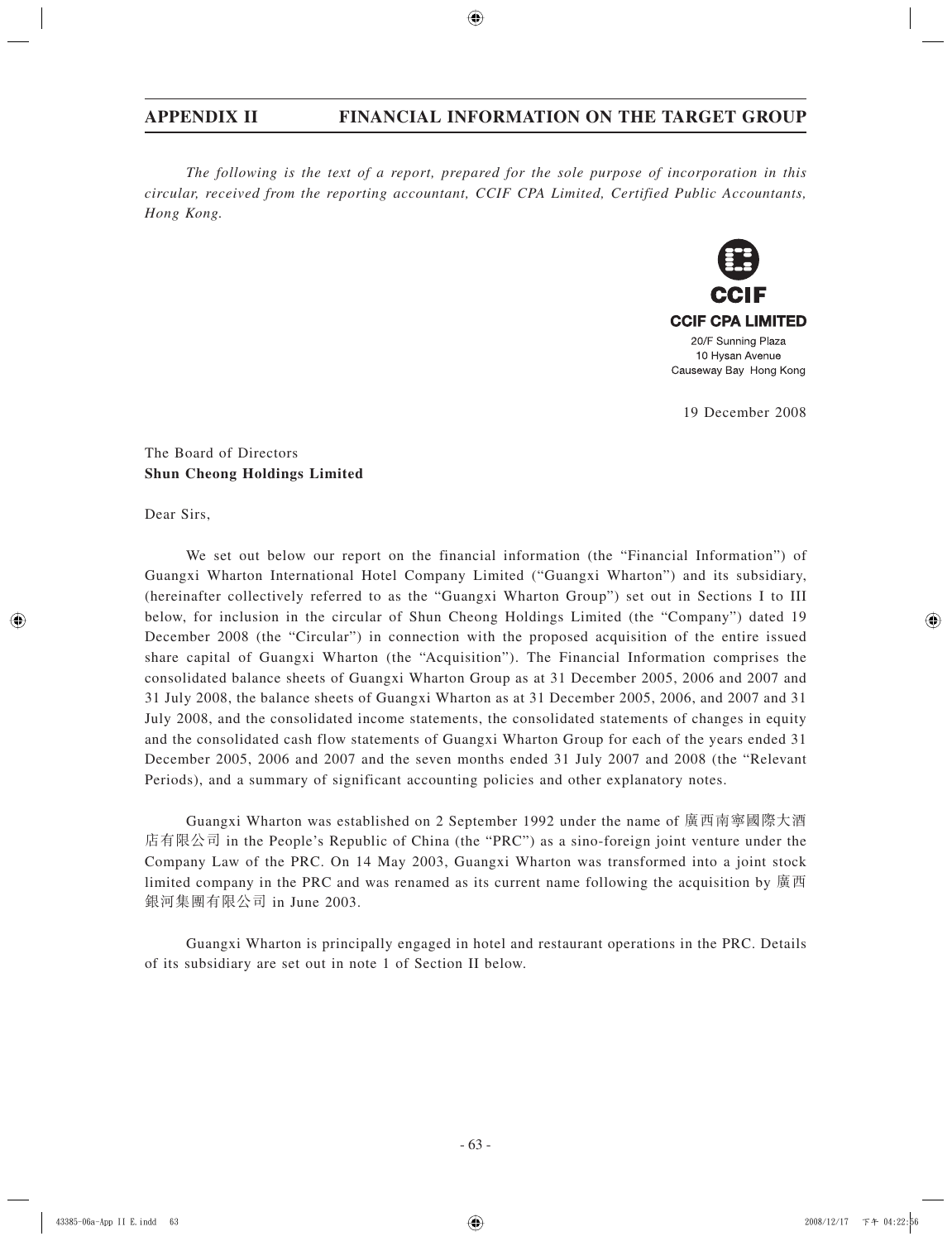Guangxi Wharton and its subsidiary have adopted 31 December as their financial year end date for statutory reporting and management reporting purposes. Their statutory audited financial statements were prepared in accordance with accounting principles and relevant financial regulations applicable to enterprises established in the PRC. The audited statutory financial statements for each of the years ended 31 December 2005, 2006 and 2007 of Guangxi Wharton and its subsidiary were audited by 深圳南方民和會計師事務所.

For the purpose of this report, the directors of Guangxi Wharton have prepared the consolidated financial statements of the Guangxi Wharton Group for the Relevant Periods in accordance with Hong Kong Financial Reporting Standards ("HKFRSs") issued by the Hong Kong Institute of Certified Public Accountants ("HKICPA") (the "Underlying Financial Statements"). We have audited the Underlying Financial Statements for each of the years ended 31 December 2005, 2006 and 2007 and for the seven months ended 31 July 2008 in accordance with Hong Kong Standards on Auditing.

The Financial Information has been prepared based on the Underlying Financial Statements with no adjustments made thereon.

# **DIRECTORS' RESPONSIBILITY**

The directors of Guangxi Wharton during the Relevant Periods are responsible for the preparation and the true and fair presentation of the Underlying Financial Statements for the Relevant Periods in accordance with HKFRSs.

For the financial information for each of the years ended 31 December 2005, 2006 and 2007 and the seven months ended 31 July 2008, the directors of the Company are responsible for the preparation and the true and fair presentation of the Financial Information in accordance with HKFRSs. This responsibility includes designing, implementing and maintaining internal control relevant to the preparation and the true and fair presentation of the Underlying Financial Statements and Financial Information that are free from material misstatement, whether due to fraud or error; selecting and applying appropriate accounting policies; and making accounting estimates that are reasonable in the circumstances.

For the financial information for the seven months ended 31 July 2007, the directors of the Company are responsible for the preparation and the presentation of the financial information in accordance with the accounting policies set out in note 3 of Section II below which are in conformity with HKFRSs.

## **REPORTING ACCOUNTANT'S RESPONSIBILITY**

For the Financial Information for each of the years ended 31 December 2005, 2006 and 2007 and the seven months ended 31 July 2008, our responsibility is to express an opinion on the Financial Information based on our examination and to report our opinion to you. We examined the consolidated financial statements and carried out such additional procedures as are necessary in accordance with the Auditing Guideline 3.340 "Prospectuses and the Reporting Accountant" issued by the HKICPA.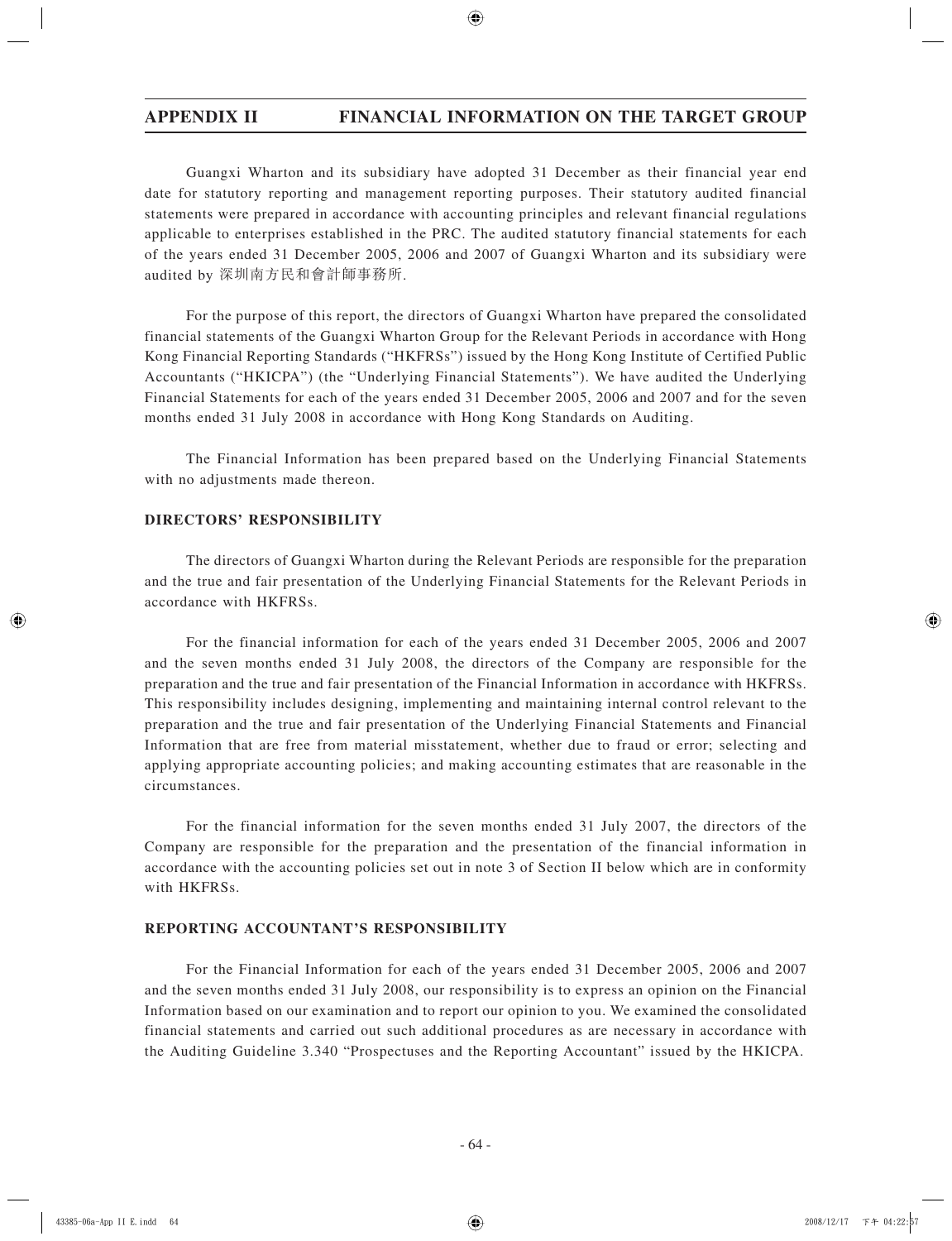For the financial information for the seven months ended 31 July 2007, it is our responsibility to form an independent conclusion, based on our review, on the financial information and to report our conclusion to you. We conducted our review on the financial information in accordance with Hong Kong Standard on Review Engagements 2400 "Engagements to review financial statements" issued by the HKICPA. Our review consisted of making inquiries, primarily of persons responsible for financial and accounting matters, and applying analytical and other review procedures. A review is substantially less in scope than an audit conducted in accordance with Hong Kong Standards on Auditing and consequently does not enable us to obtain assurance that we would become aware of all significant matters that might be identified in an audit. Accordingly, we do not express an audit opinion on the financial information for the seven months ended 31 July 2007.

## **OPINION AND REVIEW CONCLUSION**

In our opinion, for the purpose of this report, the Financial Information for a true and fair view of the state of affairs of the Guangxi Wharton Group and Guangxi Wharton as at 31 December 2005, 2006 and 2007 and 31 July 2008 and of the Guangxi Wharton Group's consolidated results and cash flows for the years and period then ended.

Based on our review, for the purpose of this report, nothing has come to our attention that causes us to believe that the financial information for the seven months ended 31 July 2007 is not prepared, in all material respects, in accordance with the accounting policies set out in note 3 of Section II below which are conformity with HKFRSs.

# **EMPHASIS OF MATTER**

Without qualifying our opinion, we draw attention to note 2 of Section II to the Financial Information concerning the adoption of the going concern basis on which the Financial Information has been prepared. As at 31 December 2005, 2006 and 2007 and 31 July 2008, Guangxi Wharton Group had net current liabilities of RMB370,074,000, RMB330,484,000, RMB316,020,000 and RMB400,794,000, respectively. The immediate holding company, 北海銀河高科技產業股份有限公 司 ("Yinhe"), to which Guangxi Wharton owed RMB390,382,000 at 31 July 2008, has undertaken not to demand repayment of debts due from Guangxi Wharton until such time when repayment will not affect Guangxi Wharton's ability to repay other creditors in the normal course of business. These conditions, along with other matters as disclosed in note 2 of Section II to the Financial Information, indicates the existence of a material uncertainty which may cast doubt about Guangxi Wharton Group's ability to continue as a going concern.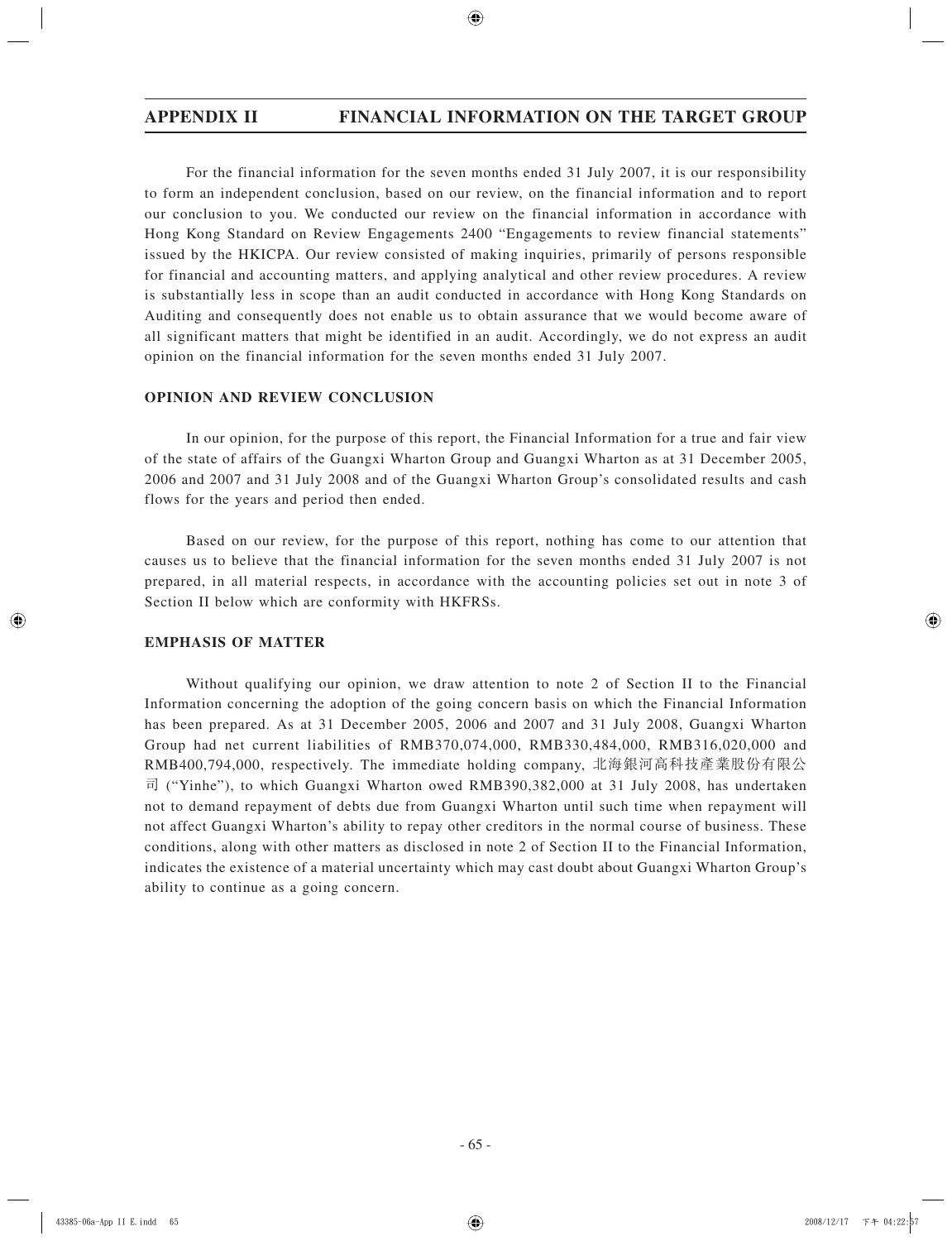# **I. FINANCIAL INFORMATION**

# **(a) Consolidated income statements**

|                                                          |                       | Year ended<br>31 December | Seven months<br>ended 31 July |                 |                                |                 |
|----------------------------------------------------------|-----------------------|---------------------------|-------------------------------|-----------------|--------------------------------|-----------------|
|                                                          | Note                  | 2005<br>RMB'000           | 2006<br>RMB'000               | 2007<br>RMB'000 | 2007<br>RMB'000<br>(unaudited) | 2008<br>RMB'000 |
| Turnover                                                 | 6(a)                  | 95,242                    | 99,861                        | 103,090         | 49,365                         | 50,090          |
| Direct operating costs                                   |                       | (58, 078)                 | (60, 537)                     | (62, 787)       | (32, 240)                      | (35, 222)       |
| Gross profit                                             |                       | 37,164                    | 39,324                        | 40,303          | 17,125                         | 14,868          |
| Other revenue and income                                 | $\sqrt{ }$            | 215                       | 383                           | 254             | 158                            | 62              |
| Distribution costs                                       |                       | (7, 426)                  | (7, 782)                      | (7,304)         | (4, 154)                       | (4, 453)        |
| Administrative expenses                                  |                       | (17,020)                  | (19, 599)                     | (17, 820)       | (9,900)                        | (16, 644)       |
| Impairment of trade receivables                          |                       | (869)                     | (294)                         | (175)           | (175)                          | (56)            |
| Impairment of other receivables                          |                       | (881)                     | (417)                         | (431)           | (431)                          |                 |
| Operating profit/(loss)                                  | $\boldsymbol{\delta}$ | 11,183                    | 11,615                        | 14,827          | 2,623                          | (6,223)         |
| Finance costs                                            | 8(d)                  | (1,031)                   |                               | (23, 533)       | (13, 723)                      | (13, 793)       |
| Profit/(loss) before income tax                          |                       | 10,152                    | 11,615                        | (8,706)         | (11,100)                       | (20,016)        |
| Income tax expense                                       | $10\,$                |                           |                               |                 |                                |                 |
| Profit for the year/period<br>for continuing operations  |                       | 10,152                    | 11,615                        | (8,706)         | (11,100)                       | (20,016)        |
| Profit/(loss) from<br>discontinued operation             | 11                    | 1                         | 34                            | 74              |                                |                 |
| Profit/(loss) for the year/period                        |                       | 10,153                    | 11,649                        | (8,632)         | (11,100)                       | (20, 016)       |
| Attributable to:<br>Guangxi Wharton<br>Minority interest |                       | 10,153                    | 11,647<br>2                   | (8,632)         | (11,100)                       | (20, 016)       |
|                                                          |                       | 10,153                    | 11,649                        | (8,632)         | (11,100)                       | (20,016)        |
| Dividends                                                | 12                    |                           |                               |                 |                                |                 |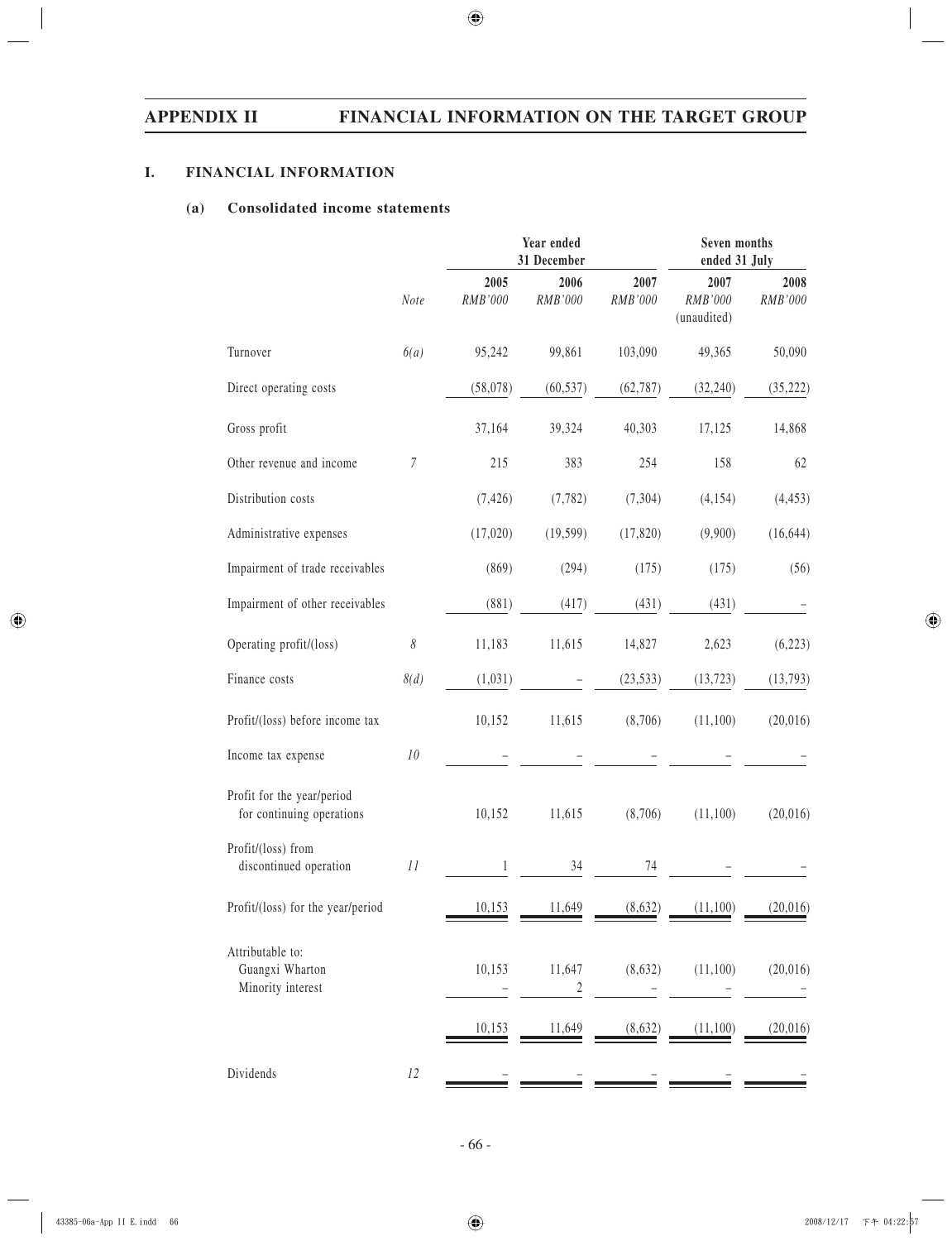# **(b) Consolidated balance sheets**

|                               |             | As at 31 December | As at<br>31 July |            |            |
|-------------------------------|-------------|-------------------|------------------|------------|------------|
|                               |             | 2005              | 2006             | 2007       | 2008       |
|                               | <b>Note</b> | <b>RMB'000</b>    | <b>RMB'000</b>   | RMB'000    | RMB'000    |
| Non current assets            |             |                   |                  |            |            |
| Property, plant and equipment | 13          | 394,185           | 366,563          | 343,640    | 408,585    |
| Land use rights               | 14          | 11,725            | 11,406           | 11,087     | 10,900     |
|                               |             | 405,910           | 377,969          | 354,727    | 419,485    |
| <b>Current assets</b>         |             |                   |                  |            |            |
| Inventories                   | 17          | 4,157             | 4,009            | 3,442      | 3,517      |
| Land use rights               | 14          | 319               | 319              | 319        | 319        |
| Trade receivables             | 18          | 3,082             | 4,336            | 4,446      | 2,430      |
| Other receivables             | 18          | 1,398             | 2,004            | 5,357      | 3,453      |
| Amounts due from              |             |                   |                  |            |            |
| fellow subsidiaries           | 26(c)       | 3,652             | 7,776            | 14,779     | 14         |
| Amount due from ultimate      |             |                   |                  |            |            |
| holding company               | 22          | 12,095            | 13,608           | 200        |            |
| Amount due from a             |             |                   |                  |            |            |
| related company               | 26(d)       | 111               | 211              | 211        | 211        |
| Cash and bank balances        | 19          | 4,362             | 3,235            | 5,782      | 1,032      |
|                               |             |                   |                  |            |            |
|                               |             | 29,176            | 35,498           | 34,536     | 10,976     |
| <b>Current liabilities</b>    |             |                   |                  |            |            |
| Trade payables                | 21          | 4,569             | 5,713            | 5,924      | 4,631      |
|                               | 21          |                   |                  | 12,394     |            |
| Other payables                |             | 8,790             | 12,035           |            | 14,737     |
| Short-term bank loan          | 20          |                   |                  | 4,000      |            |
| Amount due to immediate       |             |                   |                  |            |            |
| holding company               | 22          | 350,553           | 313,563          | 293,207    | 390,382    |
| Amount due to ultimate        |             |                   |                  |            |            |
| holding company               | 22          |                   |                  |            | 1,020      |
| Amounts due to fellow         |             |                   |                  |            |            |
| subsidiaries                  | 26(c)       | 34,338            | 33,671           | 34,031     |            |
| Amount due to a               |             |                   |                  |            |            |
| minority shareholder          | 26(e)       | 1,000             | 1,000            | 1,000      | 1,000      |
|                               |             | 399,250           | 365,982          | 350,556    | 411,770    |
| Net current liabilities       |             | (370, 074)        | (330, 484)       | (316, 020) | (400, 794) |
|                               |             |                   |                  |            |            |
| Net assets                    |             | 35,836            | 47,485           | 38,707     | 18,691     |
| Capital and reserves          |             |                   |                  |            |            |
| Paid up capital               | 23(a)       | 87,814            | 87,814           | 87,814     | 87,814     |
| Reserves                      |             | (52, 122)         | (40, 475)        | (49, 107)  | (69, 123)  |
| Equity attributable to equity |             |                   |                  |            |            |
| holders of Guangxi Wharton    |             | 35,692            | 47,339           | 38,707     | 18,691     |
| <b>Minority interest</b>      |             | 144               | 146              |            |            |
|                               |             |                   |                  |            |            |
| <b>Total equity</b>           |             | <u>35,836</u>     | 47,485           | 38,707     | 18,691     |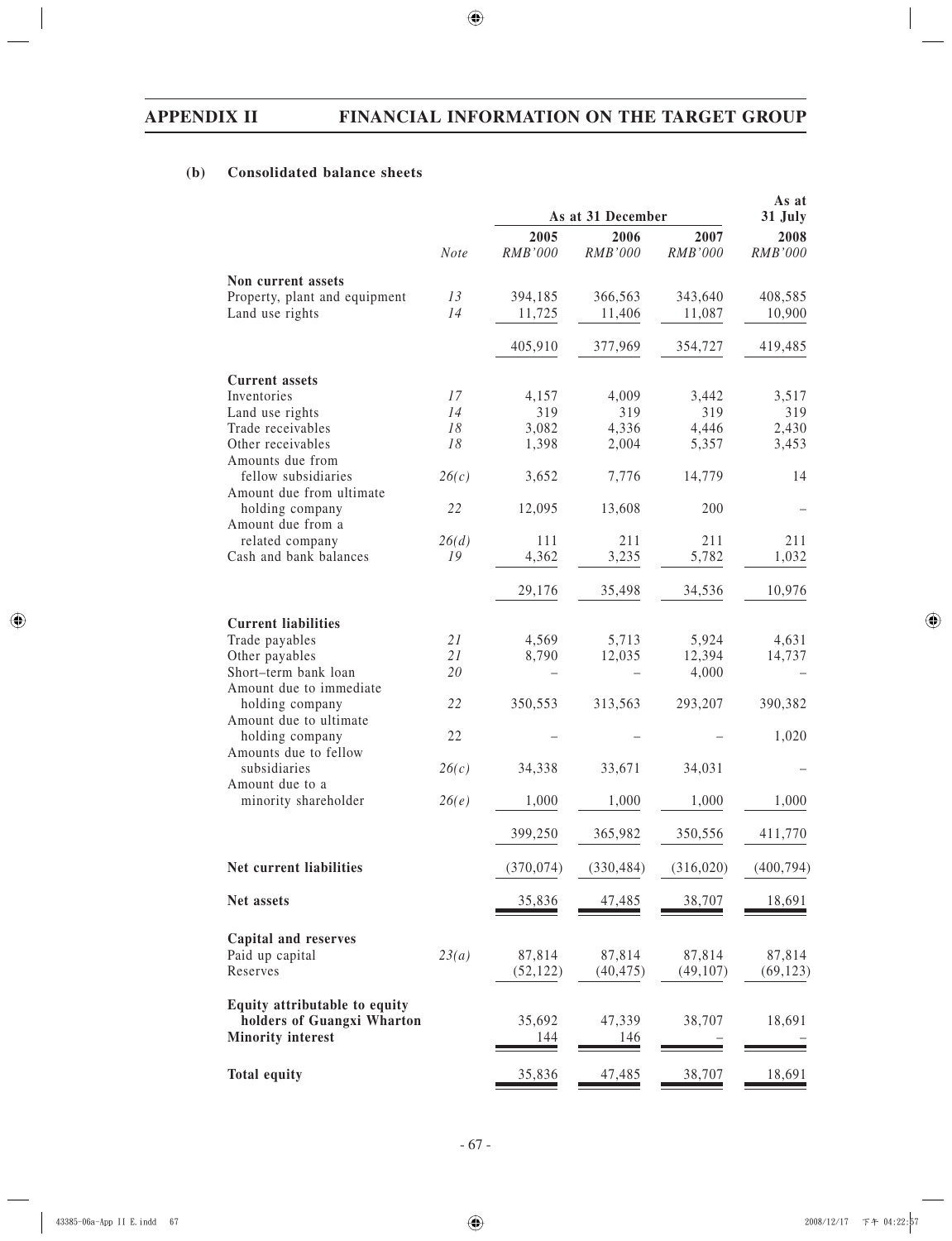# **(b) Balance sheets**

|                               |             | As at 31 December | As at<br>31 July |            |            |
|-------------------------------|-------------|-------------------|------------------|------------|------------|
|                               |             | 2005              | 2006             | 2007       | 2008       |
|                               | <b>Note</b> | RMB'000           | <b>RMB'000</b>   | RMB'000    | RMB'000    |
| Non current assets            |             |                   |                  |            |            |
| Property, plant and equipment | 13          | 394,185           | 366,563          | 343,640    | 408,585    |
| Land use rights               | 14          | 11,725            | 11,406           | 11,087     | 10,900     |
| Investment in a subsidiary    | 15          | 2,850             | 2,850            |            |            |
|                               |             | 408,760           | 380,819          | 354,727    | 419,485    |
| <b>Current assets</b>         |             |                   |                  |            |            |
| Inventories                   | 17          | 4,157             | 4,009            | 3,442      | 3,517      |
| Land use rights               | 14          | 319               | 319              | 319        | 319        |
| Trade receivables             | 18          | 3,082             | 4,336            | 4,446      | 2,430      |
| Other receivables             | 18          | 1,398             | 2,004            | 5,357      | 3,453      |
| Amount due from a subsidiary  | 22          | 820               |                  |            |            |
| Amounts due from              |             |                   |                  |            |            |
| fellow subsidiaries           | 26(c)       | 3,652             | 7,776            | 14,779     | 14         |
| Amount due from ultimate      |             |                   |                  |            |            |
| holding company               | 22          | 8,153             | 10,941           | 200        |            |
| Amount due from a             |             |                   |                  |            |            |
| related company               | 26(d)       | 111               | 211              | 211        | 211        |
| Cash and bank balances        | 19          | 4,362             | 3,235            | 5,782      | 1,032      |
|                               |             |                   |                  |            |            |
|                               |             | 26,054            | 32,831           | 34,536     | 10,976     |
| <b>Current liabilities</b>    |             |                   |                  |            |            |
| Trade payables                | 21          | 4,569             | 5,713            | 5,924      | 4,631      |
| Other payables                | 21          | 8,556             | 11,607           | 12,394     | 14,737     |
| Short-term bank loan          | 20          |                   |                  | 4,000      |            |
| Amount due to immediate       |             |                   |                  |            |            |
| holding company               | 22          | 350,553           | 313,563          | 293,207    | 390,382    |
| Amount due to a subsidiary    |             |                   | 683              |            |            |
| Amount due to ultimate        |             |                   |                  |            |            |
| holding company               | 22          |                   |                  |            | 1,020      |
| Amounts due to                |             |                   |                  |            |            |
| fellow subsidiaries           | 26(c)       | 34,338            | 33,671           | 34,031     |            |
| Amount due to a               |             |                   |                  |            |            |
| minority shareholder          | 26(e)       | 1,000             | 1,000            | 1,000      | 1,000      |
|                               |             | 399,016           | 366,237          | 350,556    | 411,770    |
| Net current liabilities       |             | (372, 962)        | (333, 406)       | (316, 020) | (400, 794) |
| Net assets                    |             | 35,798            | 47,413           | 38,707     | 18,691     |
|                               |             |                   |                  |            |            |
| <b>Capital and reserves</b>   |             |                   |                  |            |            |
| Paid up capital               | 23(a)       | 87,814            | 87,814           | 87,814     | 87,814     |
| Reserves                      |             | (52,016)          | (40, 401)        | (49, 107)  | (69, 123)  |
| <b>Total equity</b>           |             | 35,798            | 47,413           | 38,707     | 18,691     |
|                               |             |                   |                  |            |            |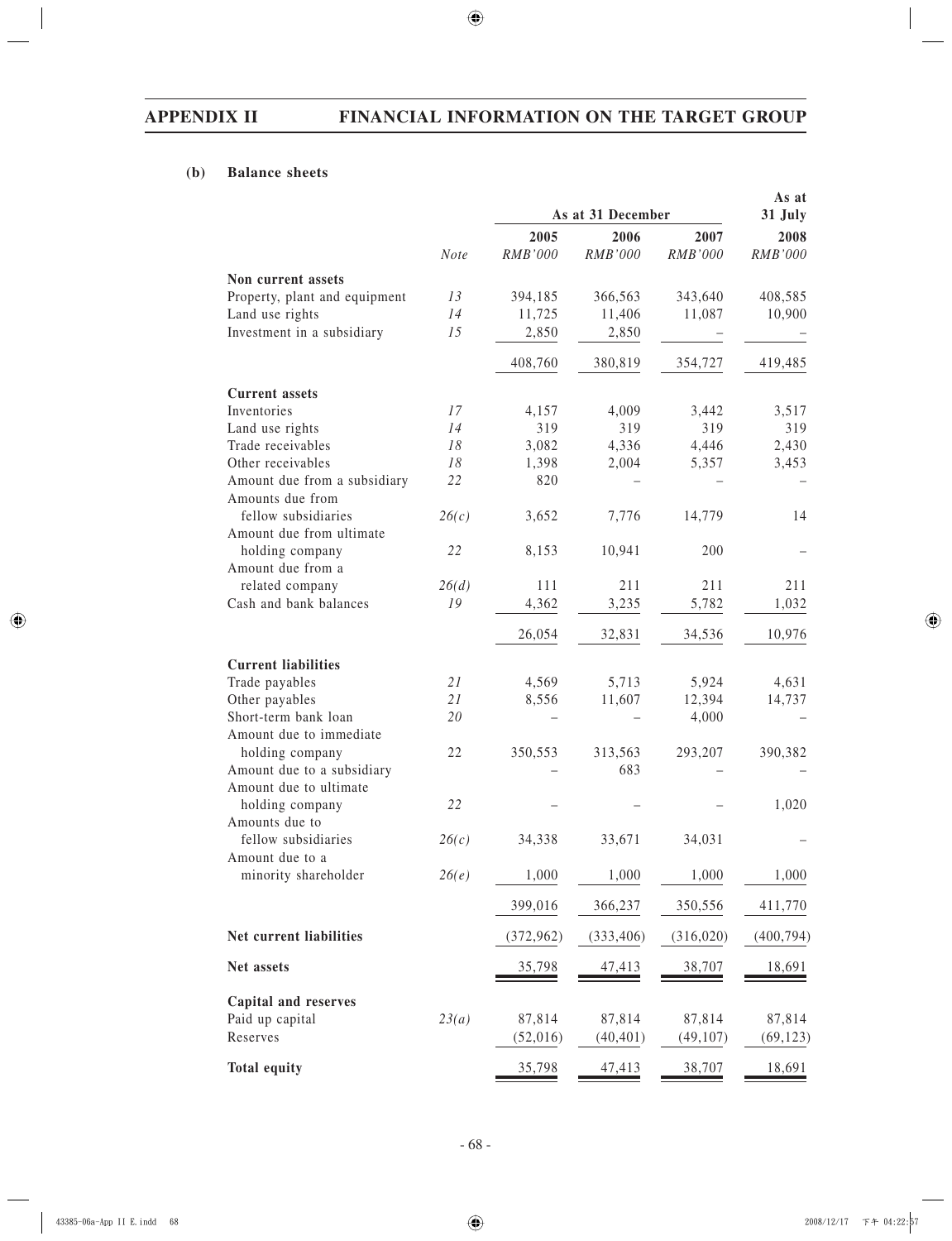# **(c) Consolidated cash flow statements**

|                                                               | Year ended<br>31 December |                        |                 | Seven months<br>ended 31 July  |                 |
|---------------------------------------------------------------|---------------------------|------------------------|-----------------|--------------------------------|-----------------|
|                                                               | 2005<br>RMB'000           | 2006<br><b>RMB'000</b> | 2007<br>RMB'000 | 2007<br>RMB'000<br>(unaudited) | 2008<br>RMB'000 |
| <b>Operating activities</b>                                   |                           |                        |                 |                                |                 |
| Profit/(loss) before taxation                                 | 10,152                    | 11,615                 | (8,706)         | (11,100)                       | (20,016)        |
| Discontinued operation                                        | 1                         | 34                     | 74              |                                |                 |
| Adjustments for:                                              |                           |                        |                 |                                |                 |
| Amortisation of land use rights                               | 319                       | 319                    | 319             | 187                            | 187             |
| Depreciation                                                  | 28,375                    | 30,016                 | 30,597          | 21,081                         | 23,871          |
| Loss on disposal of property,                                 |                           |                        |                 |                                |                 |
| plant and equipment                                           | 688                       | 1,025                  | 4,640           | 4,640                          | 3,569           |
| Interest income                                               | (24)                      | (25)                   | (22)            | (10)                           | (10)            |
| Interest expense                                              | 1,031                     | $\qquad \qquad -$      | 23,533          | 13,723                         | 13,793          |
| Impairment on other receivables                               | 881                       | 417                    | 431             | 431                            |                 |
| Impairment on trade receivables                               | 869                       | 294                    | 175             | 175                            | 56              |
| Operating profit before changes                               |                           |                        |                 |                                |                 |
| in working capital                                            | 42,292                    | 43,695                 | 51,041          | 29,127                         | 21,450          |
| Decrease/(increase) in inventories                            | 204                       | 148                    | 567             | 205                            | (75)            |
| (Increase)/decrease in                                        |                           |                        |                 |                                |                 |
| trade receivables                                             | (177)                     | (1, 548)               | (285)           | (4,572)                        | 1,960           |
| Decrease/(increase) in                                        |                           |                        |                 |                                |                 |
| other receivables                                             | 5,199                     | (1,023)                | (3,784)         | 1,216                          | 1,904           |
| Decrease/(increase) in amounts                                |                           |                        |                 |                                |                 |
| due from fellow subsidiaries<br>Decrease/(increase) in amount | 6,105                     | (4, 124)               | (7,003)         | (8, 837)                       | 14,765          |
| due from ultimate<br>holding company                          | 19,009                    | (1,513)                | 13,408          | 5,851                          | 200             |
| (Increase)/decrease in amounts                                |                           |                        |                 |                                |                 |
| due from related companies                                    | (111)                     | (100)                  |                 | 211                            |                 |
| (Decrease)/increase in                                        |                           |                        |                 |                                |                 |
| trade payables                                                | (1,507)                   | 1,144                  | 211             | (2,300)                        | (1,293)         |
| Increase in other payables                                    | 162                       | 3,245                  | 213             | 8,820                          | 2,343           |
|                                                               |                           |                        |                 |                                |                 |
| Cash generated from operations                                | 71,176                    | 39,924                 | 54,368          | 29,721                         | 41,254          |
| Interest received                                             | 24                        | 25                     | 22              | 10                             | 10              |
| Net cash generated from                                       |                           |                        |                 |                                |                 |
| operating activities                                          | 71,200                    | 39,949                 | 54,390          | 29,731                         | 41,264          |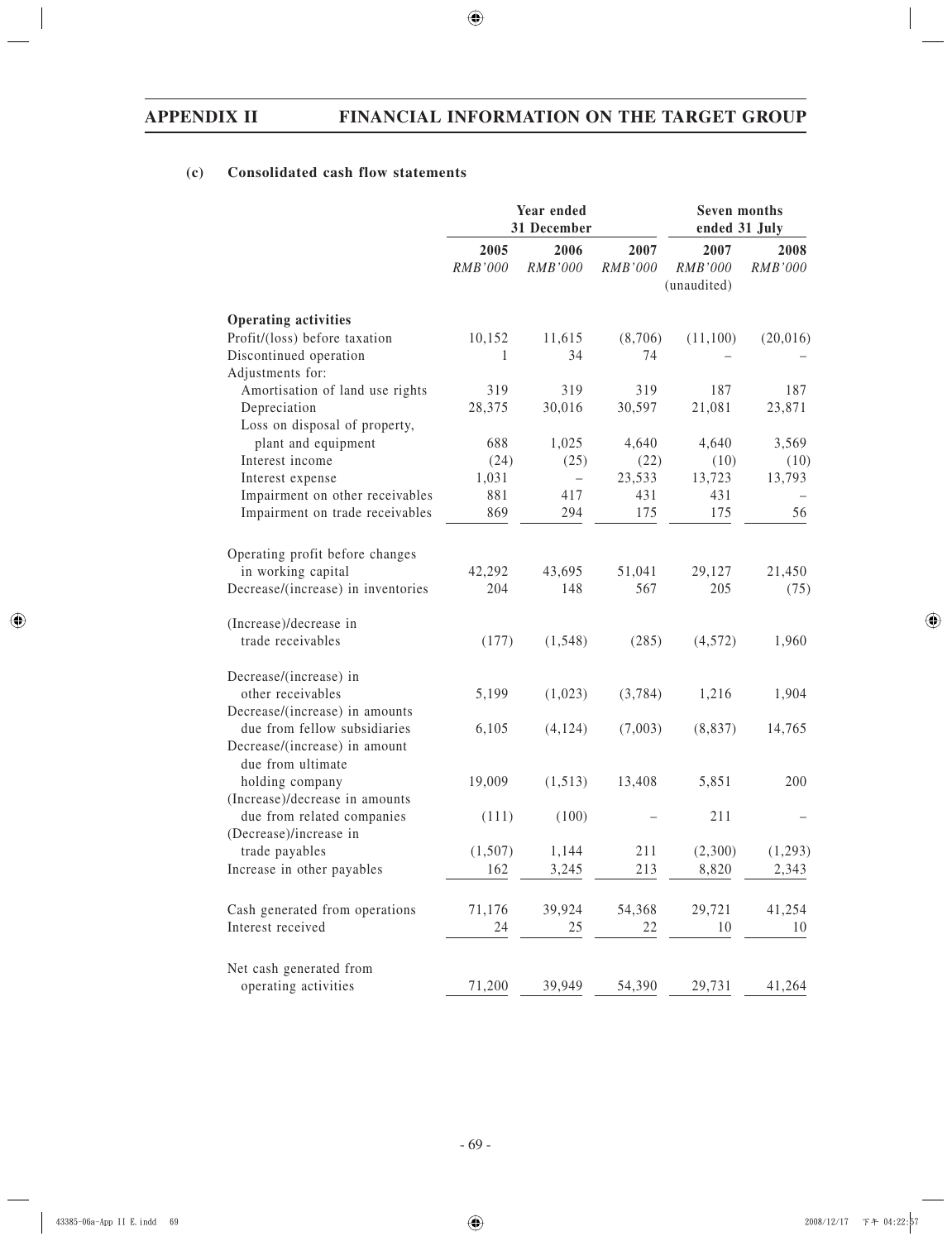|                                                                                  | Year ended<br>31 December |                        |                 | Seven months<br>ended 31 July  |                 |
|----------------------------------------------------------------------------------|---------------------------|------------------------|-----------------|--------------------------------|-----------------|
|                                                                                  | 2005<br>RMB'000           | 2006<br><b>RMB'000</b> | 2007<br>RMB'000 | 2007<br>RMB'000<br>(unaudited) | 2008<br>RMB'000 |
| <b>Investing activities</b>                                                      |                           |                        |                 |                                |                 |
| Purchase of property,<br>plant and machinery                                     | (38, 770)                 | (3, 419)               | (12, 314)       | (12,314)                       | (92, 385)       |
| Net cash used in<br>investing activities                                         | (38, 770)                 | (3, 419)               | (12, 314)       | (12, 314)                      | (92, 385)       |
| <b>Financing activities</b><br>Increase/(decrease) in amount<br>due to immediate |                           |                        |                 |                                |                 |
| holding company<br>Increase/(decrease) in amounts                                | 350,553                   | (36,990)               | (20, 356)       | (8,908)                        | 97,175          |
| due to fellow subsidiaries                                                       | 30,380                    | (667)                  | 360             | 16                             | (34, 031)       |
| (Decrease)/increase in amount due<br>to ultimate holding company                 | (381,006)                 |                        |                 |                                | 1,020           |
| Interest paid                                                                    | (1,031)                   |                        | (23, 533)       | (13, 723)                      | (13, 793)       |
| Increase in short term loan                                                      |                           |                        | 4,000           | 4,000                          |                 |
| Repayment of short term loan                                                     | (30,000)                  |                        |                 |                                | (4,000)         |
| Net cash used in<br>financing activities                                         | (31, 104)                 | (37, 657)              | (39, 529)       | (18, 615)                      | 46,371          |
| Increase/(decrease) in cash and<br>cash equivalents                              | 1,326                     | (1, 127)               | 2,547           | (1, 198)                       | (4,750)         |
| Cash and cash equivalents at<br>beginning of the year/period                     | 3,036                     | 4,362                  | 3,235           | 3,235                          | 5,782           |
| Cash and cash equivalents at<br>end of the year/period                           | 4,362                     | 3,235                  | 5,782           | 2,037                          | 1,032           |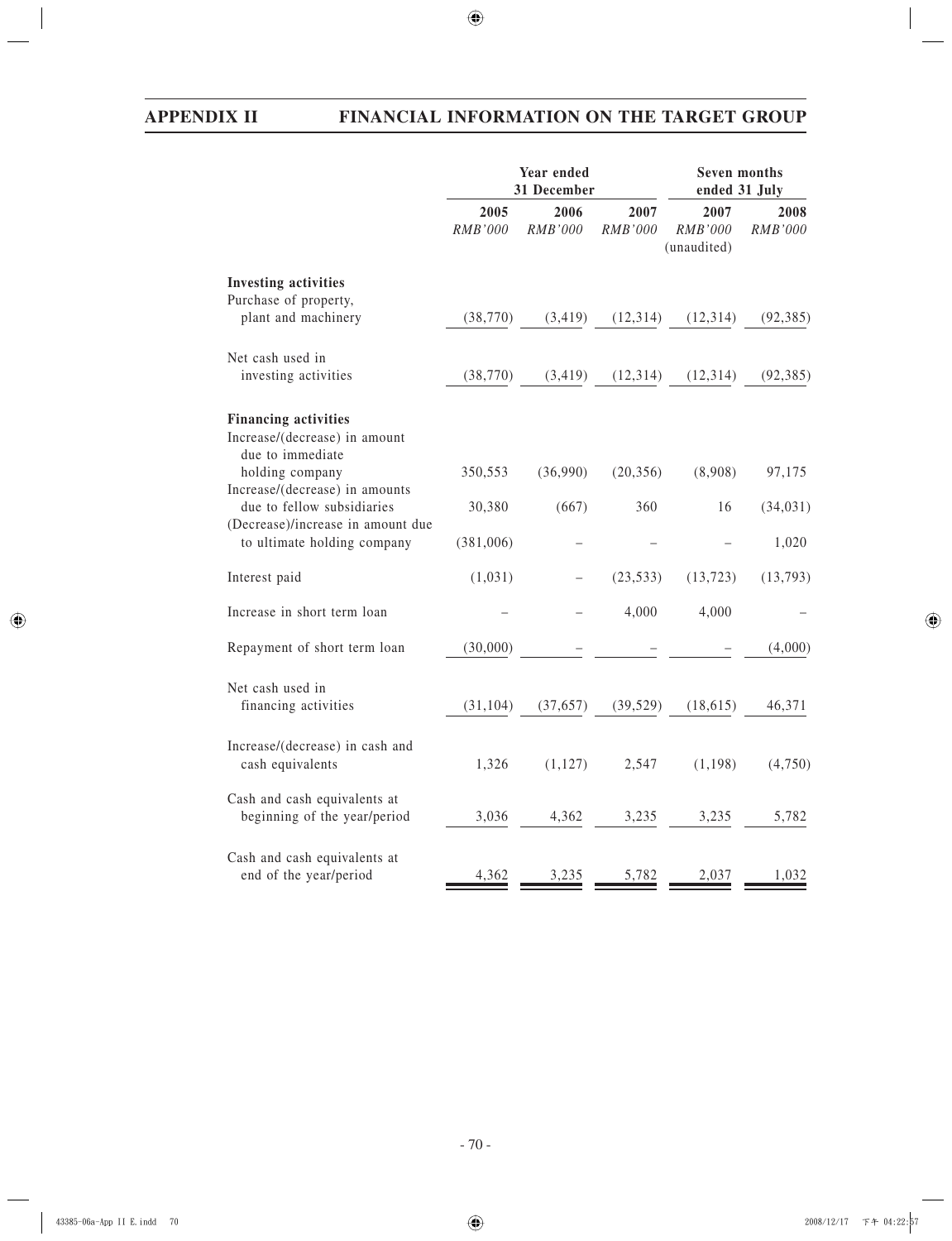# **(d) Consolidated statements of changes in equity**

|                                    |                               | Attributable to equity holder of<br><b>Guangxi Wharton</b> |                                  |                     |                                 |                         |
|------------------------------------|-------------------------------|------------------------------------------------------------|----------------------------------|---------------------|---------------------------------|-------------------------|
|                                    | Paid-up<br>capital<br>RMB'000 | Capital<br>reserve<br>RMB'000                              | Accumulated<br>losses<br>RMB'000 | Subtotal<br>RMB'000 | Minority<br>interest<br>RMB'000 | <b>Total</b><br>RMB'000 |
| At 1 January 2005                  | 87,814                        | 227                                                        | (62, 502)                        | 25,539              |                                 | 25,539                  |
| Purchase of subsidiary             |                               |                                                            |                                  |                     | 144                             | 144                     |
| Profit for the year                |                               |                                                            | 10,153                           | 10,153              |                                 | 10,153                  |
| At 31 December 2005 and            |                               |                                                            |                                  |                     |                                 |                         |
| 1 January 2006                     | 87,814                        | 227                                                        | (52, 349)                        | 35,692              | 144                             | 35,836                  |
| Profit for the year                |                               |                                                            | 11,647                           | 11,647              | $\boldsymbol{2}$                | 11,649                  |
| At 31 December 2006 and            |                               |                                                            |                                  |                     |                                 |                         |
| 1 January 2007                     | 87,814                        | 227                                                        | (40, 702)                        | 47,339              | 146                             | 47,485                  |
| De-registration of subsidiary      |                               |                                                            |                                  |                     | (146)                           | (146)                   |
| Loss for the year                  |                               |                                                            | (8,632)                          | (8,632)             |                                 | (8,632)                 |
| At 31 December 2007 and            |                               |                                                            |                                  |                     |                                 |                         |
| 1 January 2008                     | 87,814                        | 227                                                        | (49, 334)                        | 38,707              |                                 | 38,707                  |
| Loss for the period                |                               |                                                            | (20, 016)                        | (20,016)            |                                 | (20, 016)               |
| At 31 July 2008                    | 87,814                        | 227                                                        | (69, 350)                        | 18,691              |                                 | 18,691                  |
| At 1 January 2007                  | 87,814                        | 227                                                        | (40, 702)                        | 47,339              | 146                             | 47,485                  |
| Loss for the period<br>(unaudited) |                               |                                                            | (11,100)                         | (11,100)            |                                 | (11,100)                |
| At 31 July 2007                    |                               |                                                            |                                  |                     |                                 |                         |
| (unaudited)                        | 87,814                        | 227                                                        | (51, 802)                        | 36,239              | 146                             | 36,385                  |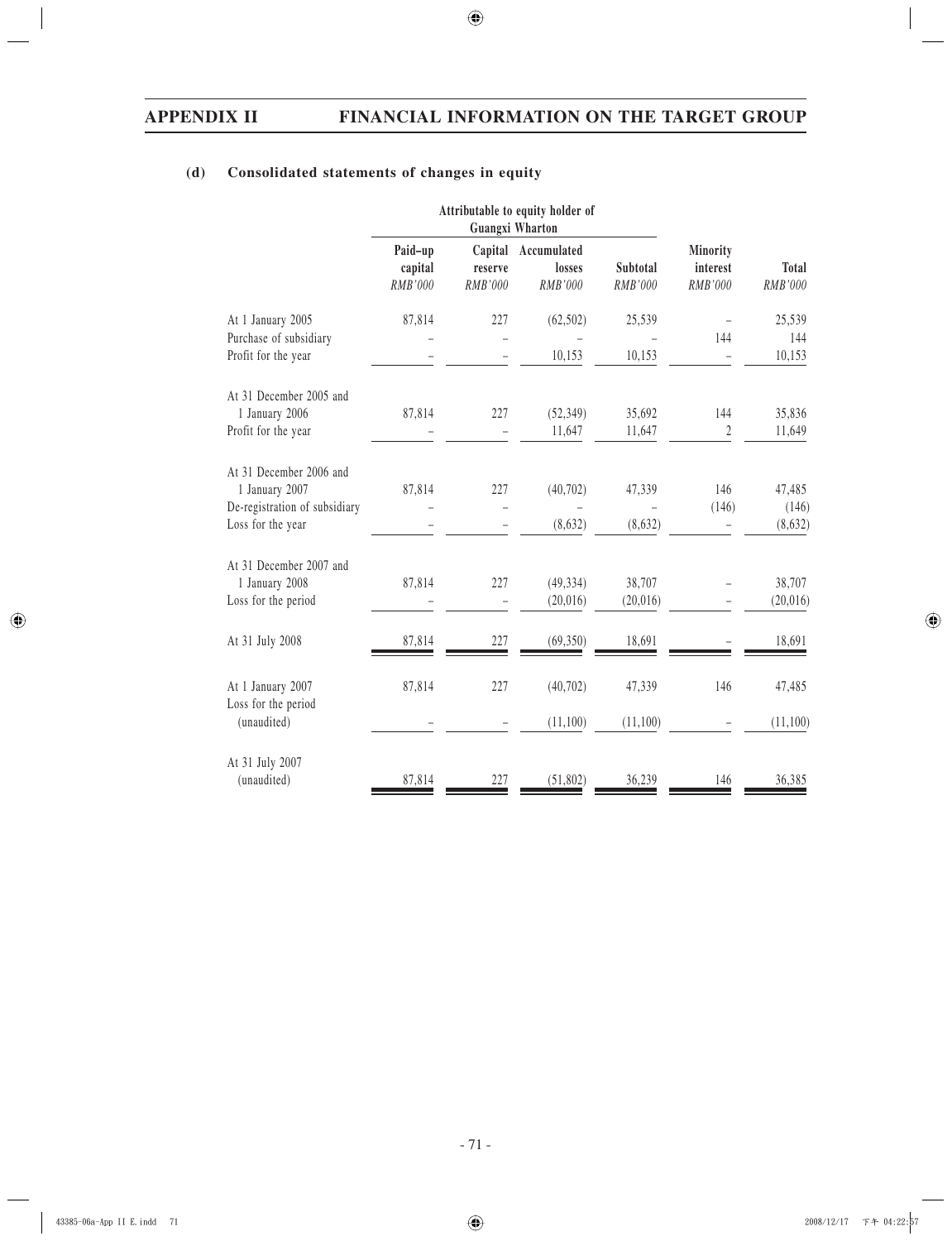# **II. NOTES TO THE FINANCIAL INFORMATION**

## **1. CORPORATION INFORMATION**

- (a) Guangxi Wharton was established on 2 September 1992 under the name of 廣西南寧國際大酒店有限  $\triangle$ 司 in the People's Republic of China (the "PRC") as a sino-foreign joint venture under the Company law of the PRC. On 14 May 2003, Guangxi Wharton was transformed into a joint stock limited company in the PRC and was renamed as its current name following the acquisition by 廣西銀河集團有限公司 in June 2003. Guangxi Wharton is principally engaged in hotel and restaurant operations in the PRC.
- (b) 廣西南洋國際旅行社有限公司 ("國旅") was the only subsidiary of Guangxi Wharton and was 95% and 5% beneficially owned by Guangxi Wharton and the minority investor, respectively. 國旅 was engaged in the travel and related services and was de-registered on 21 December 2007.
- (c) On 19 August 2008 and 3 December 2008, a sale and purchase agreement, supplemental sale and purchase agreement, a debt restructuring agreement and supplemental debt restructuring agreement (the "Agreements") were entered into between 北海銀河高科技產業有限公司 Beihai Yinhe Hi-Tech Industrial Co., Ltd ("Yinhe") and Mr Gao Jian and the Company, whereby the Company, through its wholly owned subsidiary, Open Land Holdings Limited (the "Purchaser"), will (i) acquire from Yinhe its entire interest in Guangxi Wharton for a cash consideration RMB148,230,000; will (ii) pay total payables of Guangxi Wharton of RMB411,700,000 as at 31 July 2008.

## **2. BASIS OF PRESENTATION**

As at 31 December 2005, 2006, 2007 and 31 July 2008, Guangxi Wharton Group had net current liabilities of approximately RMB370,074,000, RMB330,484,000, RMB316,020,000 and RMB400,794,000, respectively.

In preparing the Financial Information, the directors of the Company have given careful consideration to the future liquidity of Guangxi Wharton and have taken consideration of the following events:

- (a) On 3 December 2008, Yinhe and Open Land Holdings Limited entered into a debt supplemental restructuring agreement whereby the Purchaser will pay the total payables of RMB411,700,000 of Guangxi Wharton as at 31 July 2008.
- (b) The immediate holding company, Yinhe, to which Gauangxi Wharton owed RMB390,382,000 as at 31 July 2008, has undertaken not to demand repayment of debts due from Guangxi Wharton until such time when repayment will not affect Guangxi Wharton's ability to repay other creditors in the normal course of business, should the proposed acquisition under the Agreements, as referred to note  $1(c)$  above, was not to proceed further.
- (c) Guangxi Wharton is currently in negotiations with a PRC bank for a Hotel Bank Loan of approximately RMB320,000,000 with a term of 10 years at an interest rate of approximately 7.8% per annum.
- (d) Upon completion of the Agreements, as referred to note 1(c) above, the Company will provide financial support to Guangxi Wharton to enable it to meet its financial obligations as they fall due for the foreseeable future.

Consequently, the directors of the Company are satisfied that Guangxi Wharton will be able to obtain the necessary fundings so as to meet its debts when they fall due for the foreseeable future. Accordingly, the Financial Information has been prepared on a going concern basis.

Should the going concern basis not been used, adjustments would have to be made to reclassify non-current assets as current assets and non-current liabilities as current liabilities, reduce the value of assets to their recoverable amounts and provide for further liabilities which might arise.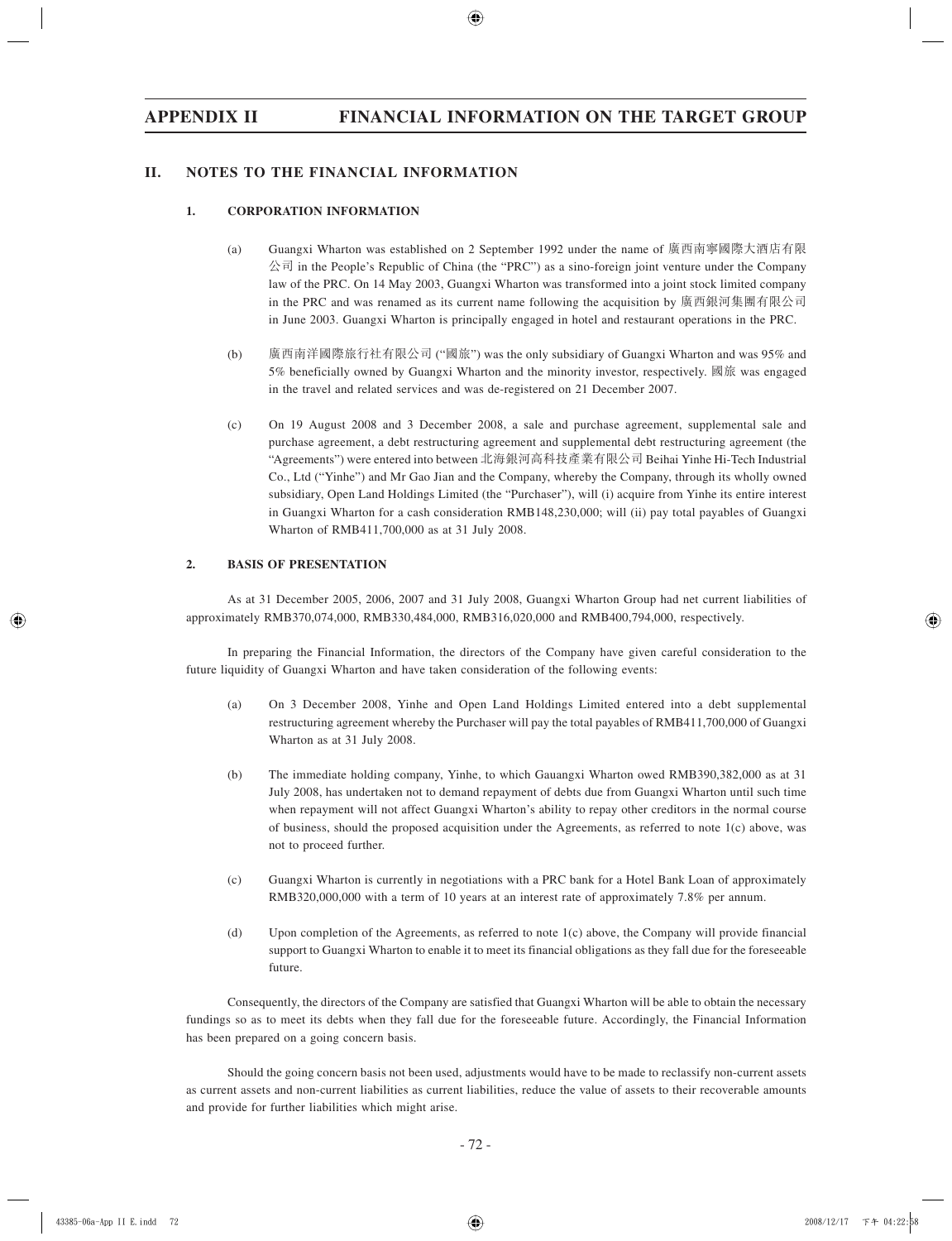## **3. SUMMARY OF SIGNIFICANT ACCOUNTING POLICIES**

#### **(a) Statement of compliance**

The Financial Information set out in this report have been prepared in accordance with Hong Kong Financial Reporting Standards ("HKFRSs"), which collective term includes all applicable individual Hong Kong Financial Reporting Standards, Hong Kong Accounting Standards ("HKASs") and Interpretations issued by the HKICPA and the disclosure requirements of the Hong Kong Companies Ordinance. The Financial Information also complies with the applicable disclosure provisions of the Rules Governing the Listing of Securities on The Stock Exchange Limited.

Guangxi Wharton has adopted all the new and amended HKFRSs which are relevant to and effective for the accounting periods beginning on 1 January 2007, issued by the HKICPA in the preparation of the Financial Information throughout the Relevant Period. HKFRS 1 "First-time Adoption of HKFRS" has been applied in preparing the Financial Information. The Financial Information is the first set of financial statements prepared in accordance with HKFRSs by Guangxi Wharton.

At the date of this report, the following HKFRSs have been issued but are not yet effective:

| HKAS 1 (Revised)     | Presentation of Financial Statements <sup>1</sup>                                  |
|----------------------|------------------------------------------------------------------------------------|
| HKAS 23 (Revised)    | Borrowing $costs1$                                                                 |
| HKAS 27 (Revised)    | Consolidated and Separate Financial Statements <sup>4</sup>                        |
| HKAS 32 & HKAS 1     | Puttable Financial Instruments and Obligations Arising on Liquidation <sup>1</sup> |
| (Amendment)          |                                                                                    |
| HKFRS 2 (Amendment)  | Share-based Payment-Vesting Conditions and Cancellations <sup>1</sup>              |
| HKFRS 3 (Revised)    | Business Combinations <sup>4</sup>                                                 |
| HKFRS 8              | Operating Segments <sup>1</sup>                                                    |
| $HK(IFRIC) - Int 11$ | HKFRS 2 - Group and Treasury Share Transactions <sup>2</sup>                       |
| $HK(IFRIC) - Int 12$ | Service Concession Arrangements <sup>3</sup>                                       |
| $HK(IFRIC) - Int 13$ | Customers Loyalty Programmes <sup>4</sup>                                          |
| $HK(IFRIC) - Int 14$ | HKAS 19 - The Limit on a Defined Benefit Asset, Minimum Funding                    |
|                      | Requirements and their Interaction <sup>1</sup>                                    |
| HK(IFRIC) - Int 15   | Agreements for the Construction of Real Estate <sup>1</sup>                        |
| $HK(IFRIC) - Int 16$ | Hedges of a Net Investment in a Foreign Operations <sup>5</sup>                    |
|                      |                                                                                    |
|                      |                                                                                    |

1 Effective for annual periods beginning on or after 1 January 2009

2 Effective for annual periods beginning on or after 1 January 2008

- 3 Effective for annual periods beginning on or after 1 July 2008
- 4 Effective for annual periods beginning on or after 1 July 2009
- 5 Effective for annual periods beginning on or after 1 October 2009

#### **(b) Basis of preparation of the Financial Information**

The directors of Guangxi Wharton anticipate that the adoption of these standards, amendments and interpretations in future periods will have no material impact on the results of operations and financial position of Guangxi Wharton Group.

The preparation of the Financial Information in conformity with HKRFSs requires the use of certain critical accounting estimates. It also requires management to exercise its judgement in the process of applying the Guangxi Wharton's accounting policies. The areas involving a high degree of judgement or complexity, or areas where assumptions and estimates are significant to the Financial Information, are disclosed in note 5 to the Financial Information.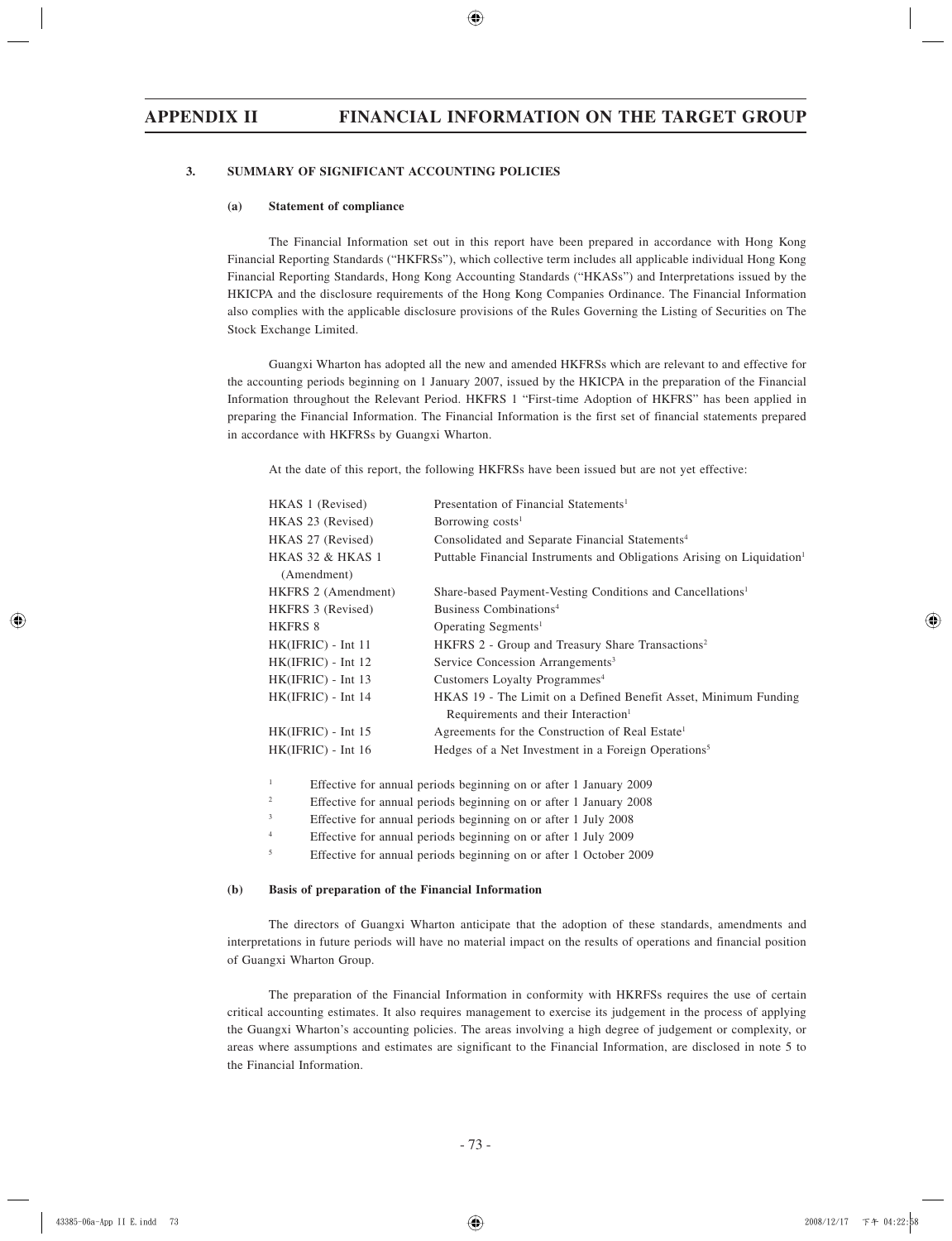#### **(c) Subsidiaries**

A subsidiary is an entity controlled by Guangxi Wharton. Control exists when Guangxi Wharton has the power to govern the financial and operating policies of an entity so as to obtain benefits from its activities. In assessing control, potential voting rights that presently are exercisable are taken into account.

Interest in a subsidiary is consolidated into the consolidated financial statements from the date that control commences until commences until the date that control ceases. Intra-group balances and transactions and any unrealised profits arising from intra-group transactions are eliminated in full in preparing the consolidated financial statements. Unrealised losses resulting from intra-group transactions are eliminated in the same way as unrealised gains but only to the extent that there is no evidence of impairment.

Minority interest represent the portion of the net asset of a subsidiary attributable to interest that is not owned by Guangxi Wharton, whether directly or indirectly through subsidiaries, and in respect of which the Guangxi Wharton Group has not agreed any additional terms with the holders of this interest which would result in the Guangxi Wharton Group as a whole having a contractual obligation in respect of this interest that meets the definition of a financial liability. Minority interest is presented in the consolidated balance sheet within equity, separately from equity attributable to the equity shareholders of Guangxi Wharton. Minority interest in the results of the Guangxi Wharton Group is presented on the face of the consolidated income statement as an allocation of the total profit or loss for the year between minority interest and the equity shareholders of Guangxi Wharton.

Where losses applicable to the minority exceed the minority's interest in the equity of a subsidiary, the excess, and any further losses applicable to the minority, are charged against Guangxi Wharton's interest except to the extent that the minority has a binding obligation to, and is able to, make additional investment to cover the losses. If the subsidiary subsequently reports profits, the Guangxi Wharton Group's interest is allocated all such profits until the minority's share of losses previously absorbed by the Guangxi Wharton Group has been recovered.

In Guangxi Wharton's balance sheet, an investment in a subsidiary is stated at cost less impairment losses, unless the investment is classified as held for sale (or included in a disposal group that is classified as held for sales).

#### **(d) Segment reporting**

A business segment is a group of assets and operations engaged in providing products or services that are subject to risks and returns that are different from those of other business segments. A geographical segment is engaged in providing products or services within a particular economic environment that are subject to risks and return that are different from those of segments operating in other economic environments.

#### **(e) Foreign currency translation**

#### *(i) Functional and presentation currency*

Items included in the financial statements of each of the Guangxi Wharton Group's entities are measured using the currency of the primary economic environment in which the entity operates ("the functional currency"). The consolidated financial statements are presented in Renminbi ("RMB"), which is the Guangxi Wharton Group's functional and presentation currency.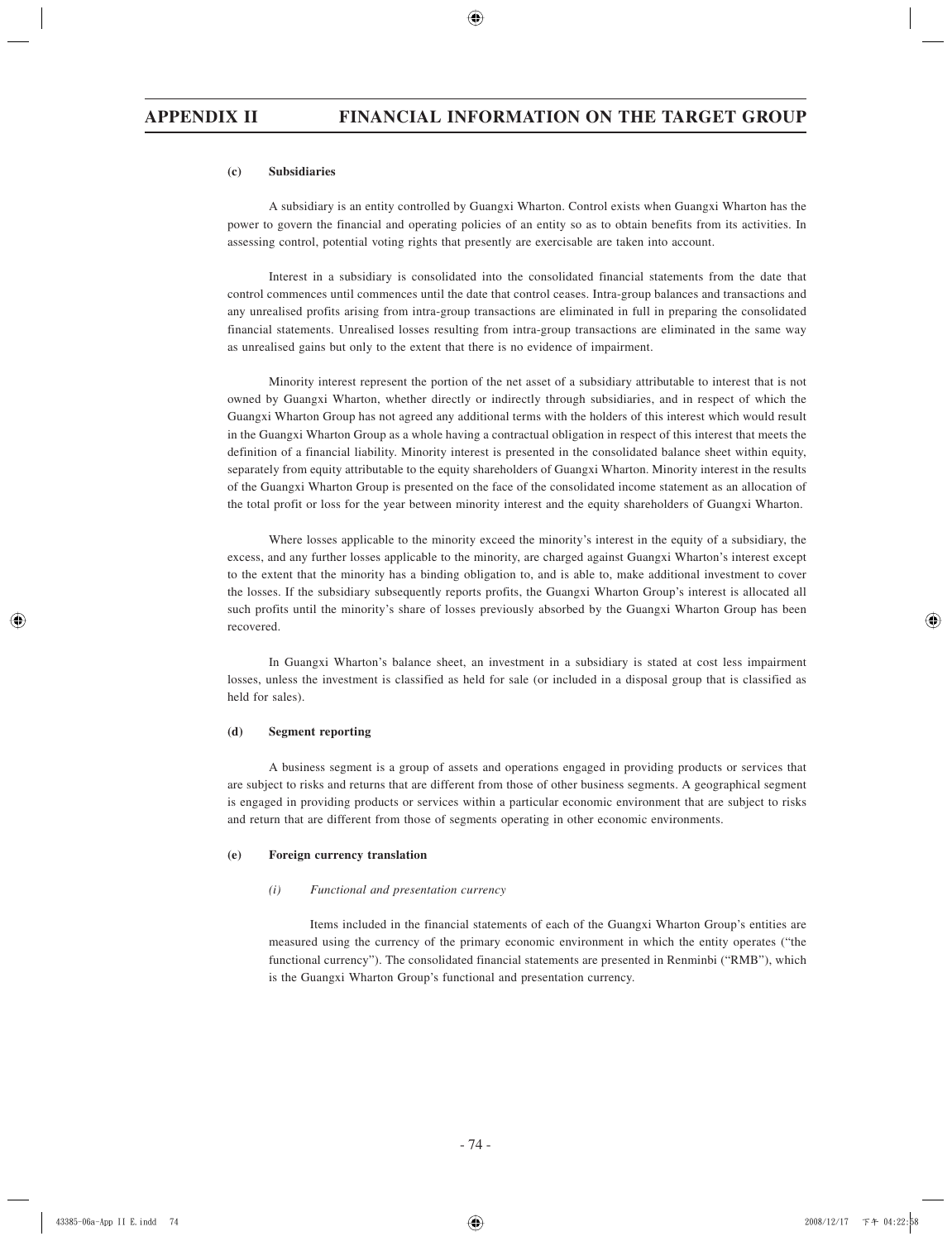#### *(ii) Transactions and balances*

Foreign currency transactions are translated into the functional currency using the exchange rates prevailing at the dates of the transactions. Foreign exchange gains and losses resulting from the settlement of such transactions and from the translation at year-end exchange rates of monetary assets and liabilities denominated in foreign currencies are recognised in the income statement, except when deferred in equity as qualifying cash flow hedges or qualifying net investment hedges.

Translation differences on non-monetary items, such as equity instruments held at fair value through profit or loss, are reported as part of the fair value gain or loss. Translation difference on nonmonetary items, such as equities classified as available-for-sale financial assets, are included in the investment revaluation reserve in equity.

#### *(iii) Guangxi Wharton Group companies*

The results and financial position of all the Guangxi Wharton Group's entities (none of which has the currency of a hyperinflationary economy) that have a functional currency different from the presentation currency are translated into the presentation currency as follows:

- (a) assets and liabilities for each balance sheet presented are translated at the closing rate at the date of that balance sheet;
- (b) income and expenses for each income statement are translated at average exchange rates (unless this average is not a reasonable approximation of the cumulative effect of the rates prevailing on the transaction dates, in which case income and expenses are translated at the dates of the transaction); and
- (c) all resulting exchange differences are recognised as a separate component of equity.

On consolidation, exchange differences arising from the translation of the net investment in foreign entities, and of borrowings and other currency instruments designated as hedges of such investments, are taken to shareholders' equity. When a foreign operation is sold, exchange differences that were recorded in equity are recognised in the income statement as part of the gain or loss on sale.

Goodwill and fair value adjustments arising on the acquisition of a foreign entity are treated as assets and liabilities of the foreign entity and translated at the closing rate.

#### **(f) Property, plant and equipment**

Buildings mainly comprise hotel properties. All property, plant and equipment are stated at historical cost less accumulated depreciation and impairment losses, if any. Historical cost includes expenditure that is directly attributable to the acquisition of the items.

Subsequent costs are included in the asset's carrying amount or recognised as a separate asset, as appropriate, only when it is probable that future economics benefit associated with the item will flow to the Guangxi Wharton Group and the cost of the item can be measured reliably. All other repairs and maintenance are expensed in the income statement during the financial period in which they are incurred.

Depreciation is calculated to write off the cost of items of property, plant and equipment less their estimated residue value, using the straight-line method over their estimated useful lives as follows: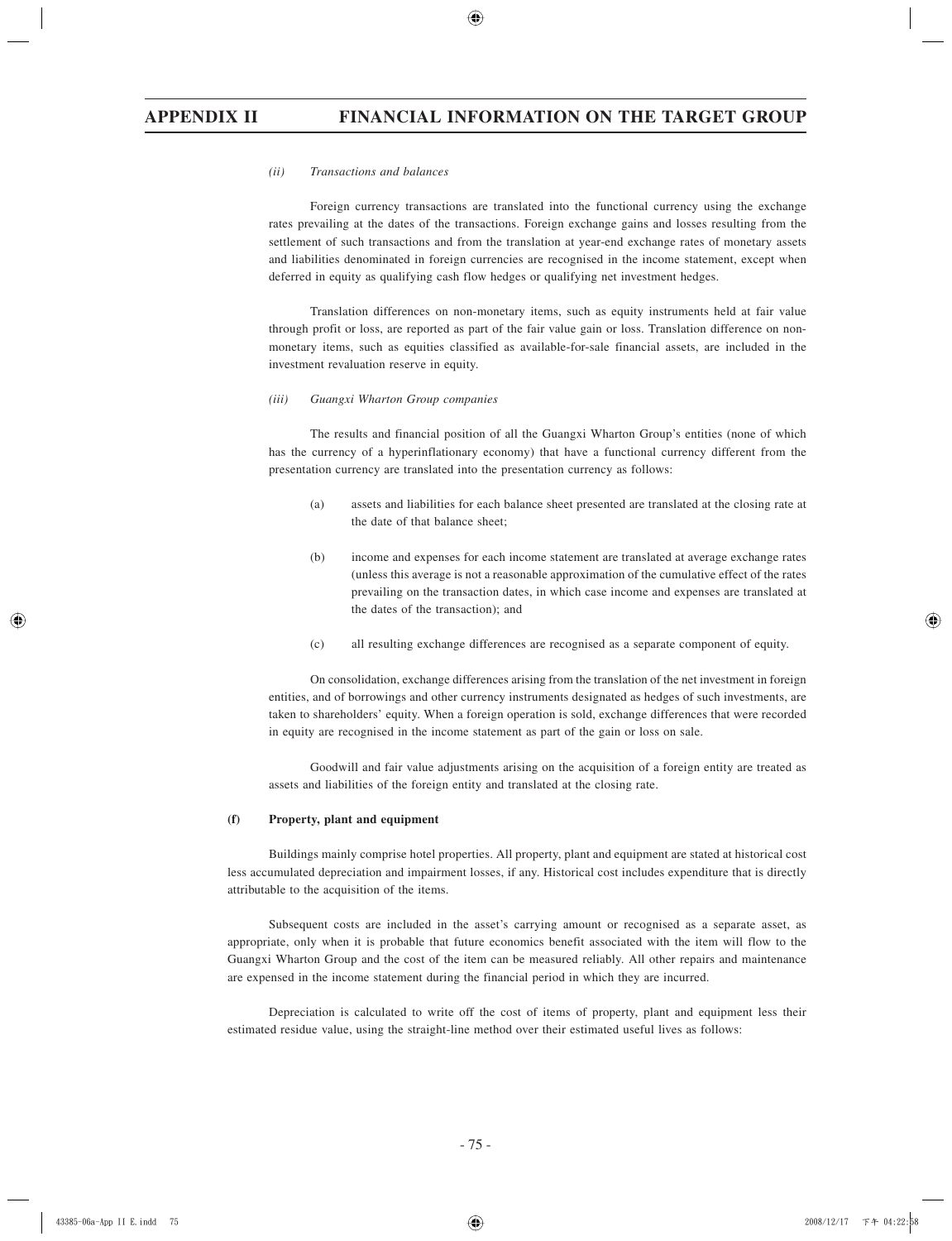Construction in progress includes hotel buildings, equipment and machinery in the course of installation, and is stated at cost less impairment losses. Cost comprises direct and indirect costs of construction incurred during the period of construction. Construction in progress is transferred to hotel buildings, equipment and machinery when the asset is substantially ready for its intended use. No depreciation is provided for construction in progress.

The assets' residual value and useful lives are reviewed, and adjusted if appropriate at each balance sheet date.

An asset's carrying amount is written down immediately to its recoverable amount if the asset's carrying amount is greater than its estimated recoverable amount.

Gain or loss on disposal of an item of property, plant and equipment is the difference between the net sale proceed and the carrying amount to the relevant asset, and is recognised in the income statement.

#### **(g) Land use rights**

Prepaid leasehold payments or land use rights for hotel buildings are stated at amortised cost less impairment, and amortised over the period of the lease on a straight-line basis to the income statement.

#### **(h) Impairment on investments in subsidiaries and non-financial assets**

Assets that have an indefinite useful life or have not been available for use are not subject to amortisation and are tested annually for impairment. Assets that subject to depreciation and amortisation are reviewed for impairment whenever events or changes in circumstances indicate that the carrying amount may not be recoverable. An impairment loss is recognised for the amount by which the asset's carrying amount exceeds its recoverable amount. The recoverable amount is the higher of an asset's fair value less costs to sell and value in use. For the purposes of assessing impairment, assets are grouped at the lowest levels for which there are separately identifiable cash flows (cash-generating units). Assets other than goodwill that suffered an impairment are reviewed for possible reversal of the impairment at each reporting date.

## **(i) Financial assets**

The Guangxi Wharton Group classified its financial assets in the following categories: financial assets at fair value through profit or loss, loans and receivables and available-for-sale financial assets. The classification depends on the purpose for which the financial assets were acquired. Management determined the classification of its financial assets at initial recognition and re-evaluated this designation at every reporting date.

## *– Financial assets at fair value through profit or loss*

This category has two sub-categories: financial assets held for trading, and those designated at fair value through profit or loss at inception. A financial asset is classified in this category if acquired principally for the purpose of selling in the short term or if so designated by management. Derivatives were categorized as held for trading unless they are designated as hedges. Assets in this category are classified as current assets if they are either for trading or are expected to be realised within 12 months of the balance sheet date.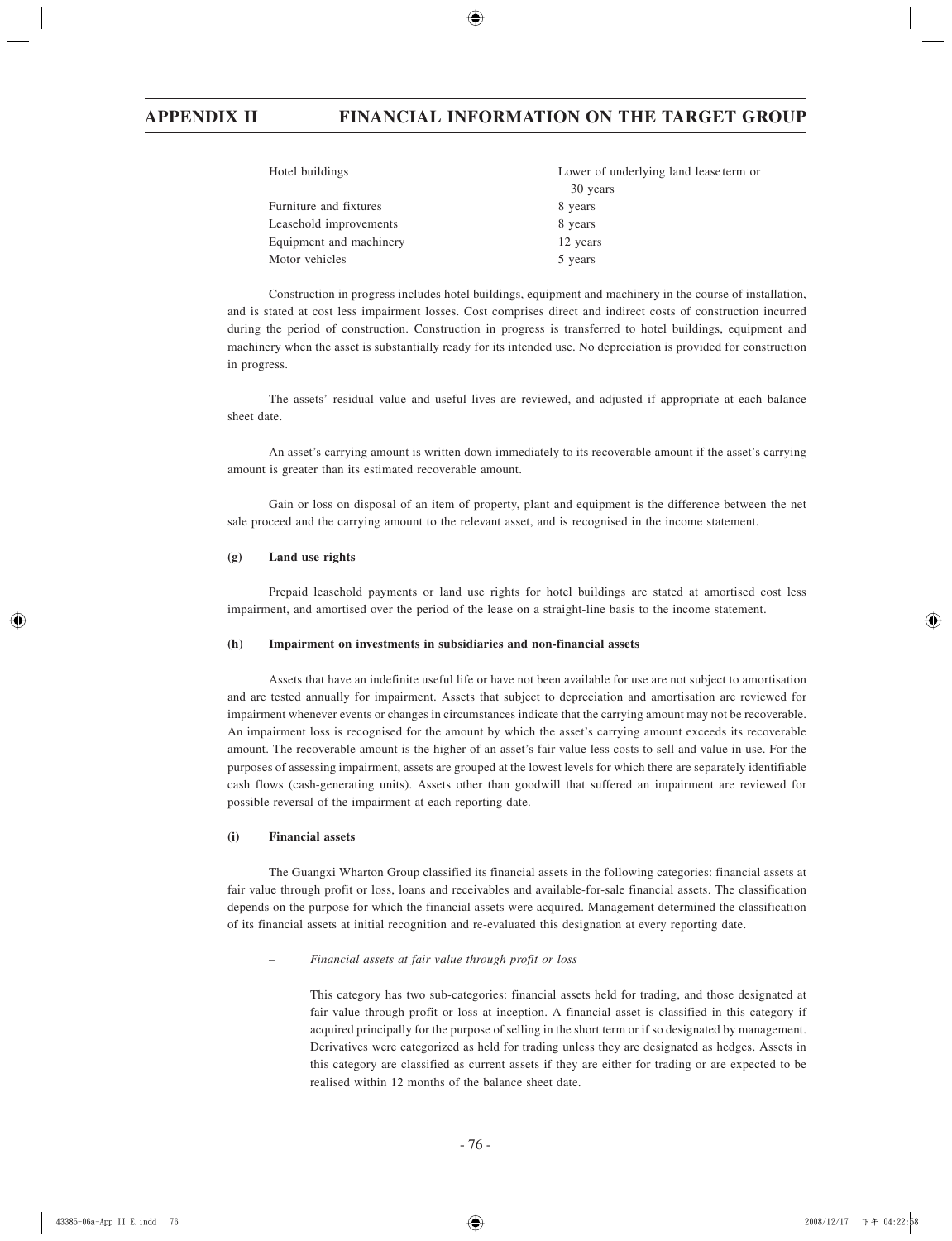#### *– Loans and receivables*

Loans and receivables are non-derivative financial assets with fixed or determinable payments that are not quoted in an active market. They are included in current assets, except for maturities greater than 12 months after the balance sheet date. These are classified as non-current assets. Loans and receivables are classified as long-term receivables and account receivables in the balance sheet.

### *– Available-for-sale financial assets*

Available-for-sale financial assets are non-derivatives that are either designed in this category or not classified in any of the other categories. They are included in non-current assets unless the management intends to dispose of the investment with 12 months of the balance sheet date.

Purchases and sales of investments are recognised on trade-date, the date on which the Guangxi Wharton Group commits to purchase or sell the asset. Investments are initially recognised at cost for all financial assets. Investments are derecognised when the rights to receive cash flows from the investments have expired or have been transferred and the Guangxi Wharton Group has transferred substantially all risks and rewards of ownership. Financial assets held for trading are substantially carried at fair value based on current market closing prices with realised and unrealised gains and losses arising from change in fair value included in the income statement in the period in which they arise. Loans and receivables are carried at amortised cost using the effective interest method less impairment changes in carrying value to be recognised in the income statement. Available-for-sale financial assets are stated at cost less impairment as the fair value of these financial assets cannot be reliably measured.

The Guangxi Wharton Group assesses at each balance sheet date whether there is objective evidence that a financial asset or a group of financial assets is impaired. In the case of loans and receivables and available-forsale financial assets, a significant or prolonged decline in the expected recoverable value of the asset below its cost is considered in determining whether the asset is impaired. If any such evidence exists, the carrying value is reduced to its estimated recoverable amount.

#### **(j) Trade and other receivables**

Trade and other receivables are recognised initially at fair value and subsequently measured at amortised cost using the effective interest method, less provision for impairment of trade and other receivables is established when there is objective evidence that the Guangxi Wharton Group will not be able to collect all amounts due according to the original terms of the receivables. The amount of the provision is the difference between the asset's carrying amount and the present value of estimated future cash flows, discounted at the effective interest rate. The amount of the provision is recognised in the income statement. Subsequent recoveries of amount previously written off are credited against administrative expenses in the income statement.

#### **(k) Impairment of assets**

#### *(i) Impairment of trade and other receivables*

Trade and other receivables are stated at cost or amortised cost are reviewed at each balance sheet date to determine whether there is objective evidence of impairment, if any such evidence exists, any impairment loss is determined and recognized as follows:

- a significant financial difficulty of the debtor;
- a breach of contract, such as a default or delinquency in interest or principal payments;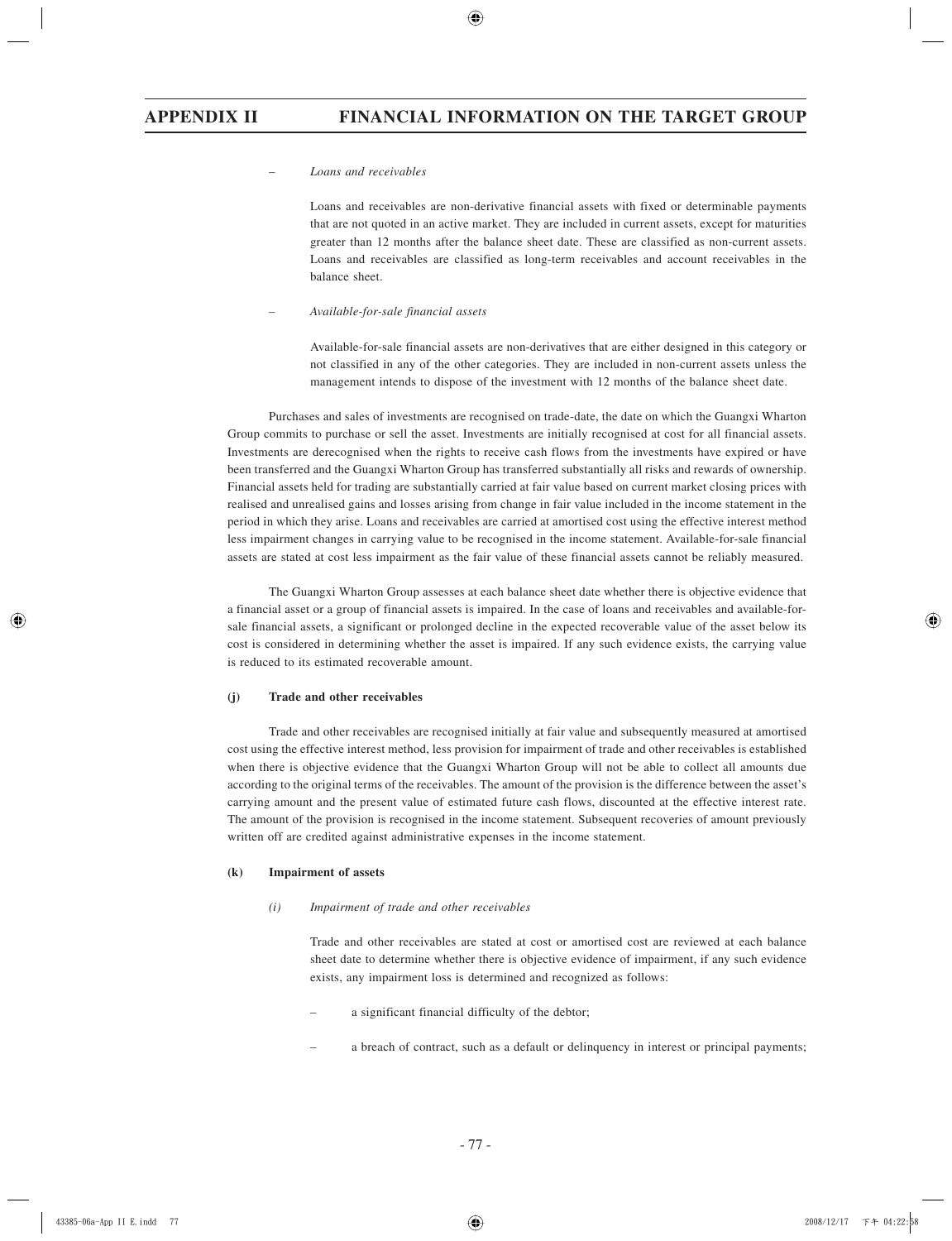- it becoming probable that the debtor will enter bankruptcy or other financial reorganisation; and
- significant changes in the technological, market, economic or legal environment that have an adverse effect on the debtor.

If any such evidence exists, any impairment loss is determined and recognized as follows :

– For trade receivables and other financial assets carried at amortised cost, the impairment loss is measured as the difference between the asset's carrying amount and the present value of estimated future cash flows, discounted at the financial asset's original effective interest rate (i.e. the effective interest rate computed at initial recognition of these assets), where the effect of discounting is material.

 If in a subsequent period, the amount of an impairment loss decreases and the decrease can be linked objectively to an event occurring after the impairment loss was recognized, the impairment loss is reversed through profit or loss. A reversal of an impairment loss shall not result in the asset's carrying amount exceeding that which would have been determined had no impairment loss been recognized in prior years.

## *(ii) Impairment of other assets*

Internal and external sources of information are reviewed at each balance sheet date to identify indications that the following assets may be impaired or, except in case of goodwill, may have decreased.

- property, plant and equipment;
- land use rights; and
- investment in a subsidiary

If any such indication exists, the asset's recoverable amount is estimated. In addition, for goodwill, the recoverable amount is estimated annually whether or not there is any indication of impairment.

– Calculation of recoverable amount

 The recoverable amount of an asset is the greater of its net selling price and value in use. In assessing value in use, the estimated future cash flows are discounted to their present value using a pre-tax discount rate that reflects current market assessments of the time value of money and the risks specific to the asset. Where an asset does not generate cash inflows largely independent of those from other assets, the recoverable amount is determined for the smallest group of assets that generates cash inflows independently (i.e. cash-generating unit).

– Recognition of impairment losses

 An impairment loss is recognized in profit or loss whenever the carrying amount of an asset, or the cash-generating unit to which it belongs, exceeds its recoverable amount. Impairment losses recognized in respect of cash-generating units are allocated to reduce the carrying amount of the assets in the unit (or group or units) on a pro rata basis, except that the carrying value of an asset will not be reduced below its individual fair value less costs to sell, or value in use, if determinable.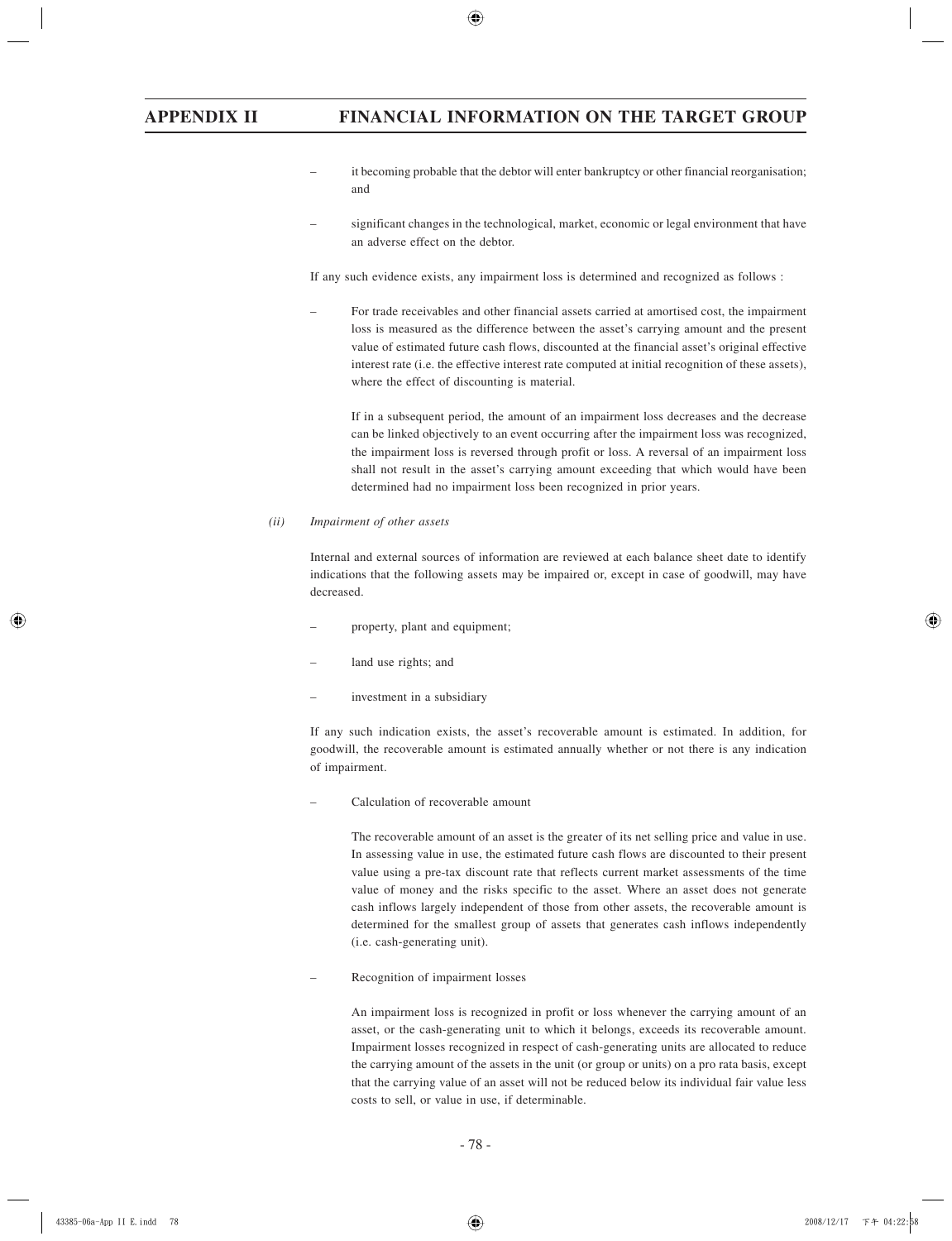– Reversals of impairment losses

 An impairment loss is reversed if there has been a favourable change in the estimates used to determine the recoverable amount.

 A reversal of an impairment loss is limited to the asset's carrying amount that would have been determined had no impairment loss been recognized in prior years. Reversals of impairment losses are credited to profit or loss in the year in which the reversals are recognised.

## **(l) Inventories**

Inventories are stated at the lower of cost and net realisable value.

Cost, being cost of purchase, is determined on weight average basis. Net realised value is the estimated selling price in the ordinary course of business, less applicable variable selling expense.

#### **(m) Cash and cash equivalents**

Cash and cash equivalents comprise cash at bank and in hand, deemed deposits with banks and other financial institutions and short term highly liquid investments that readily convertible into known amounts of cash and which are subject to insignificant risk of changes in value, having been within three months of maturity at acquisition. Bank overdrafts that are repayable on demand and form an integral part of the Guangxi Wharton Group's cash management are also included as a component of cash and cash equivalents for the purpose of the consolidated cash flow statement.

#### **(n) Trade and other payables**

Trade and other payables are initially recognised at fair value and subsequently stated at amortised cost unless the effect of discounting would be immaterial, in which case they are stated at cost.

#### **(o) Borrowings**

Borrowings are recognised initially at fair value, net of transaction costs incurred. Subsequent to initial recognition, interest-bearing borrowings are stated at amortised cost, any difference between the amount initially recognised (net of transaction costs) and the redemption value is recognised in the income statement over the period of the borrowings, using the effective interest method.

Borrowings are classified as current liabilities unless the Guangxi Wharton Group has an unconditional right to defer settlement of the liability for at least 12 months after the balance sheet date.

#### **(p) Income tax**

Income tax for the year comprises current tax and movements in deferred tax assets and liabilities. Current tax and movements in deferred tax assets and liabilities are recognised in the income statement except to the extent that they relate to items recognised in equity, in which case they are recognised in equity. Current tax is the expected tax payable on the taxable income for the year, using tax rates enacted or substantively enacted at the balance sheet date, and any adjustment to tax payable in respect of previous years.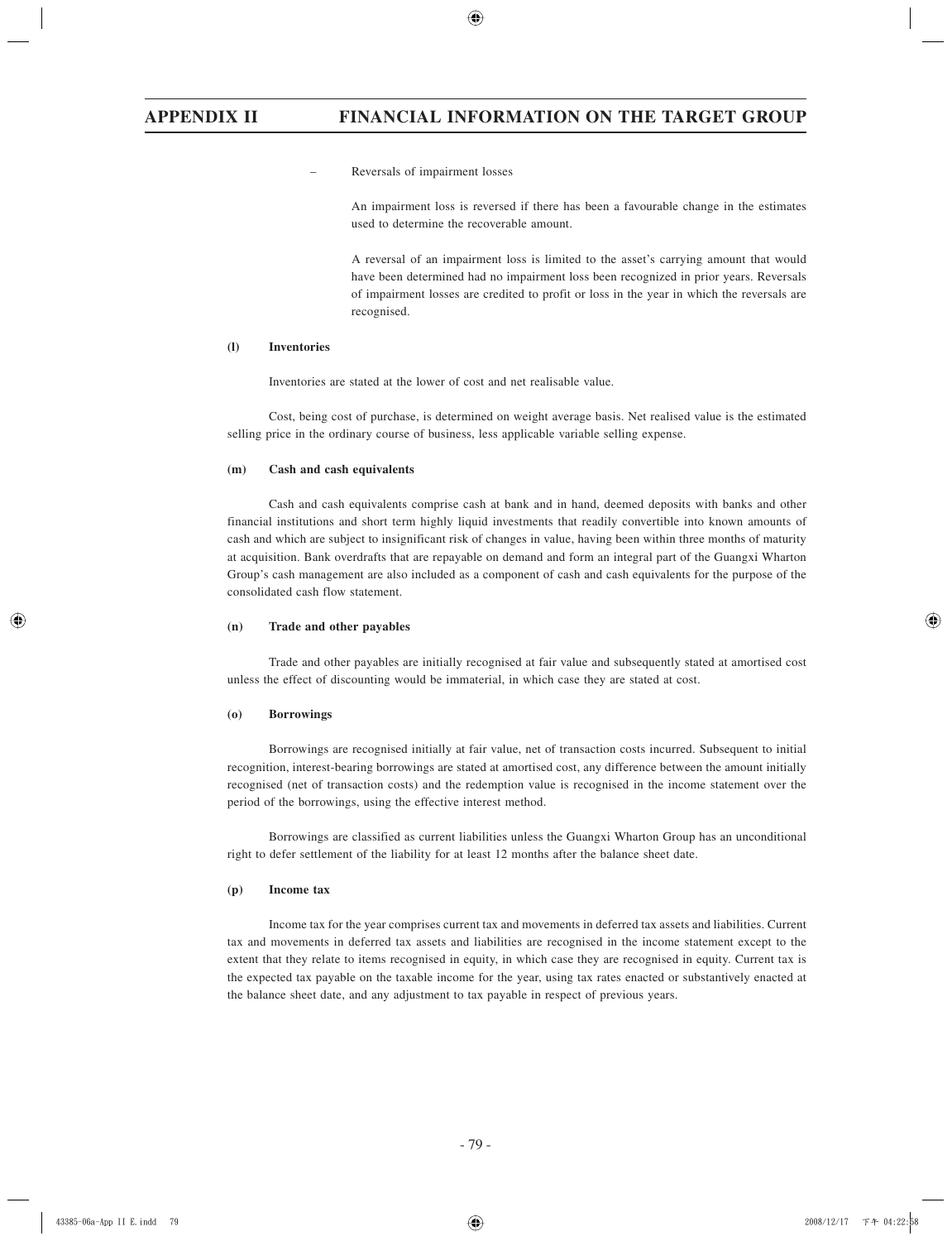Deferred income tax is provided in full, using the liability method, on temporary differences arising between the tax bases of assets and liabilities and their carrying amounts in the consolidated financial statements. However, if the deferred income tax arises from initial recognition of an asset or liabilities in a transaction other than a business combination that at the time of the transaction affects neither accounting nor taxable profit or loss, it is not accounted for. Deferred income tax is determined using tax rates (and laws) that have been enacted or substantially enacted by the balance sheet date and are expected to apply when the related deferred income tax asset is realised or the deferred income tax liability is settled.

Deferred income tax assets are recognised to the extent that it is probable that future taxable profit will be available against which the temporary differences can be utilized.

Deferred income tax is provided on temporary differences arising on investments in subsidiaries, except where the timing of the reversal of the temporary difference is controlled by the Guangxi Wharton Group and it is probable that the temporary difference will not reverse in the foreseeable future.

#### **(q) Borrowing costs**

Borrowing costs are expensed in income statement in the period in which they are incurred, except to the extent that they are capitalised as being directly attributable to the acquisition, construction or production of an asset which necessarily takes a substantial period of time to get ready for it intended use or sale.

The capitalisation of borrowing costs as part of the cost of a qualifying asset commences when expenditure for the asset is being incurred, borrowing costs are being incurred and activities that are necessary to prepare the asset for its intended use or sale are in progress. Capitalisation of borrowing costs is suspended or ceases when substantially all the activities necessary to prepare the qualifying asset for its intended use or sale are interrupted or complete.

#### **(r) Provisions and contingent liabilities**

Provisions are recognised for other liabilities of uncertain timing or amount when the Guangxi Wharton Group has a legal or constructive obligation arising as a result of a past event, it is probable that an outflow of economic benefits will be required to settle the obligation and a reliable estimate can be made. Where the time value of money is material, provisions are stated at the present value of the expenditure expected to settle the obligation.

Where it is not probable that an outflow of economic benefits will be required, or the amount cannot be estimated reliably, the obligation is disclosed as a contingent liability, unless the probability or outflow of economic benefit is remote.

#### **(s) Employee retirement benefits**

Contributions to appropriate local defined contribution retirement schemes pursuant to the relevant labour rules and regulations in the PRC based on certain percentage of the relevant employees' monthly salaries. The municipal and provincial government undertakes to assume the retirement benefit obligations payable to all existing and future retired employees under these plans and Guangxi Wharton has no further obligation for post-retirement benefits beyond the contributions made. The Guangxi Wharton Group's contributions to these plans are expensed as incurred.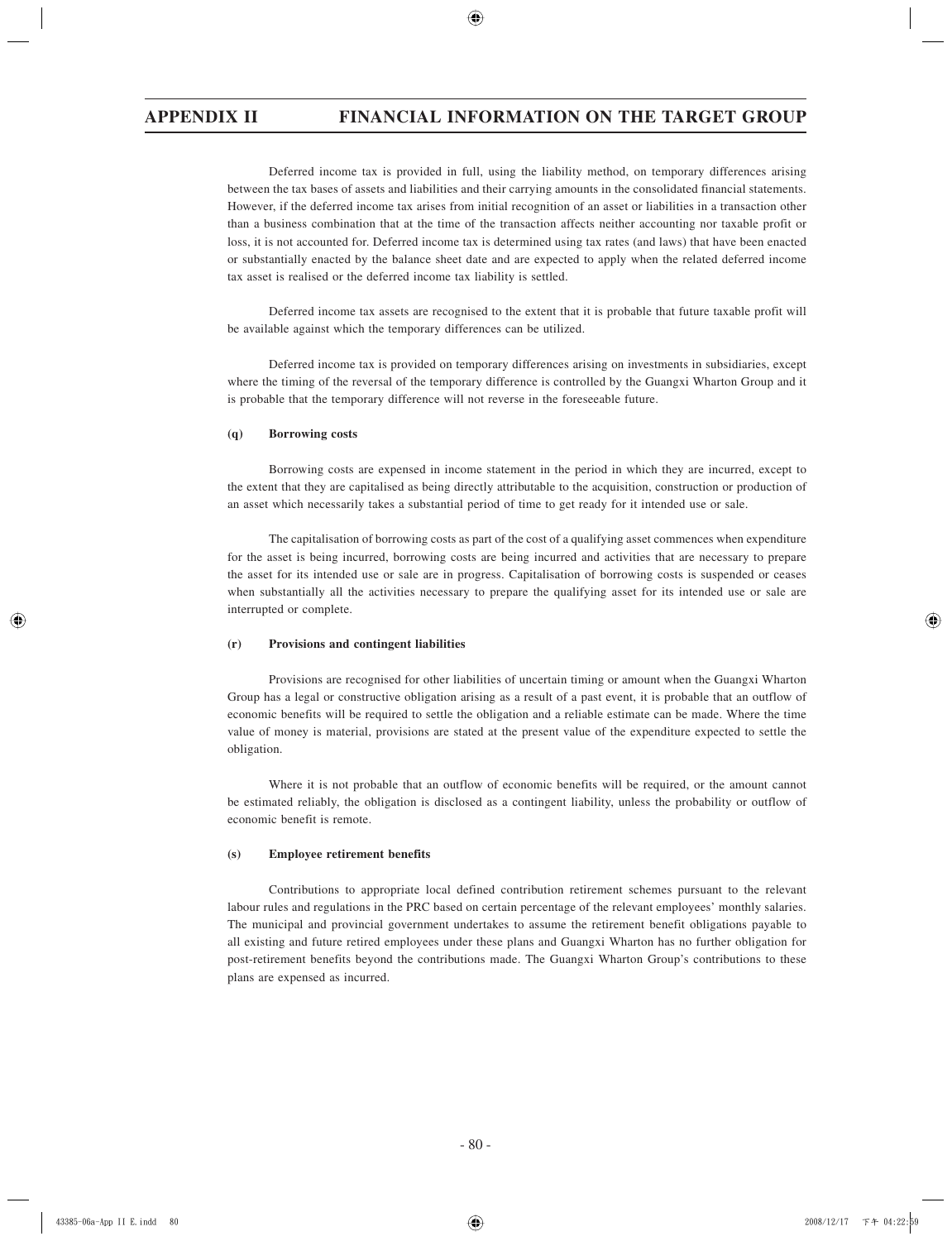#### **(t) Recognition of revenue**

Revenue comprises the fair value of the sale of goods and services net of value-added tax, rebates and discounts. Revenue is recognised as follows:

- (i) Hotel revenue from room rentals, food and beverage sales and other ancillary services is recognised when the services are rendered.
- (ii) Income from tour and travel services is recognised when the services are rendered. Revenue from sale of air tickets is recognised when the tickets are delivered.
- (iii) Revenue from sales of goods is recognised when goods are delivered and title has been passed.
- (iv) Rental revenue from properties is recognised on a straight-line basis over the periods of the respective leases.
- (v) Interest income is recognised as it accrues using the effective interest method.

### **(u) Operating leases**

Leases in which a significant portion of the risks and rewards of ownership are retained by the lessor are classified as operating leases. Payments made under operating leases are charged to the income statement on a straight-line basis over the period of the lease.

#### **(v) Discontinued operation**

A discontinued operation is a component of the Guangxi Wharton that may be a major line of business or geographical area of operations that has been disposed of or is held for sale. The results of that component are separately reported as ("discontinued operation") in the income statement. The comparative income statement and cash flow statement are restated as if the operation had been discontinued from the start of the comparative period. The assets and liabilities of such component classified as "discontinued operation" or "held for sale" is presented separately in the assets and liabilities, respectively, of the balance sheet, from the date it is first determined to be discontinued or held for sale.

#### **(w) Related parties**

Parties are considered to be related to the Guangxi Wharton Group if:

- (i) the party has the ability, directly, or indirectly through one or more intermediaries, to control the Guangxi Wharton Group or excise significant influence over the Guangxi Wharton Group in making financial and operating policy decisions, or has joint control over the Guangxi Wharton Group;
- (ii) the Guangxi Wharton Group and the party are subject to common control;
- (iii) the party is an associate of the Guangxi Wharton Group or a joint venture in which the Guangxi Wharton Group is a venturer;
- (iv) the party is a member of the key management personnel of the Guangxi Wharton Group or its parent, or a close family member of such an individual, or is an entity under the control, joint control or significant influence of such individuals;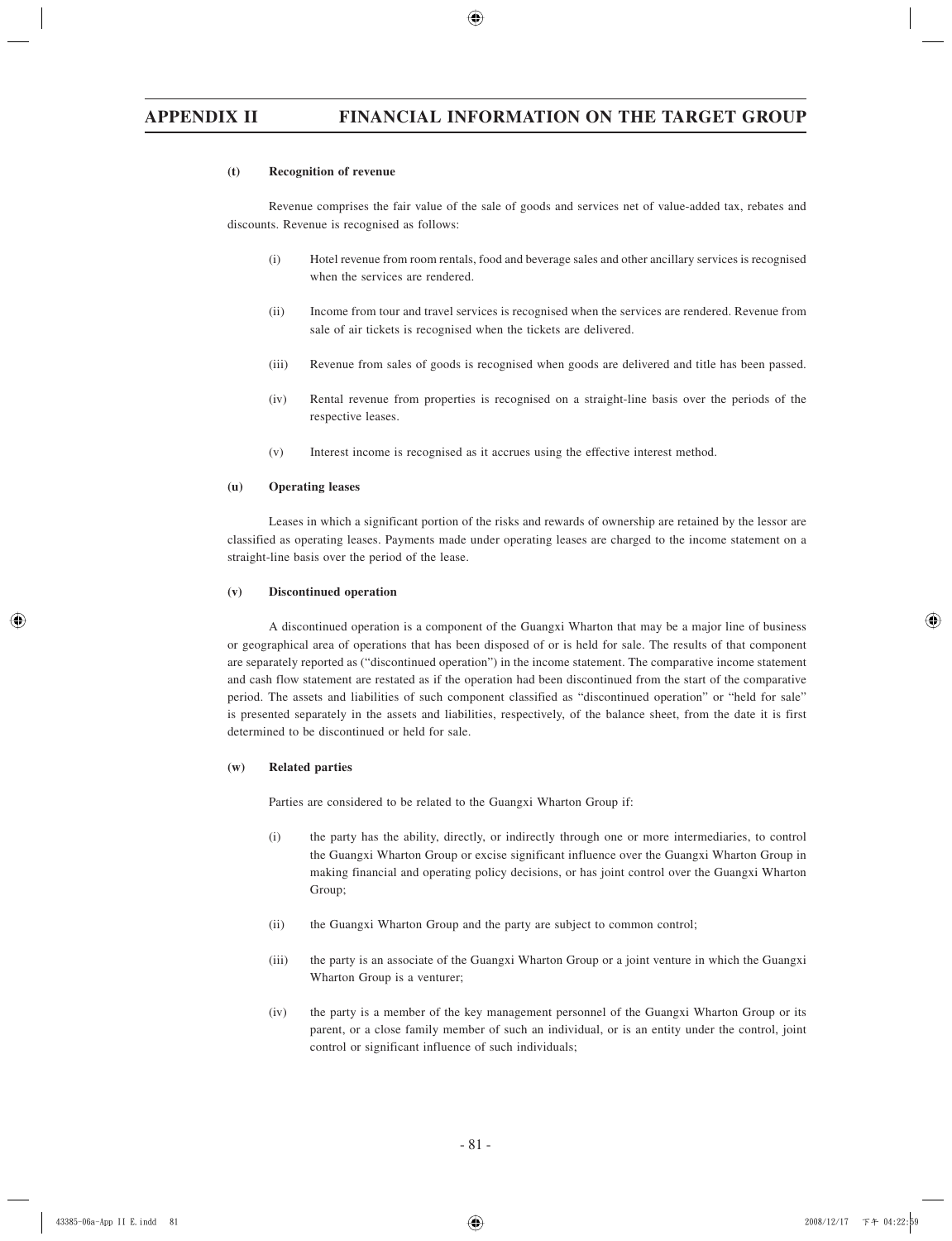- (v) the party is a close member of the family of any individual referred to in (i) or is an entity under the control, joint control or significant influence of such individuals; or
- (vi) the party is a post-employment benefit plan which is for the benefit of employees of the Guangxi Wharton Group, or of any entity that is a related party of the Guangxi Wharton Group.

Close family members of an individual are those family members who may be expected to influence, or be influenced by, that individual in their dealings with the entity.

# **4. FINANCIAL RISK MANAGEMENT**

#### **(a) Financial risk factors**

The Guangxi Wharton Group's activities expose it to a variety of financial risks: foreign exchange risk, credit risk, liquidity risk, interest rate risk arises in the normal course of the Guangxi Wharton Group's business.

*(i) Foreign currency risk*

Guangxi Wharton Group's business are located in the PRC and all transactions are conducted in RMB, except for certain cash balances denominated in Hong Kong dollars, amounted to HK\$18,000 and HK\$17,000 as at years ended 31 December 2005 and 2006. In addition, there are no purchases and payments made in foreign currencies. In the opinion of the directors of Guangxi Wharton, fluctuations of the exchange rates of RMB against foreign currencies are not expected to have significant impacts on the results of the Guangxi Wharton Group.

#### *(ii) Credit risk*

The Guangxi Wharton Group has no significant concentrations of credit risk. It has policies in place to ensure that sale of rooms to wholesalers are made to customers with an appropriate credit history. Sales to retail customers are made via credit cards to a significant extend. Sales to corporate customers are made to customers with good credit history.

The maximum exposure of credit risk at each of the balance sheet dates in respect of each class of financial assets is disclosed in the notes to the Financial Information of the relevant financial assets.

#### *(iii) Liquidity risk*

The Guangxi Wharton Group has exposure to liquidity risk in view of its net current liabilities position. As the Guangxi Wharton Group will be able to obtain external financing from potential acquirer of the Guangxi Wharton Group subsequent to 31 July 2008, the exposure to liquidity risk is significantly reduced.

The following liquidity table set out the remaining contractual maturities at the balance sheet date of the Guangxi Wharton Group's financial liabilities based on contractual undiscounted cash flows and the earliest date the Guangxi Wharton Group is required to pay: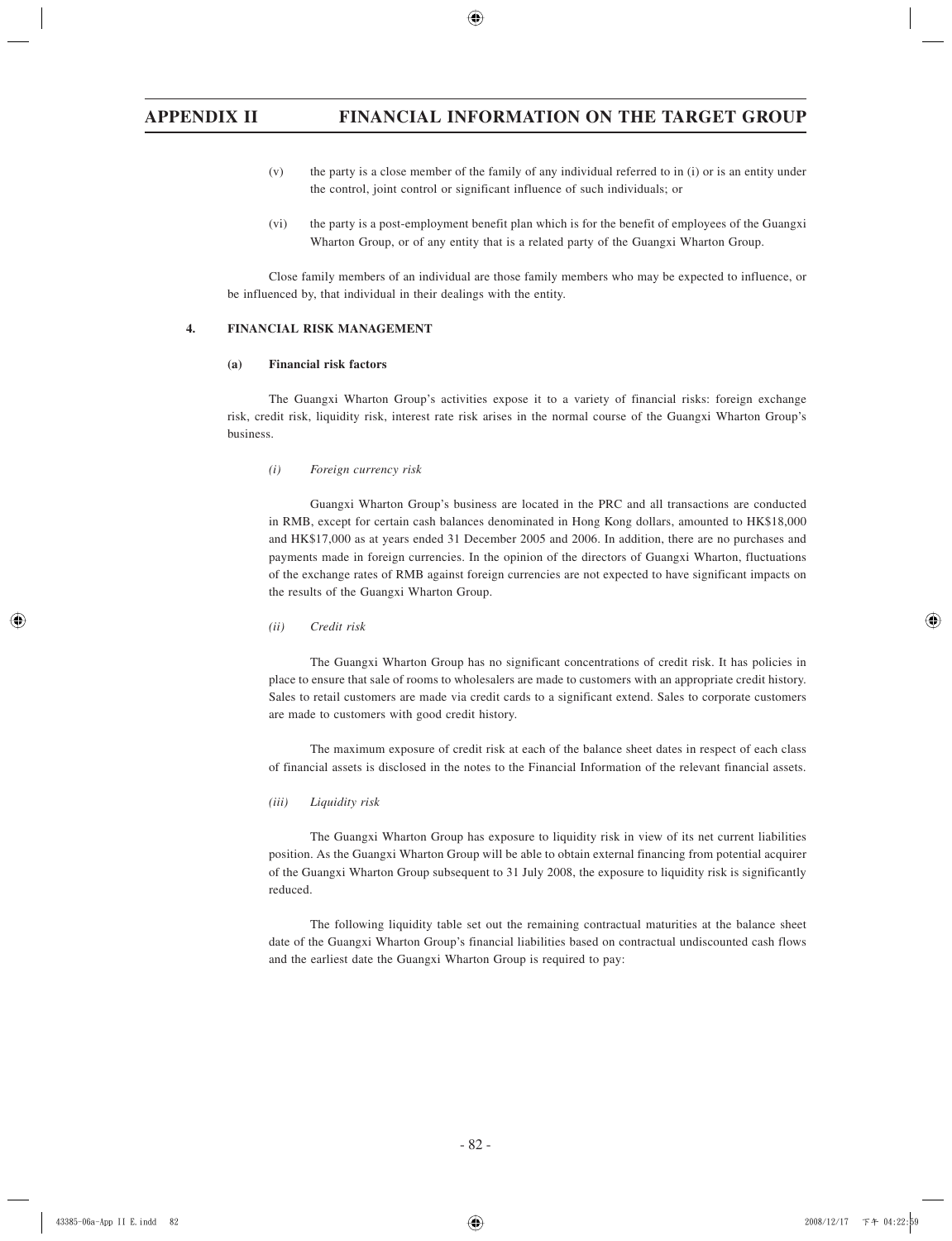|                                      | 31 December    |                | As at<br>31 July |                |
|--------------------------------------|----------------|----------------|------------------|----------------|
|                                      | 2005           | 2006           | 2007             | 2008           |
|                                      | <b>RMB'000</b> | <i>RMB'000</i> | <i>RMB'000</i>   | <b>RMB'000</b> |
| Trade payables                       | 4,569          | 5,713          | 5,924            | 4,631          |
| Other payables                       | 8,790          | 12,035         | 12,394           | 14,737         |
| Short-term bank loan                 |                |                | 4,000            |                |
| Amount due to immediate              |                |                |                  |                |
| holding company                      | 350,553        | 313,563        | 293,207          | 390,382        |
| Amount due to ultimate               |                |                |                  |                |
| holding company                      |                |                |                  | 1,020          |
| Amounts due to fellow subsidiaries   | 34,338         | 33,671         | 34,031           |                |
| Amount due to a minority shareholder | 1,000          | 1,000          | 1,000            | 1,000          |
|                                      | 399,250        | 365,982        | 350,556          | 411,770        |

#### *(iv) Interest rate risk*

The interest rates on the Guangxi Wharton Group's interest-bearing loan and the amount due to immediate holding company are on fixed rate basis. No sensitivity analysis is prepared accordingly. The interest rates on the bank deposits and bank loans are disclosed in notes 19 and 20.

As at 31 July 2008, it is estimated that a general increase/decrease of 100 basic points in bank deposit interest rates for RMB, with all other variables held constant, would increase/decrease the Guangxi Wharton Group's profit/(loss) after tax and retained earnings by approximately RMB3,000, RMB2,000, RMB4,000 and RMB1,000 as at 31 December 2005, 2006, 2007 and 31 July 2008.

The sensitive analysis above has been determined assuming that the change in interest rates had occurred at the balance sheet dates and had been applied to the exposure to interest rate risk for non-derivative financial instruments in existence at that date. The 100 basis point increase or decrease represents the management's assessment of a reasonable possible change in respective interest rates over the period until the next annual balance sheet date.

## **(b) Fair value estimation**

The carrying amounts of significant financial assets and liabilities approximate their respective fair values as at 31 December 2005, 2006, 2007 and 31 July 2008.

(i) Cash and cash equivalents, trade and other receivables, trade and other payables, amounts due from/(to) fellow subsidiaries, amount due from/(to) ultimate holding company, amounts due from related companies, amount due to immediate holding company, and amount due to a minority shareholder.

 The carrying values approximate their fair values because of the short maturities of these items.

(ii) Short-term bank loan

 The carrying amount of loan approximates its fair value based on the borrowing rate currently available for bank loans with similar terms and maturities.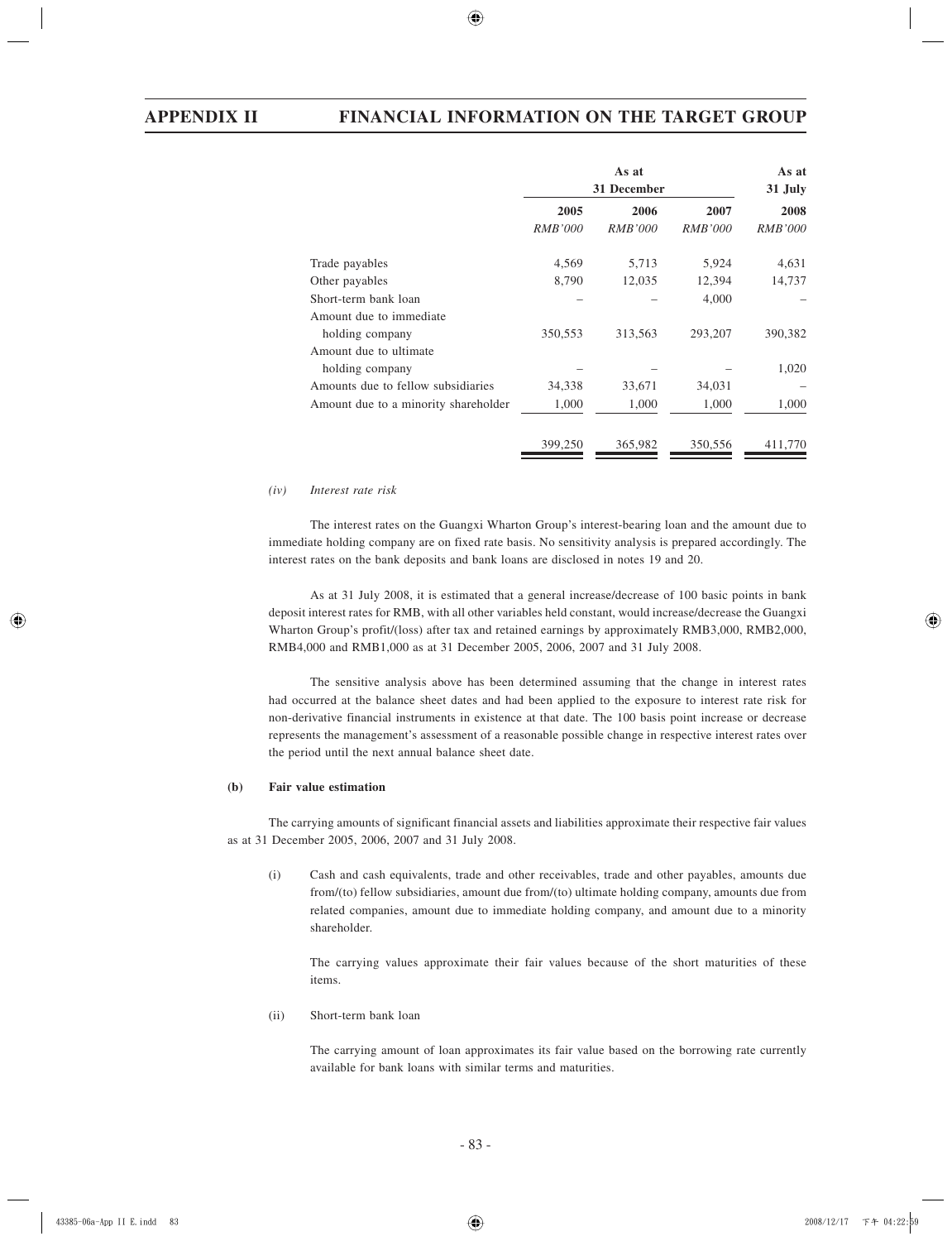### **5. CRITICAL ACCOUNTING ESTIMATES AND JUDGEMENTS**

Estimates and judgements used in preparing the Financial Information are evaluated and based on historical experience and other factors, including expectations of future events that are believed to be reasonable under the circumstances. The estimates and assumptions that have a significant risk of causing a material adjustment to the carrying amounts of assets and liabilities within the next financial period are discussed below.

#### **(i) Useful lives of the property, plant and equipment**

The Guangxi Wharton Group's management determines the estimated useful lives and the related depreciation charges for its property, plant and equipment. This estimate is based on the historical experience of the actual useful lives of the property, plant and equipment of similar nature and functions. It could change significantly as a result of technical innovations and competitor actions in response to severe industry cycles. Management will increase the depreciation charges where useful lives are less than previously estimated lives, or it will write-off or write-down technically obsolete or non-strategic assets that have been abandoned or sold.

## **(ii) Depreciation of hotel properties**

The Guangxi Wharton Group's carrying amount of hotel properties as at 31 December 2005, 2006, 2007 and 31 July 2008 was approximately RMB242,981,000, RMB234,160,000, RMB225,339,000 and RMB220,193,000. The Guangxi Wharton Group depreciates the hotel properties on a straight-line basis over their remaining unexpired terms of the leases. It reflects the directors' estimate of the periods that the Guangxi Wharton Group intends to derive economic benefits from the use of the Guangxi Wharton Group's hotel properties. During the Relevant Periods, the useful lives of the hotel properties have been reviewed and these estimates are considered to be appropriate. Guangxi Wharton has been granted the rights to operate and manage the hotel in Guangxi, the PRC for a period of 40 years and subject to certain conditions to be fulfilled by Guangxi Wharton. Should the conditions not be fulfilled, the depreciation period of the hotel properties would be adjusted. During the Relevant Periods, the estimated useful life of 40 years of these hotel properties has been reviewed, and these estimates are considered to be appropriate.

#### **(iii) Impairment of property, plant and equipment and land use rights**

Property, plant and equipment and land use rights are reviewed for impairment whenever events or changes in circumstances indicate that the carrying amount may not be recoverable. The recoverable amounts are determined based on value-in-use calculations or market valuations. These calculations require the use of judgements and estimates.

#### **(iv) Impairment of trade receivables and other receivables**

The Guangxi Wharton Group makes provision for impairment of trade and other receivables based on the evaluation of collectability and ageing analysis of accounts and on management's judgement. A considerable amount of judgement is required in assessing the ultimate realisation of these receivables, including the current creditworthiness and the past collection history of each customer. If the financial conditions of customers of the Guangxi Wharton Group were to deteriorate, resulting in an impairment of their ability to make payments, additional allowances may be required.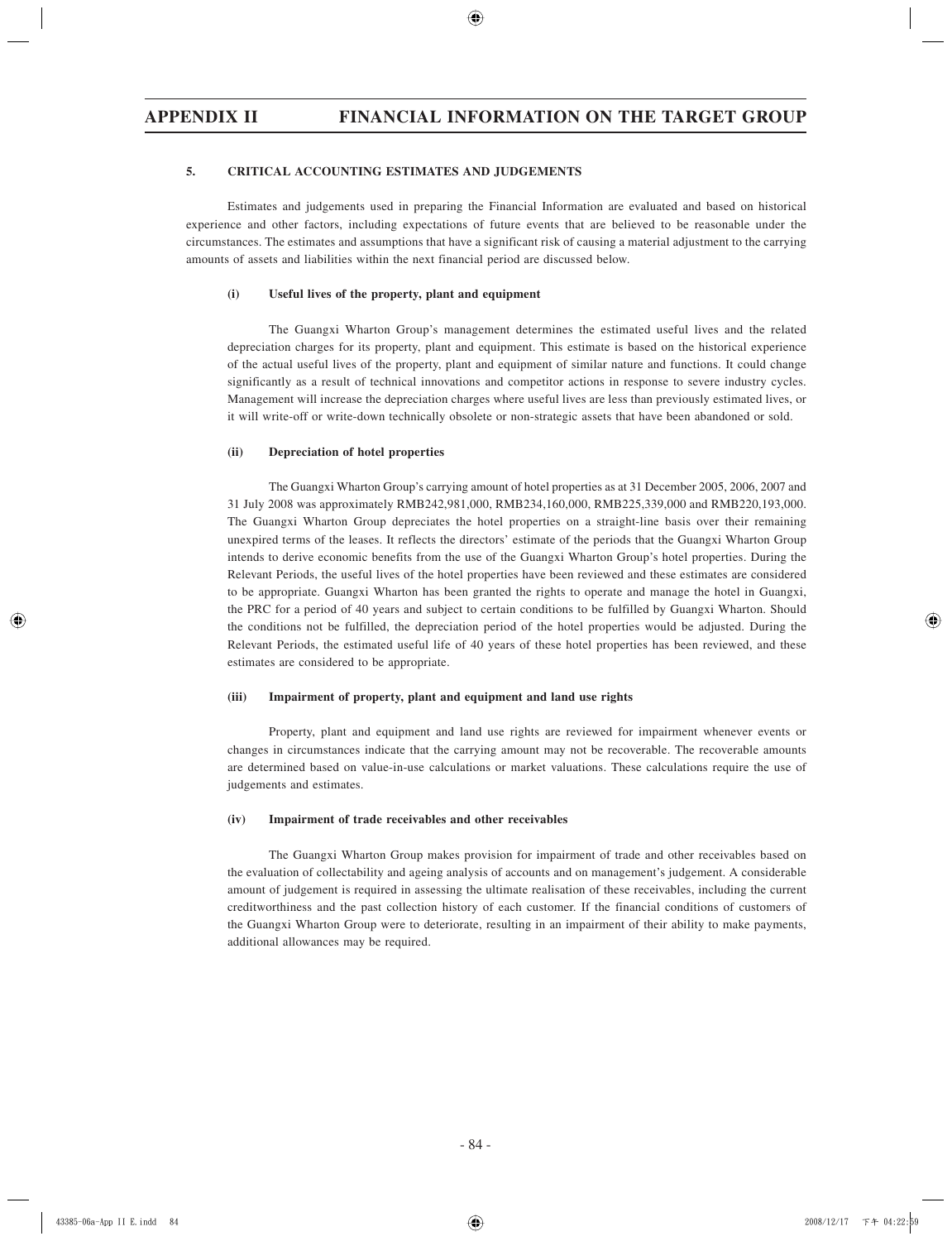# **6. TURNOVER AND SEGMENT INFORMATION**

The Guangxi Wharton Group owns and operates hotel and related services. Sales recognised during the Relevant Periods are as follows:

# **(a) Turnover**

|                           | <b>Year ended</b><br>31 December |                        |                        | <b>Seven months</b><br>ended 31 July  |                        |
|---------------------------|----------------------------------|------------------------|------------------------|---------------------------------------|------------------------|
|                           | 2005<br><i>RMB'000</i>           | 2006<br><i>RMB'000</i> | 2007<br><i>RMB'000</i> | 2007<br><i>RMB'000</i><br>(unaudited) | 2008<br><i>RMB'000</i> |
| Hotel operation:          |                                  |                        |                        |                                       |                        |
| - Room rentals            | 38,595                           | 40,310                 | 40,155                 | 21,880                                | 22,049                 |
| - Food and beverage sales | 47,223                           | 50,431                 | 53,604                 | 21,685                                | 23,841                 |
| – Rendering of            |                                  |                        |                        |                                       |                        |
| ancillary services        | 9,424                            | 9,120                  | 9,331                  | 5,800                                 | 4,200                  |
|                           | 95,242                           | 99,861                 | 103,090                | 49,365                                | 50,090                 |

# **(b) Segment information**

No segment of analysis for business segment is presented as the Guangxi Wharton Group principally operates in one business segment, which is the hotel operations and hotel related services in the PRC.

No segment analysis for geographical segment is presented as substantially all of the Guangxi Wharton Group's sales, operating results, assets and liabilities were located in the PRC.

# **7. OTHER REVENUE AND INCOME**

|                       |                        | Year ended<br>31 December |                        |                                       | <b>Seven months</b><br>ended 31 July |  |
|-----------------------|------------------------|---------------------------|------------------------|---------------------------------------|--------------------------------------|--|
|                       | 2005<br><b>RMB'000</b> | 2006<br><b>RMB'000</b>    | 2007<br><b>RMB'000</b> | 2007<br><i>RMB'000</i><br>(unaudited) | 2008<br><i>RMB'000</i>               |  |
| Interest income       | 24                     | 25                        | 22                     | 10                                    | 10                                   |  |
| Rebate from suppliers | 173                    | 277                       | 230                    | 148                                   | 52                                   |  |
| Sundry income         | 18                     | 81                        | $\overline{2}$         | $\overline{\phantom{0}}$              | -                                    |  |
|                       | 215                    | 383                       | 254                    | 158                                   | 62                                   |  |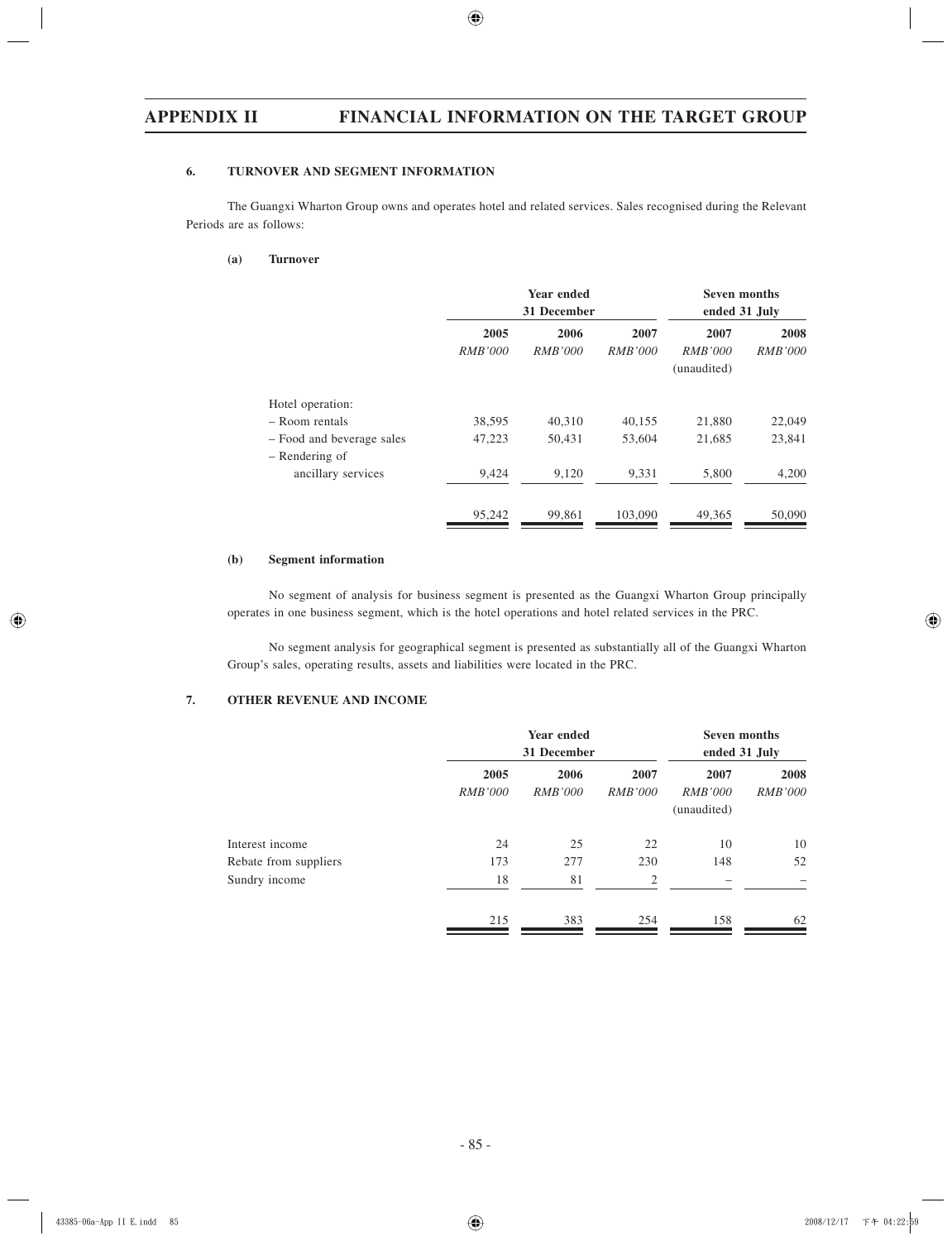# **8. OPERATING PROFIT/(LOSS)**

## **(a) Direct operating costs**

|                  | Year ended<br>31 December |                        |                        | <b>Seven months</b><br>ended 31 July  |                        |
|------------------|---------------------------|------------------------|------------------------|---------------------------------------|------------------------|
|                  | 2005<br><i>RMB'000</i>    | 2006<br><i>RMB'000</i> | 2007<br><i>RMB'000</i> | 2007<br><i>RMB'000</i><br>(unaudited) | 2008<br><b>RMB'000</b> |
| Business tax     | 5,957                     | 6,129                  | 5,925                  | 3,297                                 | 2,957                  |
| Depreciation     | 18,156                    | 18,278                 | 18,425                 | 10,748                                | 10,810                 |
| Direct materials | 19,053                    | 20,212                 | 21,977                 | 9,306                                 | 10,094                 |
| Direct wages     | 6,530                     | 7,255                  | 7,841                  | 4,072                                 | 5,443                  |
| <b>Utilities</b> | 8,382                     | 8,663                  | 8,619                  | 4,817                                 | 5,918                  |
|                  | 58,078                    | 60,537                 | 62,787                 | 32,240                                | 35,222                 |

## **(b) Employee benefit expenses (excluding directors' remuneration)**

|                                                        | Year ended<br>31 December |                        |                        | <b>Seven months</b><br>ended 31 July  |                        |
|--------------------------------------------------------|---------------------------|------------------------|------------------------|---------------------------------------|------------------------|
|                                                        | 2005<br><i>RMB'000</i>    | 2006<br><i>RMB'000</i> | 2007<br><i>RMB'000</i> | 2007<br><i>RMB'000</i><br>(unaudited) | 2008<br><i>RMB'000</i> |
| Wages and salaries<br>Pension costs-statutory pensions | 8.342<br>800              | 9.370<br>968           | 10,171<br>1,238        | 5,214<br>843                          | 7,319<br>904           |
| Staff welfare and benefits                             | 2,129                     | 2,296                  | 2,632                  | 877                                   | 1,882                  |
|                                                        | 11,271                    | 12,634                 | 14,041                 | 6,934                                 | 10,105                 |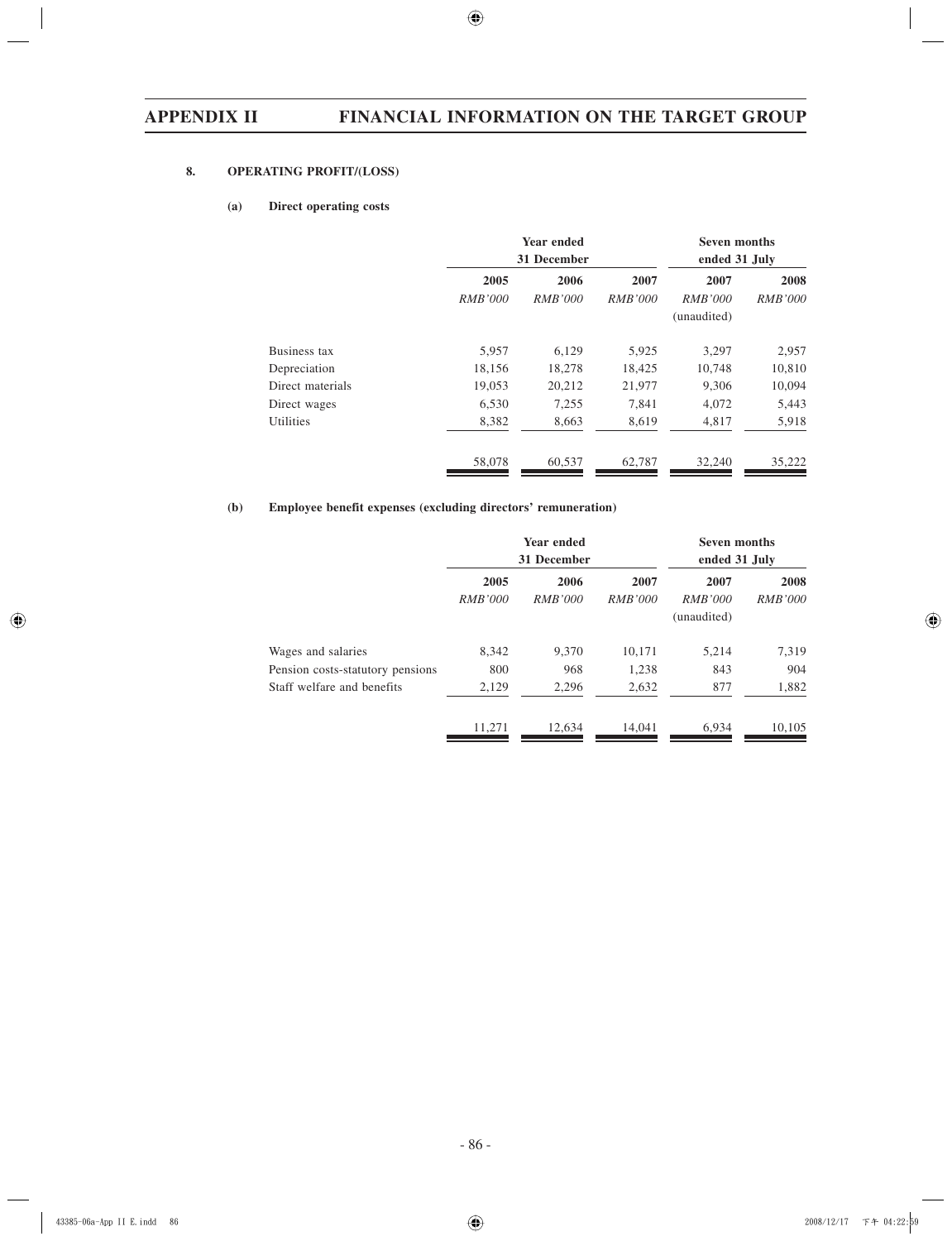# **(c) Other items**

|                                      | Year ended<br>31 December |                        |                        | <b>Seven months</b><br>ended 31 July  |                        |
|--------------------------------------|---------------------------|------------------------|------------------------|---------------------------------------|------------------------|
|                                      | 2005<br><b>RMB'000</b>    | 2006<br><b>RMB'000</b> | 2007<br><b>RMB'000</b> | 2007<br><i>RMB'000</i><br>(unaudited) | 2008<br><i>RMB'000</i> |
| Auditor's remuneration               |                           |                        |                        |                                       |                        |
| Directors' remuneration              |                           |                        |                        |                                       |                        |
| Depreciation of property,            |                           |                        |                        |                                       |                        |
| plant and equipment <i>(note 13)</i> | 28,375                    | 30,016                 | 30,597                 | 21,081                                | 23,871                 |
| Amortisation of land                 |                           |                        |                        |                                       |                        |
| use rights ( <i>note</i> $14$ )      | 319                       | 319                    | 319                    | 187                                   | 187                    |
| Cost of inventories consumed         |                           |                        |                        |                                       |                        |
| in operation                         | 19,053                    | 20,212                 | 21,977                 | 9,306                                 | 10,095                 |
| Loss on disposal of property,        |                           |                        |                        |                                       |                        |
| plant and equipment                  | 4,563                     | 1,025                  | 4,640                  | 4,640                                 | 3,569                  |
| Impairment on trade receivables      | 869                       | 294                    | 175                    | 175                                   | 56                     |
| Impairment on other receivables      | 3,194                     | 417                    | 431                    | 431                                   |                        |
| Property tax                         | 12                        | 1,189                  | 38                     | 25                                    |                        |

## **(d) Finance costs**

|                                                                             | <b>Year ended</b><br>31 December |                        |                        | <b>Seven months</b><br>ended 31 July  |                        |
|-----------------------------------------------------------------------------|----------------------------------|------------------------|------------------------|---------------------------------------|------------------------|
|                                                                             | 2005<br><i>RMB'000</i>           | 2006<br><b>RMB'000</b> | 2007<br><i>RMB'000</i> | 2007<br><i>RMB'000</i><br>(unaudited) | 2008<br><i>RMB'000</i> |
| Interest expense on<br>- Bank borrowings wholly                             |                                  |                        |                        |                                       |                        |
| repayable within five years<br>- Amount due to immediate<br>holding company | 1,031                            |                        | 320<br>23,213          | 182<br>13,541                         | 66<br>13,727           |
|                                                                             | 1,031                            |                        | 23,533                 | 13,723                                | 13,793                 |

### **(e) Property tax**

The property tax rate levied on the rental income and hotel buildings (restricted to 70% of the cost of the buildings) applicable to Guangxi Wharton is 12% and 1.2%, respectively. According to the "supplementary provision of policies on property tax of Guangxi Province", Guangxi Wharton is entitled to the exemption of property tax and land tax on the hotel buildings for the year ended 31 December 2005, 2006 and 2007 of approximately RMB1,136,000, RMB1,304,000 and RMB3,207,000, respectively.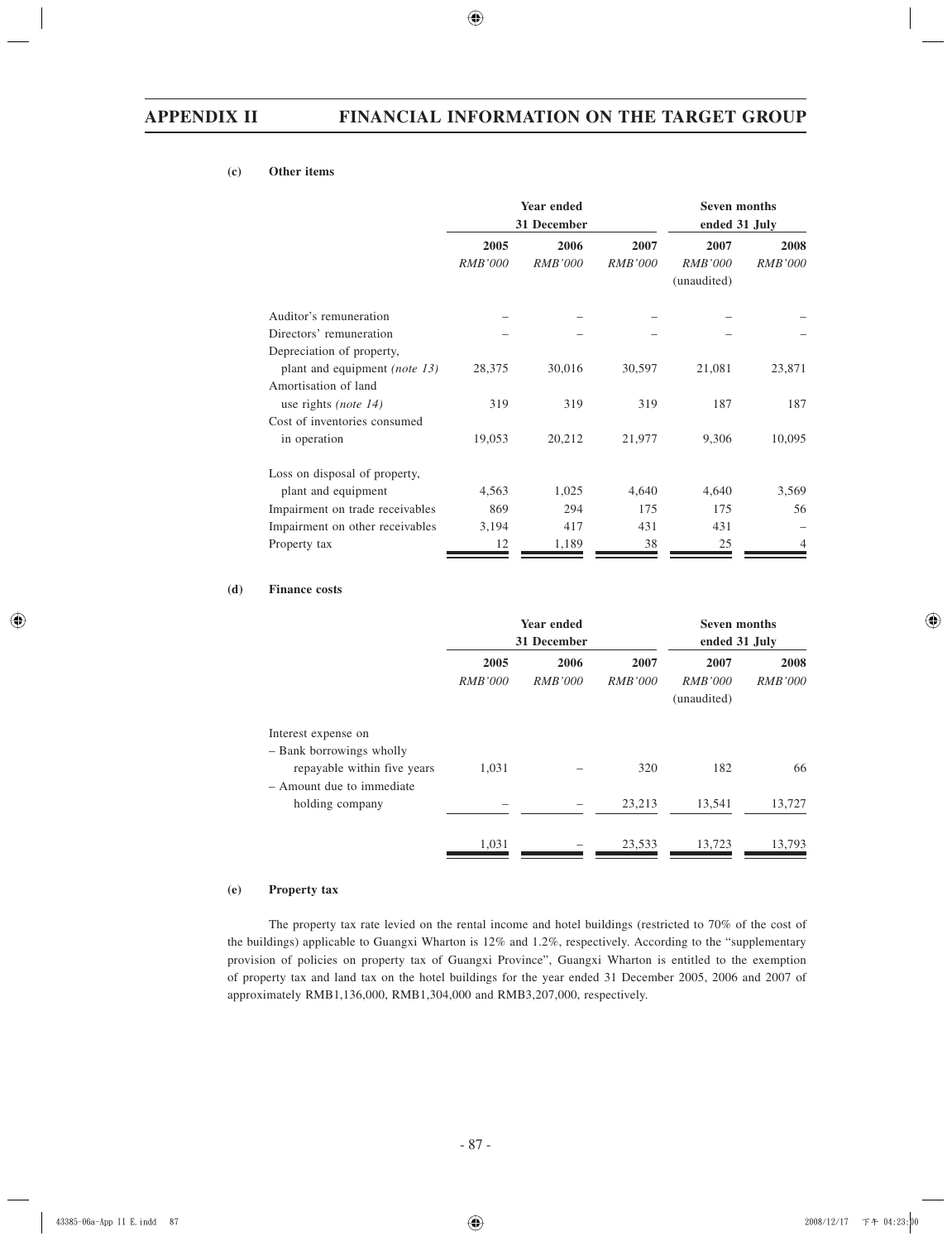# **9. DIRECTOR' AND SENIOR MANAGEMENT'S EMOLUMENTS**

#### **(a) Directors' emoluments**

No directors remuneration were paid during the Relevant Periods

#### **(b) Five highest paid individuals**

During the Relevant Periods, none of the five highest paid individuals is a director of Guangxi Wharton.

|                 |                        | Year ended<br>31 December |                        |                                       | <b>Seven months</b><br>ended 31 July |  |
|-----------------|------------------------|---------------------------|------------------------|---------------------------------------|--------------------------------------|--|
|                 | 2005<br><b>RMB'000</b> | 2006<br><i>RMB'000</i>    | 2007<br><b>RMB'000</b> | 2007<br><i>RMB'000</i><br>(unaudited) | 2008<br><b>RMB'000</b>               |  |
| <b>Salaries</b> | 718                    | 780                       | 744                    | 455                                   | 455                                  |  |
| <b>Bonuses</b>  |                        |                           |                        |                                       |                                      |  |
| Pension costs   |                        |                           |                        |                                       |                                      |  |
|                 | 718                    | 780                       | 744                    | 455                                   | 455                                  |  |

The emoluments paid to each of the above non-director individual throughout the Relevant Periods fell within the banding of nil to HK\$1,000,000 (equivalents to RMB940,000).

**(c)** During the Relevant Periods, no emoluments was paid by Guangxi Wharton to the director of any of the five highest paid individuals as an inducement to join or upon joining Guangxi Wharton or as compensation for loss of office.

### **10. INCOME TAX EXPENSES**

No Hong Kong Profits Tax has been provided as Guangxi Wharton did not have any assessable profits derived from Hong Kong during the Relevant Periods.

No PRC Enterprise Income Tax has been provided as Guangxi Wharton has accumulated losses brought forward to set off the assessable profits derived during the Relevant Periods.

The income tax expenses for the Relevant Periods can be reconciled to the profit/(loss) before income tax per consolidated income statements as follows: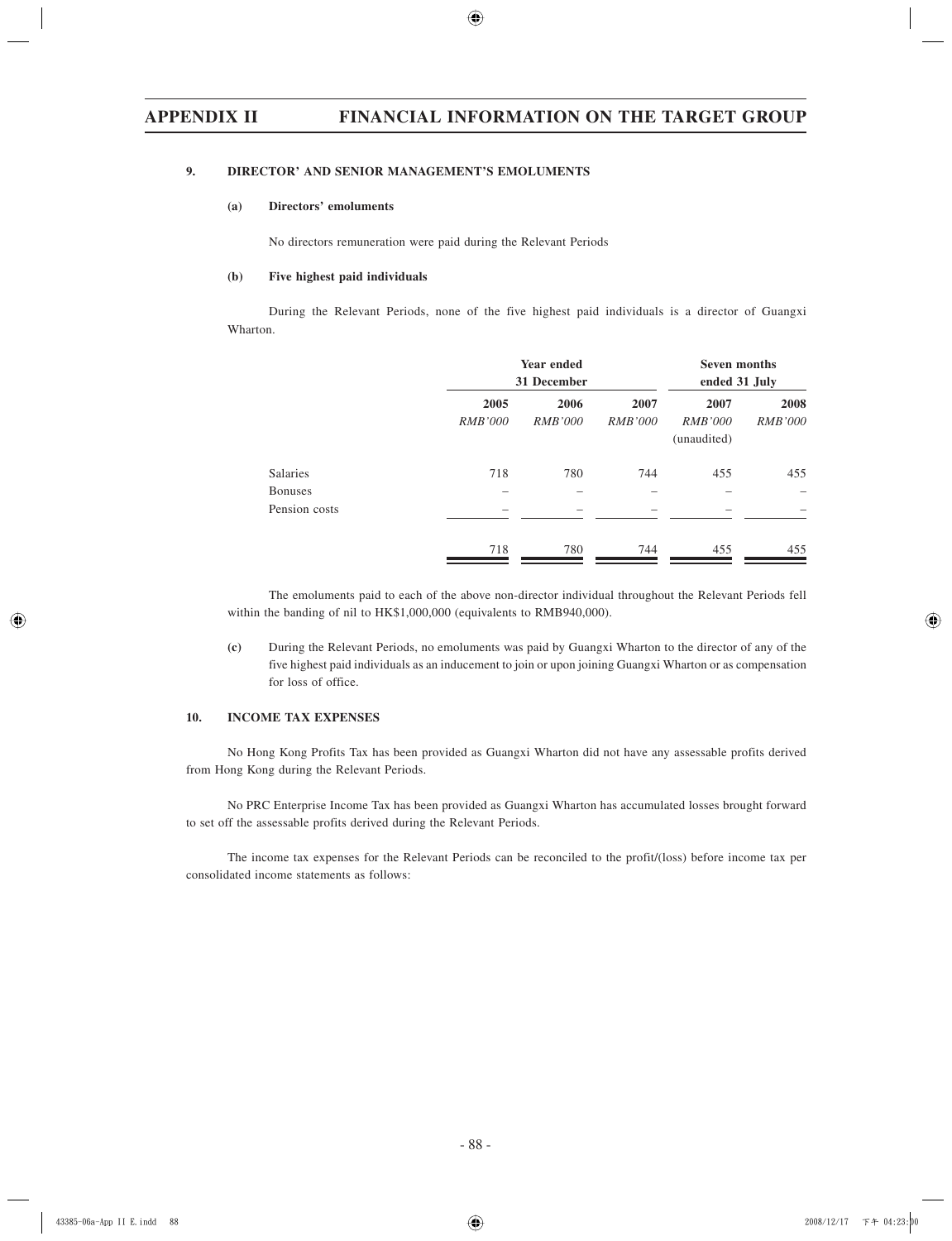|                                          | <b>Year ended</b><br>31 December |                        |                        | <b>Seven months</b><br>ended 31 July  |                        |
|------------------------------------------|----------------------------------|------------------------|------------------------|---------------------------------------|------------------------|
|                                          | 2005<br><i>RMB'000</i>           | 2006<br><i>RMB'000</i> | 2007<br><i>RMB'000</i> | 2007<br><i>RMB'000</i><br>(unaudited) | 2008<br><i>RMB'000</i> |
| Profit/(loss) before income tax          | 10,153                           | 11,649                 | (8,632)                | (11,100)                              | (20,016)               |
| Calculated at the PRC enterprise         |                                  |                        |                        |                                       |                        |
| income rate of $33\%/25\%$               | 3,350                            | 3,844                  | (2,849)                | (3,663)                               | (5,004)                |
| Income not subject to tax                | (10)                             | (25)                   | (461)                  | (458)                                 | (2)                    |
| Expenses not deductible for tax          | 3,554                            | 8                      | 11                     | 9                                     | 16                     |
| Tax losses utilised                      | (6,894)                          | (3,827)                |                        |                                       |                        |
| Tax effect of tax loss<br>not recognised |                                  |                        | 3,299                  | 4,112                                 | 4,990                  |
| Income tax expense                       |                                  |                        |                        |                                       |                        |

In March 2007, the Fifth Plenary Session of the Tenth National People's Congress passed the Corporate Income Tax Law of the People's Republic of China which will take effect from 1 January 2008. From 1 January 2008, the statutory income tax applicable to Guangxi Wharton is 25%.

# **11. DISCONTINUED OPERATION**

Guangxi Wharton Group's provision of travel agency and related services was discontinued upon the de-registration of the subsidiary on 21 December 2007.

(a) The results of the discontinued operation during the Relevant Periods were as follows:

|                                                      | <b>Year ended</b><br>31 December |                |         | <b>Seven months</b><br>ended 31 July |         |  |
|------------------------------------------------------|----------------------------------|----------------|---------|--------------------------------------|---------|--|
|                                                      | 2005                             | 2006           | 2007    | 2007                                 | 2008    |  |
|                                                      | RMB'000                          | <b>RMB'000</b> | RMB'000 | RMB'000                              | RMB'000 |  |
|                                                      |                                  |                |         | (unaudited)                          |         |  |
| Commission from air ticketing                        | 154                              | 93             |         |                                      |         |  |
| Other income                                         | 18                               |                |         |                                      |         |  |
| Selling and distribution expenses                    | (79)                             | (7)            |         |                                      |         |  |
| Administrative expenses                              | (92)                             | (52)           |         |                                      |         |  |
| Profit from operations<br>Gain on de-registration of | 1                                | 34             |         |                                      |         |  |
| the subsidiary (note $c$ )                           |                                  |                | 74      |                                      |         |  |
| Profit before income tax                             | 1                                | 34             | 74      |                                      |         |  |
| Income tax                                           |                                  |                |         |                                      |         |  |
| Profit for the year                                  |                                  | 34             | 74      |                                      |         |  |
| Attributable to:                                     |                                  |                |         |                                      |         |  |
| Guangxi Wharton                                      | 1                                | 32             | 74      |                                      |         |  |
| Minority interest                                    |                                  | 2              |         |                                      |         |  |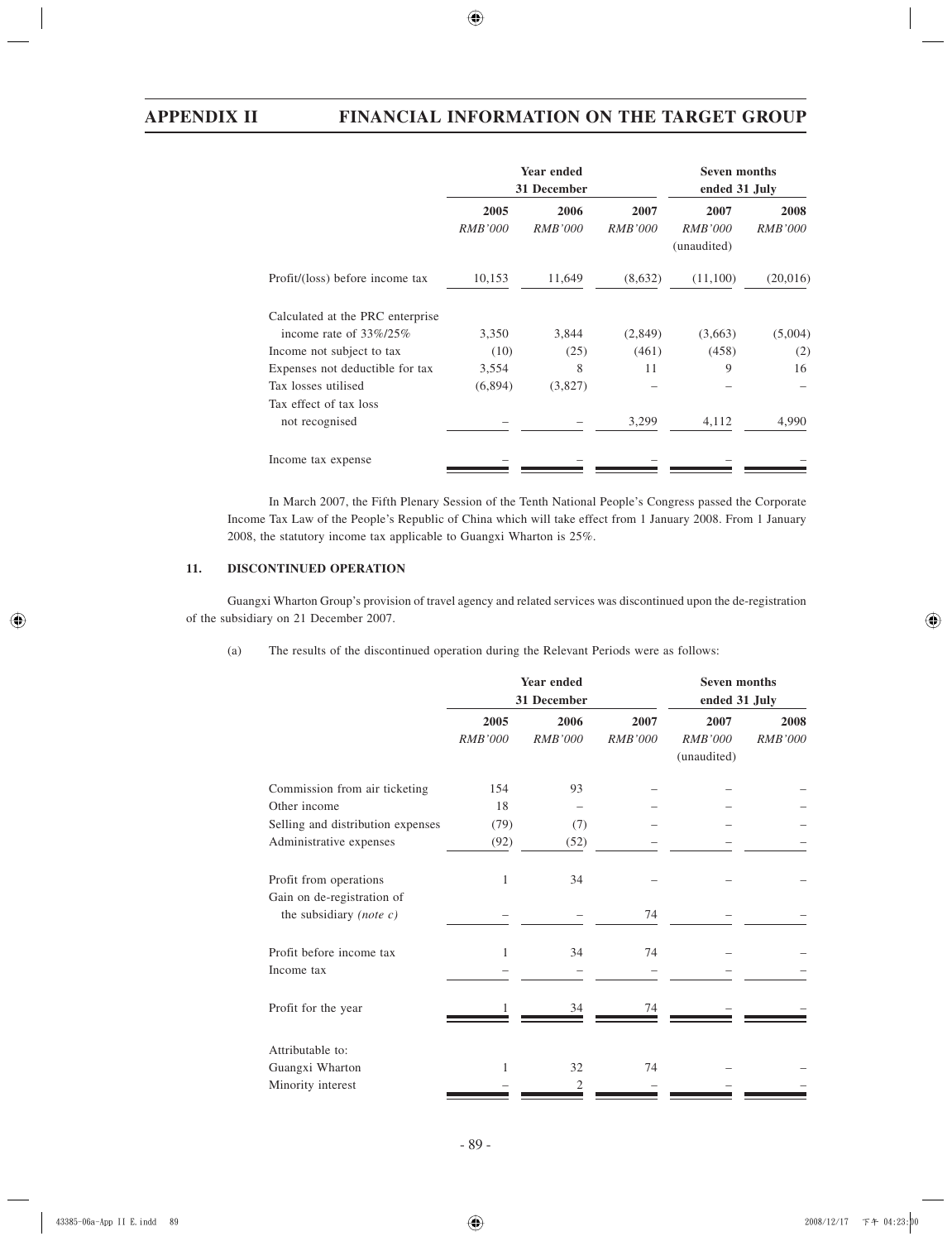# (b) Net assets attributable to Guangxi Wharton

|                                              | As at<br>31 December |                |                | As at<br>31 July |
|----------------------------------------------|----------------------|----------------|----------------|------------------|
|                                              | 2005                 | 2006           | 2007           | 2008             |
|                                              | <i>RMB'000</i>       | <i>RMB'000</i> | <i>RMB'000</i> | <i>RMB'000</i>   |
| Other payables                               | (232)                | (428)          |                |                  |
| Amount due from ultimate holding             |                      |                |                |                  |
| company                                      | 3,942                | 2,667          |                |                  |
| Amount due (to)/from Guangxi Wharton         | (822)                | 683            |                |                  |
| Net assets                                   | 2,888                | 2,922          |                |                  |
| Net assets attributable to Guangxi Wharton   | 2,744                | 2,776          |                |                  |
| Net assets attributable to minority interest | 144                  | 146            |                |                  |

(c) Gain on de-registration was determined as follow:

|                                     | As at<br>21 December<br>2007 |
|-------------------------------------|------------------------------|
|                                     | <b>RMB'000</b>               |
| Other receivables                   | 111                          |
| Other payables                      | (39)                         |
|                                     | 72                           |
| Less: minority interest disposed of | (146)                        |
| Net liabilities disposed of         | (74)                         |
| Gain on de-registration             | 74                           |
|                                     |                              |
|                                     |                              |

# **12. DIVIDENDS**

No dividend was declared or paid during the Relevant Periods.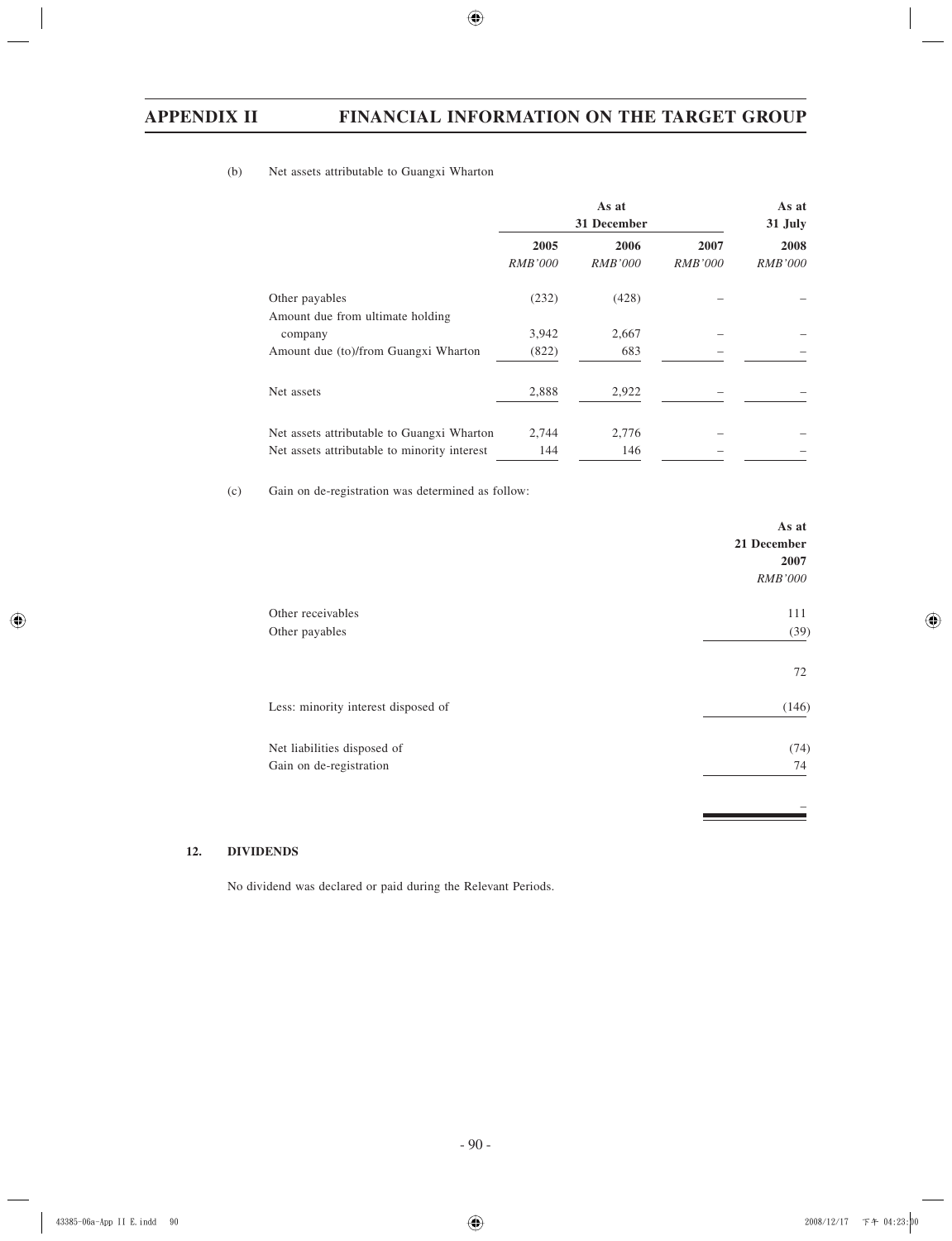# **13. PROPERTY, PLANT AND EQUIPMENT- GUANGXI WHARTON GROUP AND GUANGXI WHARTON**

|                                                                                                      |                          |                                                | <b>Hotel properties</b>             |                                                                                |                                                |                                            |                         |
|------------------------------------------------------------------------------------------------------|--------------------------|------------------------------------------------|-------------------------------------|--------------------------------------------------------------------------------|------------------------------------------------|--------------------------------------------|-------------------------|
|                                                                                                      | Hotel<br><b>RMB'000</b>  | Leasehold<br>buildings improvements<br>RMB'000 | and<br>machinery<br><i>RMB'000</i>  | <b>Equipment Construction</b><br>in progress<br>$\tilde{C}$ ("CIP")<br>RMB'000 | <b>Furniture</b><br>and<br>fixtures<br>RMB'000 | Motor<br>vehicles<br>RMB'000               | <b>Total</b><br>RMB'000 |
| Cost                                                                                                 |                          |                                                |                                     |                                                                                |                                                |                                            |                         |
| At 1 January 2005                                                                                    | 244,618                  | 1,911                                          | 99,084                              | 65,325                                                                         | 37,687                                         | 2,602                                      | 451,227                 |
| Additions<br>Transfer from CIP                                                                       | 28,359<br>2,693          | 61,568                                         | 293<br>$\overline{\phantom{0}}$     | 4,820<br>(64,261)                                                              | 5,298<br>$\qquad \qquad -$                     | $\overline{\phantom{0}}$<br>÷,             | 38,770                  |
| Disposals                                                                                            |                          | (676)                                          |                                     |                                                                                | (313)                                          | (342)                                      | (1, 331)                |
| At 31 December 2005 and                                                                              |                          |                                                |                                     |                                                                                |                                                |                                            |                         |
| 1 January 2006                                                                                       | 275,670                  | 62,803                                         | 99,377                              | 5,884                                                                          | 42,672                                         | 2,260                                      | 488,666                 |
| Additions                                                                                            |                          | 138                                            |                                     | 2,272                                                                          | 1,009                                          |                                            | 3.419                   |
| Transfer from CIP<br>Disposals                                                                       | $\equiv$                 | 2,357<br>(1,213)                               | 1,024                               | (7,278)                                                                        | 3,897<br>(170)                                 | $\equiv$<br>(480)                          | (1,863)                 |
| At 31 December 2006 and                                                                              |                          |                                                |                                     |                                                                                |                                                |                                            |                         |
| 1 January 2007                                                                                       | 275,670                  | 64,085                                         | 100,401                             | 878                                                                            | 47,408                                         | 1,780                                      | 490,222                 |
| Additions                                                                                            |                          | 3,971                                          | 1,590                               | 3,949                                                                          | 2,804                                          | ÷,                                         | 12,314                  |
| Transfer from CIP                                                                                    | L.                       | 615                                            | 168                                 | (4,651)                                                                        | 3,868                                          | ÷,                                         |                         |
| Disposals                                                                                            |                          | (7,238)                                        |                                     |                                                                                | (80)                                           |                                            | (7,318)                 |
| At 31 December 2007 and                                                                              |                          |                                                |                                     |                                                                                |                                                |                                            |                         |
| 1 January 2008                                                                                       | 275,670                  | 61,433                                         | 102,159                             | 176                                                                            | 54,000                                         | 1,780                                      | 495,218                 |
| Additions                                                                                            | $\overline{\phantom{a}}$ | 84,419                                         | $\overline{a}$                      | 2,817                                                                          | 5,149                                          | ÷,                                         | 92,385                  |
| Transfer from CIP<br>Disposals                                                                       | $\overline{\phantom{0}}$ | $\mathbf{1}$<br>(3, 468)                       | $\overline{\phantom{0}}$<br>(1,577) | (131)<br>$\overline{\phantom{0}}$                                              | 130<br>(88)                                    | $\overline{\phantom{a}}$<br>(315)          | (5, 448)                |
| At 31 July 2008                                                                                      | 275,670                  | 142,385                                        | 100,582                             | 2,862                                                                          | 59,191                                         | 1,465                                      | 582,155                 |
| <b>Accumulated depreciation</b><br>and impairment losses<br>At 1 January 2005<br>Charge for the year | 24,696<br>7,993          | 390<br>7,595                                   | 23,864<br>7,945                     | $\overline{\phantom{0}}$                                                       | 15,197<br>4,842                                | 2,602<br>$\overline{\phantom{0}}$          | 66,749<br>28,375        |
| Written back on disposal                                                                             |                          |                                                |                                     | ÷                                                                              | (301)                                          | (342)                                      | (643)                   |
|                                                                                                      |                          |                                                |                                     |                                                                                |                                                |                                            |                         |
| At 31 December 2005 and                                                                              |                          |                                                |                                     |                                                                                |                                                |                                            |                         |
| 1 January 2006                                                                                       | 32,689                   | 7,985                                          | 31,809                              | $\qquad \qquad -$                                                              | 19,738                                         | 2,260                                      | 94,481                  |
| Charge for the year<br>Written back                                                                  | 8,821                    | 7,913<br>(197)                                 | 7,998                               | L,<br>÷                                                                        | 5,284<br>(161)                                 | $\hspace{1.0cm} - \hspace{1.0cm}$<br>(480) | 30,016<br>(838)         |
| At 31 December 2006 and                                                                              |                          |                                                |                                     |                                                                                |                                                |                                            |                         |
| 1 January 2007                                                                                       | 41,510                   | 15,701                                         | 39,807                              | $\qquad \qquad -$                                                              | 24.861                                         | 1,780                                      | 123,659                 |
| Charge for the year                                                                                  | 8,821                    | 8,467                                          | 8,065                               | $\equiv$                                                                       | 5,244                                          | $\overline{\phantom{0}}$                   | 30,597                  |
| Written back on disposal                                                                             |                          | (2,605)                                        |                                     | $\overline{\phantom{0}}$                                                       | (73)                                           | $\overline{\phantom{0}}$                   | (2,678)                 |
| At 31 December 2007 and<br>1 January 2008                                                            | 50,331                   | 21,563                                         | 47,872                              |                                                                                | 30,032                                         | 1,780                                      | 151,578                 |
| Charge for the period                                                                                | 5,146                    | 10,284                                         | 4,735                               |                                                                                | 3,706                                          |                                            | 23,871                  |
| Written back on disposal                                                                             |                          | (1,408)                                        | (73)                                |                                                                                | (83)                                           | (315)                                      | (1,879)                 |
| At 31 July 2008                                                                                      | 55,477                   | 30,439                                         | 52,534                              |                                                                                | 33,655                                         | 1,465                                      | 173,570                 |
| Net book value                                                                                       |                          |                                                |                                     |                                                                                |                                                |                                            |                         |
| At 31 December 2005                                                                                  | 242,981                  | 54,818                                         | 67,568                              | 5,884                                                                          | 22,934                                         |                                            | 394,185                 |
| At 31 December 2006                                                                                  | 234,160                  | 48,384                                         | 60,594                              | $\frac{878}{1}$                                                                | 22,547                                         |                                            | 366,563                 |
| At 31 December 2007                                                                                  | 225,339                  | 39,870                                         | 54,287                              | 176                                                                            | 23,968                                         |                                            | 343,640                 |
| At 31 July 2008                                                                                      | 220,193                  | 111,946                                        | 48,048                              | 2,862                                                                          | 25,536                                         |                                            | 408,585                 |
|                                                                                                      |                          |                                                |                                     |                                                                                |                                                |                                            |                         |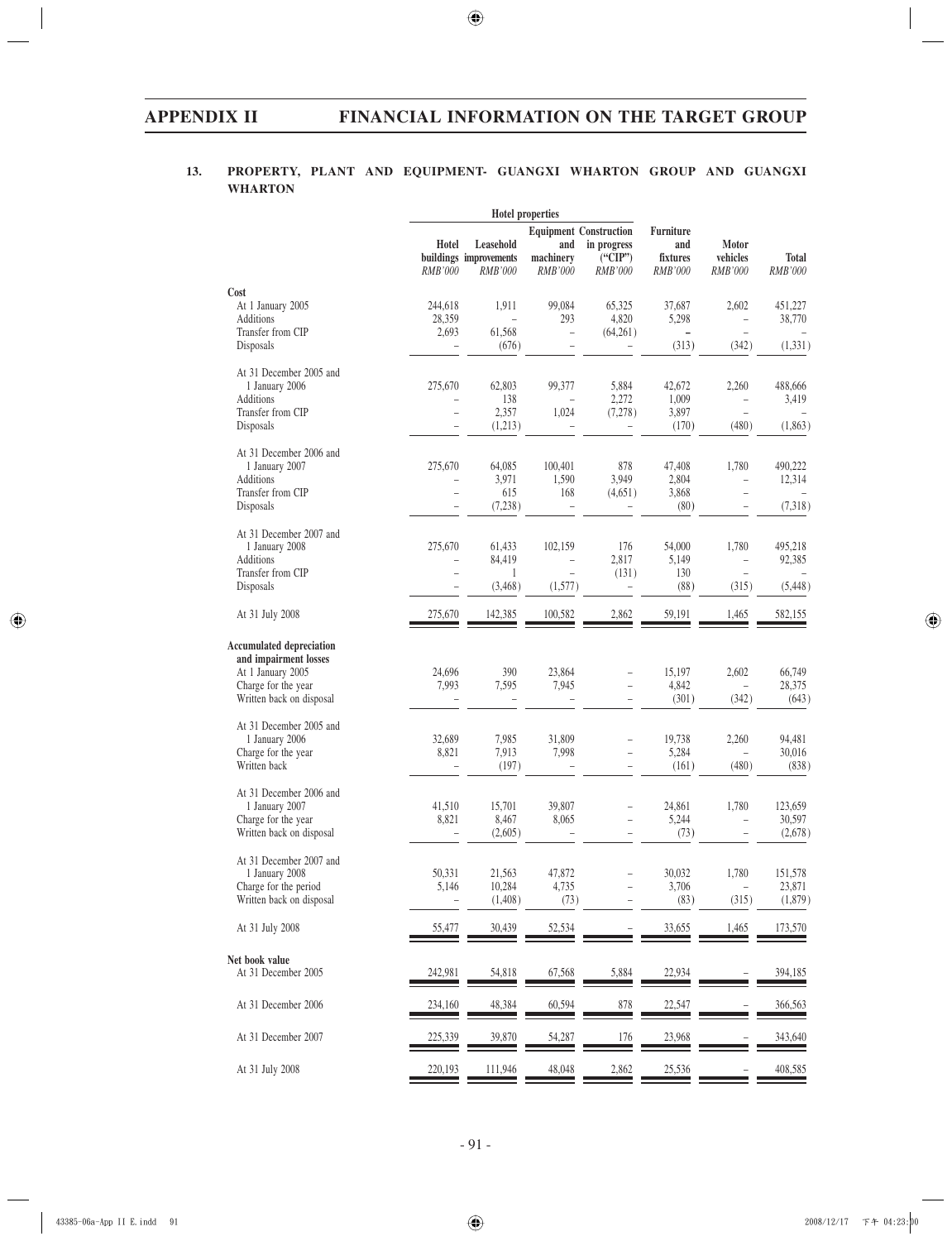As at 31 December 2005, 2006, 2007 and 31 July 2008, all the hotel buildings with net book amounts totaling RMB242,981,000, RMB234,160,000, RMB225,339,000 and RMB220,193,000 were pledged as collateral to a bank for the ultimate holding company's borrowings, respectively.

The hotel properties, together with the land use rights as referred to note 14 below, were revalued at RMB600,000,000 by an independent firm of professional valuers, BMI Appraisals Limited, by reference to the market vale at existing state as at 31 October 2008. The revalued amount has not been incorporated in the Financial Information.

## **14. LAND USE RIGHTS – GUANGXI WHARTON GROUP AND GUANGXI WHARTON**

|                            | As at<br>31 December |                |                | As at<br>31 July |
|----------------------------|----------------------|----------------|----------------|------------------|
|                            | 2005                 | 2006           | 2007           | 2008             |
|                            | <i>RMB'000</i>       | <i>RMB'000</i> | <i>RMB'000</i> | <i>RMB'000</i>   |
| Cost                       | 12,779               | 12,779         | 12,779         | 12,779           |
| Accumulated amortisation   |                      |                |                |                  |
| Balance at 1 January       | 416                  | 735            | 1,054          | 1,373            |
| Charge for the year/period | 319                  | 319            | 319            | 187              |
|                            | 735                  | 1,054          | 1,373          | 1,560            |
| Net book value             | 12,044               | 11,725         | 11,406         | 11,219           |

Land use rights represent lease payments for acquiring rights to use land, which is all located in the PRC, for own-used hotel properties as referred to note 13 above.

Pursuant to the land use rights certificate, Nan Ning Guo Yong (2005) No 429198 (the "Land Certificate"), issued by Nanning City People's Government dated 28 February 2005, the land use rights of the property with a site of 41,426 sq.m. have been granted to Guangxi Wharton for a term of 40 years expiring on 29 May 2043 for hotel and catering purposes. The validity of the Land Certificate will expire on 10 October 2009. As advised by the Group and its legal adviser in the PRC, the tenure of the Land Certificate can be renewed on an annual basis until 29 May 2043 at no extra land premium or other payments.

As at 31 December 2005, 2006, 2007 and 31 July 2008, prepaid lease payments with net book amounts totaling RMB12,044,000, RMB11,725,000, RMB11,406,000 and RMB11,219,000 were pledged as collateral to a bank for the ultimate holding company's borrowings, respectively.

## **15. INVESTMENT IN A SUBSIDIARY – GUANGXI WHARTON**

|                                    | As at<br>31 December |                |                | As at<br>31 July |
|------------------------------------|----------------------|----------------|----------------|------------------|
|                                    | 2005                 | 2006           | 2007           | 2008             |
|                                    | <i>RMB'000</i>       | <i>RMB'000</i> | <i>RMB'000</i> | <b>RMB'000</b>   |
| Unlisted equity interests, at cost | 2,850                | 2,850          | -              |                  |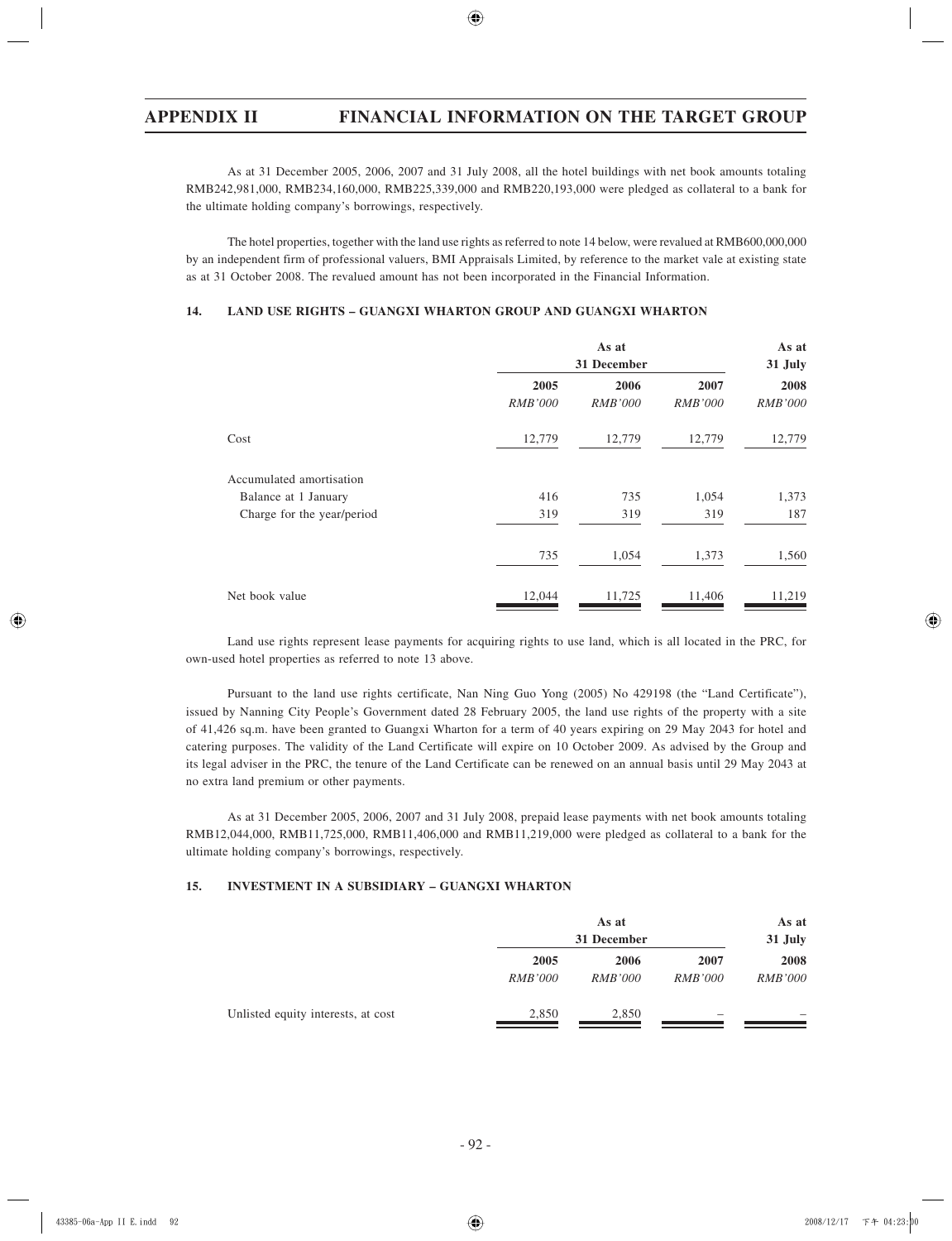| <b>Name</b>       | Place of<br>incorporation/<br>operation       | Nominal value of issued<br>and fully paid share<br>capital/paid in capital | <b>Direct</b> | Percentage of<br>attributable<br>equity interest<br><b>Indirect</b> | Principal<br>activities        |
|-------------------|-----------------------------------------------|----------------------------------------------------------------------------|---------------|---------------------------------------------------------------------|--------------------------------|
| 廣西南洋國際<br>旅行社有限公司 | The People's Republic<br>of China (the "PRC") | RMB 3,000,000                                                              | 95%           | -                                                                   | Travel and<br>related services |

Particulars of the Company's subsidiary prior to 21 December 2007 as follows:

The subsidiary was de-registered on 21 December 2007.

#### **16. DEFERRED TAXATION**

Guangxi Wharton had unutilised tax losses approximately RMB30,690,000, RMB19,093,000, RMB29,091,000 and RMB49,053,000 as at 31 December 2005, 31 December 2006, 31 December 2007 and 31 July 2008 respectively, that can be carried forward for five years from the year/period in which the losses arose for offsetting against future taxable profits of the tax entity in which the losses arose. Deferred tax assets are recognised for tax losses carried forward only to the extent that the realisation of related benefits through future taxable profits is probable. Guangxi Wharton did not recognise deferred tax assets of approximately RMB10,128,000, RMB6,301,000, RMB9,600,000 and RMB12,263,000 as at 31 December 2005, 31 December 2006, 31 December 2007 and 31 July 2008, respectively, in respect of such unutilised tax losses due to unpredictability of future profit streams.

# **17. INVENTORIES – GUANGXI WHARTON GROUP AND GUANGXI WHARTON**

|                       | As at<br>31 December |                |                | As at<br>31 July |
|-----------------------|----------------------|----------------|----------------|------------------|
|                       | 2005                 | 2006           | 2007           | 2008             |
|                       | <i>RMB'000</i>       | <i>RMB'000</i> | <i>RMB'000</i> | <i>RMB'000</i>   |
| Raw materials         | 946                  | 1,169          | 910            | 931              |
| Low value consumables | 3,211                | 2,840          | 2,532          | 2,586            |
|                       | 4,157                | 4,009          | 3,442          | 3,517            |

## **18. TRADE AND OTHER RECEIVABLES – GUANGXI WHARTON GROUP AND GUANGXI WHARTON**

|                                | As at<br>31 December   |                        |                        | As at<br>31 July       |
|--------------------------------|------------------------|------------------------|------------------------|------------------------|
|                                | 2005<br><i>RMB'000</i> | 2006<br><i>RMB'000</i> | 2007<br><i>RMB'000</i> | 2008<br><b>RMB'000</b> |
| Trade receivables              | 3,951                  | 5,499                  | 5,784                  | 3,824                  |
| Less: provision for impairment | (869)                  | (1,163)                | (1,338)                | (1, 394)               |
| Trade receivables – net        | 3,082                  | 4,336                  | 4,446                  | 2,430                  |
| Other receivables              | 1,470                  | 1,748                  | 5,929                  | 2,232                  |
| Prepayments                    | 809                    | 1,554                  | 1,157                  | 1,221                  |
| Less: provision for impairment | (881)                  | (1,298)                | (1,729)                |                        |
|                                | 1,398                  | 2,004                  | 5,357                  | 3,453                  |
|                                | 4,480                  | 6,340                  | 9,803                  | 5,883                  |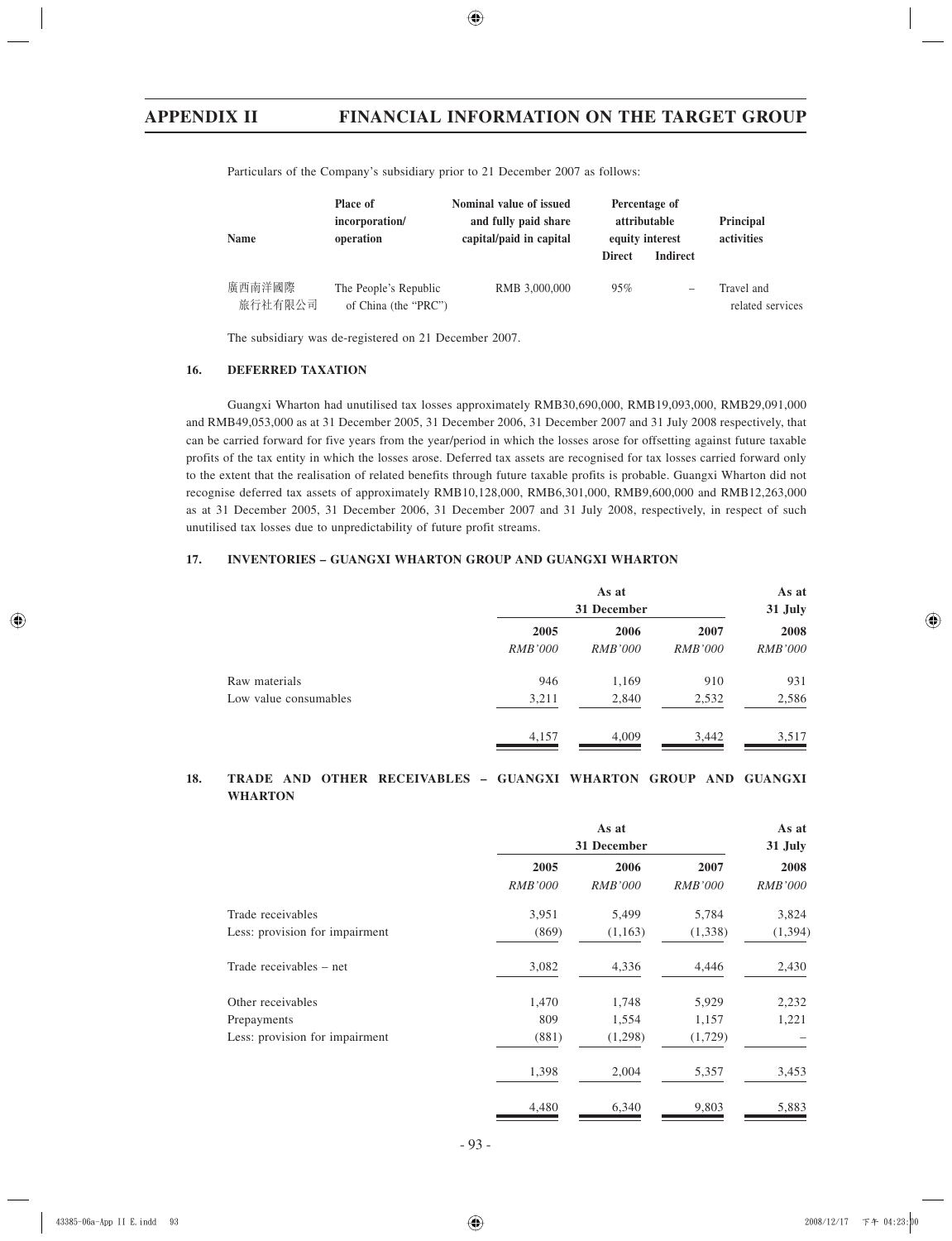Other receivables mainly represent fundings to third parties, which are unsecured, interest free and have no fixed repayment terms.

There is no concentration of credit risk with respect to trade receivables, as Guangxi Wharton has a large number of customers, dispersed over the country.

- (a) As at 31 December 2005, 2006, 2007 and 31 July 2008, the fair value of trade receivables of Guangxi Wharton approximated their carrying amounts.
- (b) A significant part of Guangxi Wharton's sales are by credit cards or against payment of deposits. The remaining amounts are with general credit term of 90 days. Guangxi Wharton has a defined credit policy. The ageing analysis of the trade receivables after provision of impairment is as follows:

|                |                | As at<br>31 December |                |                |
|----------------|----------------|----------------------|----------------|----------------|
|                | 2005           | 2006                 | 2007           | 2008           |
|                | <i>RMB'000</i> | <i>RMB'000</i>       | <i>RMB'000</i> | <i>RMB'000</i> |
| $31 - 60$ days | 1,840          | 3,566                | 2,983          | 1,843          |
| $61 - 90$ days | 159            | 182                  | 348            | 236            |
| Over 90 days   | 1,083          | 588                  | 1,115          | 351            |
|                | 3,082          | 4,336                | 4,446          | 2,430          |

Trade receivables that are less than three months past due are not considered impaired. As at 31 December 2005, 2006, 2007 and 31 July 2008, trade receivables of RMB1,083,000, RMB588,000, RMB1,115,000 and RMB351,000 were past due but not impaired. These relate to a number of independent customers for whom no recent history of default.

|              |                        | As at<br>31 December   |                        |                        |
|--------------|------------------------|------------------------|------------------------|------------------------|
|              | 2005<br><b>RMB'000</b> | 2006<br><b>RMB'000</b> | 2007<br><b>RMB'000</b> | 2008<br><i>RMB'000</i> |
| Over 90 days | 1,083                  | 588                    | 1,115                  | 351                    |
|              | 1,083                  | 588                    | 1,115                  | 351                    |

As at 31 December 2005, 2006, 2007 and 31 July 2008, trade receivables of RMB869,000, RMB1,163,000, RMB1,338,000, RMB1,394,000 were considered impaired. Guangxi Wharton does not hold any collateral over these balances.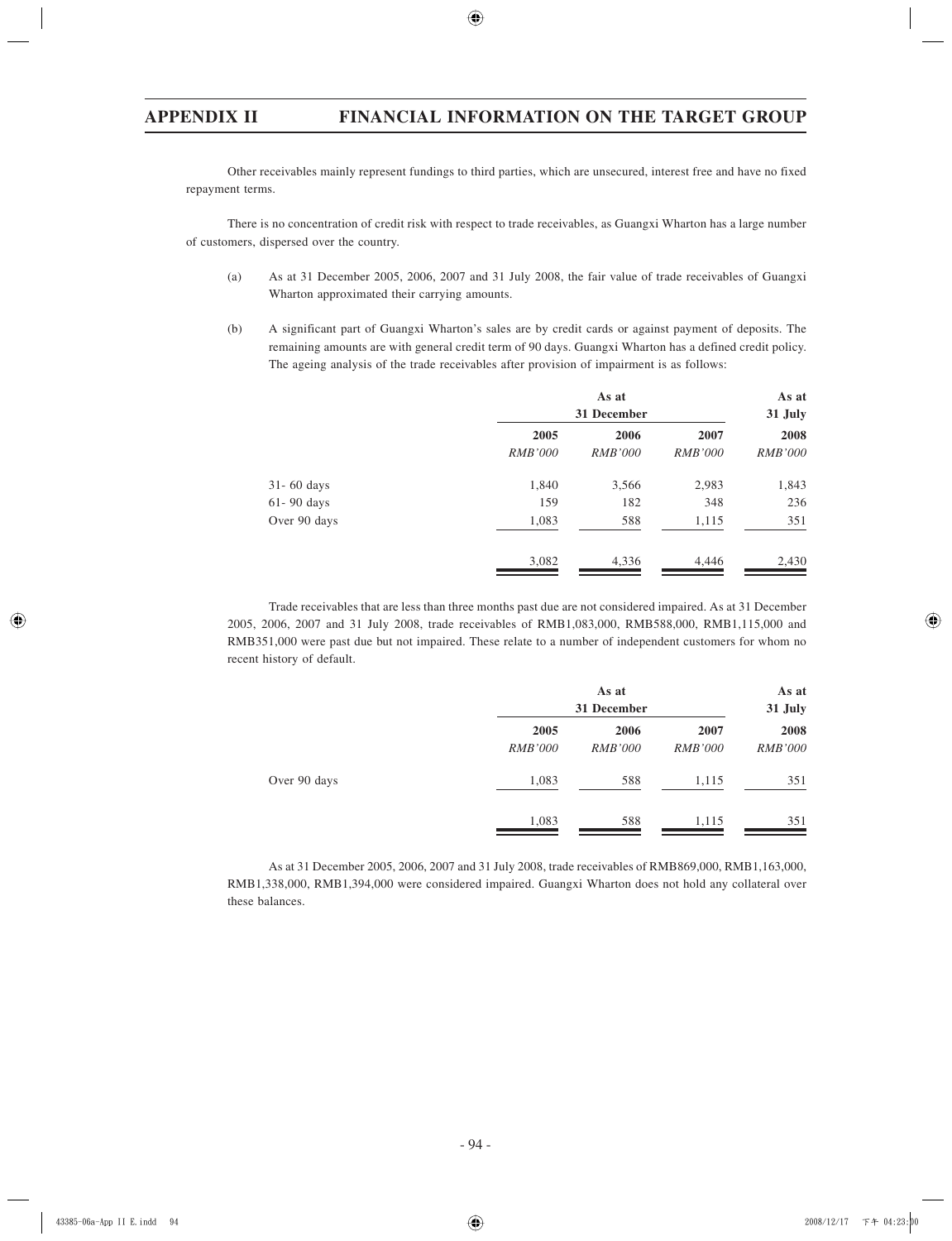Movements in the provision for impairment of trade receivables during the Relevant Periods are as follows:

|                              | As at<br>31 December |                |                | As at<br>31 July |
|------------------------------|----------------------|----------------|----------------|------------------|
|                              | 2005                 | 2006           | 2007           | 2008             |
|                              | <i>RMB'000</i>       | <i>RMB'000</i> | <i>RMB'000</i> | <i>RMB'000</i>   |
| Beginning of the year/period |                      | 869            | 1,163          | 1,338            |
| Provision for impairment     | 869                  | 294            | 175            | 56               |
| At end of the year/period    | 869                  | 1,163          | 1,338          | 1,394            |

Movements in the provision for impairment of other receivables during the Relevant Periods are as follows:

|                              | As at<br>31 December |                |                |                |
|------------------------------|----------------------|----------------|----------------|----------------|
|                              | 2005                 | 2006           | 2007           | 2008           |
|                              | <i>RMB'000</i>       | <i>RMB'000</i> | <i>RMB'000</i> | <i>RMB'000</i> |
| Beginning of the year/period |                      | 881            | 1,298          | 1,729          |
| Provision for impairment     | 881                  | 417            | 431            |                |
| At end of the year/period    | 881                  | 1,298          | 1,729          | 1,729          |

The creation of provision of impaired receivables have been included in administrative expenses in the consolidated income statement.

# **19. CASH AND CASH EQUIVALENTS – GUANGXI WHARTON GROUP AND GUANGXI WHARTON**

|                          |                | As at<br>31 December |                | As at<br>31 July |
|--------------------------|----------------|----------------------|----------------|------------------|
|                          | 2005           | 2006                 | 2007           | 2008             |
|                          | <i>RMB'000</i> | <i>RMB'000</i>       | <i>RMB'000</i> | <i>RMB'000</i>   |
| Cash at bank and in hand | 4,362          | 3,235                | 5,782          | 1,032            |

All the Guangxi Wharton's bank balances are denominated in RMB were placed with banks in the PRC. RMB is not a freely convertible currency and the remittance of funds out of the PRC is subject to the exchange restriction imposed by the PRC government.

The effective annual interest rate on bank deposits as at 31 December 2005, 2006, 2007 and 31 July 2008 was 1.52%, 3.3%, 3.05% and 1.83%, respectively.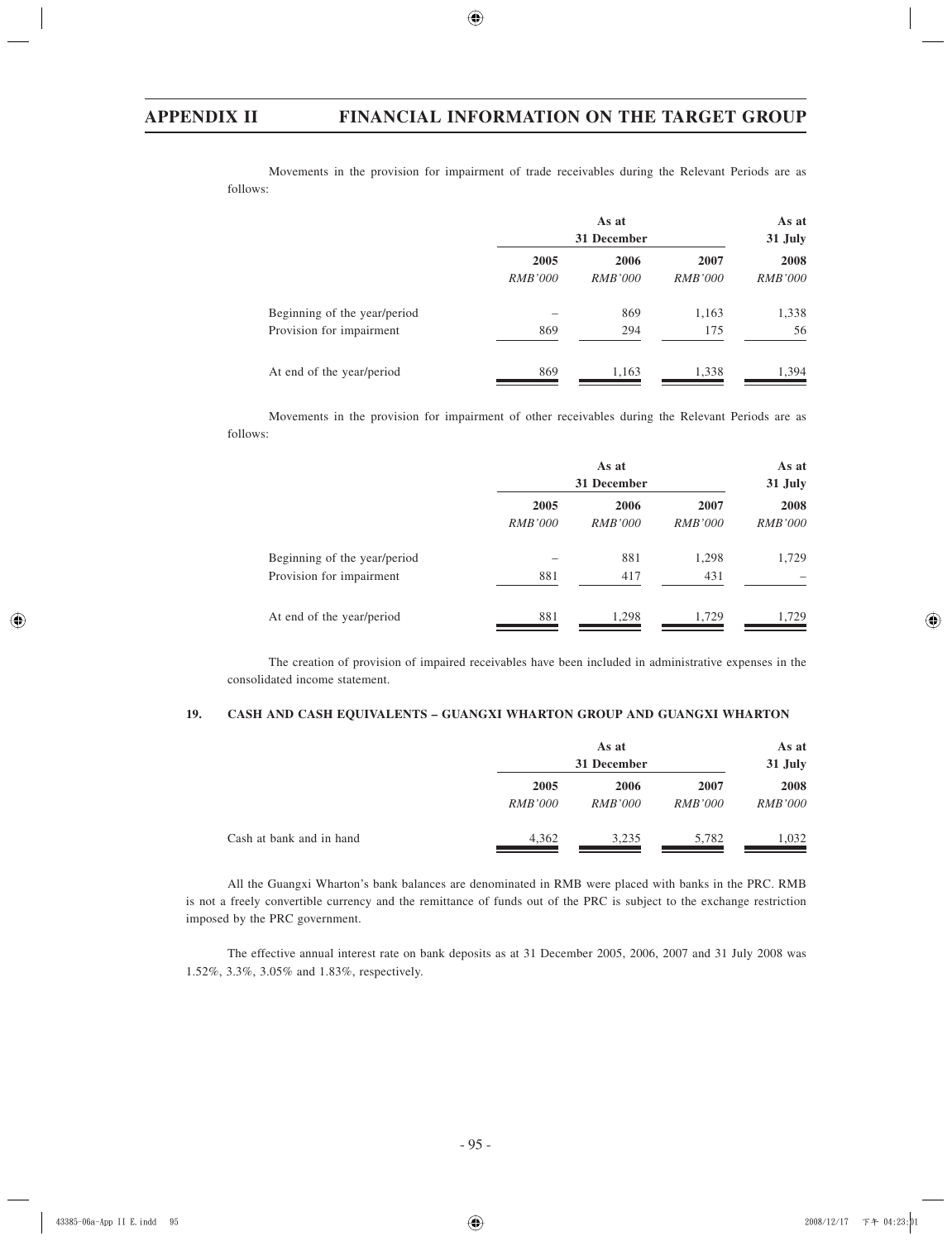# **20. SHORT-TERM BANK LOAN – GUANGXI WHARTON GROUP AND GUANGXI WHARTON**

|                      | As at<br>31 December |                | As at<br>31 July |                |
|----------------------|----------------------|----------------|------------------|----------------|
|                      | 2005                 | 2006           | 2007             | 2008           |
|                      | <b>RMB'000</b>       | <i>RMB'000</i> | <b>RMB'000</b>   | <b>RMB'000</b> |
| Short term bank loan |                      |                |                  |                |
| - Unsecured          |                      |                | 4,000            |                |
|                      |                      |                | 4,000            |                |

The effective interest rates of short-term bank loan at each of the balance sheet dates of the Relevant Periods were as follows:

|           |                | As at<br>31 December |                | As at<br>31 July         |
|-----------|----------------|----------------------|----------------|--------------------------|
|           | 2005           | 2006                 | 2007           | 2008                     |
|           | <i>RMB'000</i> | <i>RMB'000</i>       | <i>RMB'000</i> | <i>RMB'000</i>           |
| Bank loan |                |                      | 5.19%          | $\overline{\phantom{a}}$ |

The short-term bank loan was guaranteed by the ultimate holding company and was repaid in March 2008.

# **21. TRADE AND OTHER PAYABLES**

|                              |                        | As at<br>31 December   |                        | As at<br>31 July       |
|------------------------------|------------------------|------------------------|------------------------|------------------------|
|                              | 2005<br><b>RMB'000</b> | 2006<br><i>RMB'000</i> | 2007<br><b>RMB'000</b> | 2008<br><b>RMB'000</b> |
| <b>Guangxi Wharton Group</b> |                        |                        |                        |                        |
| Trade payables               | 4,569                  | 5,713                  | 5,924                  | 4,631                  |
| Receipts in advance          | 5,514                  | 5,533                  | 6,287                  | 6,901                  |
| Other taxes payable          | 711                    | 679                    | 744                    | 568                    |
| Deposits received            | 893                    | 940                    | 1,048                  | 1,145                  |
| Other payables               | 1,672                  | 4,883                  | 4,315                  | 6,123                  |
|                              | 13,359                 | 17,748                 | 18,318                 | 19,368                 |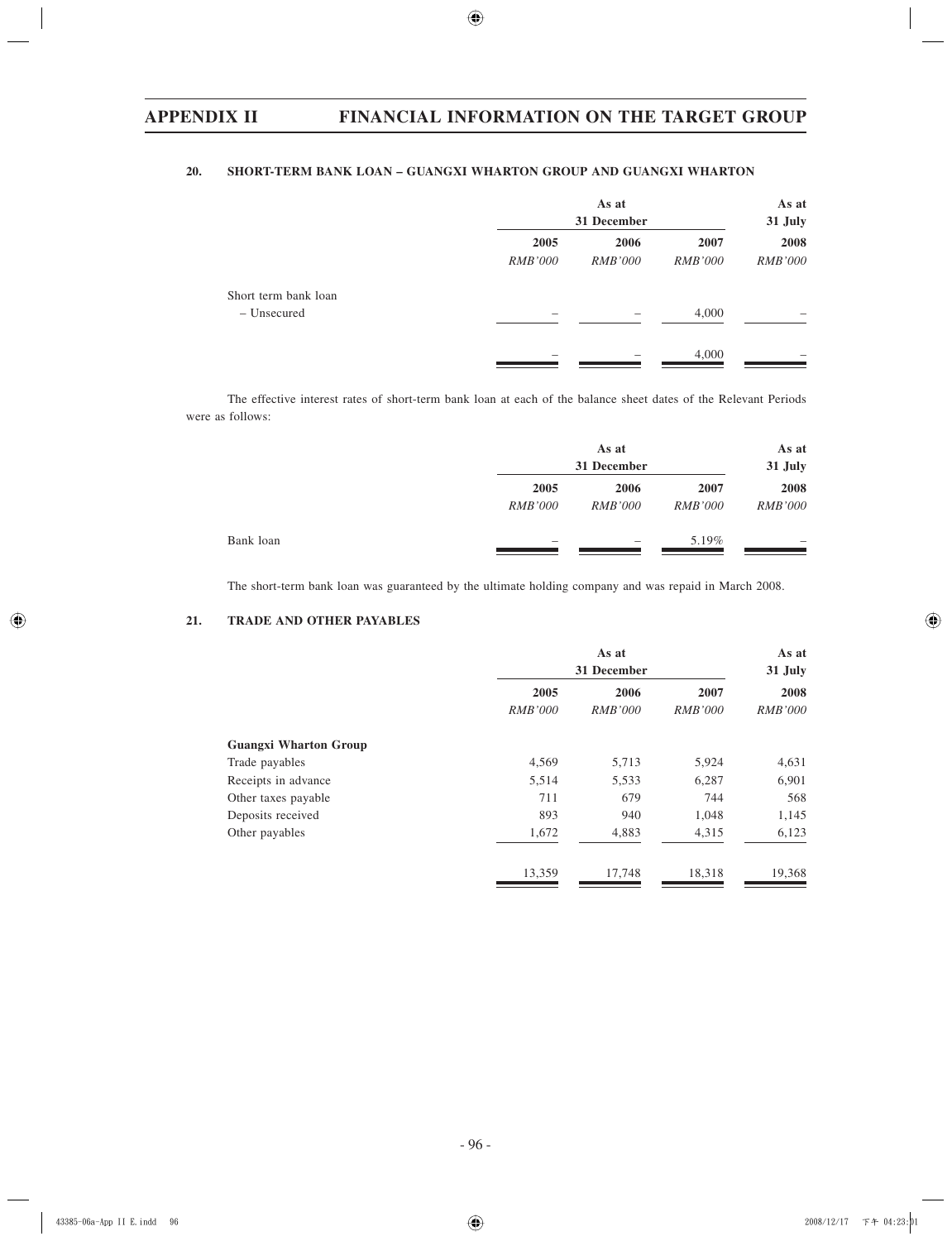|                        | As at<br>31 December   |                        | As at<br>31 July       |                        |
|------------------------|------------------------|------------------------|------------------------|------------------------|
|                        | 2005<br><i>RMB'000</i> | 2006<br><i>RMB'000</i> | 2007<br><b>RMB'000</b> | 2008<br><i>RMB'000</i> |
| <b>Guangxi Wharton</b> |                        |                        |                        |                        |
| Trade payables         | 4,569                  | 5,713                  | 5,924                  | 4,631                  |
| Receipts in advance    | 5,514                  | 5,533                  | 6,287                  | 6,901                  |
| Other taxes payable    | 711                    | 679                    | 744                    | 568                    |
| Deposits received      | 893                    | 940                    | 1,048                  | 1,145                  |
| Other payables         | 1,438                  | 4,455                  | 4,315                  | 6,123                  |
|                        | 13,125                 | 17,320                 | 18,318                 | 19,368                 |

The ageing analysis of trade payables as at 31 December 2005, 2006, 2007 and 31 July 2008 is as follows:

|              | As at<br>31 December<br>2005<br>2006<br>2007 |                | As at<br>31 July<br>2008 |                |
|--------------|----------------------------------------------|----------------|--------------------------|----------------|
|              |                                              |                |                          |                |
|              | <b>RMB'000</b>                               | <i>RMB'000</i> | <b>RMB'000</b>           | <i>RMB'000</i> |
| $31-60$ days | 2,868                                        | 3,959          | 4,135                    | 2,761          |
| $61-90$ days | 272                                          | 918            | 1,045                    | 698            |
| Over 90 days | 1,429                                        | 836            | 744                      | 1,172          |
|              | 4,569                                        | 5,713          | 5,924                    | 4,631          |

The carrying amounts of trade payables approximated their fair values.

# **22. AMOUNT DUE FROM/(TO) ULTIMATE HOLDING COMPANY/AMOUNT DUE TO IMMEDIATE HOLDING COMPANY/AMOUNT DUE FROM A SUBSIDIARY**

The amounts due from/(to) ultimate holding company, immediate holding company and a subsidiary are unsecured, interest-free and repayable on demand except for the amount of RMB293,207,000 and RMB390,382,000 due to the immediate holding company which borne interest of 7.68% and 7.47% per annum at 31 December 2007 and 31 July 2008 respectively.

## **23. CAPITAL AND RESERVES**

**(a) Share capital**

|                 |                | As at<br>31 December |                | As at<br>31 July |
|-----------------|----------------|----------------------|----------------|------------------|
|                 | 2005           | 2006                 | 2007           | 2008             |
|                 | <i>RMB'000</i> | <i>RMB'000</i>       | <i>RMB'000</i> | <i>RMB'000</i>   |
| Paid-up capital | 87,814         | 87.814               | 87,814         | 87,814           |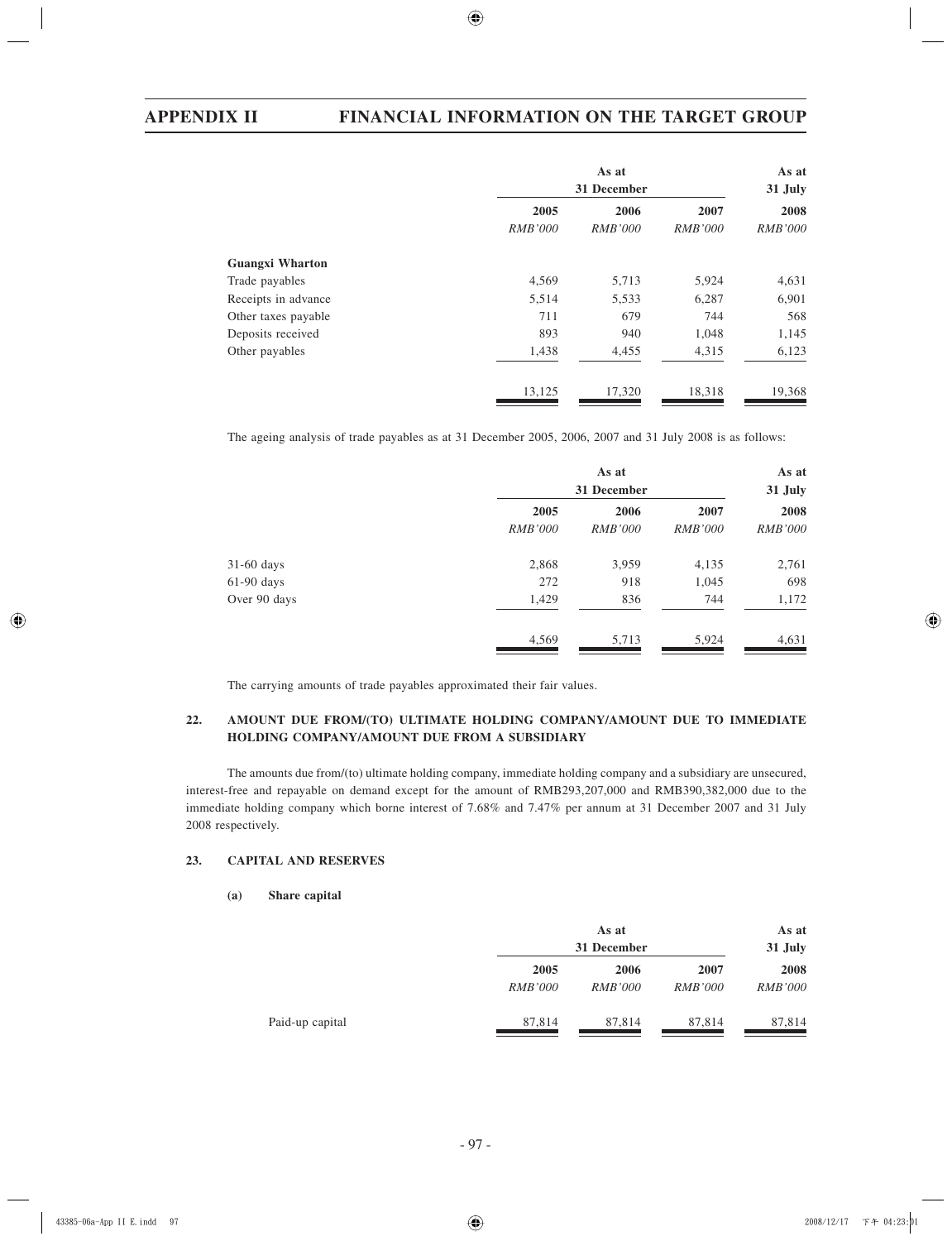### **(b) Capital reserve**

Capital reserve mainly represents the book value of assets injected by the investors of Guangxi Wharton in excess of their share of the registered capital.

## **(c) Distribution of reserves**

In the opinion of directors of Guangxi Wharton, Guangxi Wharton did not have any reserve available for distribution to equity shareholders during the Relevant Periods.

## **(d) Capital management**

Guangxi Wharton's primary objectives when managing capital are to safeguard the company's ability to continue as a going concern, so that it can fund its development, management of hotel operations, and continue to provide returns for shareholders, by pricing hotel operations commensurately with the level of risk and by securing access to finance at a reasonable cost.

Guangxi Wharton actively and regularly reviews and manages its capital structure to maintain a balance between the higher shareholder returns that might be possible with higher levels of borrowings and the advantage and security afforded by a sound capital position, and makes adjustments to the capital structure in light of changes in economic conditions.

Guangxi Wharton monitors its capital structure on the basis of a gearing ratio, being the total of bank and interest bearing borrowings divided by the total assets. As at 31 December 2005, 2006, 2007 and 31 July 2008, the gearing ratios of Guangxi Wharton were 81%,77%, 80% and 110%, respectively.

Guangxi Wharton is not subject to externally imposed capital requirements.

## **24. PLEDGE OF ASSETS**

As at 31 December 2005, 2006, 2007 and 31 July 2008, bank borrowings of the ultimate holding company were secured on Guangxi Wharton's hotel properties and land use rights as follows:

|                 | As at<br>31 December |                | As at<br>31 July |                |
|-----------------|----------------------|----------------|------------------|----------------|
|                 | 2005                 | 2006           | 2007             | 2008           |
|                 | <i>RMB'000</i>       | <i>RMB'000</i> | <i>RMB'000</i>   | <b>RMB'000</b> |
| Hotel buildings | 242,981              | 234,160        | 225,339          | 220,193        |
| Land use rights | 12,044               | 11,725         | 11,406           | 11,219         |
|                 | 255,025              | 245,885        | 236,745          | 231,412        |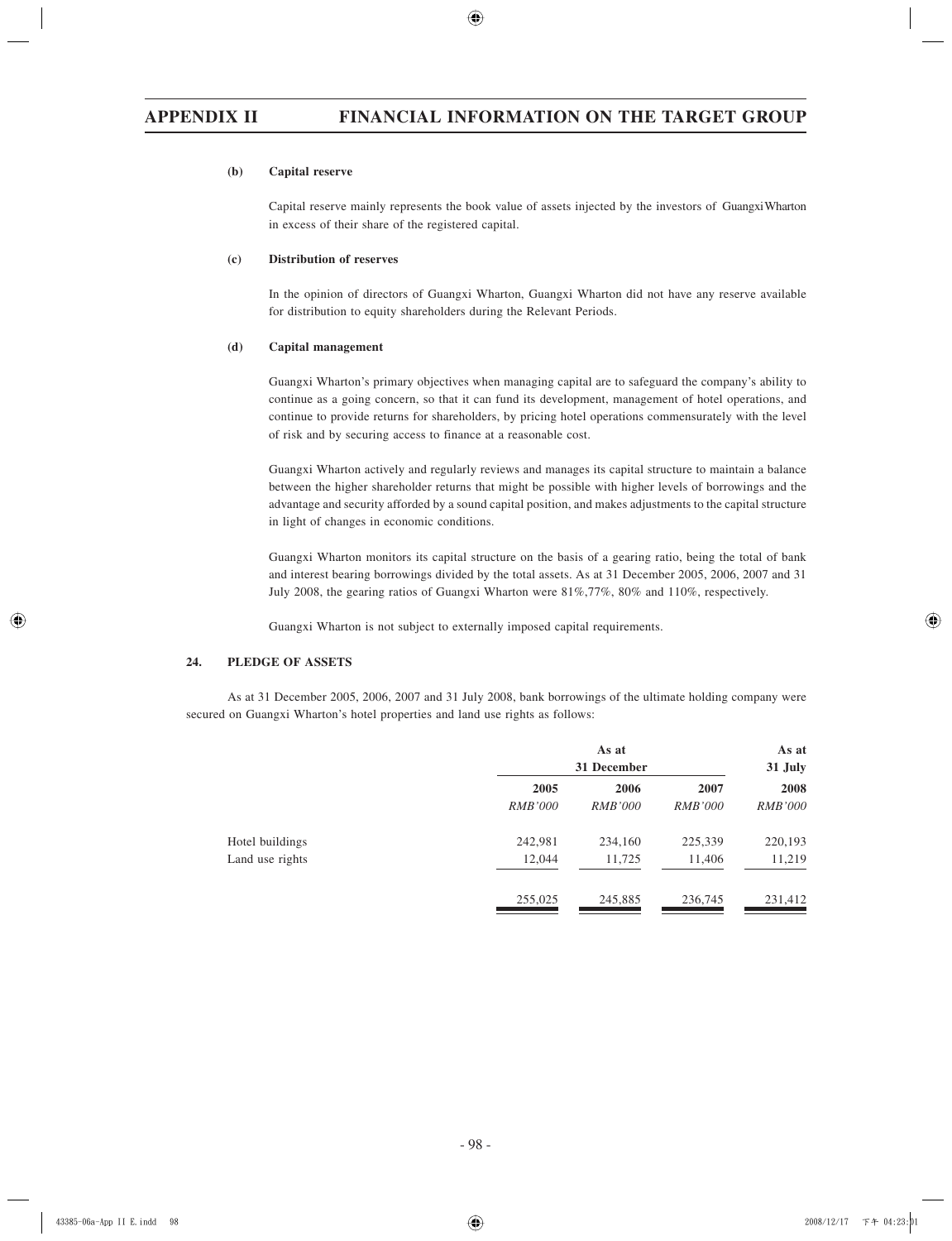# **25. COMMITMENTS**

(a) Capital commitments outstanding at each of the balance sheet date not provided for in the Financial Information were as follows:

|                                                                                               | As at<br>31 December   |                        |                        | As at<br>31 July       |
|-----------------------------------------------------------------------------------------------|------------------------|------------------------|------------------------|------------------------|
|                                                                                               | 2005<br><i>RMB'000</i> | 2006<br><i>RMB'000</i> | 2007<br><i>RMB'000</i> | 2008<br><i>RMB'000</i> |
| Contracted for, in respect of<br>leasehold improvements<br>Authorised but not contracted for, | 7,920                  | 8.047                  | 4,345                  | 1,377                  |
| in respect of leasehold improvements                                                          |                        |                        |                        |                        |
|                                                                                               | 7,920                  | 8,047                  | 4,345                  | 1,377                  |

(b) Guangxi Wharton Group had future aggregate minimum lease rental receivable under non-cancellable operating leases in respect of land and buildings as follows:

|                                                              | As at<br>31 December   |                        | As at<br>31 July       |                        |
|--------------------------------------------------------------|------------------------|------------------------|------------------------|------------------------|
|                                                              | 2005<br><b>RMB'000</b> | 2006<br><i>RMB'000</i> | 2007<br><b>RMB'000</b> | 2008<br><b>RMB'000</b> |
| Not later than one year<br>Later than one year and not later | 96                     | 1,229                  | 1,413                  | 1,341                  |
| than five years                                              | 272                    | 1,876                  | 513                    | 24                     |
|                                                              | 368                    | 3,105                  | 1,926                  | 1,365                  |

# **26. RELATED PARTY TRANSACTIONS**

## **(a) Key management personnel remuneration**

Remuneration for key management personnel of Guangxi Wharton is set out in note 9 of this section.

## **(b) Transactions with related parties**

During the Relevant Periods, Guangxi Wharton's directors are of the view that the following companies/ parties are related parties of the Guangxi Wharton Group:

| 廣西銀河集團有限公司      | A majority shareholder of 北海銀河高科技產業股份有限公司,<br>the ultimate holding company of Guangxi Wharton |
|-----------------|-----------------------------------------------------------------------------------------------|
| 北海銀河高科技產業股份有限公司 | The immediate holding company of Guangxi Wharton                                              |
| 北海銀河開關設備有限公司    | A subsidiary of 北海銀河高科技產業股份有限公司, the immediate<br>holding company of Guangxi Wharton          |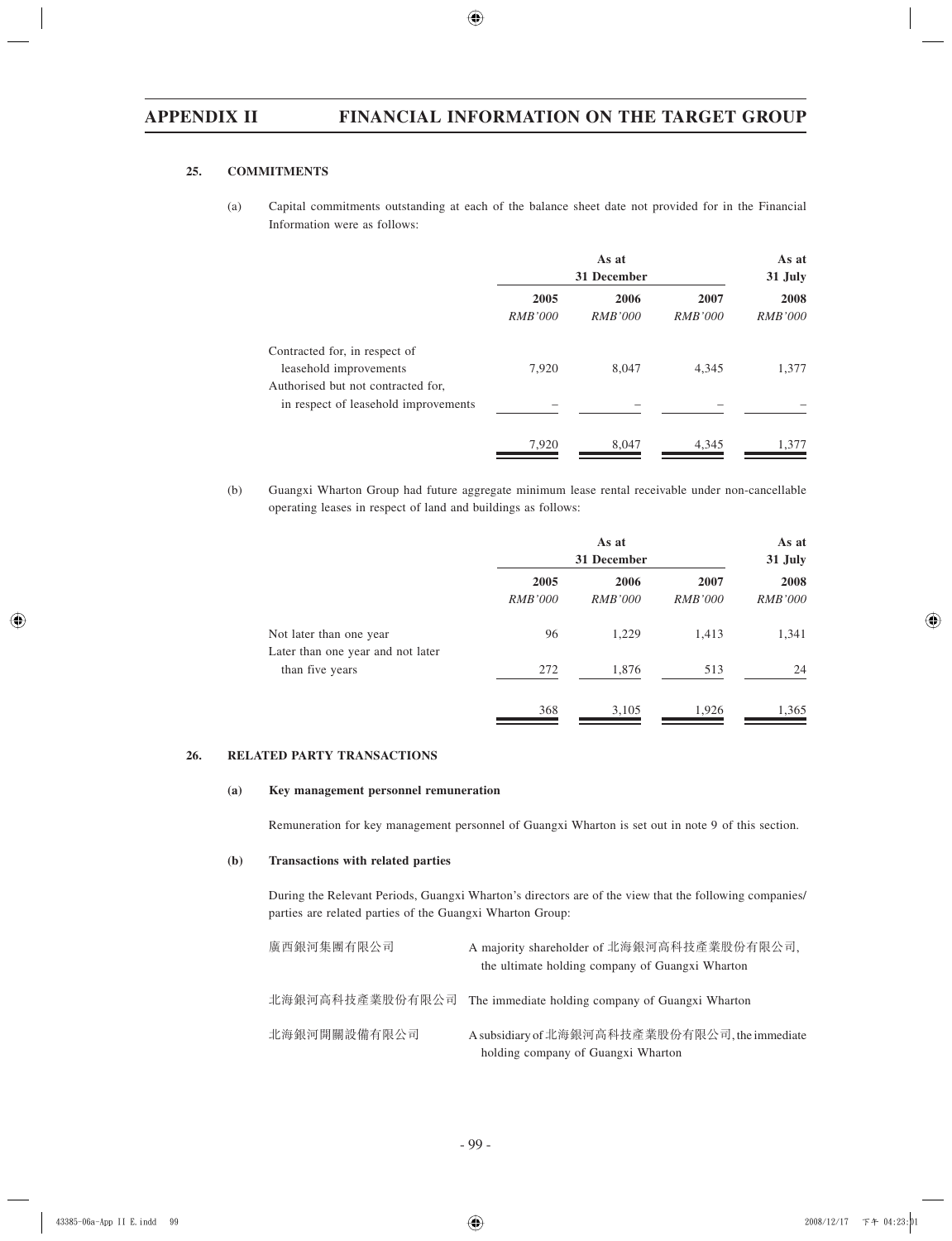| 南寧銀河南方軟件有限公司         | A subsidiary of 北海銀河高科技產業股份有限公司, the immediate<br>holding company of Guangxi Wharton |
|----------------------|--------------------------------------------------------------------------------------|
| 四州銀河汽車集團有限公司         | A subsidiary of 北海銀河高科技產業股份有限公司, the immediate<br>holding company of Guangxi Wharton |
| 江西變壓器科技股份有限公司        | A subsidiary of 北海銀河高科技產業股份有限公司, the immediate<br>holding company of Guangxi Wharton |
| 柳州特種變壓器有限責任公司        | A subsidiary of 北海銀河高科技產業股份有限公司, the immediate<br>holding company of Guangxi Wharton |
| 貴州遵義銀河長征科技<br>有限責任公司 | A subsidiary of 北海銀河高科技產業股份有限公司, the immediate<br>holding company of Guangxi Wharton |
| 北海銀河科技變壓器有限公司        | A subsidiary of 北海銀河高科技產業股份有限公司, the immediate<br>holding company of Guangxi Wharton |
| 北海銀河電子有限公司           | A subsidiary of 北海銀河高科技產業股份有限公司, the immediate<br>holding company of Guangxi Wharton |
| 北海銀河科技電氣有限責任公司       | A subsidiary of 北海銀河高科技產業股份有限公司, the immediate<br>holding company of Guangxi Wharton |
| 西安開元電力自動化有限公司        | A subsidiary of 北海銀河高科技產業股份有限公司, the immediate<br>holding company of Guangxi Wharton |
| 貴州長征電器股份有限公司         | An associate of 廣西銀河集團有限公司, the ultimate holding<br>company of Guangxi Wharton       |
| Gao Jian             | A minority shareholder of Guangxi Wharton                                            |

Guangxi Wharton had the following significant transactions with related parties in accordance with the terms mutually agreed by the respective parties. The directors of Guangxi Wharton are of the opinion that such transactions were conducted in the ordinary and usual course of business and on normal commercial terms.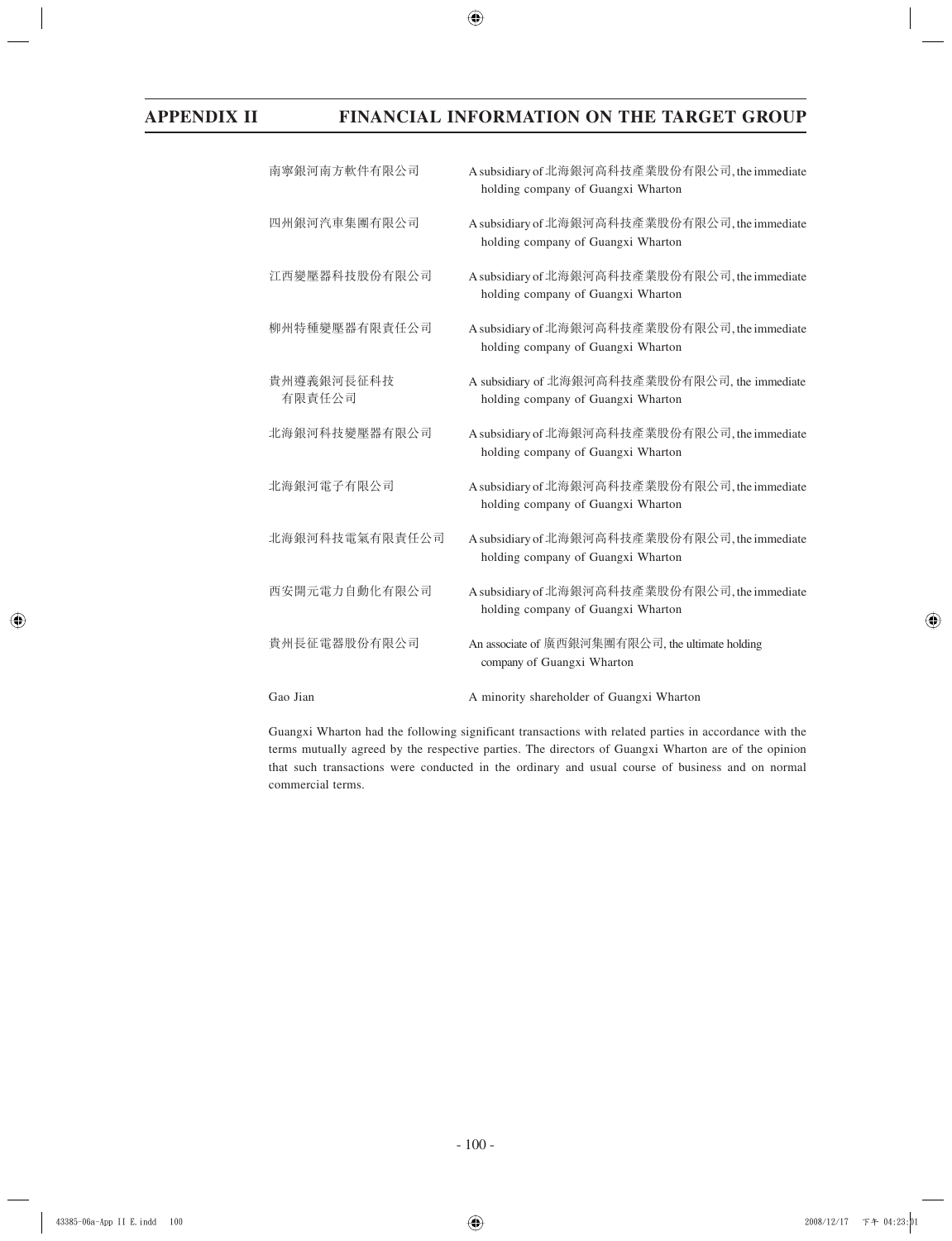|                                                                                    | As at<br>31 December |                        |                 | As at<br>31 July |  |
|------------------------------------------------------------------------------------|----------------------|------------------------|-----------------|------------------|--|
|                                                                                    | 2005<br>RMB'000      | 2006<br><i>RMB'000</i> | 2007<br>RMB'000 | 2008<br>RMB'000  |  |
| Sales of services                                                                  |                      |                        |                 |                  |  |
| To parties under common control:                                                   |                      |                        |                 |                  |  |
| fellow subsidiaries<br>- 北海銀河開關設備有限公司                                              |                      |                        | 20              | 18               |  |
| - 南寧銀河南方軟件有限公司                                                                     | 68                   | 64                     | 54              | 10               |  |
| - 四州銀河汽車集團有限公司                                                                     |                      |                        | 41              |                  |  |
| - 江西變壓器科技股份有限公司                                                                    | 72                   | 113                    | 158             |                  |  |
| - 柳州特種變壓器有限責任公司                                                                    | 29                   | 39                     | 50              |                  |  |
|                                                                                    | 169                  | 216                    | 323             | 28               |  |
| immediate holding company<br>- 北海銀河高科技產業股份有限公司                                     |                      | 364                    | 2,392           | 1,966            |  |
| ultimate holding company<br>- 廣西銀河集團有限公司                                           | 2,632                | 2,522                  | 249             | 143              |  |
| To parties under common significant<br>influence related company<br>- 貴州長征電器股份有限公司 | 111                  | 100                    |                 |                  |  |
| Purchase of computer equipment<br>fellow subsidiary<br>- 南寧銀河南方軟件有限公司              | 47                   | 61                     |                 |                  |  |

## **(c) Amounts due from/(to) fellow subsidiaries**

|                | As at<br>31 December |                | As at<br>31 July |
|----------------|----------------------|----------------|------------------|
| 2005           | 2006                 | 2007           | 2008             |
| <i>RMB'000</i> | <i>RMB'000</i>       | <i>RMB'000</i> | <i>RMB'000</i>   |
|                |                      |                |                  |
|                |                      |                |                  |
|                |                      | 17             | 14               |
| 2.000          |                      |                |                  |
| 54             | 54                   | 7,000          |                  |
| 69             | 182                  | 262            |                  |
| 29             | 6.040                | 6,000          |                  |
| 1,500          | 1,500                | 1,500          |                  |
|                |                      |                | 14               |
|                | 3,652                | 7,776          | 14,779           |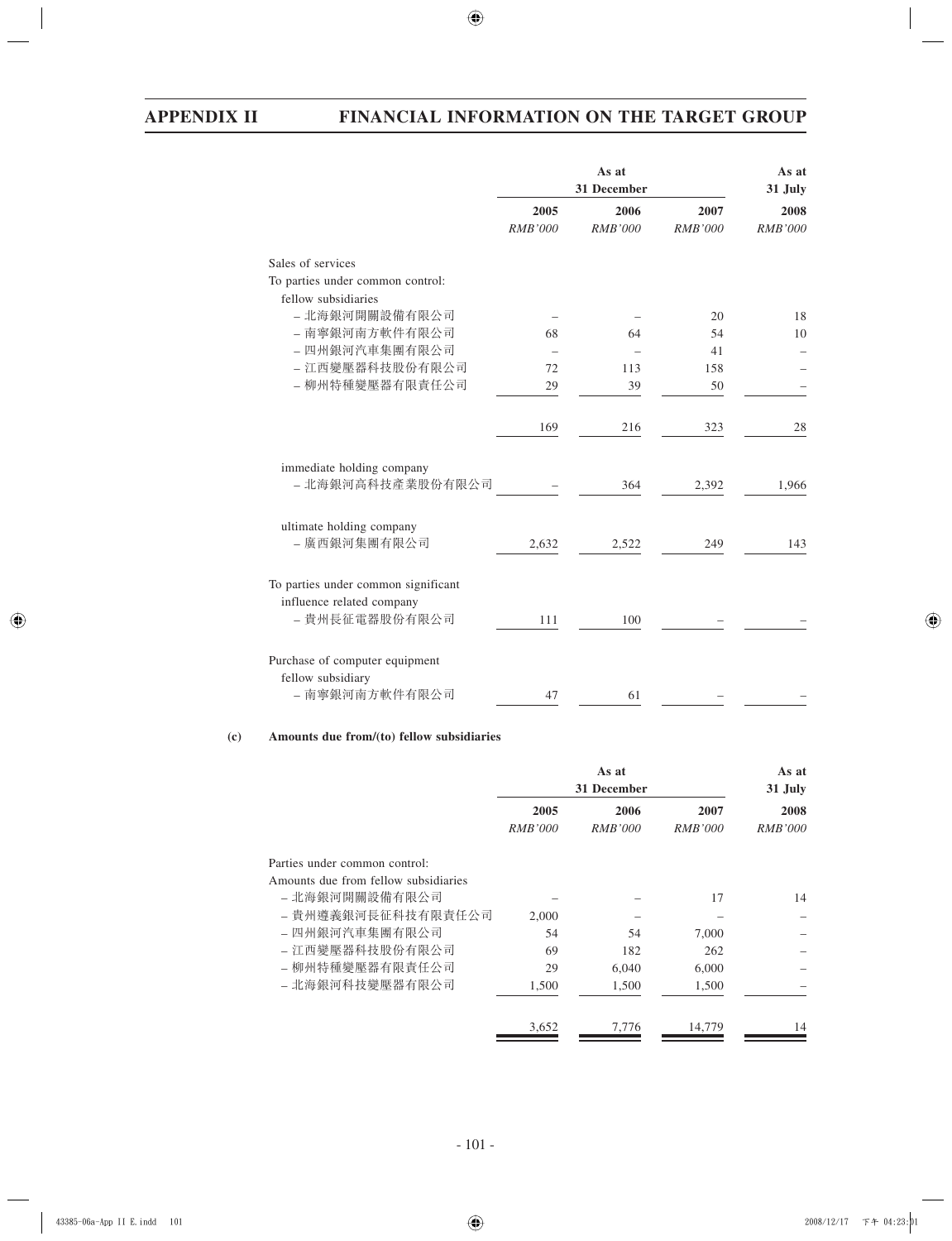|                                                      | As at<br>31 December   |                        |                        | As at<br>31 July       |
|------------------------------------------------------|------------------------|------------------------|------------------------|------------------------|
|                                                      | 2005<br><i>RMB'000</i> | 2006<br><i>RMB'000</i> | 2007<br><i>RMB'000</i> | 2008<br><i>RMB'000</i> |
| Amounts due to fellow subsidiaries<br>- 南寧銀河南方軟件有限公司 | 4.337                  | 4.370                  | 4.408                  |                        |
| - 北海銀河電子有限公司                                         | 28,801                 | 28,801                 | 29,123                 |                        |
| - 北海銀河科技電氣有限責任公司                                     | 700                    |                        |                        |                        |
| - 西安開元電力自動化有限公司                                      | 500                    | 500                    | 500                    |                        |
|                                                      | 34,338                 | 33,671                 | 34,031                 |                        |

The balances due from/(to) fellow subsidiaries at 31 December 2005, 2006, 2007 and 31 July 2008 are unsecured, interest free and repayable on demand.

## **(d) Amount due from a related company**

|                                                     | As at<br>31 December   |                        |                        | As at<br>31 July       |
|-----------------------------------------------------|------------------------|------------------------|------------------------|------------------------|
|                                                     | 2005<br><i>RMB'000</i> | 2006<br><i>RMB'000</i> | 2007<br><i>RMB'000</i> | 2008<br><i>RMB'000</i> |
| Party under significant influence<br>- 貴州長征電器股份有限公司 | 111                    | 211                    | 211                    | 211                    |

The balance due from a related company at 31 December 2005, 2006, 2007 and 31 July 2008 is unsecured, interest free and repayable on demand.

# **(e) Amount due to a minority shareholder**

|              |                | As at<br>31 December |                |                |
|--------------|----------------|----------------------|----------------|----------------|
|              | 2005           | 2006                 | 2007           | 2008           |
|              | <i>RMB'000</i> | <i>RMB'000</i>       | <i>RMB'000</i> | <i>RMB'000</i> |
| $-$ Gao Jian | 1,000          | 1,000                | 1,000          | 1,000          |

The balance due from a minority shareholder at 31 December 2005, 2006, 2007 and 31 July 2008 is unsecured, interest free and repayable on demand.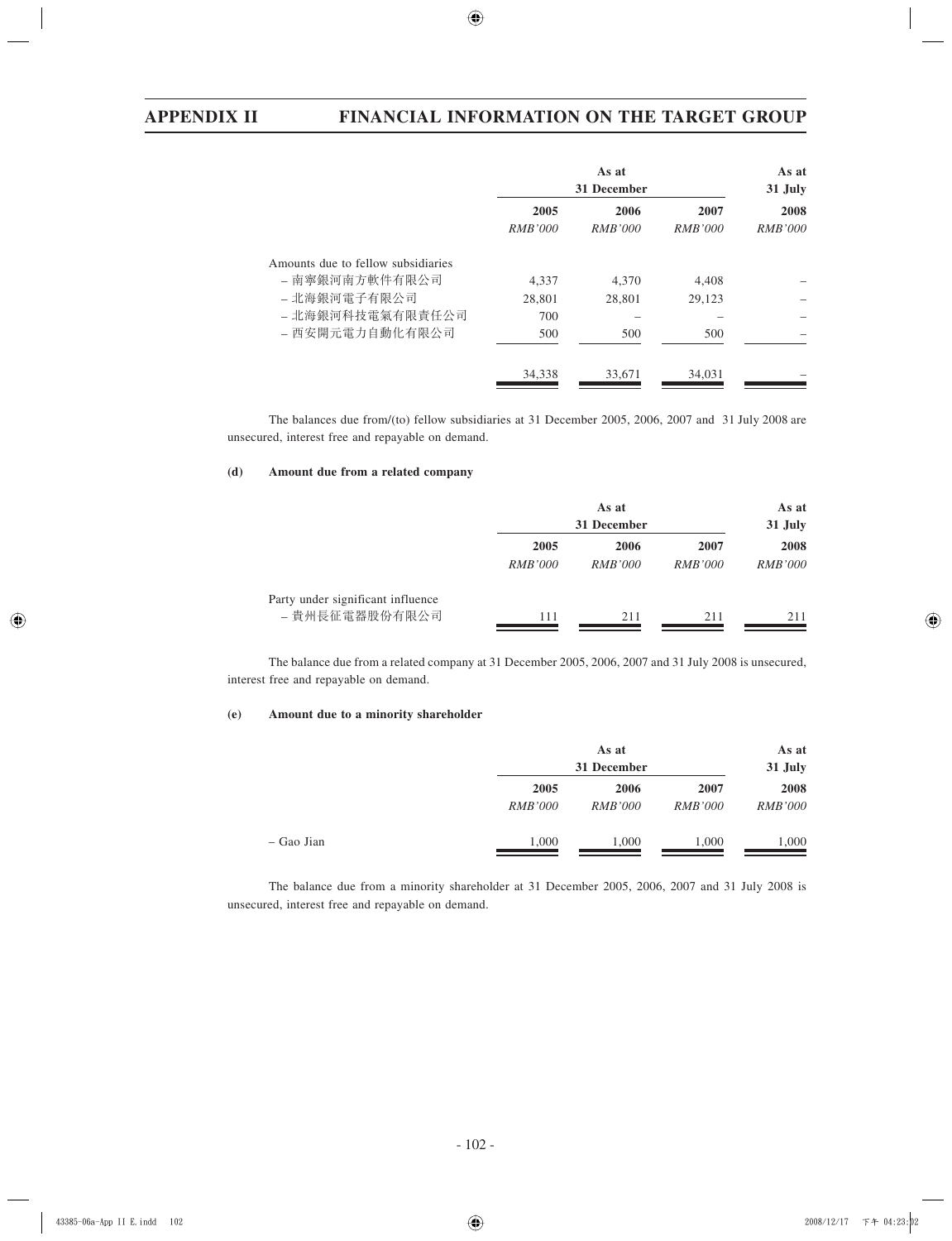# **III SUBSEQUENT FINANCIAL STATEMENTS**

No audited financial statements have been prepared by Guangxi Wharton in respect of any period subsequent to 31 July 2008.

Yours faithfully

**CCIF CPA Limited** *Certified Public Accountants* Hong Kong

**Leung Chun Wa** Practising Certificate Number P04963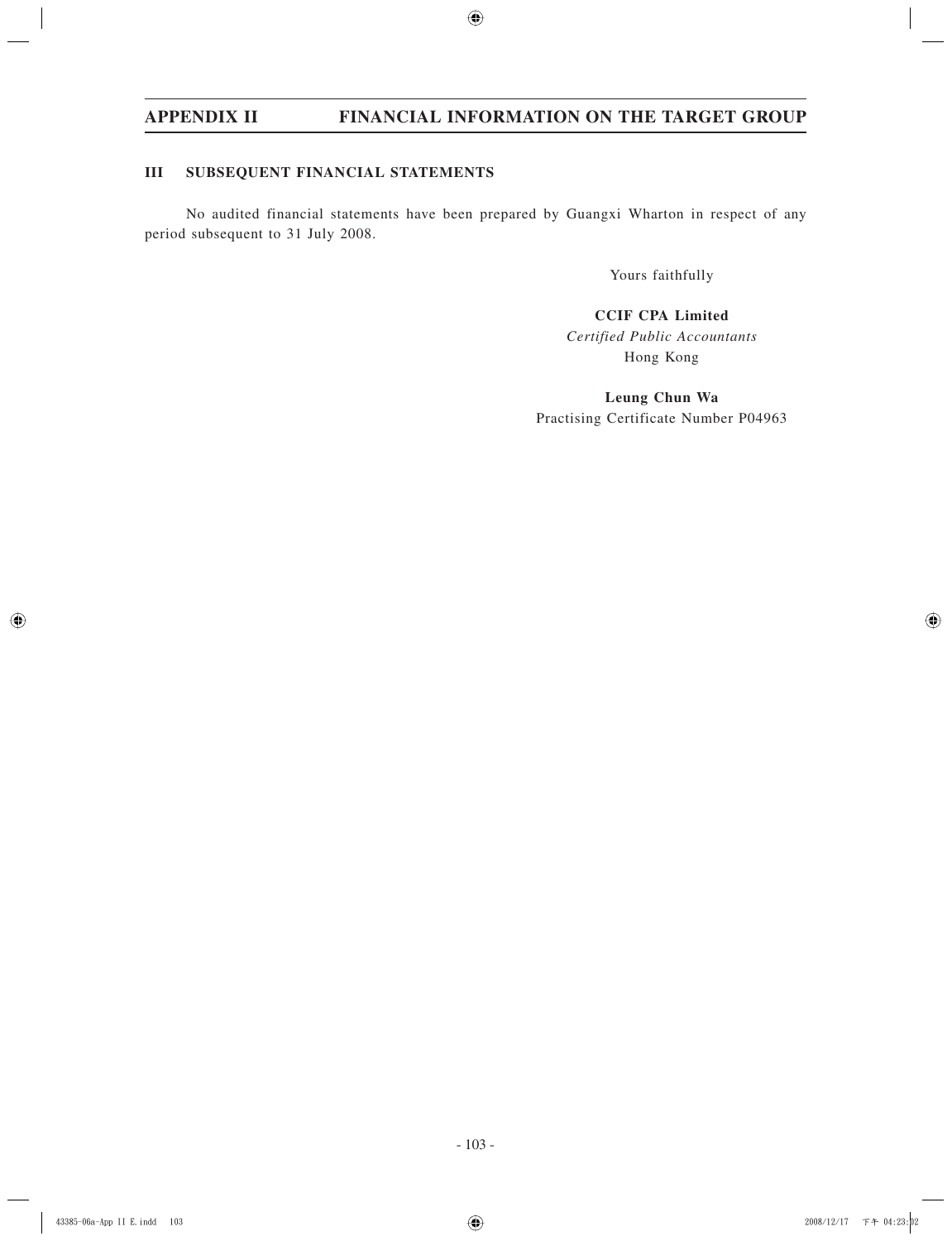# **MANAGEMENT DISCUSSION AND ANALYSIS ON THE BUSINESS OF THE TARGET GROUP**

# **Business review**

The Target Group recorded turnovers of approximately RMB95.2 million, RMB99.9 million, RMB103.1 million and RMB50.1 million for the three years ended 31 December 2005, 2006 and 2007 and seven months ended 31 July 2008 respectively. The gross profits of the Target Group were approximately RMB37.2 million, RMB39.3 million, RMB40.3 million and RMB14.9 million for the three years ended 31 December 2005, 2006 and 2007 and seven months ended 31 July 2008 respectively. The increases in turnovers and gross profits over these three years were primarily attributable to the improvement in food and beverage sales and sales of goods.

The Target Group recorded net profits of approximately RMB10.2 million and RMB11.6 million for the two years ended 31 December 2005 and 2006 respectively. However for the year ended 31 December 2007 and seven months ended 31 July 2008, the Target Group turned to net losses of approximately RMB8.6 million and RMB20.0 million respectively. The turnaround for the year ended 31 December 2007 was primarily due to the interest expense on amount due to Yinhe of approximately RMB 23.2 million. Such interest expense was arisen from the loan due to Yinhe of amounted to approximately RMB293.2 million at 31 December 2007 which borne interest of 7.68% per annum. The net losses for the seven months ended 31 July 2008 further increased due to the reduction in customer's consumption under the unfavourable economic condition.

# **Liquidity and financial resources**

The Target Group had cash and bank balances of approximately RMB4.4 million, RMB3.2 million, RMB5.8 million and RMB1.0 million as at 31 December 2005, 2006 and 2007 and 31 July 2008 respectively. All the Target Group's cash and bank balances are denominated in RMB and were placed with banks in the PRC.

The Target Group had no outstanding bank borrowings as at 31 December 2005 and 2006 and 31 July 2008 respectively. The short-term bank loan of approximately RMB4.0 million as at 31 December 2007 which bore an effective interest of 5.19% was repaid in March 2008.

The major liabilities of the Target Group were the amounts due to Yinhe which amounted to approximately RMB350.6 million, RMB313.6 million, RMB293.2 million and RMB390.4 million as at 31 December 2005, 2006 and 2007 and 31 July 2008 respectively, of which the amounts due to Yinhe at 31 December 2007 and 31 July 2008 bore an interest of 7.68% and 7.47% per annum. The borrowing from Yinhe by the Target Group was the result of building, redecoration and refurbishment of the Hotel.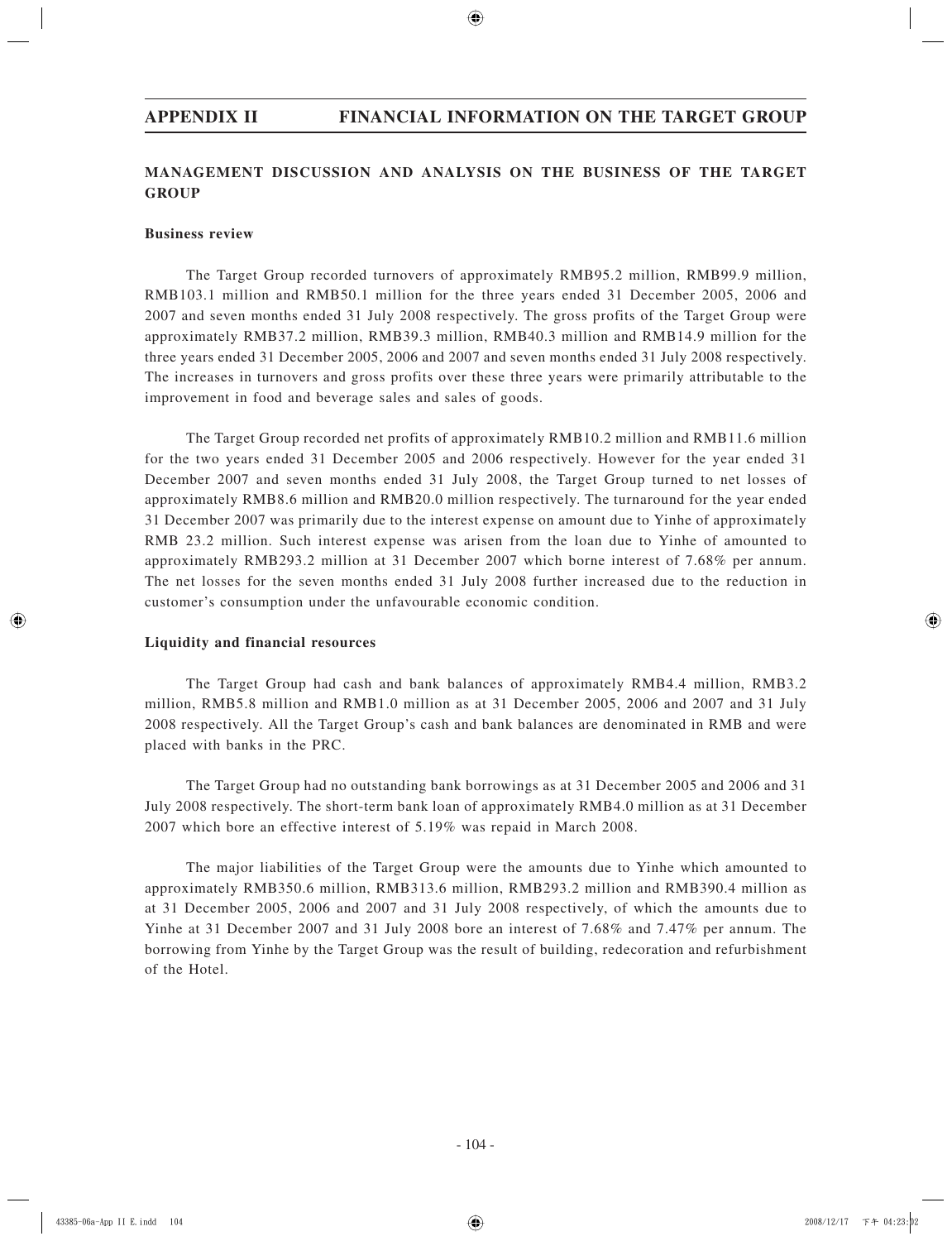As a result, the gearing ratio, which represented the total liabilities to the total assets, reached approximately 91.8%, 88.5%, 90.1% and 95.7% as at 31 December 2005, 2006 and 2007 and 31 July 2008 respectively.

# **Funding and treasury policy**

The Target Group's business are located in the PRC and all transactions are conducted in RMB, except for certain cash balances denominated in Hong Kong dollars, amounted to HK\$18,000 and HK\$17,000 as at years ended 31 December 2005 and 2006. In addition, there are no purchases and payments made in foreign currencies. It is considered that fluctuations of the exchange rates of RMB against foreign currencies are not expected to have significant impacts on the results of the Target Group. In addition, as all the borrowings of the Target Group were on fixed rate basis, it is considered that the interest rate risk of the Target Group is minimal.

# **Pledge of assets**

As at 31 December 2005, 2006, 2007 and 31 July 2008, the hotel buildings and land use rights of the Target Group with net book amounts totaling RMB255.0 million, RMB245.9 million, RMB236.7 and RMB231.4 were pledged as collateral to a bank for Yinhe's borrowings, respectively. The Vendors undertake to the Purchaser that their pledges will be discharged before the Management Transfer Date and the pledges will be assumed by the Purchaser amounted to the loan approved by the Bank of China which is currently intended to be RMB320 million.

# **Employees and remuneration policy**

The Target Group employed approximately 601, 532, 569 and 589 employees as at 31 December 2005, 2006, 2007 and 31 July 2008 respectively. Remuneration is determined by reference to market terms and the qualifications and experience of the staff concerned. The Target Group also provides other benefits including medical allowance and educational subsidies to all eligible staff.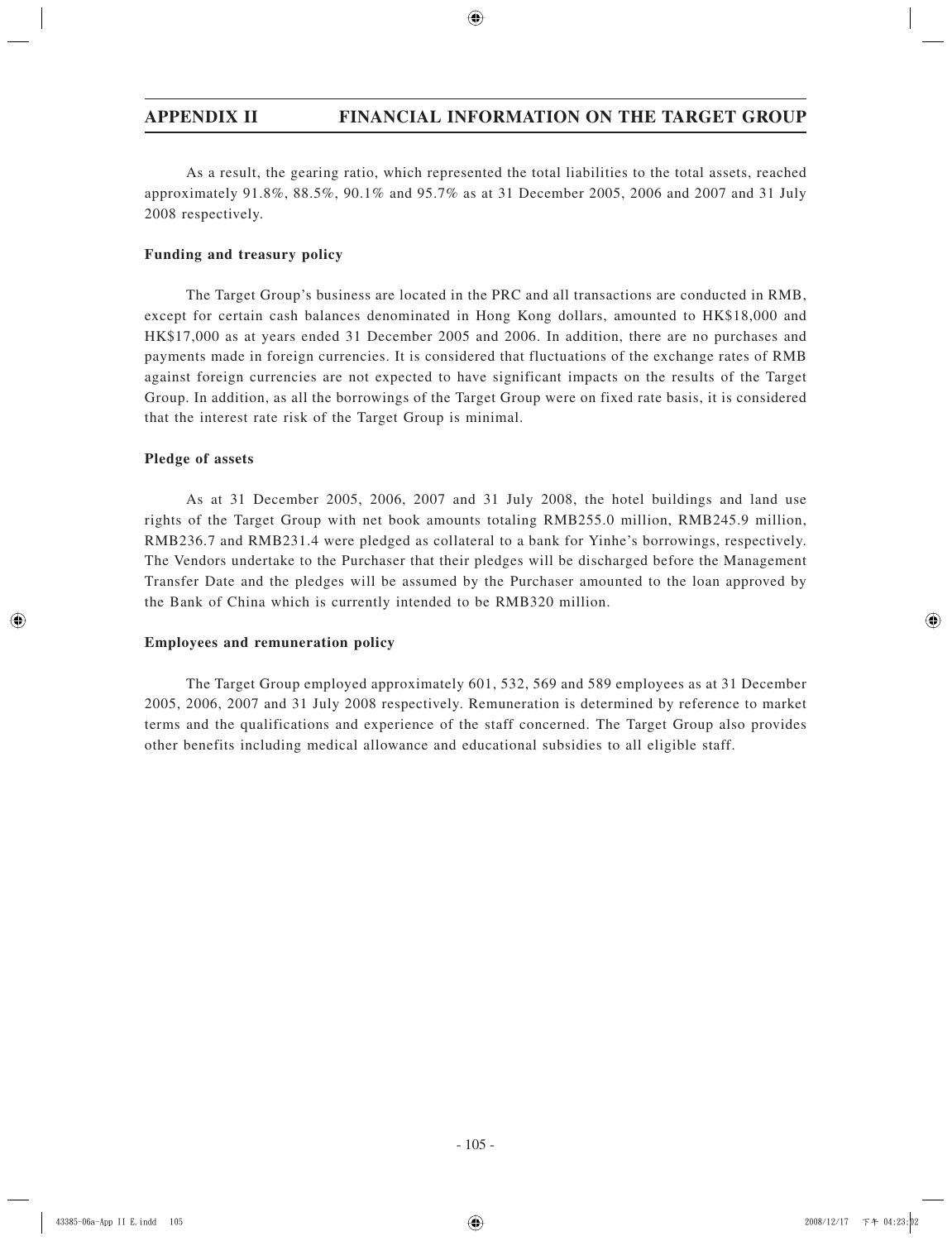# **APPENDIX III UNAUDITED PRO FORMA FINANCIAL INFORMATION ON THE ENLARGED GROUP**

# **A. UNAUDITED PRO FORMA FINANCIAL INFORMATION OF THE ENLARGED GROUP**

# **Introduction**

The accompanying unaudited pro forma financial information (the "Unaudited Pro Forma Financial Information") of the Enlarged Group, comprising the unaudited pro forma consolidated balance sheet, the unaudited pro forma consolidated income statement and cash flow statement of the Enlarged Group, have been prepared by the directors in accordance with paragraph 4.29 of The Rules Governing the Listing of Securities on The Stock Exchange of Hong Kong Limited, to illustrate the effect of the proposed acquisition of the entire issued share capital (the "Sale Capital") of Guangxi Wharton International Hotel Company Limited and the total payables of Guangxi Wharton as at 31 July 2008 (the "Acquisition") on the results of operations, financial position and cash flows of the Group as if the Acquisition had been completed on (i) 1 April 2007 in respect of the unaudited pro forma income statement and cash flow statement of the Enlarged Group; and (ii) 31 March 2008 in respect of the unaudited pro forma balance sheet of the Enlarged Group.

The unaudited pro forma consolidated income statement and unaudited pro forma consolidated cash flow statement of the Enlarged Group have been prepared based upon the audited consolidated income statement and audited consolidated cash flow statement of the Group for the year ended 31 March 2008 as set out in Appendix I to this Circular and the audited income statement and audited cash flow statement of Guangxi Wharton Group for the period ended 31 July 2008 as set out in Appendix II to this Circular, after incorporating the unaudited pro forma adjustments described in the accompanying notes. The unaudited pro forma consolidated balance sheet of the Enlarged Group is prepared based on the audited consolidated balance sheet of the Group as at 31 March 2008 as set out in Appendix I to this Circular and the audited balance sheet of Guangxi Wharton Group as at 31 July 2008 as set out in Appendix II to this Circular, after incorporating the unaudited pro forma adjustments described in the accompanying notes. A narrative description of the unaudited pro forma adjustments of the Acquisition that are (i) directly attributable to the transaction concerned; (ii) expected to have a continuing impact on the Enlarged Group; and (ii) factually supportable, are summarised in the accompanying notes.

The Unaudited Pro Forma Financial Information of the Enlarged Group is based on a number of assumptions, estimates, uncertainties and currently available information. As a result of these assumptions, estimates and uncertainties, the accompanying Unaudited Pro Forma Financial Information of the Enlarged Group does not purport to describe the actual financial position of the Enlarged Group that would have been attained had the Acquisition been completed on 31 March 2008, or the results and cash flows of the Enlarged Group that would have been attained had the Acquisition been completed on 1 April 2007. Further, the accompanying Unaudited Pro Forma Financial Information of the Enlarged Group does not purport to predict the Enlarged Group's future financial position, results or cash flows.

The Unaudited Pro Forma Financial Information of the Enlarged Group should be read in conjunction with the financial information of the Group as set out in Appendix I to this Circular, the financial information of Guangxi Wharton Group as set out in Appendix II to this Circular and other financial information included elsewhere in this Circular.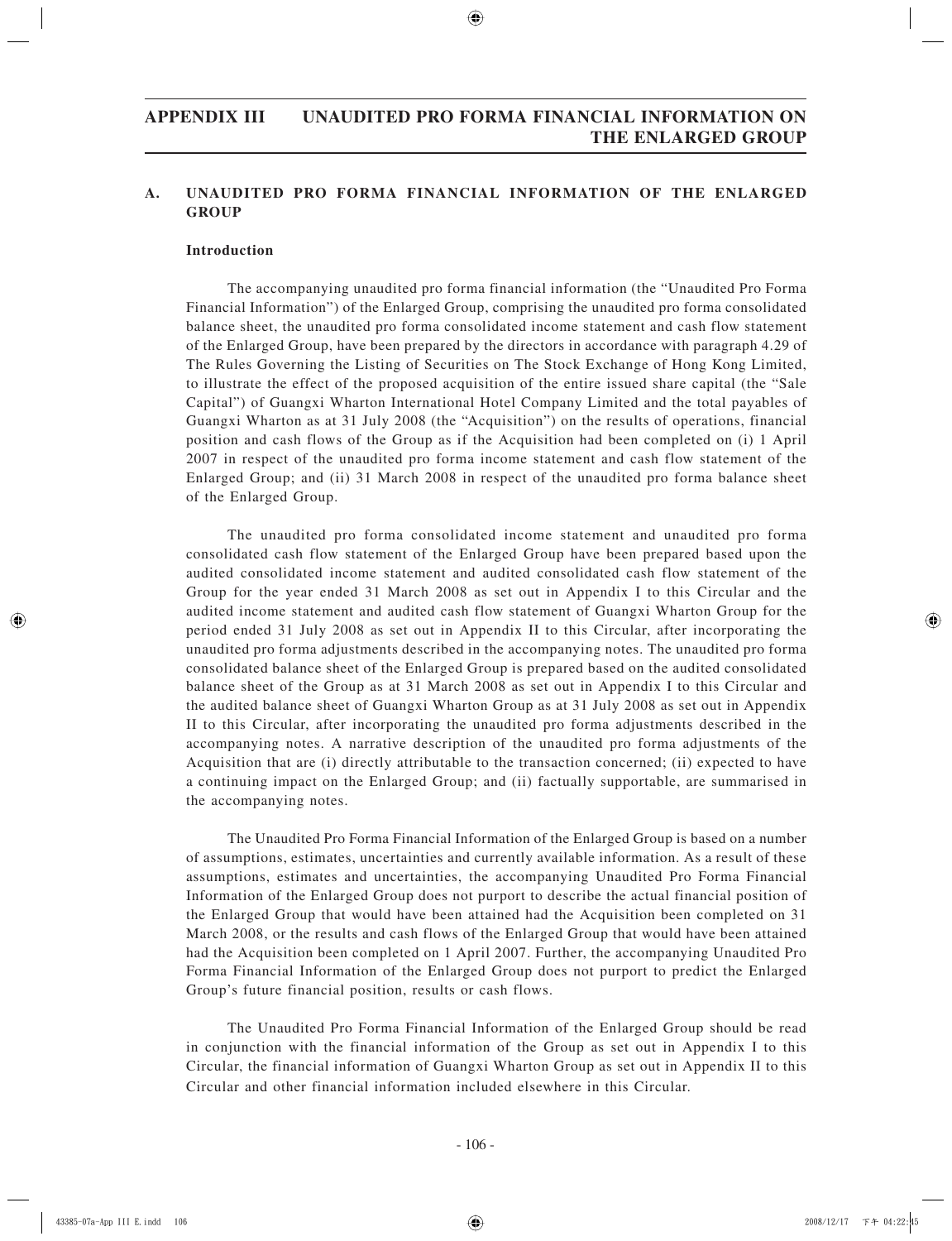## **A. UNAUDITED PRO FORMA FINANCIAL INFORMATION OF THE ENLARGED GROUP**

#### **Unaudited pro forma consolidated income statement for the year ended 31 March 2008**

|                                                                       | The Group<br>for the<br>year ended<br>31 March 2008<br><i>Note</i> $(1)$<br>HK\$'000 | Guangxi<br>Wharton<br>Group for the<br>period ended<br>31 July 2008<br>Note $(2)$<br>HK\$'000 | Combined<br>total<br>HK\$'000 | Pro forma<br>adjustments<br>HK\$'000 | Note       | Pro forma<br>consolidated<br>income<br>statement of<br>the Enlarged<br>Group for the<br>year ended<br>31 March 2008<br>HK\$'000 |
|-----------------------------------------------------------------------|--------------------------------------------------------------------------------------|-----------------------------------------------------------------------------------------------|-------------------------------|--------------------------------------|------------|---------------------------------------------------------------------------------------------------------------------------------|
| Revenue                                                               | 130,682                                                                              | 55,876                                                                                        | 186,558                       |                                      |            | 186,558                                                                                                                         |
| Cost of maintenance                                                   | (124, 541)                                                                           | (39, 292)                                                                                     | (163, 833)                    |                                      |            | (163, 833)                                                                                                                      |
| Gross profit                                                          | 6,141                                                                                | 16,584                                                                                        | 22,725                        |                                      |            | 22,725                                                                                                                          |
| Other income                                                          | 1,577                                                                                | 69                                                                                            | 1,646                         |                                      |            | 1,646                                                                                                                           |
| Selling and distribution expenses                                     |                                                                                      | (4,967)                                                                                       | (4,967)                       |                                      |            | (4,967)                                                                                                                         |
| Administrative expenses                                               | (14, 467)                                                                            | (18, 567)                                                                                     | (33, 034)                     |                                      |            | (33, 034)                                                                                                                       |
| Other operating expenses                                              | (1,666)                                                                              | (62)                                                                                          | (1,728)                       |                                      |            | (1,728)                                                                                                                         |
| Discount on acquisition                                               |                                                                                      |                                                                                               |                               | 19,542                               | $\sqrt{4}$ | 19,542                                                                                                                          |
| Finance costs                                                         | (229)                                                                                | (15,386)                                                                                      | (15, 615)                     |                                      |            | (15, 615)                                                                                                                       |
| Loss before tax                                                       | (8,644)                                                                              | (22, 329)                                                                                     | (30, 973)                     |                                      |            | (11, 431)                                                                                                                       |
| Tax                                                                   | (60)                                                                                 |                                                                                               | (60)                          |                                      |            | (60)                                                                                                                            |
| Loss for the year/period                                              | (8,704)                                                                              | (22, 329)                                                                                     | (31,033)                      |                                      |            | (11, 491)                                                                                                                       |
| Attributable to:<br>Equity holders of the parent<br>Minority interest | (8,361)<br>(343)                                                                     | (22, 329)                                                                                     | (30,690)<br>(343)             | 19,542                               | $\sqrt{4}$ | (11, 148)<br>(343)                                                                                                              |
|                                                                       | (8, 704)                                                                             | (22, 329)                                                                                     | (31,033)                      |                                      |            | (11, 491)                                                                                                                       |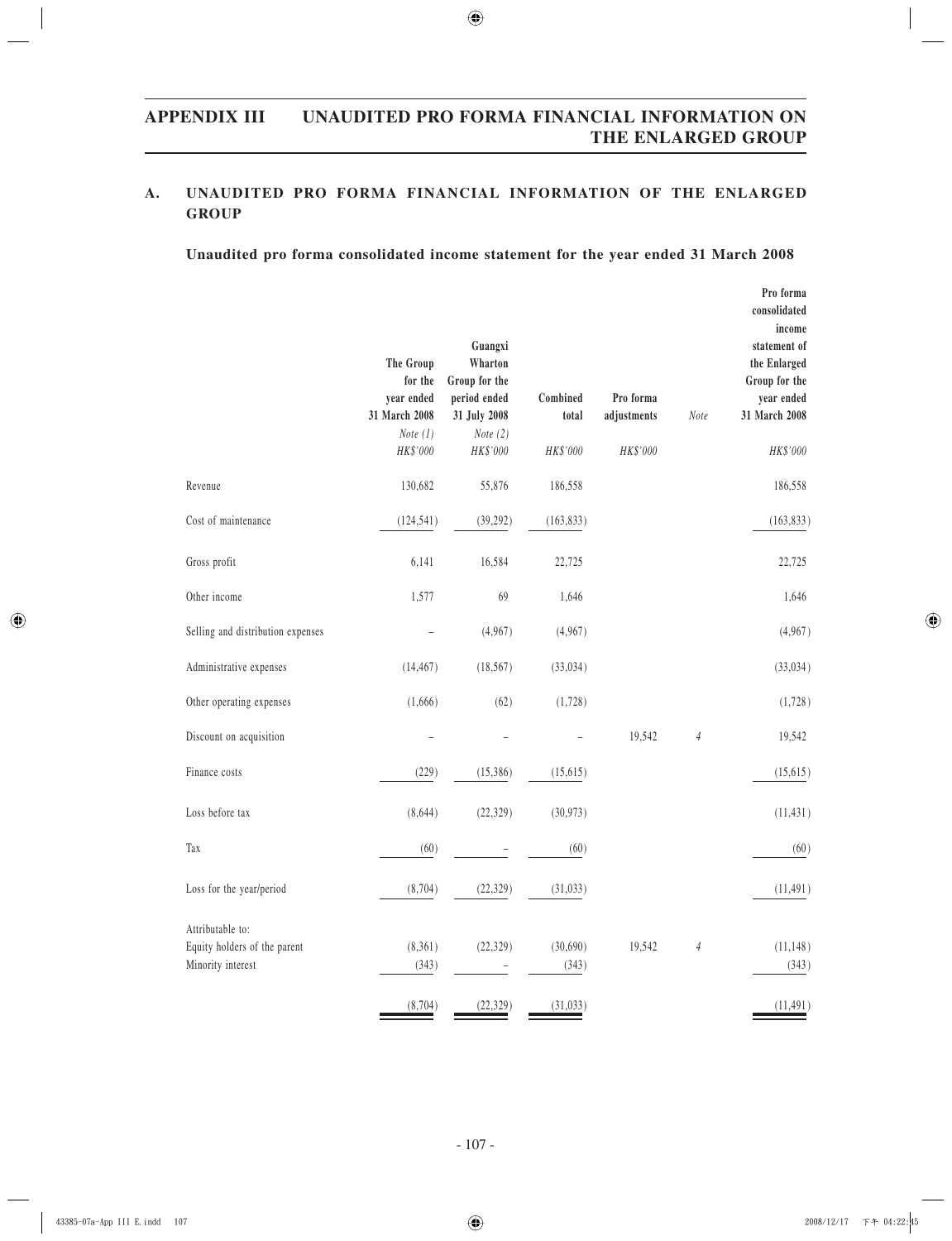## **Unaudited pro forma consolidated balance sheet as at 31 March 2008**

|                                                                                                                                                                                                   | The Group as at<br>31 March<br>2008<br><i>Note</i> $(1)$ | Guangxi<br>Wharton<br>Group<br>as at 31 July<br>2008<br>Note $(2)$ | Combined<br>total                          | Pro forma<br>adjustments       | Note                     | Pro forma<br>consolidated<br>balance sheet<br>of the Enlarged<br>Group as at<br>31 March 2008 |
|---------------------------------------------------------------------------------------------------------------------------------------------------------------------------------------------------|----------------------------------------------------------|--------------------------------------------------------------------|--------------------------------------------|--------------------------------|--------------------------|-----------------------------------------------------------------------------------------------|
|                                                                                                                                                                                                   | HK'000                                                   | HK\$'000                                                           | HK\$'000                                   | HK\$'000                       |                          | HK\$'000                                                                                      |
| Non-current assets<br>Property, plant and equipment<br>Prepaid lease payments                                                                                                                     | 2,488                                                    | 466,577<br>12,812                                                  | 469,065<br>12,812                          | 204,611                        | $\overline{4}$           | 469,065<br>217,423                                                                            |
| Interests in subsidiaries                                                                                                                                                                         |                                                          |                                                                    |                                            | (21, 344)<br>21,344            | 10<br>$\overline{4}$     |                                                                                               |
|                                                                                                                                                                                                   | 2,488                                                    | 479,389                                                            | 481,877                                    |                                |                          | 686,488                                                                                       |
| <b>Current</b> assets<br>Gross amount due from<br>contract customers<br>Inventories                                                                                                               | 28,147                                                   | 4,016                                                              | 28,147<br>4,016                            |                                |                          | 28,147<br>4,016                                                                               |
| Trade receivables<br>Retention money receivables<br>Prepayments, deposits                                                                                                                         | 26,428<br>171                                            | 2,775<br>۰                                                         | 29,203<br>171                              |                                |                          | 29,203<br>171                                                                                 |
| and other receivables<br>Amount due from                                                                                                                                                          | 16,846                                                   | 3,943                                                              | 20,789                                     |                                |                          | 20,789                                                                                        |
| a fellow subsidiary<br>Amounts due from                                                                                                                                                           |                                                          | 16                                                                 | 16                                         |                                |                          | 16                                                                                            |
| related companies<br>Cash and cash equivalents                                                                                                                                                    | 165,391                                                  | 241<br>1,178                                                       | 241<br>166,569                             | (165, 391)                     | $\overline{4}$           | 241<br>1,178                                                                                  |
| Total current assets                                                                                                                                                                              | 236,983                                                  | 12,169                                                             | 249,152                                    |                                |                          | 83,761                                                                                        |
| <b>Current liabilities</b><br>Gross amount due to<br>contract customers<br>Trade payables<br>Retention money payables<br>Other payables and accruals<br>Amount due to ultimate<br>holding company | 15,014<br>20,929<br>696<br>19,877                        | 5,288<br>16,828<br>1,165                                           | 15,014<br>26,217<br>696<br>36,705<br>1,165 | (5,288)<br>(16,828)<br>(1,165) | 8<br>8<br>8              | 15,014<br>20,929<br>696<br>19,877                                                             |
| Amount due to immediate<br>holding company<br>Amount due to a shareholder                                                                                                                         |                                                          | 445,791<br>1,142                                                   | 445,791<br>1,142                           | (445, 791)<br>(1,142)<br>3,873 | 8<br>8<br>$\overline{4}$ |                                                                                               |
| Advance from a<br>controlling shareholder                                                                                                                                                         |                                                          |                                                                    |                                            | 104,806                        | 8                        | 108,679                                                                                       |
| Total current liabilities                                                                                                                                                                         | 56.516                                                   | 470,214                                                            | 526,730                                    |                                |                          | 165,195                                                                                       |
| Net current assets/(liabilities)                                                                                                                                                                  | 180,467                                                  | (458, 045)                                                         | (277, 578)                                 |                                |                          | (81, 434)                                                                                     |
| Total assets less current liabilities                                                                                                                                                             | 182,955                                                  | 21,344                                                             | 204,299                                    |                                |                          | 605,054                                                                                       |
| Non-current liabilities<br>Hotel Bank Loan<br>Convertible bonds<br>Deferred tax liabilities                                                                                                       | 76,359                                                   |                                                                    | 76,359                                     | 365,408<br>37,149              | 8<br>$\sqrt{4}$          | 365,408<br>76,359<br>37,149                                                                   |
| <b>Net Assets</b>                                                                                                                                                                                 | 106,596                                                  | 21,344                                                             | 127,940                                    |                                |                          | 126,138                                                                                       |
| Equity<br>Issued capital<br>Equity component of                                                                                                                                                   | 1,389                                                    | 100,986                                                            | 102,375                                    |                                |                          | 102,375                                                                                       |
| convertible bonds                                                                                                                                                                                 | 43,272                                                   |                                                                    | 43,272                                     |                                |                          | 43,272                                                                                        |
| Reserves                                                                                                                                                                                          | 61,270                                                   | (79, 642)                                                          | (18, 372)                                  | (21, 344)<br>19,542<br>(1,802) | 10<br>$\overline{4}$     | (20, 174)                                                                                     |
| Minority interests                                                                                                                                                                                | 105,931<br>665                                           | 21,344                                                             | 127,275<br>665                             |                                |                          | 125,473<br>665                                                                                |
| <b>Total Equity</b>                                                                                                                                                                               | 106,596                                                  | 21,344                                                             | 127,940                                    |                                |                          | 126,138                                                                                       |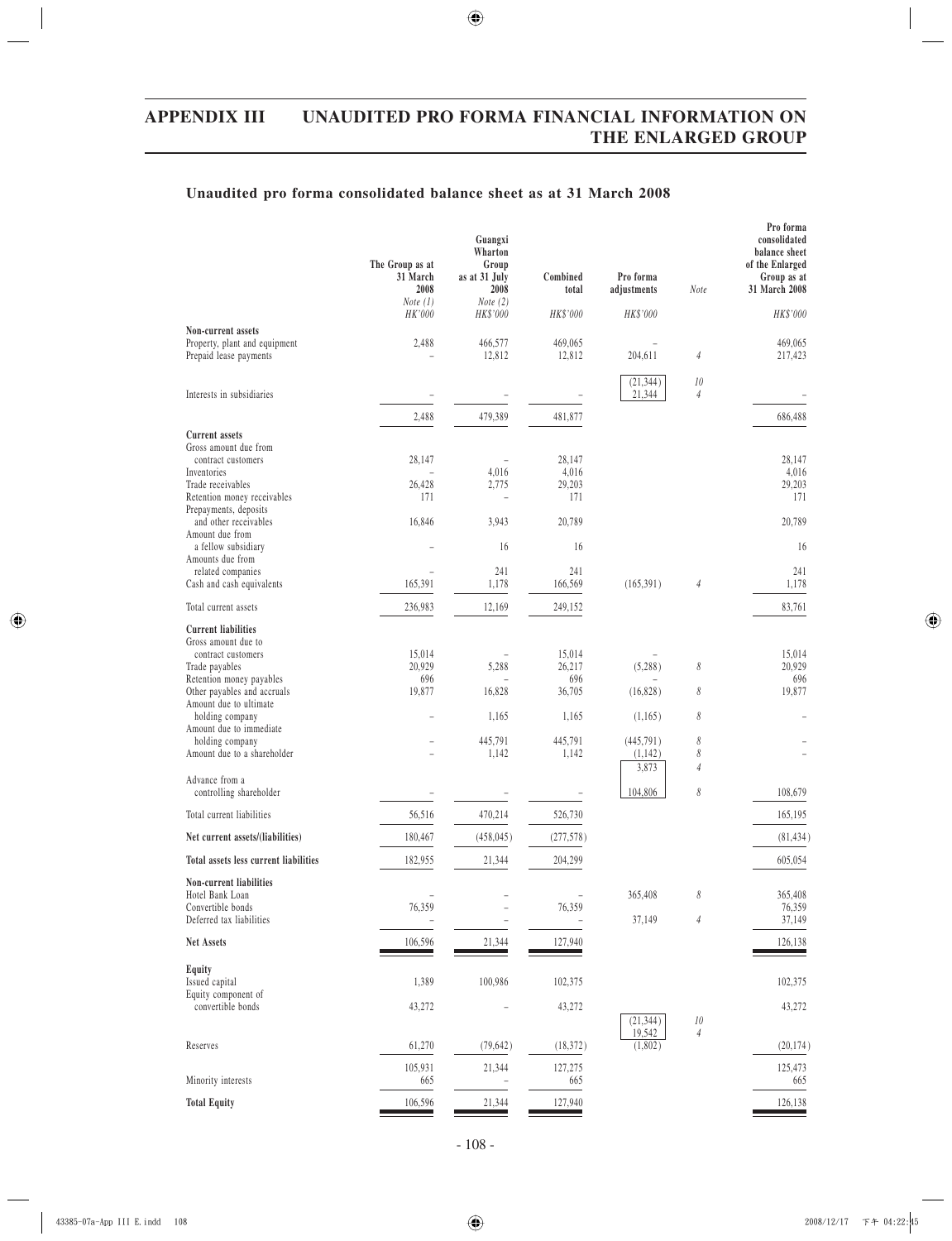|      |  | Unaudited pro forma consolidated cash flow statement for the year ended 31 March |  |  |  |  |  |
|------|--|----------------------------------------------------------------------------------|--|--|--|--|--|
| 2008 |  |                                                                                  |  |  |  |  |  |

|                                                                      | The Group<br>for the<br>year ended<br>31 March 2008 | Guangxi<br>Wharton<br>Group<br>for the<br>period ended<br>31 July 2008 | Combined<br>total | Pro forma<br>adjustments | Note                  | Pro forma<br>consolidated cash<br>flow statement of<br>the Enlarged Group<br>for the year ended<br>31 March 2008 |
|----------------------------------------------------------------------|-----------------------------------------------------|------------------------------------------------------------------------|-------------------|--------------------------|-----------------------|------------------------------------------------------------------------------------------------------------------|
|                                                                      | <i>Note</i> $(1)$<br>HK\$'000                       | Note $(2)$<br>HK\$'000                                                 | HK\$'000          | HK\$'000                 |                       | HK\$'000                                                                                                         |
| Loss before tax<br>Adjustments for:                                  | (8,644)                                             | (22,329)                                                               | (30, 973)         | 19,542                   | $\sqrt{4}$            | (11, 431)                                                                                                        |
| Finance costs                                                        | 229                                                 | 15,386                                                                 | 15,615            |                          |                       | 15,615                                                                                                           |
| Interest income                                                      | (1,321)                                             | (11)                                                                   | (1, 331)          |                          |                       | (1, 331)                                                                                                         |
| Depreciation and amortisation                                        | 209                                                 | 26,837                                                                 | 27,047            |                          |                       | 27,047                                                                                                           |
| Impairment of trade receivables                                      | 1,650                                               | 62                                                                     | 1,712             |                          |                       | 1,712                                                                                                            |
| Discount on acquisition                                              | L.                                                  | $\overline{a}$                                                         | L.                | (19, 542)                | $\overline{4}$        | (19, 542)                                                                                                        |
| Loss of disposal of property,                                        |                                                     |                                                                        |                   |                          |                       |                                                                                                                  |
| plant and equipment                                                  | 16                                                  | 3,981                                                                  | 3,997             |                          |                       | 3,997                                                                                                            |
|                                                                      | (7, 861)                                            | 23,928                                                                 | 16,067            |                          |                       | 16,067                                                                                                           |
| Decrease/(increase) in                                               |                                                     |                                                                        |                   |                          |                       |                                                                                                                  |
| the gross amount due<br>from contract customers                      | 299                                                 |                                                                        | 299               |                          |                       | 299                                                                                                              |
| Decrease in inventories                                              |                                                     | (84)                                                                   | (84)              |                          |                       | (84)                                                                                                             |
| Decrease in trade receivables                                        | 4,908                                               | 2,186                                                                  | 7,094             |                          |                       | 7,094                                                                                                            |
| Decrease in retention                                                |                                                     |                                                                        |                   |                          |                       |                                                                                                                  |
| money receivables                                                    | 481                                                 |                                                                        | 481               |                          |                       | 481                                                                                                              |
| Decrease in prepayments,                                             |                                                     |                                                                        |                   |                          |                       |                                                                                                                  |
| deposits and other receivables                                       | 6,290                                               | 2,124                                                                  | 8,414             |                          |                       | 8,414                                                                                                            |
| Decrease in amounts due                                              |                                                     |                                                                        |                   |                          |                       |                                                                                                                  |
| from fellow subsidiaries                                             |                                                     | 16,471                                                                 | 16,471            |                          |                       | 16,471                                                                                                           |
| Decrease in amount due from<br>ultimate holding company              |                                                     | 1,361                                                                  | 1,361             |                          |                       | 1,361                                                                                                            |
| Increase in gross amount due to                                      |                                                     |                                                                        |                   |                          |                       |                                                                                                                  |
| contract customers                                                   | 1,801                                               |                                                                        | 1,801             |                          |                       | 1,801                                                                                                            |
| Increase in amount due to                                            |                                                     |                                                                        |                   |                          |                       |                                                                                                                  |
| immediate holding company                                            |                                                     | 108,400                                                                | 108,400           |                          |                       | 108,400                                                                                                          |
| Decrease in amounts due to                                           |                                                     |                                                                        |                   |                          |                       |                                                                                                                  |
| fellow subsidiaries                                                  |                                                     | (37,962)                                                               | (37,962)          |                          |                       | (37,962)                                                                                                         |
| Increase/(decrease) in trade payables                                | 3,588                                               | (1, 442)                                                               | 2,146             |                          |                       | 2,146                                                                                                            |
| Decrease in retention money payables<br>Increase/(decrease) in other | (856)                                               | $\overline{a}$                                                         | (856)             |                          |                       | (856)                                                                                                            |
| payables and accruals                                                | (15, 344)                                           | 2,614                                                                  | (12, 730)         |                          |                       | (12, 730)                                                                                                        |
|                                                                      |                                                     |                                                                        |                   |                          |                       |                                                                                                                  |
| Cash (used in)/generated                                             |                                                     |                                                                        |                   |                          |                       |                                                                                                                  |
| from operations                                                      | (6, 694)                                            | 117,596                                                                | 110,902           |                          |                       | 110,902                                                                                                          |
| Interest paid                                                        | (229)                                               | (15,386)                                                               | (15, 615)         |                          |                       | (15, 615)                                                                                                        |
| Hong Kong profits tax paid                                           | (74)                                                |                                                                        | (74)              |                          |                       | (74)                                                                                                             |
| Net cash (outflow)/inflow from                                       |                                                     |                                                                        |                   |                          |                       |                                                                                                                  |
| operating activities                                                 | (6,997)                                             | 102.210                                                                | 95,213            |                          |                       | 95,213                                                                                                           |
|                                                                      |                                                     |                                                                        |                   |                          |                       |                                                                                                                  |
| <b>Investing activities</b>                                          |                                                     |                                                                        |                   |                          |                       |                                                                                                                  |
| Payment for the Acquisition                                          | $\overline{a}$                                      | $\overline{a}$                                                         |                   | (639, 478)               | $\boldsymbol{\delta}$ | (639, 478)                                                                                                       |
| Interest received                                                    | 1,321                                               | 11                                                                     | 1,332             |                          |                       | 1,332                                                                                                            |
| Purchase of properties,<br>plant and equipment                       | (118)                                               | (103, 057)                                                             | (103, 175)        |                          |                       | (103, 175)                                                                                                       |
| Disposal of property,                                                |                                                     |                                                                        |                   |                          |                       |                                                                                                                  |
| plant and equipment                                                  | 19                                                  |                                                                        | 19                |                          |                       | 19                                                                                                               |
|                                                                      |                                                     |                                                                        |                   |                          |                       |                                                                                                                  |
| Net cash inflow/(outflow) from                                       |                                                     |                                                                        |                   |                          |                       |                                                                                                                  |
| investing activities                                                 | 1,222                                               | (103, 046)                                                             | (101, 824)        |                          |                       | (741, 302)                                                                                                       |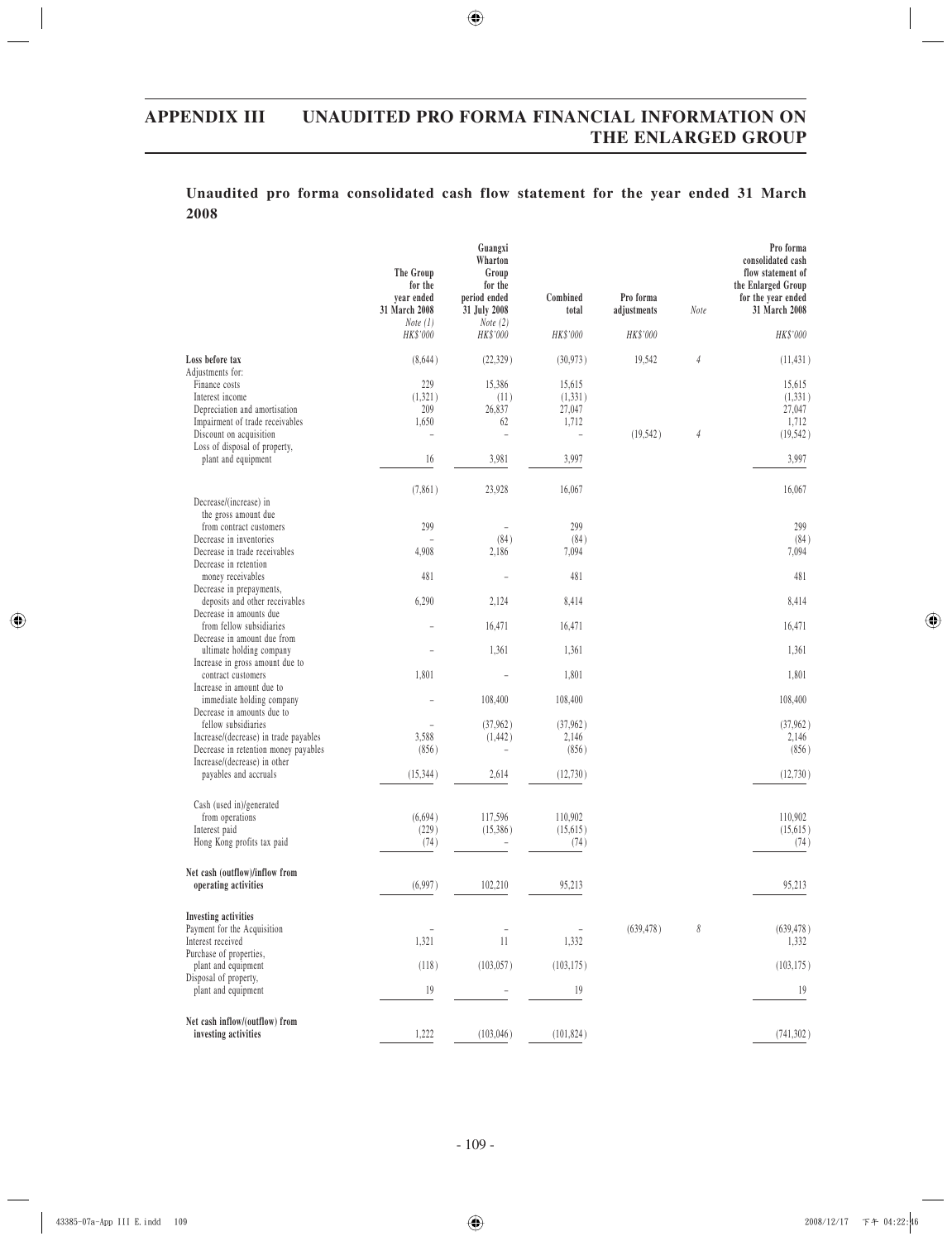|                                                           | The Group<br>for the<br>year ended<br>31 March 2008<br>Note $(1)$<br>HK\$'000 | Guangxi<br>Wharton<br>Group<br>for the<br>period ended<br>31 July 2008<br>Note $(2)$<br>HK\$'000 | Combined<br>total<br>HK\$'000 | Pro forma<br>adjustments<br>HK\$'000 | Note | Pro forma<br>consolidated cash<br>flow statement of<br>the Enlarged Group<br>for the year ended<br>31 March 2008<br>HK\$'000 |
|-----------------------------------------------------------|-------------------------------------------------------------------------------|--------------------------------------------------------------------------------------------------|-------------------------------|--------------------------------------|------|------------------------------------------------------------------------------------------------------------------------------|
| <b>Financing activities</b>                               |                                                                               |                                                                                                  |                               |                                      |      |                                                                                                                              |
| Hotel Bank Loan                                           |                                                                               |                                                                                                  |                               | 365,408                              | 8    | 365,408                                                                                                                      |
| Advance from a<br>controlling shareholder                 |                                                                               |                                                                                                  |                               | 108,679                              | 8    | 108,679                                                                                                                      |
| Repayment of short term loan                              |                                                                               | (4, 462)                                                                                         | (4, 462)                      |                                      |      | (4, 462)                                                                                                                     |
| Proceeds from issue shares                                | 18,216                                                                        |                                                                                                  | 18,216                        |                                      |      | 18,216                                                                                                                       |
| Proceeds from issue convertible bond                      | 119,631                                                                       |                                                                                                  | 119,631                       |                                      |      | 119,631                                                                                                                      |
| Net cash inflow/(outflow) from<br>financing activities    | 137,847                                                                       | (4, 462)                                                                                         | 133,385                       |                                      |      | 607,472                                                                                                                      |
| Net increase/(decrease) in cash                           |                                                                               |                                                                                                  |                               |                                      |      |                                                                                                                              |
| and cash equivalents                                      | 132,072                                                                       | (5,298)                                                                                          | 126,774                       |                                      |      | (38, 617)                                                                                                                    |
| Effect of exchange rate changes<br>Cash and bank balances |                                                                               | 26                                                                                               | 26                            |                                      |      | 26                                                                                                                           |
| at beginning of year                                      | 33,319                                                                        | 6,450                                                                                            | 39,769                        |                                      |      | 39,769                                                                                                                       |
| Cash and bank balances at end of year                     | 165,391                                                                       | 1,178                                                                                            | 166,569                       | (165, 391)                           | 8    | 1,178                                                                                                                        |

## **Notes to the Unaudited Pro Forma Financial Information**

- (1) The balances are extracted from the audited financial information of the Group for the year ended 31 March 2008 as set out in Appendix I to this Circular.
- (2) The balances are extracted from the audited financial information of Guangxi Wharton Group for the period ended 31 July 2008 as set out in Appendix II to this Circular and were translated to Hong Kong dollars at translation rates of RMB100=HK\$114 in respect of unaudited pro forma balance sheet and RMB100=HK\$111 in respect of the unaudited pro forma income statement and cash flow statement.
- (3) Pursuant to the terms of the Supplemental Sale and Purchase Agreement dated 3 December 2008, the cash consideration paid for the entire issued share capital of Guangxi Wharton of RMB148,230,000 (equivalent to approximately HK\$169,264,000) was satisfied by way of cash of RMB148,230,000 and pay the total payables of Guangxi Wharton of RMB411,770,000 (equivalent to approximately HK\$470,214,000) as at 31 July 2008 The estimated fair value adjustment on hotel properties and land use rights is determined by reference to the valuation report by BMI Appraisals Limited of 19 December 2008 and the hotel properties and land use rights were valued of RMB600,000,000 (equivalent to approximately HK\$684,000,000) at 31 October 2008.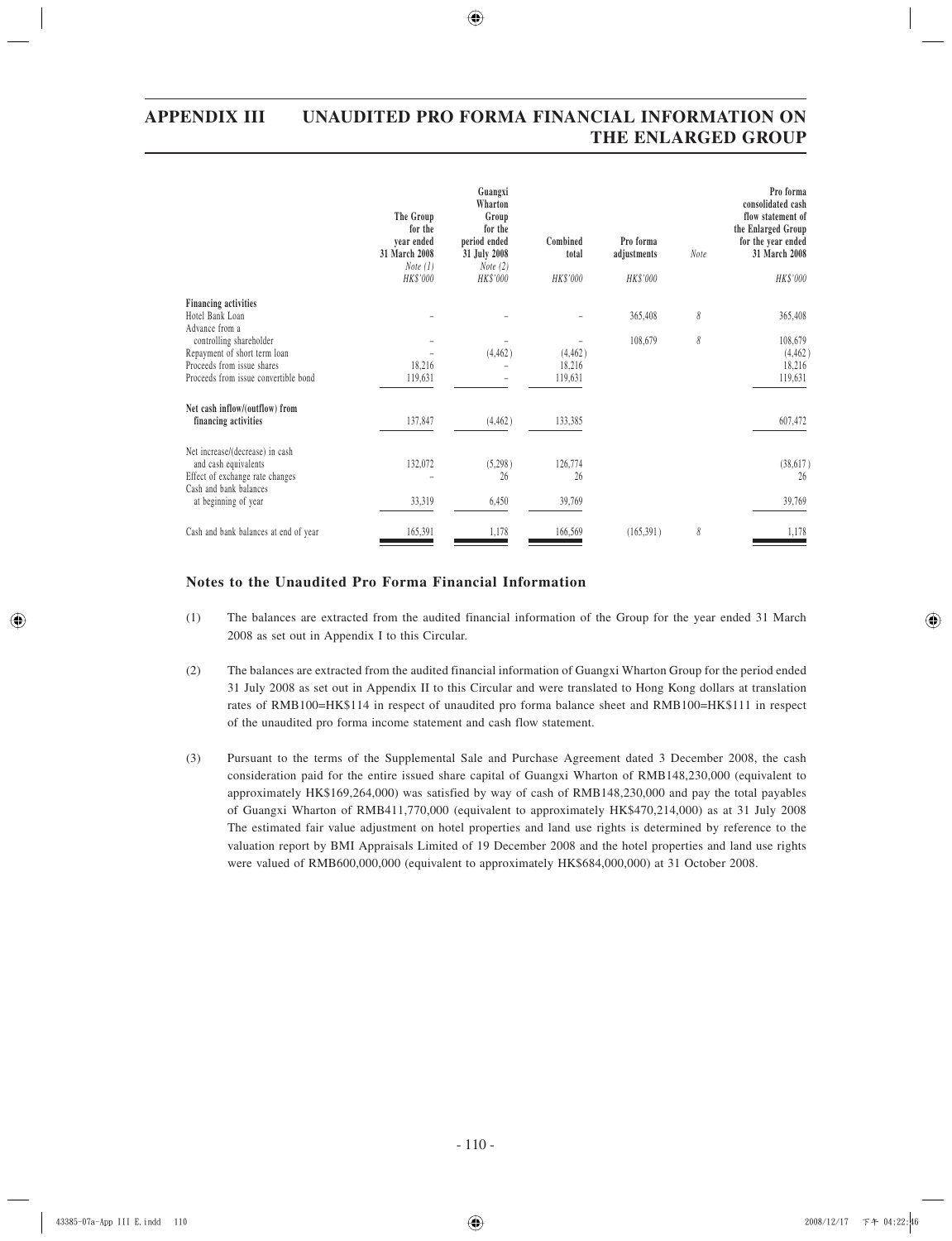(4) Under Hong Kong Financial Reporting Standard 3 Business Combinations issued by the Hong Kong Institute of Certified Public Accountants (the "HKICPA"), the Group will apply the purchase method to account for the acquisition of Guangxi Wharton Group in the consolidated financial statements of the Group and the calculation is as follows:

|                                                                                  | <i>HK\$'000</i> |
|----------------------------------------------------------------------------------|-----------------|
| Net assets of Guangxi Wharton Group acquired                                     | 21.344          |
| Estimated fair value adjustment on hotel properties and land use rights (note 5) | 204,611         |
| Deferred tax liabilities recognised in respect of fair value adjustment (note 6) | (37, 149)       |
| Fair value of net assets of Guangxi Wharton Group acquired                       | 188,806         |
| Cash consideration <i>(note 7)</i>                                               | 169,264         |
| Discount on acquisition                                                          | 19,542          |

On completion, the fair value of the consideration and the net identifiable assets and liabilities of the Guangxi Wharton Group will have to be assessed. As a result, the amount of discount on acquisition may be different from that estimated based on the basis stated above for the purpose of preparation of the unaudited pro forma financial information. Accordingly, the actual discount on acquisition at the date of completion may be different from that presented above.

#### (5) The fair value of hotel properties and land use rights acquired is as follows:

|                                                               | <i>HK\$'000</i> |
|---------------------------------------------------------------|-----------------|
| Net book value as at 31 July 2008                             |                 |
| - Hotel properties                                            | 466,577         |
| - Land use rights                                             | 12,812          |
|                                                               |                 |
|                                                               | 479,389         |
| Revalued amount <i>(note 3)</i>                               | 684,000         |
|                                                               |                 |
| Fair value adjustment of hotel properties and land use rights | 204,611         |
|                                                               |                 |

- (6) The adjustment represented the deferred tax liabilities attributable to the fair value adjustment of the hotel properties and land use rights of RMB44,870,000 (equivalent to approximately HK\$51,152,000) after netting off the tax losses brought forward of RMB49,053,000 (equivalent to approximately HK\$56,015,000) of Guangxi Wharton.
- (7) The cash consideration of RMB148,230,000 (equivalent to approximately HK\$169,264,000) for the Acquisition would be financed by internal resources of the Group.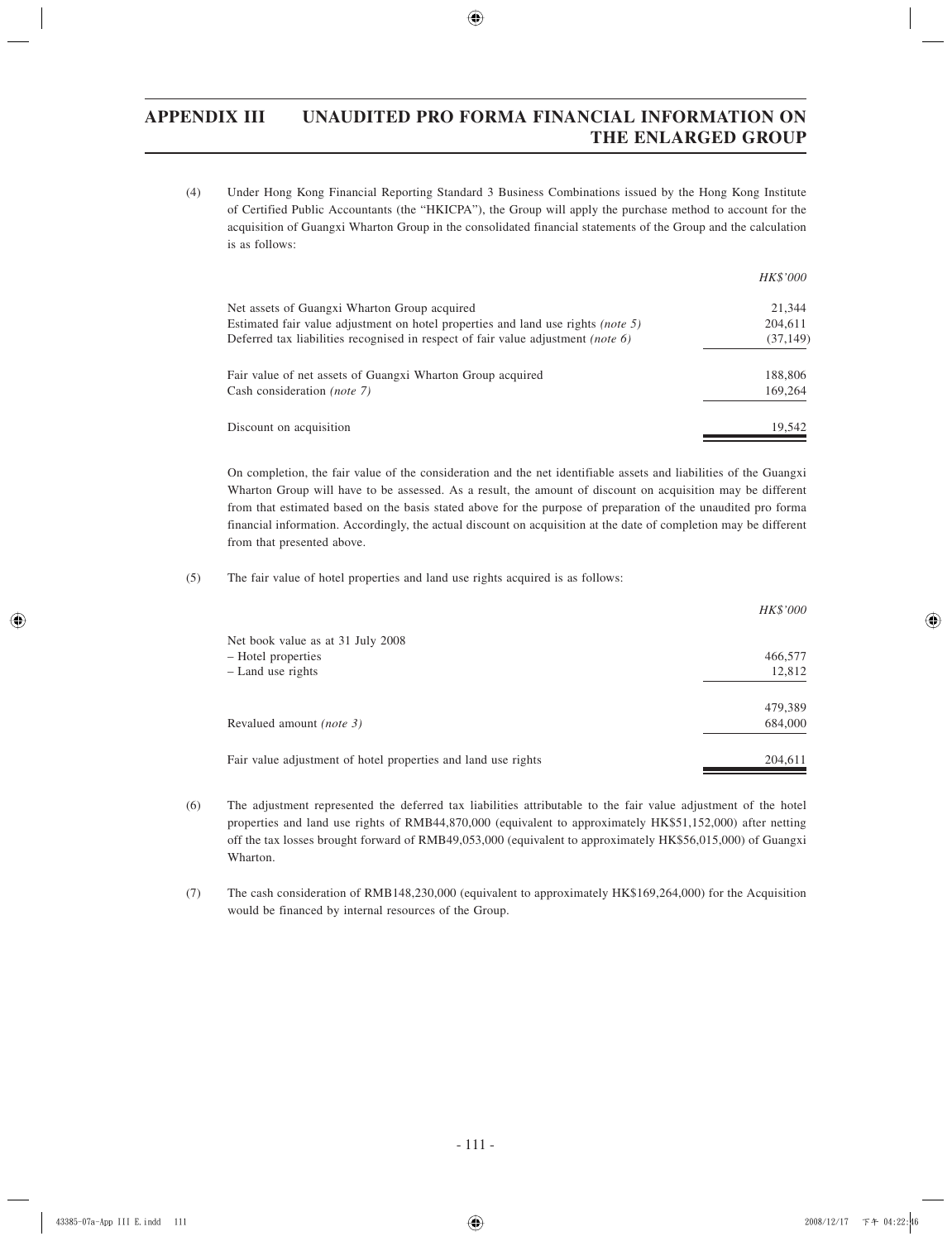(8) This represents the adjustments on the cash position of the Group as a result of the Acquisition and this is analysed as follows:

#### **Cash outflows**

|                                                                                                                                                             | <i>HK\$'000</i>    |
|-------------------------------------------------------------------------------------------------------------------------------------------------------------|--------------------|
| Cash consideration is to be paid on the Completion as shown in <i>(note 4)</i> above<br>Total payables of Guangxi Wharton Group as at 31 July 2008 (note 3) | 169,264<br>470.214 |
| Total cash payments                                                                                                                                         | 639,478            |

The above cash payments are to be partially financed from a possible Hotel Bank Loan for a principal amount of RMB320,000,000 (equivalent to approximately HK\$365,408,000) for a term of 10 years at an interest rate of approximately 7.8% per annum in accordance with the indicative terms offered by the Guangxi Branch of the Bank of China. Pursuant to the Announcement of the Company dated 5 December 2008 in relation to the Acquisition, the consideration for the Sale Capital will be RMB148,230,000 (equivalent to HK\$169,264,000) the total payables of the Guangxi Wharton Group as at 31 July 2008 of RMB411,770,000 (equivalent to HK\$470,214,000) and Guangxi Wharton has applied for the Hotel Bank Loan of approximately RMB320,000,000 (equivalent to approximately HK\$365,408,000) and the Hotel Bank Loan will be used to partially settle Guangxi Wharton's total payables. The cash position of the Group arising from the bank loan and advance from a controlling shareholder is summarised as follows:

#### **Cash inflows**

|                                               | <i>HK\$'000</i> |
|-----------------------------------------------|-----------------|
| Cash and cash equivalents as at 31 March 2008 | 165,391         |
| Hotel Bank Loan drawdown                      | 365,408         |
| Advance from a controlling shareholder        | 108,679         |
| Cash position                                 | 639,478         |

(9) No adjustment has been made to reflect the costs of Acquisition as such costs are not considered to be material.

(10) This reflects the adjustment on the elimination of interests in subsidiaries and the respective pre-acquisition reserves.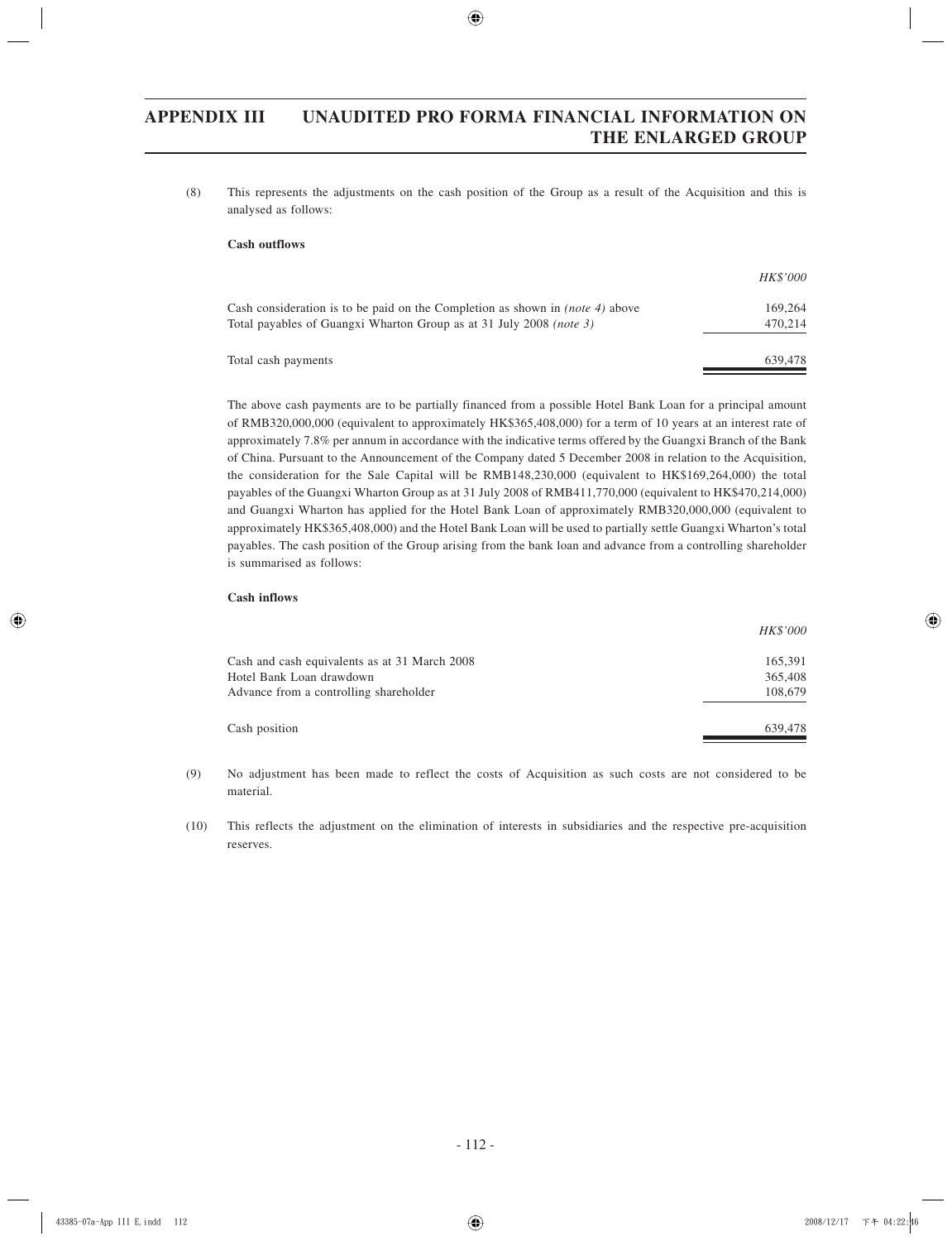## **B. ACCOUNTANTS' REPORT ON THE UNAUDITED PROFORMA FINANCIAL INFORMATION ON THE ENLARGED GROUP**

*The following is the text of a report, prepared for the sole purpose of inclusion in this circular, received from CCIF CPA Limited. As described in the paragraph headed "Documents available for inspection" in Appendix V, a copy of the following accountants' report is available for inspection.*



19 December 2008

## *The Board of Directors* **Shun Cheong Holdings Limited**

We report on the unaudited pro forma financial information (the "Unaudited Pro Forma Financial Information") of (the "Company") and its subsidiaries (collectively referred to as the "Group") as set out in Appendix III to the circular dated 19 December 2008 (the "Circular") of the Company, in connection with the acquisition of the entire issued share capital of Guangxi Wharton International Hotel Company Limited. The Unaudited Pro Forma Financial Information has been prepared by the directors of the Company, for illustrative purposes only, to provide information about how the Acquisition might have affected the relevant financial information of the Group. The basis of preparation of the Unaudited Pro Forma Financial Information is set out on in Section A of Appendix III to the Circular.

#### **Respective responsibilities of directors of the Company and the reporting accountants**

It is solely the responsibility of the directors of the Company to prepare the Unaudited Pro Forma Financial Information in accordance with Paragraph 29 of Chapter 4 of the Rules Governing the Listing of Securities on The Stock Exchange of Hong Kong Limited (the "Listing Rules") and with reference to Accounting Guideline 7 "Preparation of Pro Forma Financial Information for inclusion in Investment Circulars" issued by the Hong Kong Institute of Certified Public Accountants (the "HKICPA").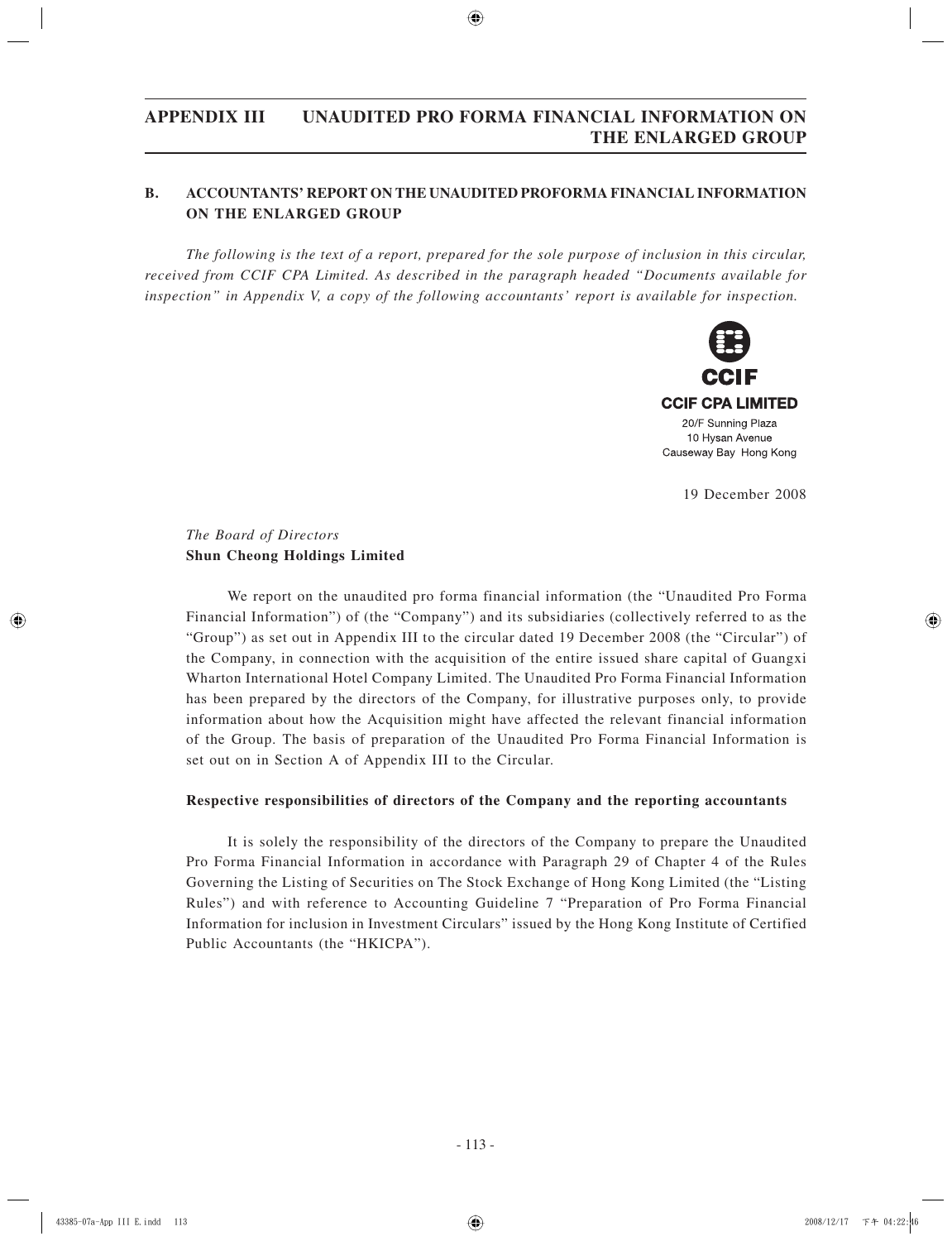It is our responsibility to form an opinion, as required by Paragraph 4 (7) of Chapter 4 of the Listing Rules, on the Unaudited Pro Forma Financial Information and to report our opinion to you. We do not accept any responsibility for any reports previously given by us on any financial information used in the compilation of the Unaudited Pro Forma Financial Information beyond that owned to those to whom those reports were addressed by us at the dates of their issue.

## **Basis of opinion**

We conducted our work in accordance with Hong Kong Standard on Investment Circular Reporting Engagements 300 "Accountants' Reports on Pro Forma Financial Information in Investment Circulars" issued by the HKICPA. Our work consisted primarily of comparing the unadjusted financial information with source documents, considering the evidence supporting the adjustments and discussing the Unaudited Pro Forma Financial Information with the directors of the Company. The engagement did not involve independent examination of any of the underlying financial information.

We planned and performed our work so as to obtain the information and explanations which we considered necessary in order to provide us with sufficient evidence to give reasonable assurance that the Unaudited Pro Forma Financial Information has been properly compiled by the directors of the Company on the basis stated, that such basis is consistent with the accounting policies of the Group and that the adjustments are appropriate for the purposes of the Unaudited Pro Forma Financial Information as disclosed pursuant to Paragraph 29 (1) of Chapter 4 of the Listing Rules.

The Unaudited Pro Forma Financial Information is for illustrative purposes only, based on the judgements and assumptions of the directors of the Company, and because of its hypothetical nature, it does not provide any assurance or indication that any event will take place in the future and may not be indicative of:

- the financial position of the Enlarged Group as at 31 March 2008 or any future date; or
- the results and cash flows of the Enlarged Group for the year ended 31 March 2008 or any future periods.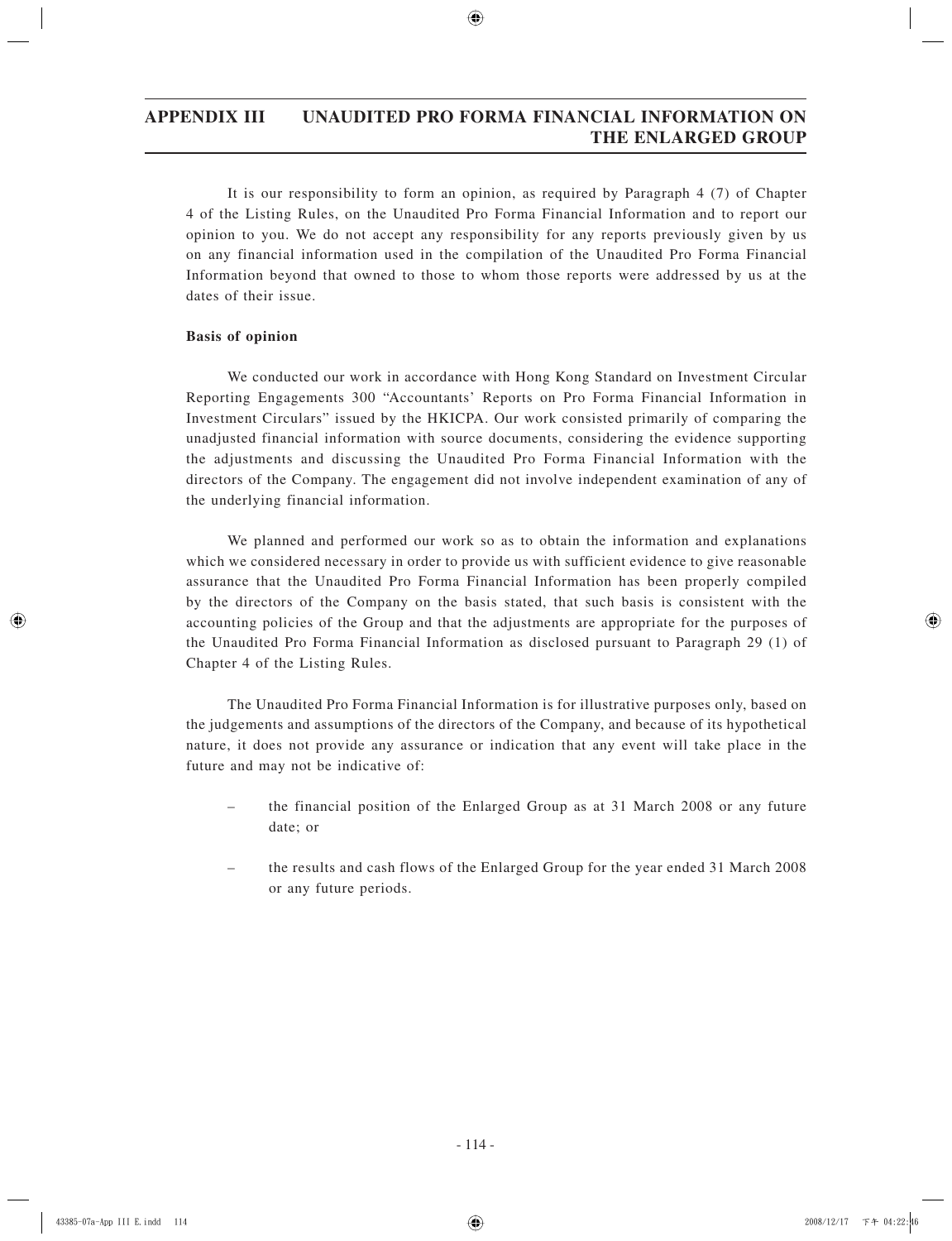## **Opinion**

In our opinion:

- (a) the Unaudited Pro Forma Financial Information has been properly compiled by the directors of the Company on the basis stated;
- (b) such basis is consistent with the accounting policies of the Group; and
- (c) the adjustments are appropriate for the purposes of the Unaudited Pro Forma Financial Information as disclosed pursuant to Paragraph 29 (1) of Chapter 4 of the Listing Rules.

**CCIF CPA Limited** *Certified Public Accountants* Hong Kong

## **Leung Chun Wa** Practising Certificate Number P04963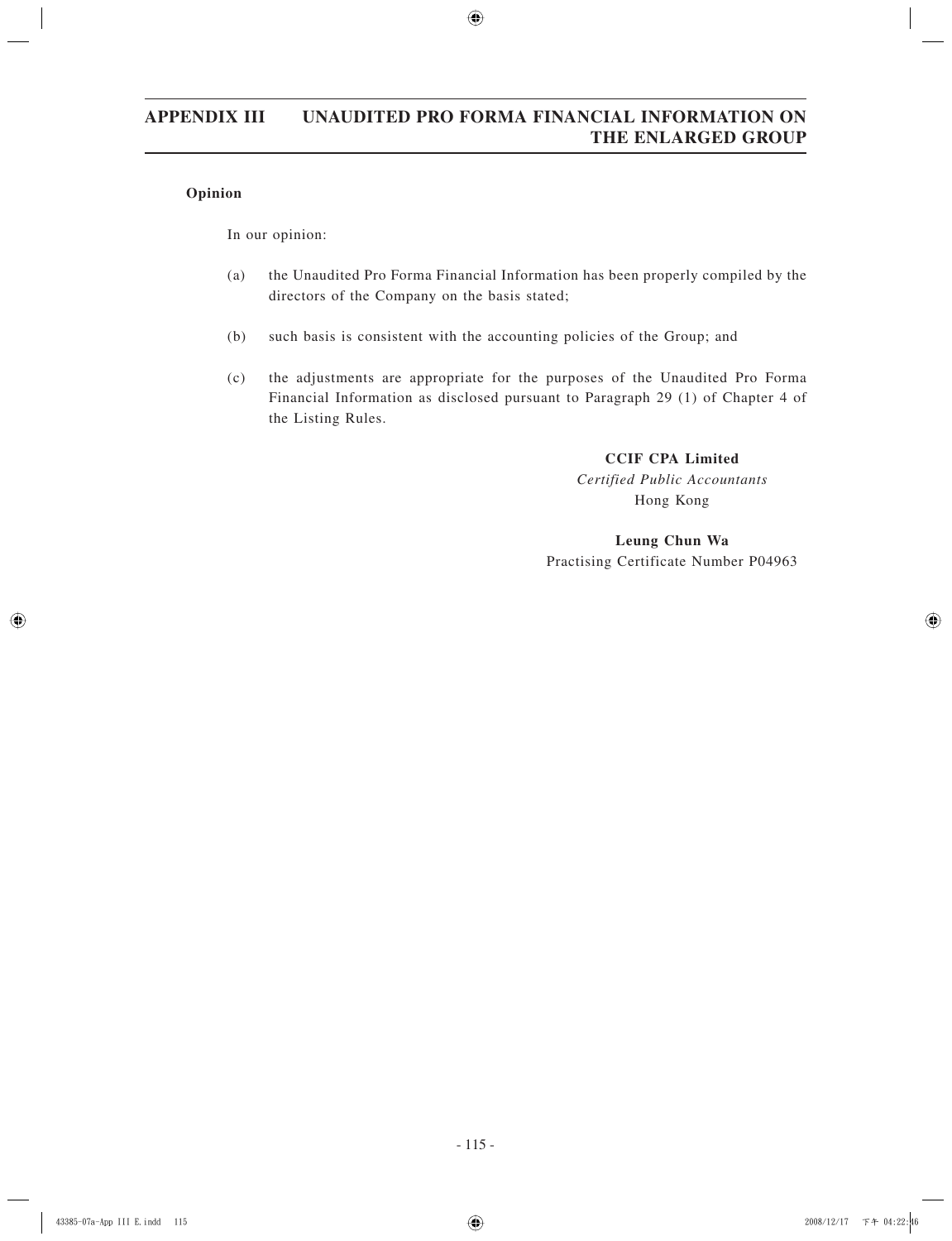*The following is the text of a letter, summary of values and valuation certificates, prepared for the purpose of incorporation in this circular received from BMI Appraisals Limited, an independent valuer, in connection with its valuations of the properties located in the PRC and Hong Kong.*



BMI Appraisals Limited 中和邦盟評估有限公司

Suite 11-18, 31/F., Shui On Centre, 6-8 Harbour Road, Wanchai, Hong Kong 香港灣仔港灣道6-8號瑞安中心3111-18室 Tel電話: (852) 2802 2191 Fax傳真: (852) 2802 0863 

19 December 2008

The Directors **Shun Cheong Holdings Limited** Suite 2302 Wing On Centre 111 Connaught Road Central Hong Kong

Dear Sirs,

#### **INSTRUCTIONS**

We refer to your instructions for us to value the property to be acquired by Shun Cheong Holdings Limited (the "Company") and/or its subsidiaries (hereinafter referred to as the "Group") located in the People's Republic of China (the "PRC") and the properties owned/leased by the Group in Hong Kong. We confirm that we have conducted inspections, made relevant enquiries and obtained such further information as we consider necessary for the purpose of providing you with our opinion of the market values of the properties as at 31 October 2008 (the "date of valuation").

#### **BASIS OF VALUATION**

Our valuations of the properties have been based on the Market Value, which is defined as "the estimated amount for which a property should exchange on the date of valuation between a willing buyer and a willing seller in an arm's-length transaction after proper marketing wherein the parties had each acted knowledgeably, prudently and without compulsion."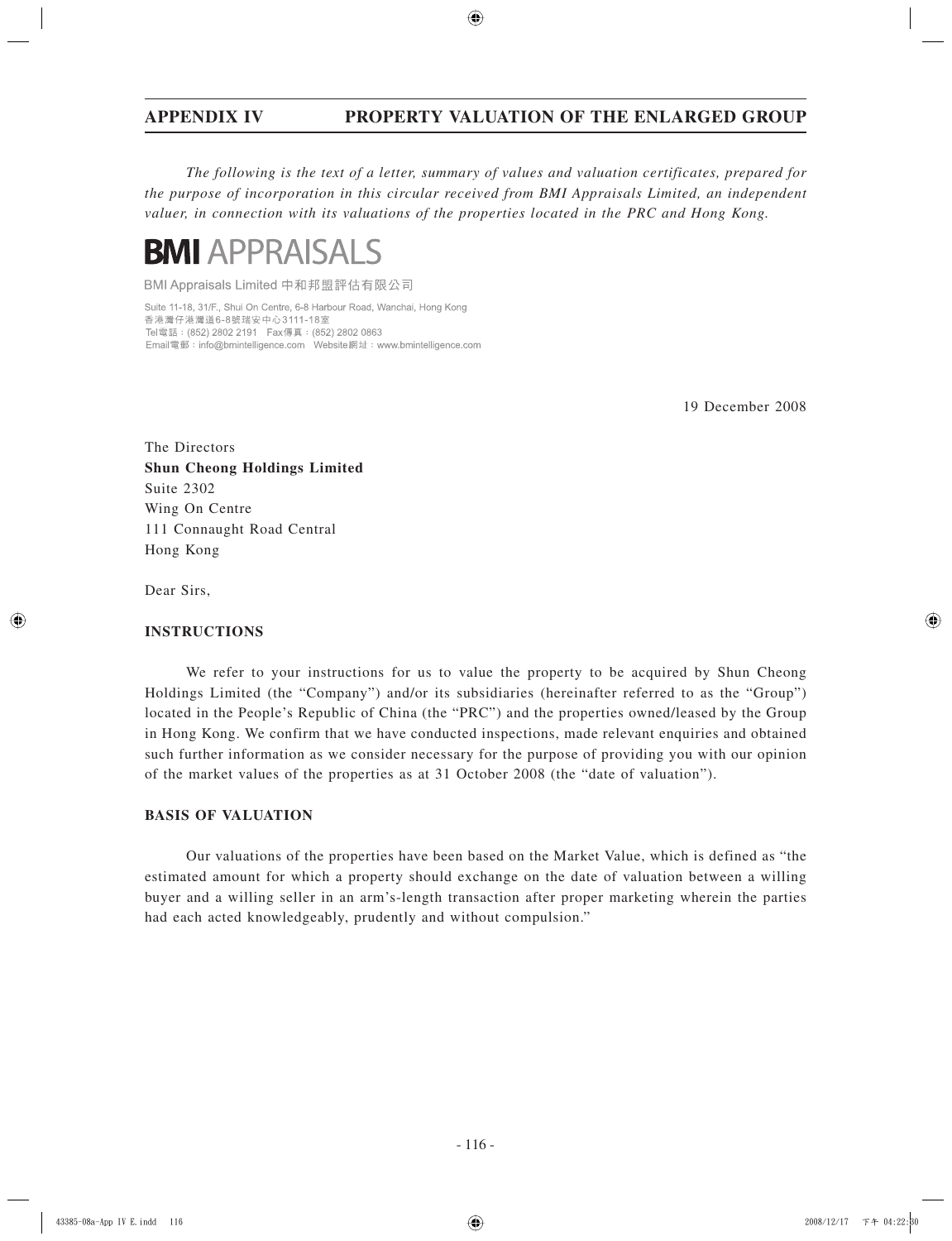#### **PROPERTY CATEGORIZATION**

In the course of our valuations, the valued properties are categorized into the following groups:–

| Group I       | $\frac{1}{2}$                                               | Property to be acquired by the Group in the PRC |
|---------------|-------------------------------------------------------------|-------------------------------------------------|
| Group II      | $\mathcal{L}^{\mathcal{L}}$ and $\mathcal{L}^{\mathcal{L}}$ | Property owned by the Group in Hong Kong        |
| $Group III -$ |                                                             | Property leased by the Group in Hong Kong       |

#### **VALUATION METHODOLOGIES**

#### **Groups I and II**

In valuing the properties in Groups I and II, we have valued them on an open market basis by the Comparison Approach assuming sale in their existing states with the benefit of vacant possession and by making reference to comparable sales evidence as available in the relevant market. Adjustments are then made to take into account the differences between the properties and the comparables in order to arrive at a fair comparison of values. In addition, we have also considered the Profits Method based in valuing the property in Group I on capitalization of the historical hotel's operating profits in previous years. Allowances for outgoings have been made in arriving at the net operating profit.

#### **Group III**

In valuing the property in Group III, which is leased by the Group, we are of the opinion that it has no commercial value either because of its non-assignability in the open market or there are prohibitions against subletting and/or assignment contained in the tenancy agreement or the lack of marketable and substantial profit rent.

#### **TITLE INVESTIGATION**

For the property in Group I, we have been provided with extracts of title documents and have been advised by the Group that no further relevant documents have been produced. Moreover, due to the nature of the land registration system in the PRC, we have not been able to examine the original documents to verify ownership or to ascertain the existence of any amendment documents, which may not appear on the copies handed to us. Therefore, in the course of our valuation, we have relied on the advice and information given by the Group and its PRC legal adviser, 歐亞嘉華律師事務所, regarding the title of the property in the PRC. All documents have been used for reference only.

For the property in Group II, we have caused land searches to be made at the Land Registry and have been provided with extracts of title documents. We have been advised by the Group that no further relevant documents have been produced. However, we have neither examined the original documents to verify ownership nor to ascertain the existence of any amendments, which do not appear on the copies handed to us. All documents have been used for reference only.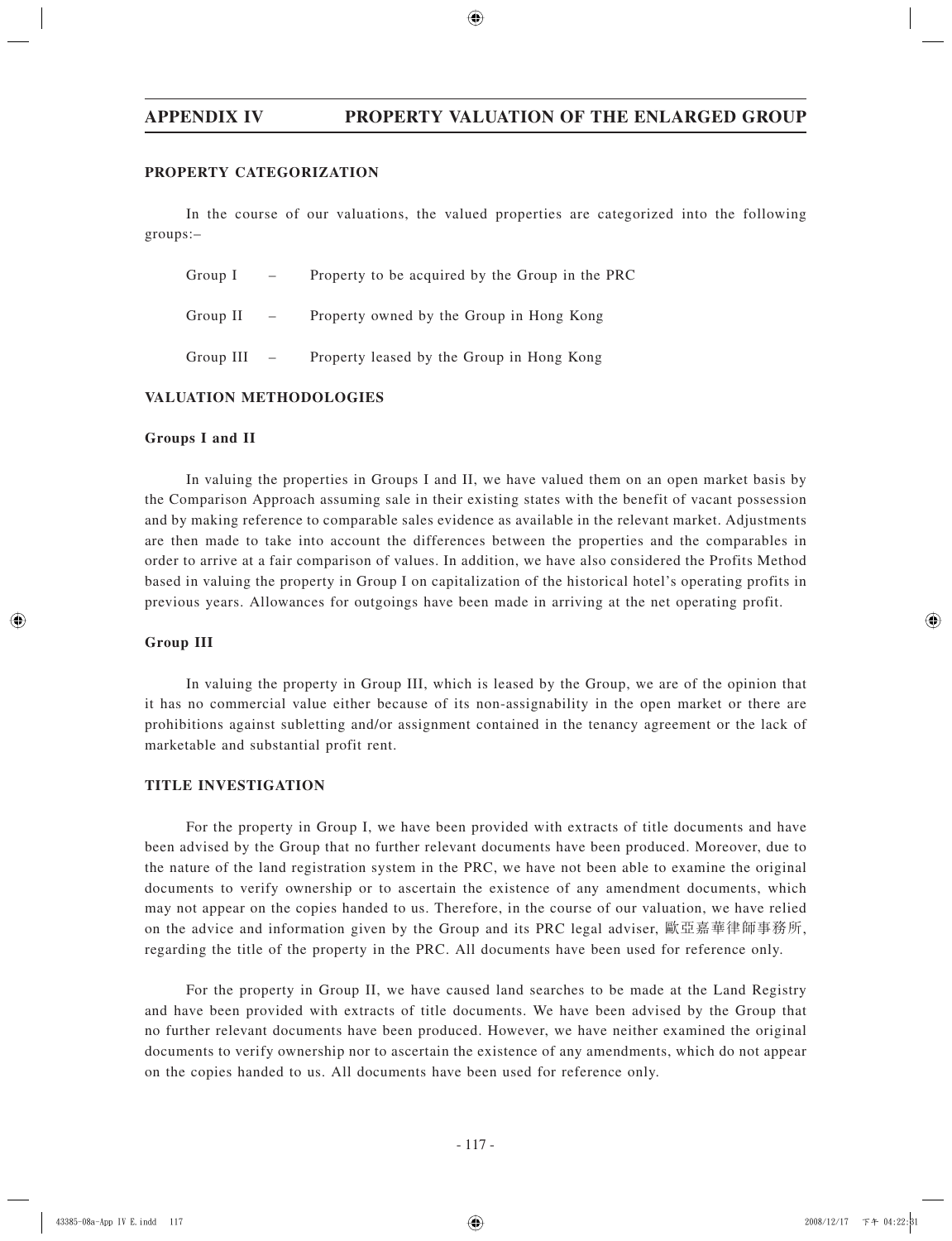We have not searched the title of the property in Group III and have not scrutinized the original title documents to verify ownership or to ascertain the existence of any amendments, which do not appear on the copies handed to us. However, we have been given a copy of the tenancy agreement of the property. All documents have been used for reference only.

In valuing the properties, we have relied on the advice given by the Group that the owners of the properties have valid and enforceable titles to the properties which are freely transferable, and have free and uninterrupted rights to use the same, for the whole of the unexpired terms granted subject to the payment of annual government rents/land use fees and all requisite land premium/purchase considerations payable have been fully settled.

#### **VALUATION ASSUMPTIONS**

Our valuations have been made on the assumption that the properties are sold in the open market without the benefit of deferred terms contract, leaseback, joint venture, management agreement or any similar arrangement which would serve to affect the values of the properties.

In addition, no account has been taken of any option or right of pre-emption concerning or effecting the sale or purchase of the properties and no forced sale situation in any manner is assumed in our valuations.

#### **VALUATION CONSIDERATIONS**

We have inspected the exterior and wherever possible, the interior of the properties. During the course of our inspections, we did not note any serious defects. However, no structural surveys have been made nor have any tests been carried out on any of the services provided in the properties. We are, therefore, unable to report that the properties are free from rot, infestation or any other structural defects.

We have relied to a considerable extent on the information provided by the Group and have accepted advice given to us by the Group in such matters as approvals or statutory notices, easements, tenure, particulars of occupancy, identification of the properties and other relevant information.

We have not carried out detailed on-site measurements to verify the correctness of the site/floor areas in respect of the properties but have assumed that the site/floor areas shown on the documents handed to us are correct.

Except otherwise stated, all dimensions, measurements and areas included in the valuation certificates are based on the information contained in the documents provided to us by the Group and are therefore approximations.

We have no reason to doubt the truth and accuracy of the information provided to us by the Group and the Group has also advised us that no material facts have been omitted from the information so supplied. We consider that we have been provided with sufficient information for us to reach an informed view.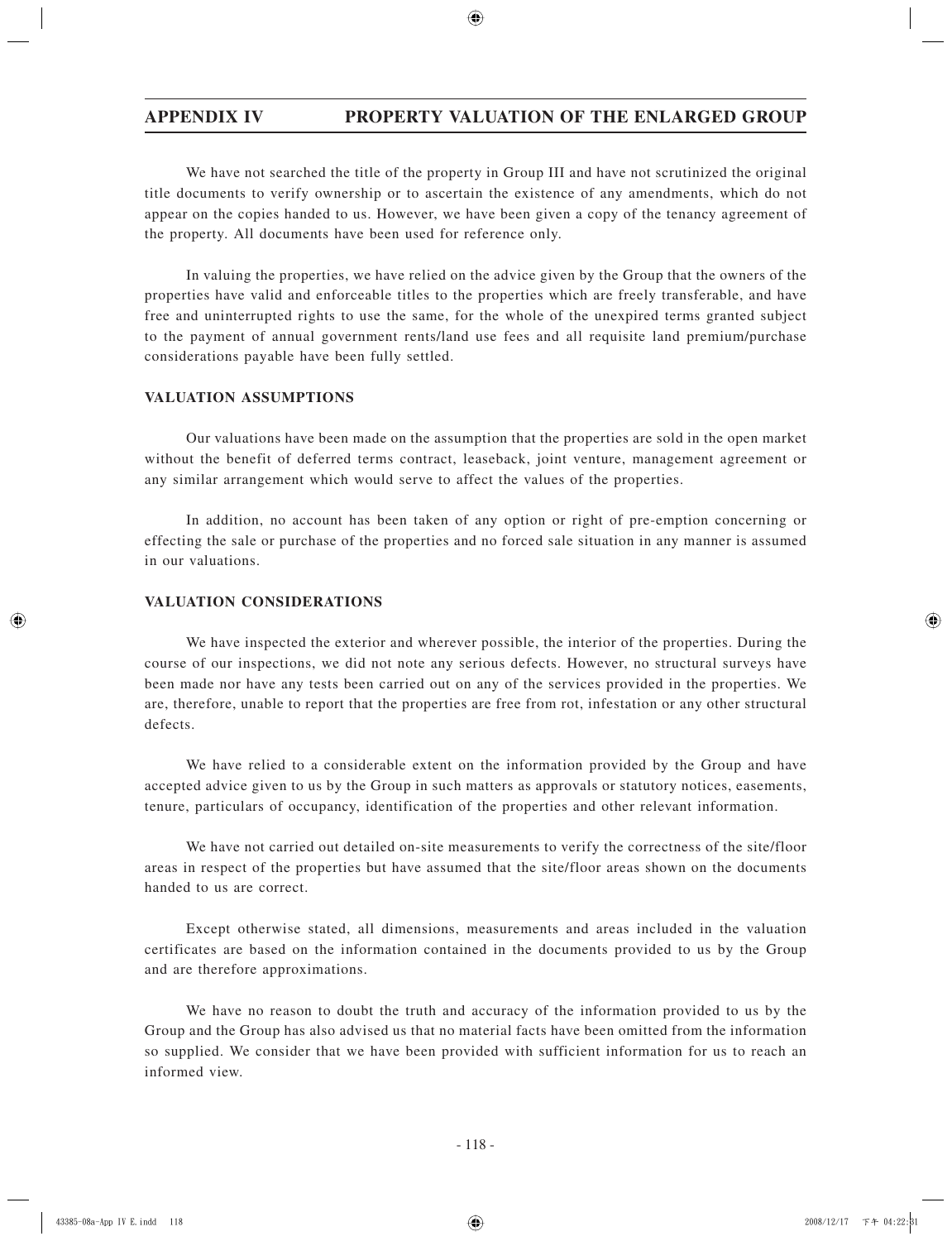No allowance has been made in our valuations for any charges, mortgages or amounts owing on the properties or for any expenses or taxation, which may be incurred in effecting a sale or purchase.

Unless otherwise stated, it is assumed that the properties are free from encumbrances, restrictions and outgoings of an onerous nature, which could affect their values.

Our valuations have been prepared in accordance with the HKIS Valuation Standards on Properties (First Edition 2005) published by the Hong Kong Institute of Surveyors.

Our valuations have been prepared under the generally accepted valuation procedures and are in compliance with the Rules Governing the Listing of Securities on The Stock Exchange of Hong Kong Limited.

## **REMARKS**

Unless otherwise stated, all money amounts stated herein are in Renminbi (RMB) for the property in the PRC and Hong Kong Dollars (HK\$) for the properties in Hong Kong. No allowances have been made for any exchange transfers.

Our Summary of Values and the Valuation Certificates are attached herewith.

## Yours faithfully, For and on behalf of **BMI APPRAISALS LIMITED**

Dr. Tony C.H. Cheng Joannau W.F. Chan  *BSc, MUD, MBA (Finance), MSc (Eng), PhD (Econ), BSc. MSc. MRICS MHKIS RPS(GP) MHKIS, MCIArb, AFA, SCIFM, FCIM, Director MASCE, MIET,MIEEE, MASME, MIIE Director*

*Notes:*

Dr. Tony C.H. Cheng is a member of the Hong Kong Institute of Surveyors who has over 15 years' experience in valuations of properties in Hong Kong and the People's Republic of China.

Ms. Joannau W.F. Chan is a Chartered Surveyor who has over 15 years' experience in valuations of properties in Hong Kong and over 9 years' experience in valuations of properties in the People's Republic of China.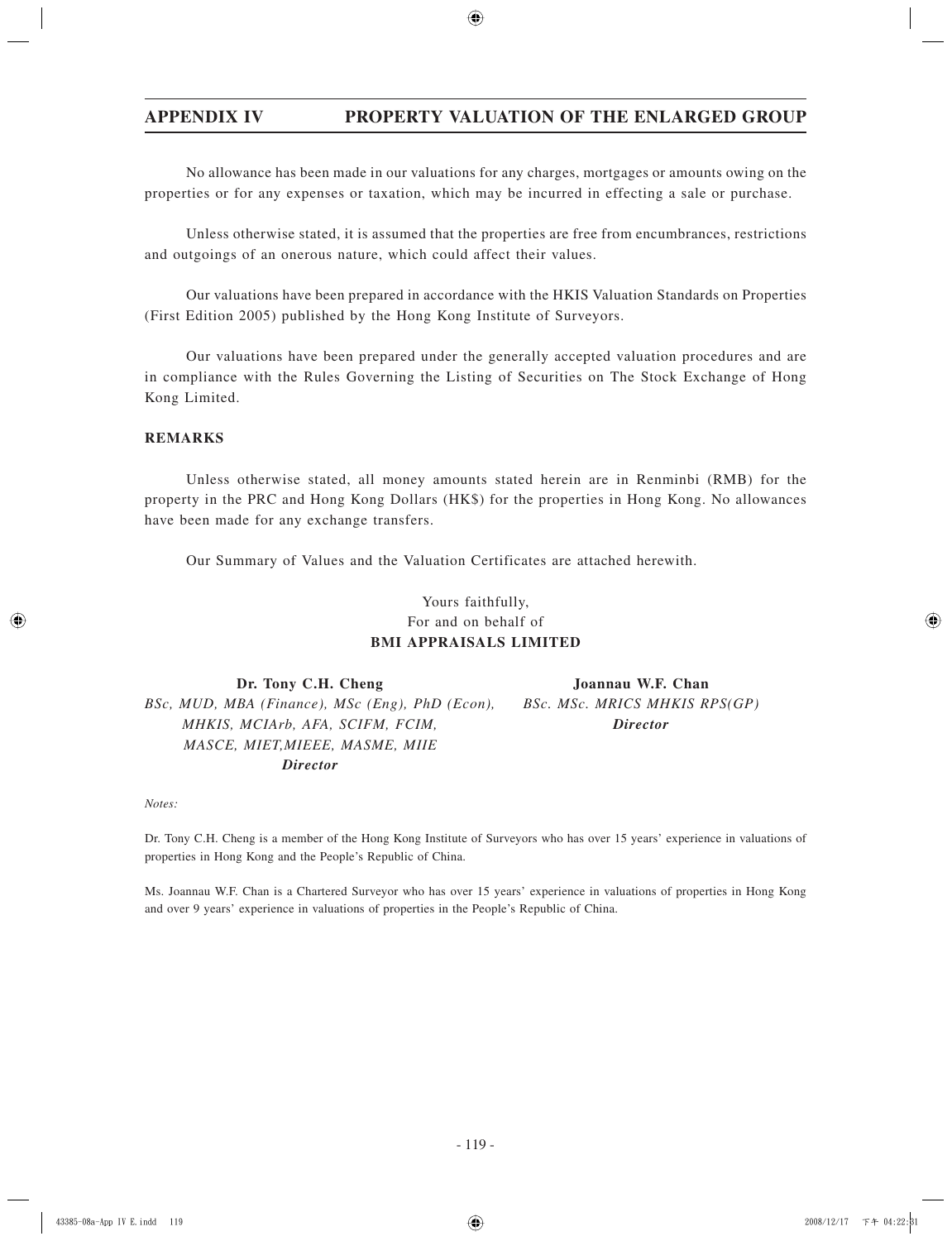## **SUMMARY OF VALUES**

|     |                                                                                                                                               | <b>Market Value</b><br>in existing state |
|-----|-----------------------------------------------------------------------------------------------------------------------------------------------|------------------------------------------|
| No. | Property                                                                                                                                      | as at 31 October 2008                    |
|     | Group I - Property to be acquired by the Group in the PRC                                                                                     |                                          |
| 1.  | A hotel project located at<br>No. 88 Min Zu Avenue East,<br>Nanning City,<br>Guangxi Zhuang Autonomous Region,<br>the PRC                     | RMB390,000,000                           |
|     | Total:                                                                                                                                        | RMB390,000,000                           |
|     | Group II - Property owned by the Group in Hong Kong                                                                                           |                                          |
| 2.  | Unit A, 9 <sup>th</sup> Floor,<br>Chiap Luen Industrial Building,<br>Nos. 30-32 Kung Yip Street,<br>Kwai Chung, New Territories,<br>Hong Kong | HK\$3,680,000                            |
|     | Total:                                                                                                                                        | HK\$3,680,000                            |
|     | Group III - Property leased by the Group in Hong Kong                                                                                         |                                          |
| 3.  | Suite 2302, 23rd Floor,<br>Wing On Centre,<br>No. 111 Connaught Road Central,<br>Hong Kong                                                    | No Commercial Value                      |
|     | Total:                                                                                                                                        | Nil                                      |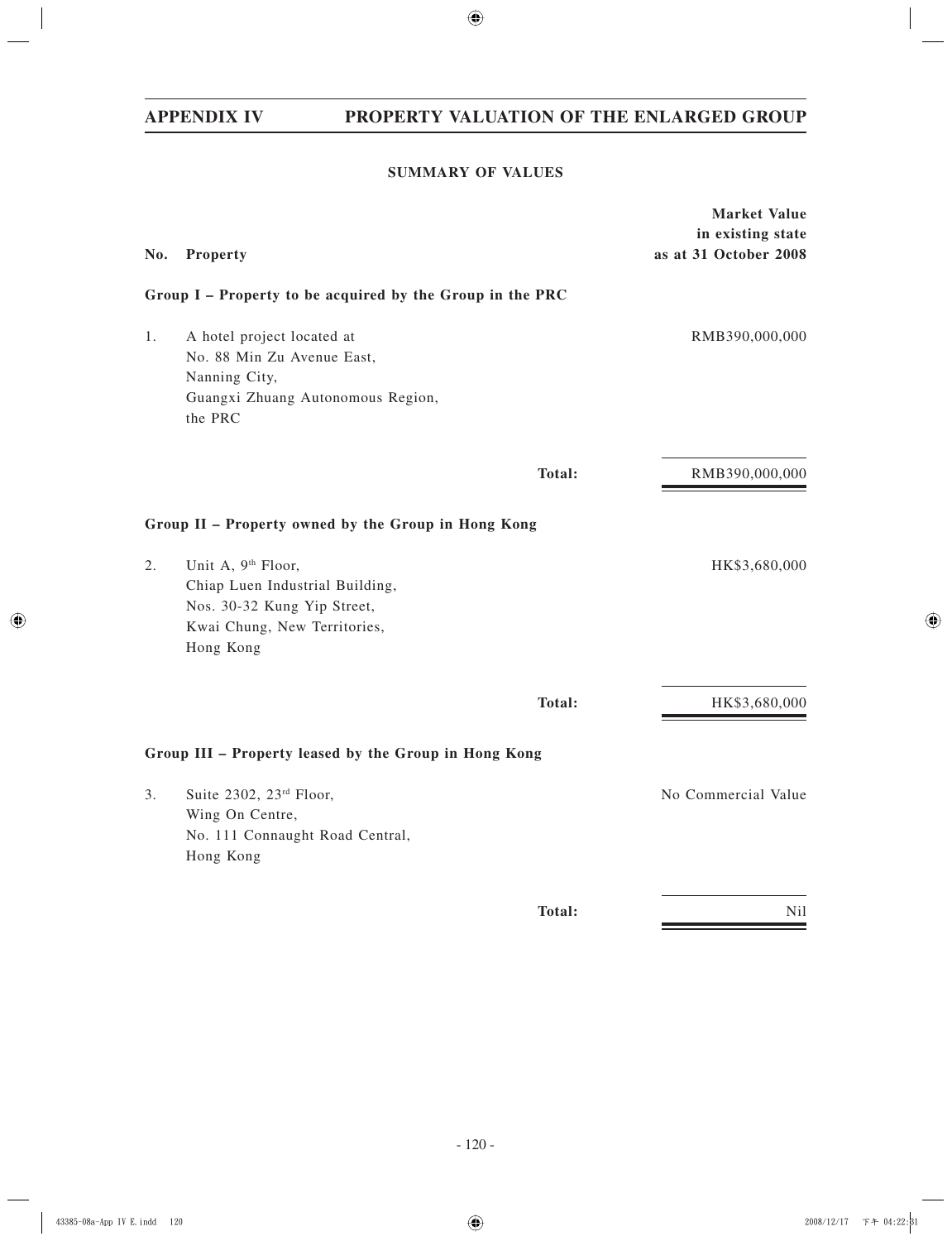## **VALUATION CERTIFICATE**

## *Group I – Property to be acquired by the Group in the PRC*

| No. | <b>Property</b>                                                                                                                                 | Description and tenure                                                                                                                                                                                                                                                                                                                                                                                                                                                                                                                                                                                                                                                                                                                                                                                                                                                                                                                                   | Particulars of<br>occupancy                                                                                                                                                                                                      | <b>Market Value</b><br>in existing state<br>as at 31 October 2008<br>RMB                              |
|-----|-------------------------------------------------------------------------------------------------------------------------------------------------|----------------------------------------------------------------------------------------------------------------------------------------------------------------------------------------------------------------------------------------------------------------------------------------------------------------------------------------------------------------------------------------------------------------------------------------------------------------------------------------------------------------------------------------------------------------------------------------------------------------------------------------------------------------------------------------------------------------------------------------------------------------------------------------------------------------------------------------------------------------------------------------------------------------------------------------------------------|----------------------------------------------------------------------------------------------------------------------------------------------------------------------------------------------------------------------------------|-------------------------------------------------------------------------------------------------------|
| 1.  | A hotel project<br>located at<br>No. 88 Min<br>Zu Avenue<br>East, Nanning<br>City, Guangxi<br>Zhuang<br>Autonomous<br>Region, the<br><b>PRC</b> | The property comprises a<br>hotel project to be developed<br>under two phases on a land<br>parcel with a site area of<br>approximately 41,426.70 sq.m.<br>(or about $445,917$ sq.ft.).<br>Phase 1 of the hotel project<br>("Phase 1") comprises a hotel<br>complex known as Guangxi<br>Wharton International Hotel<br>(廣西沃頓國際大酒店),<br>completed in about 2000,<br>erected on portion of the<br>land parcel. Phase 2 of the<br>hotel project ("Phase 2"),<br>comprising office, apartment<br>and ancillary buildings<br>and car parking spaces,<br>will be developed on the<br>remaining portion of the<br>land parcel. According to<br>2 Area Calculation Forms<br>registered in 南寧市國土<br>資源信息中心 provided by<br>the Group, the site areas of<br>Phase 1 and Phase 2 land<br>parcels of the hotel project are<br>approximately 20,762.69 sq.m.<br>(or about $223,489.60$ sq.ft.)<br>and $20,664.01$ sq.m. (or about<br>$222,427.40$ sq.ft.) respectively. | The hotel<br>complex (Phase<br>1) is owner-<br>occupied for<br>hotel and<br>ancillary<br>purposes.<br>The remaining<br>portion of the<br>land parcel is<br>owner-occupied<br>for temporary<br>car parking and<br>ancillary uses. | 390,000,000<br>(the market value)<br>includes Phase 1 only,<br>and please see Note 11<br>for details) |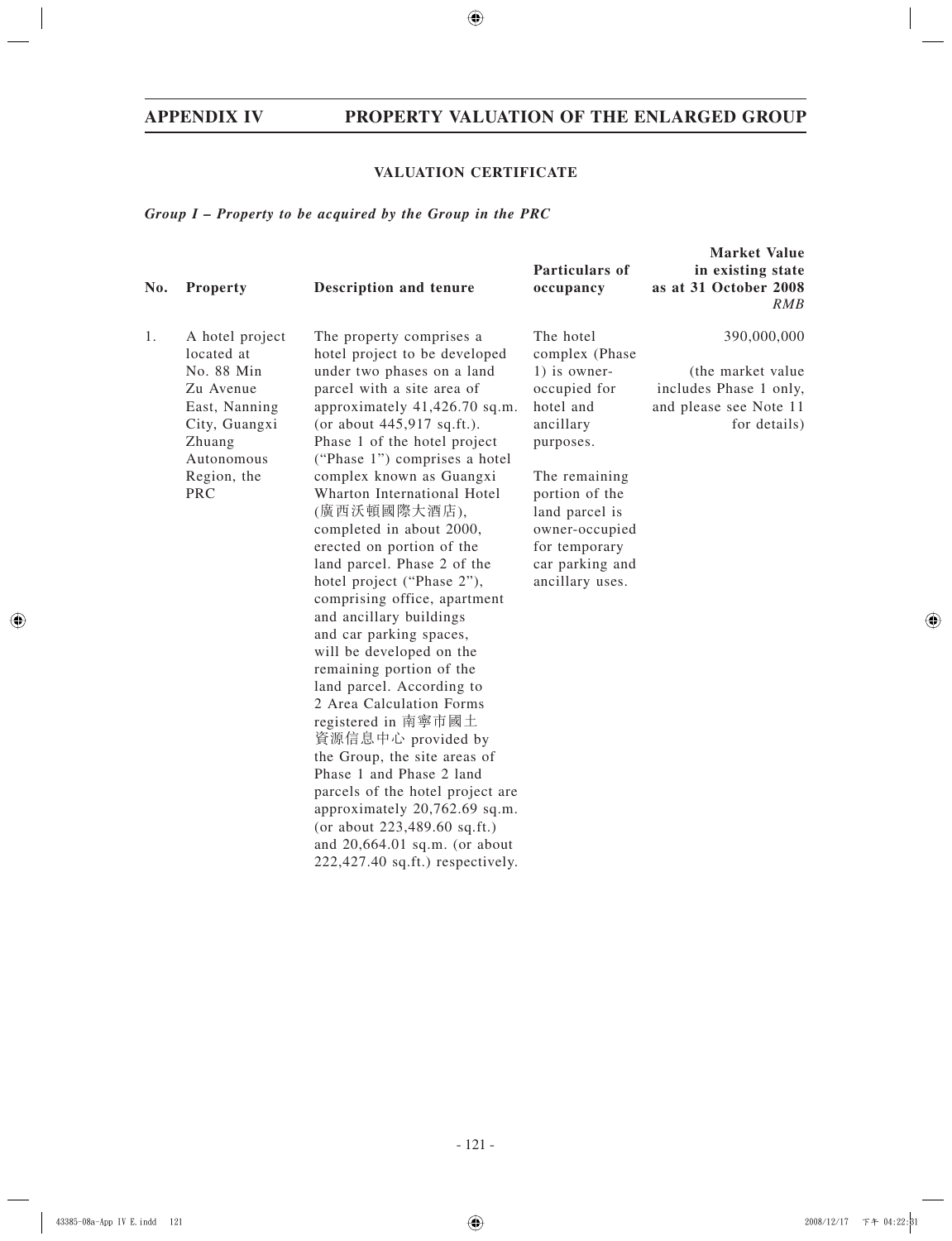| No. | <b>Property</b> | Description and tenure                                                                                                                                                                                                                                                                                                                                                                                | Particulars of<br>occupancy | <b>Market Value</b><br>in existing state<br>as at 31 October 2008<br>RMB |
|-----|-----------------|-------------------------------------------------------------------------------------------------------------------------------------------------------------------------------------------------------------------------------------------------------------------------------------------------------------------------------------------------------------------------------------------------------|-----------------------------|--------------------------------------------------------------------------|
|     |                 | The hotel complex (Phase 1)<br>has a gross floor area ("GFA")<br>of approximately 46,409.36<br>sq.m. (or about 499,550.35<br>sq.ft.). The hotel complex<br>provides 338 guest rooms, two<br>Chinese restaurants, a western<br>restaurant, a lobby bar, a<br>multi-function hall, a luxury<br>banquet hall, seven meeting<br>rooms, a night club, a sauna<br>centre and other ancillary<br>facilities. |                             |                                                                          |
|     |                 | The Phase 2 will have<br>a planned total GFA of<br>approximately 119,608.60<br>sq.m. (or about 1,287,466.97<br>$sq.fit.$ ).                                                                                                                                                                                                                                                                           |                             |                                                                          |
|     |                 | The land use rights of the<br>property have been granted for<br>a term of 40 years expiring on<br>29 May 2043 for catering and<br>hotel uses. (see Note 2)                                                                                                                                                                                                                                            |                             |                                                                          |

#### *Notes:*

- 1. Pursuant to a State-owned Land Use Rights Grant Contract, Nan Guo Tu He Zi 2003 No. 7 (南國土合字20037號), entered into between the People's Republic of China Guangxi Zhuang Autonomous Region Nanning City Land and Resources Bureau (中華人民共和國廣西壯族自治區南寧市國土資源局) and Guangxi Nanning International Hotel Company Limited (廣西南寧國際大酒店有限公司) dated 30 May 2003, the land use rights of the property with a site area of 41,426.7 sq.m. have been granted to Guangxi Nanning International Hotel Company Limited at a land premium of RMB81,513,200 for a term of 40 years for catering and hotel uses.
- 2. Pursuant to a State-owned Land Use Rights Certificate, Nan Ning Guo Yong (2005) Di No. 429198 (南寧國用(2005) 第429198號) (the "Land Certificate"), issued by Nanning City People's Government (南寧市人民政府) dated 28 February 2005, the land use rights of the property with a site area of 41,426.7 sq.m. have been granted to Guangxi Wharton International Hotel Company Limited (廣西沃頓國際大酒店有限公司) ("Guangxi Wharton") for a term of 40 years expiring on 29 May 2043 for catering and hotel uses. Validity of he Land Certificate will expire on 10 October 2009. As advised by the Group and its PRC legal adviser, the tenure of Land Certificate can be renewed on an annual basis until 29 May 2043 at no extra land premium or other payments.
- 3. Pursuant to a Building Ownership Certificate, Yong Fang Quan Zheng Zi Di No. 01483395 (邕房權證字第01483395 號), issued by Nanning City Real Estate Bureau (南寧市房產管理局) dated 25 March 2005, the hotel complex (Phase 1) of the property with a GFA of 46,409.36 sq.m. is legally owned by Guangxi Wharton.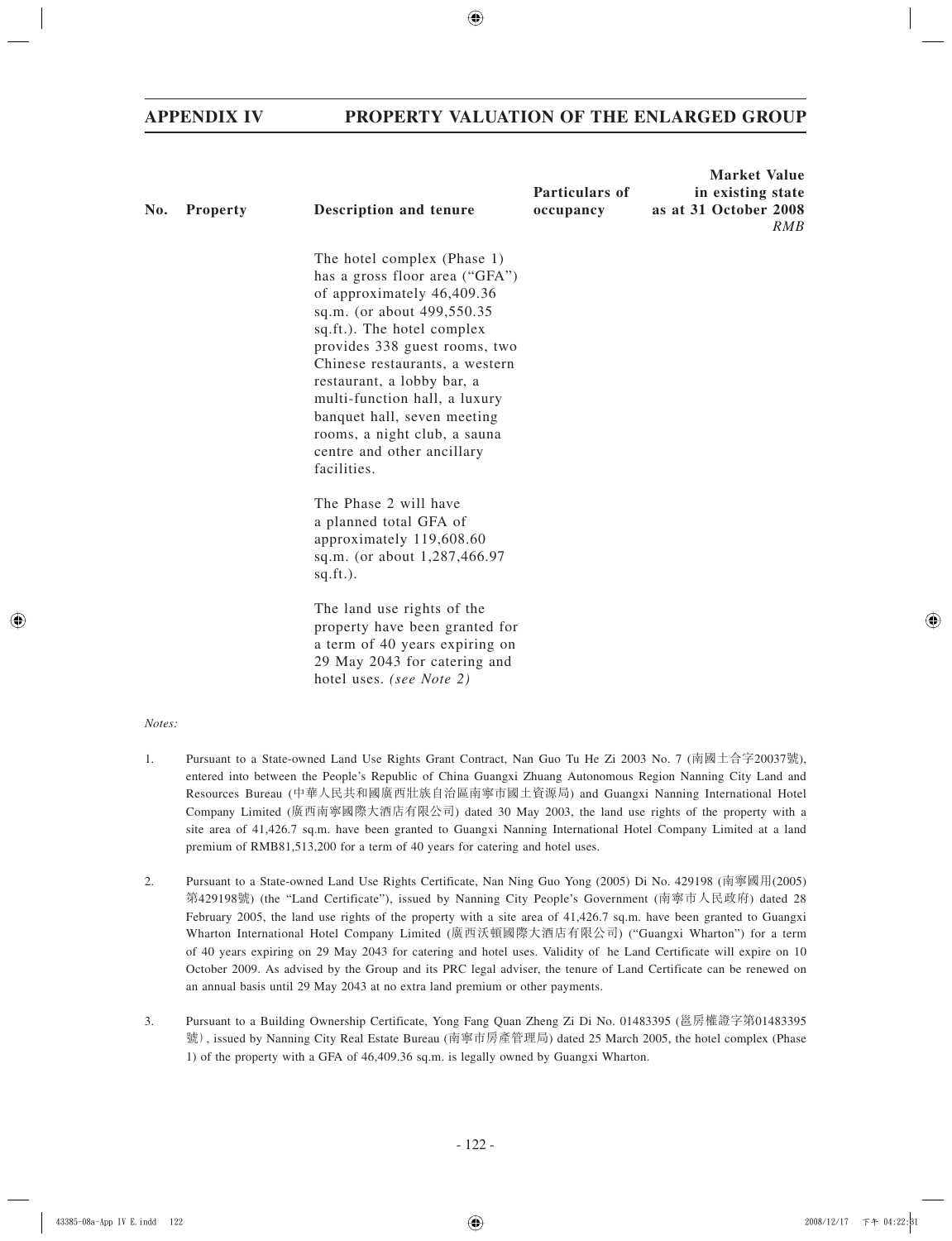- 4. Pursuant to a Master Layout Plan (總平面圖) issued by Nanning Institute of Architecture Design (南寧市建築設計院) dated 8 November 2002 and approved by Nanning City Planning Administrative Bureau (南寧市規劃管理局) (審批號 2002-234) dated 5 December 2002, the proposed development under Phase 2 for apartment, office and ancillary room uses with a total GFA of 119,608.6 sq.m. and additional 80 car parking spaces is permitted to be developed on the Phase 2 portion of the land parcel of the property.
- 5. Pursuant to a Business License (企業法人營業執照), Registration No. Qi 4500001001576 issued by Guangxi Zhuang Autonomous Region Industry and Commerce Administrative Bureau (廣西壯族自治區工商行政管理局) (the "Bureau") dated 1 November 2007, Guangxi Wharton was incorporated with a registered capital of RMB87,814,000 for the businesses of hotel and catering services, sales of consumer goods and air passenger agency services.
- 6. Pursuant to a Mortgage Contract, 2005 Nian Bei Zhong Yin Di Zi Di No. 002 (2005年北中銀抵字第002號), dated 22 March 2005, entered into between Guangxi Wharton and Bank of China – Beihai Branch (中國銀行北海分行), the former has mortgaged the property to the latter as security for various loans up to a maximum amount of RMB420,000,000 valid until all the loans have been repaid.
- 7. Pursuant to a Mortgage Contract, 2007 Nian Bei Zhong Yin Di Zi Di No. 001 (2007年北中銀抵字第001號), dated 10 January 2007, entered into between Guangxi Wharton and Bank of China Limited – Beihai Branch (中國銀行股份有 限公司北海分行), the former has mortgaged the property to the latter as security for various loans up to a maximum amount of RMB262,500,000 valid until all the loans have been repaid.
- 8. Pursuant to a Mortgage Contract, No.2007010901 Di Zi 01 (2007010901抵字01), dated 19 January 2007, entered into between Guangxi Wharton and 北海市城市建設投資發展有限公司, the former has mortgaged the hotel complex (Phase 1) of the property to the latter as security for a loan amount of RMB52,000,000.
- 9. The status of title and grant of major approvals and licenses in accordance with the information provided by the Group are as follows:

| State-owned Land Use Rights Grant Contract | Yes |
|--------------------------------------------|-----|
| State-owned Land Use Rights Certificate    | Yes |
| <b>Building Ownership Certificate</b>      | Yes |
| Business License                           | Yes |
| Mortgage Contracts                         | Yes |

- 10. The opinion of the PRC legal adviser, 歐亞嘉華律師事務所, to the Group contains, inter alia, the following:
	- a. Guangxi Nanning International Hotel Company Limited is the former name of Guangxi Wharton;
	- b. The property is legally vested in Guangxi Wharton and all the land premium and other costs of ancillary utility services have been settled in full and Guangxi Wharton has the rights to occupy, self-use, lease, mortgage and dispose of the property to both local and overseas purchasers with prior consents of the mortgagees;
	- c. There exist no legal impediments for Guangxi Wharton to obtain annual renewal of the Land Certificate until the expiry of the existing term of land use rights or until the completion of the procedure to divide the land parcel into Phase 1 and Phase 2 land parcels and the obtaining of the relevant land use rights certificates for the divided land parcels;
	- d. The planning scheme for Phase 2 land parcel is legally valid and is in compliance with the relevant regulations of the planning authority;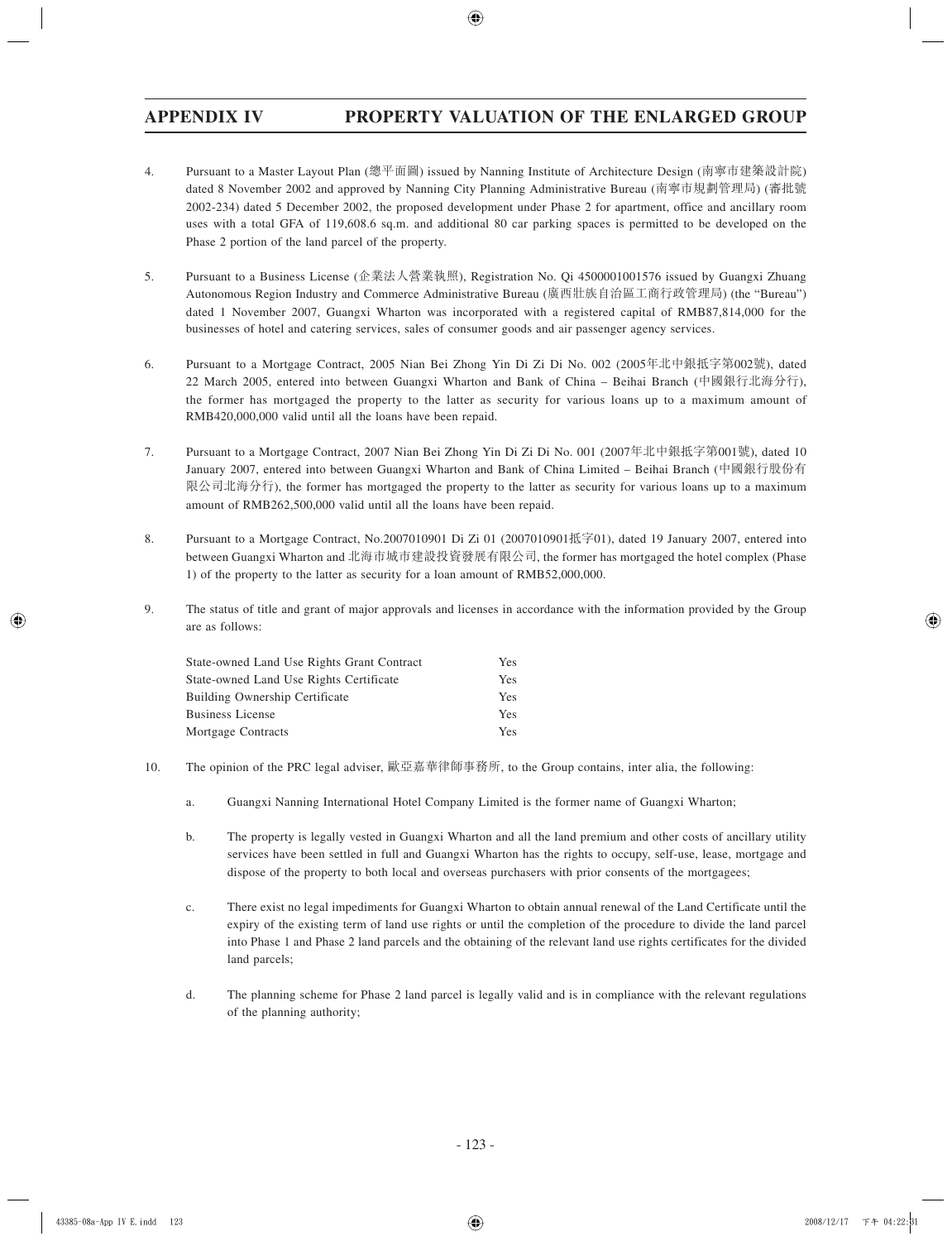- e. Upon obtaining the consents from the relevant mortgagees and the compliance with the relevant planning regulations, there exist no legal impediments for the division of the land parcel into Phase 1 and Phase 2 land parcels and the obtaining of the relevant land use rights certificates for the divided land parcels;
- f. There exist no legal impediments for obtaining the relevant approvals for the construction of development on Phase 2 land parcel;
- g. Upon completion of the construction of development on Phase 2 land parcel, there exist no legal impediments for Guangxi Wharton to obtain the relevant title certificates and upon obtaining the consents from the relevant mortgagees, Guangxi Wharton has the rights to occupy, use, lease, mortgage and dispose of the Phase 2 property to both local and overseas purchasers within the term of the land use rights of Phase 2 land parcel; and
- h. Apart from the aforementioned mortgages in Notes 7 to 9, the property is not subject to any other mortgages or material encumbrances.
- 11. Our valuation of the captioned amount in the sum of RMB390,000,000 attributes to Phase 1 of the property (i.e. the hotel complex constructed upon Phase 1 land parcel) only. Having considered the PRC legal opinion in Note 11 and the advice given by the Group, for your internal reference purpose, as at the date of valuation, the market value of the Phase 2 land parcel assuming that all the required planning permits, construction permits and land use rights certificate for the relevant uses can be obtained for the development of the Phase 2 land parcel without extra land premium or onerous payments payable to the government and that the Phase 2 land can be freely transferred in the open market to both local and overseas purchasers would be in the sum of approximately RMB210,000,000.
- 12. We have prepared our valuations based on the following assumptions:–
	- a. Guangxi Wharton is in possession of a proper legal title to the property and is entitled to transfer the property within its residual term of land use rights at no extra land premium or other onerous payment payable to the government;
	- b. All land premium and other costs of ancillary utility services have been settled in full;
	- c. The property is not subject to any material encumbrances;
	- d. The existing use, design, planning and construction of the property are in compliance with the local planning regulations and have been approved by the relevant government authorities; and
	- e. The property can be freely sublet, transferred or disposed of to both local and overseas purchasers.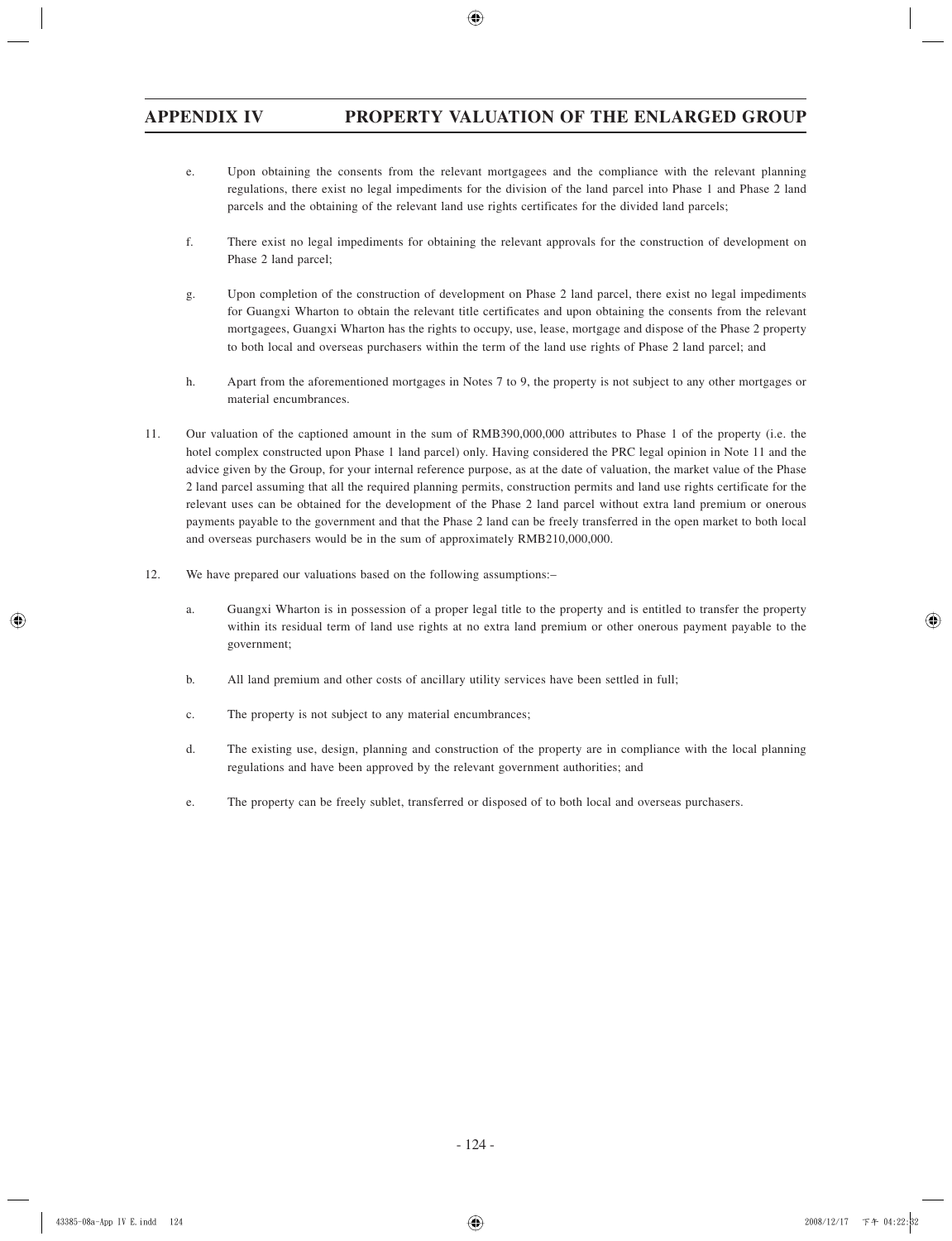#### *Group II – Property owned by the Group in Hong Kong*

| No. | Property                                                                                                                                                                                            | <b>Description and tenure</b>                                                                                                                                                                                                                                                                                                                | <b>Particulars</b><br>of occupancy                                                                                                                                                                    | <b>Market Value</b><br>in existing state<br>as at 31 October 2008<br>HK\$ |
|-----|-----------------------------------------------------------------------------------------------------------------------------------------------------------------------------------------------------|----------------------------------------------------------------------------------------------------------------------------------------------------------------------------------------------------------------------------------------------------------------------------------------------------------------------------------------------|-------------------------------------------------------------------------------------------------------------------------------------------------------------------------------------------------------|---------------------------------------------------------------------------|
| 2.  | Unit A, 9 <sup>th</sup><br>Floor, Chiap<br>Luen Industrial<br>Building,<br>Nos. 30-32<br>Kung Yip<br>Street, Kwai<br>Chung, New<br>Territories,<br>Hong Kong<br>51/1,724 <sup>th</sup><br>equal and | The property comprises an<br>industrial unit on 9 <sup>th</sup> floor<br>in a 19-storey industrial<br>building known as Chiap<br>Luen Industrial Building<br>which was completed in<br>1978.<br>The salable area of the<br>property is approximately<br>4,330 sq.ft. (or about 402.27<br>sq.m.) as scaled from the<br>registered floor plan. | As advised<br>by the Group,<br>the property<br>is subject to<br>a tenancy at a<br>monthly rent<br>at HK\$30,000<br>exclusive of<br>management<br>fee for<br>workshop<br>and ancillary<br>office uses. | 3,680,000                                                                 |
|     | undivided<br>shares of and<br>in Kwai Chung<br>Town Lot No.<br>282                                                                                                                                  | The property is held under<br>New Grant No. 5354 for a<br>term of 99 years less the<br>last 3 days commencing on<br>1 July 1898 which had been<br>extended upon expiry until<br>30 June 2047 with a revised<br>annual rent at $3\%$ of the<br>rateable value from the date<br>of extension.                                                  |                                                                                                                                                                                                       |                                                                           |

#### *Notes:*

- 1. The registered owner of the property is Shun Cheong Real Estates Limited (formerly known as Whole Grand Limited and Shun Cheong (Guangzhou) Limited) vide Memorial No. TW984172 dated 24 November 1994.
- 2. The property is subject to the following material encumbrances:
	- a. The property is subject to an Order No. UBZ/U04-30/0007/05 by the Building Authority under S.24(1) of the Buildings Ordinance vide Memorial No. 07042700960956 dated 24 July 2006.
	- b. The property is subject to an Order No. DBZ/U04-30/0008/05 by the Building Authority under S.26 of the Buildings Ordinance vide Memorial No. 07061101230196 dated 24 July 2006.
- 3. In our valuation, we have assumed that the works stipulated in the Orders in Notes 2a and 2b have been complied with to the satisfaction of the Building Authority.
- 4. Shun Cheong Real Estates Limited is a wholly-owned subsidiary of the Group.
- 5. As advised by the Group, the tenant of the property is Tinhawk Company Limited, which is a 90%-owned subsidiary of the Group.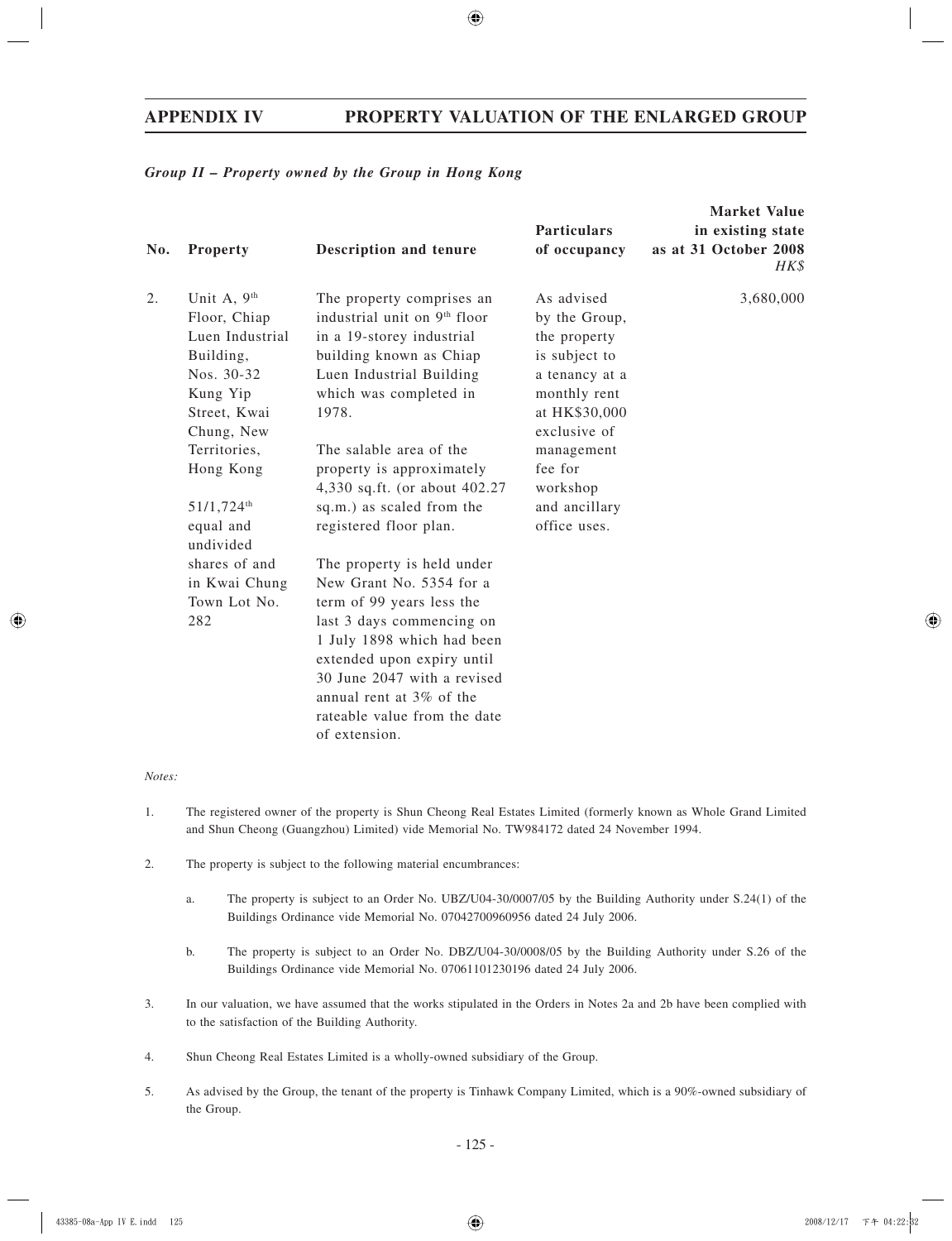## *Group III – Property leased by the Group in Hong Kong*

|     |                                                                                                  |                                                                                                                                                                                                                                                                                                                                                                                                                                                                                                                                                                                      | <b>Market Value</b>                                               |                               |  |
|-----|--------------------------------------------------------------------------------------------------|--------------------------------------------------------------------------------------------------------------------------------------------------------------------------------------------------------------------------------------------------------------------------------------------------------------------------------------------------------------------------------------------------------------------------------------------------------------------------------------------------------------------------------------------------------------------------------------|-------------------------------------------------------------------|-------------------------------|--|
|     |                                                                                                  |                                                                                                                                                                                                                                                                                                                                                                                                                                                                                                                                                                                      | <b>Particulars</b>                                                | in existing state             |  |
| No. | <b>Property</b>                                                                                  | <b>Description and tenure</b>                                                                                                                                                                                                                                                                                                                                                                                                                                                                                                                                                        | of occupancy                                                      | as at 31 October 2008<br>HK\$ |  |
| 3.  | Suite 2302, 23rd<br>Floor, Wing<br>On Centre, No.<br>111 Connaught<br>Road Central,<br>Hong Kong | The property comprises<br>an office unit on 23rd floor<br>in a 31-storey commercial<br>building known as Wing On<br>Centre which was completed<br>in 1977.<br>The gross floor area of the<br>property is approximately<br>1,900 sq.ft. (or about 176.51<br>$sq.m.$ ).<br>The property is rented by<br>Shun Cheong Holdings<br>Limited under a tenancy<br>agreement dated 7 August<br>2006 for a term of 3 years<br>commencing on 15 August<br>2006 and expiring on 14<br>August 2009 at a monthly<br>rent of HK\$45,600 exclusive<br>of management fee for<br>commercial office use. | The property<br>is occupied<br>by the Group<br>for office<br>use. | No Commercial Value           |  |

*Note:*

The tenant of the property is the Company.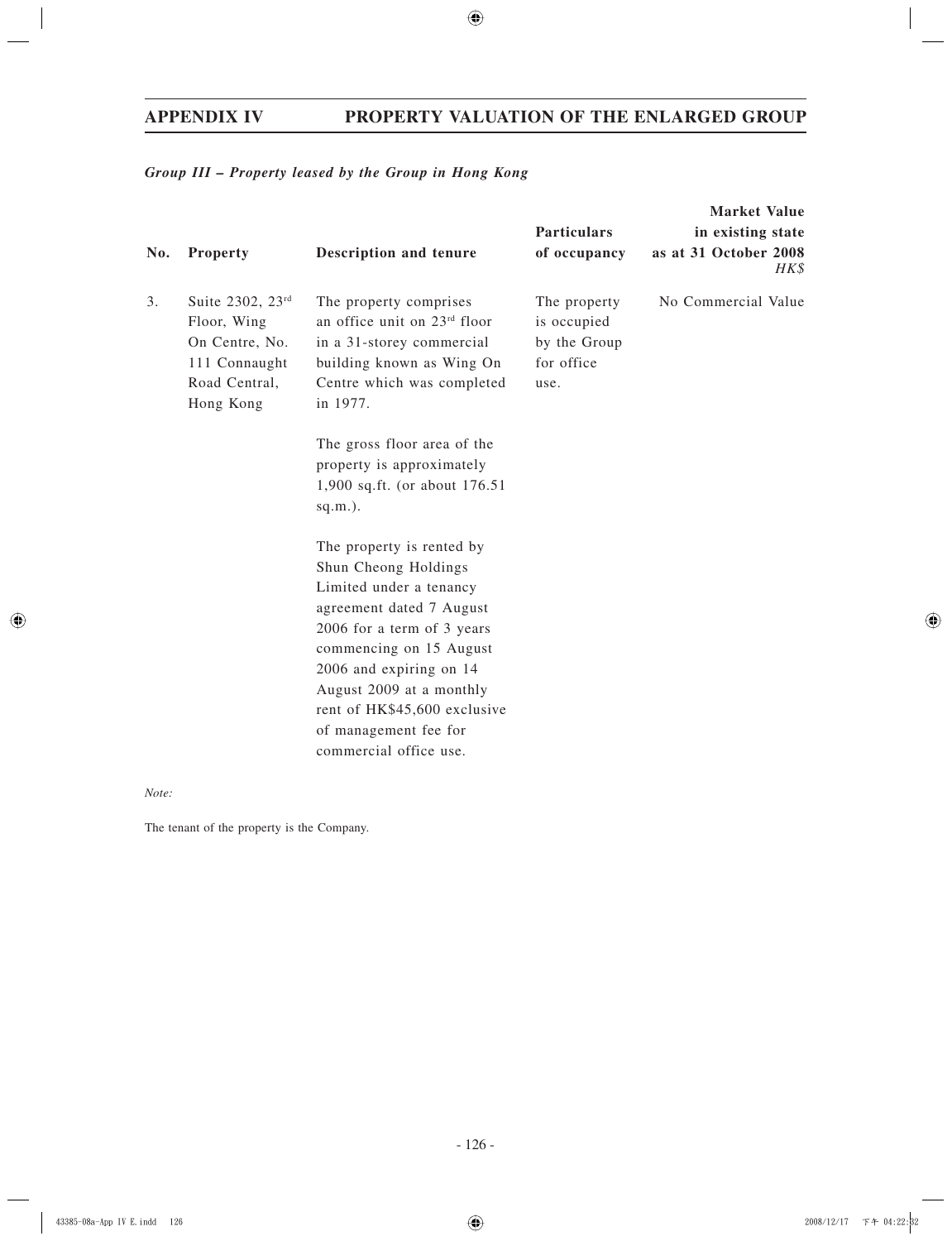## **RESPONSIBILITY STATEMENT**

This circular includes particulars given in compliance with the Listing Rules for the purpose of giving information with regard to the Group. The Directors jointly and individually accept full responsibility for the accuracy of the information contained in this circular and confirm, having made all reasonable enquiries, that to the best of their knowledge and belief, opinions expressed in this circular have been arrived at after due and careful consideration and there are no other facts the omission of which would make any statement in this circular misleading.

#### **DISCLOSURE OF INTERESTS BY DIRECTORS**

As at the Latest Practicable Date, the interests or short positions of each director and chief executive of the Company in the shares, debentures or underlying shares in the Company or any of its associated corporations (within the meaning of Part XV of the SFO) which were required to be notified to the Company and the Stock Exchange pursuant to Divisions 7 and 8 of Part XV of the SFO (including interests and short positions which he is taken or deemed to have under such provisions of the SFO), or which were required, pursuant to Section 352 of the SFO, to be entered in the register maintained by the Company referred to therein, or which were required, pursuant to the Model Code for Securities Transactions by Directors of Listed Companies contained in the Listing Rules, to be notified to the Company and the Stock Exchange, were as follows:

Long positions in ordinary shares of the Company:

| Name of         | Nature of | Number of ordinary<br>shares directly | Percentage of the<br>Company's issued |
|-----------------|-----------|---------------------------------------|---------------------------------------|
| <b>Director</b> | interests | beneficially owned                    | share capital                         |
| Mo Tianquan     | Corporate | 208,113,409 (Note 1)                  | 59.92                                 |
|                 |           | 324,763,193 (Note 2)                  | 93.50                                 |
| Cao Jing        | Family    | 208,113,409 (Note 3)                  | 59.92                                 |
|                 |           | 324,763,193 (Note 3)                  | 93.50                                 |

#### *Notes:*

(1) These Shares are held by Upsky Enterprises Limited, a company wholly-owned by Mr. Mo Tianquan.

(2) These Shares represent the Shares to be allotted and issued to Tanisca Investments Limited, a company wholly-owned by Mr. Mo Tianquan, upon exercise in full of its conversion rights under a convertible bond.

(3) Ms. Cao Jing is interested in the Shares held by Upsky Enterprises Limited and Tanisca Investments Limited by virtue of her marital relationship with Mr. Mo Tianquan.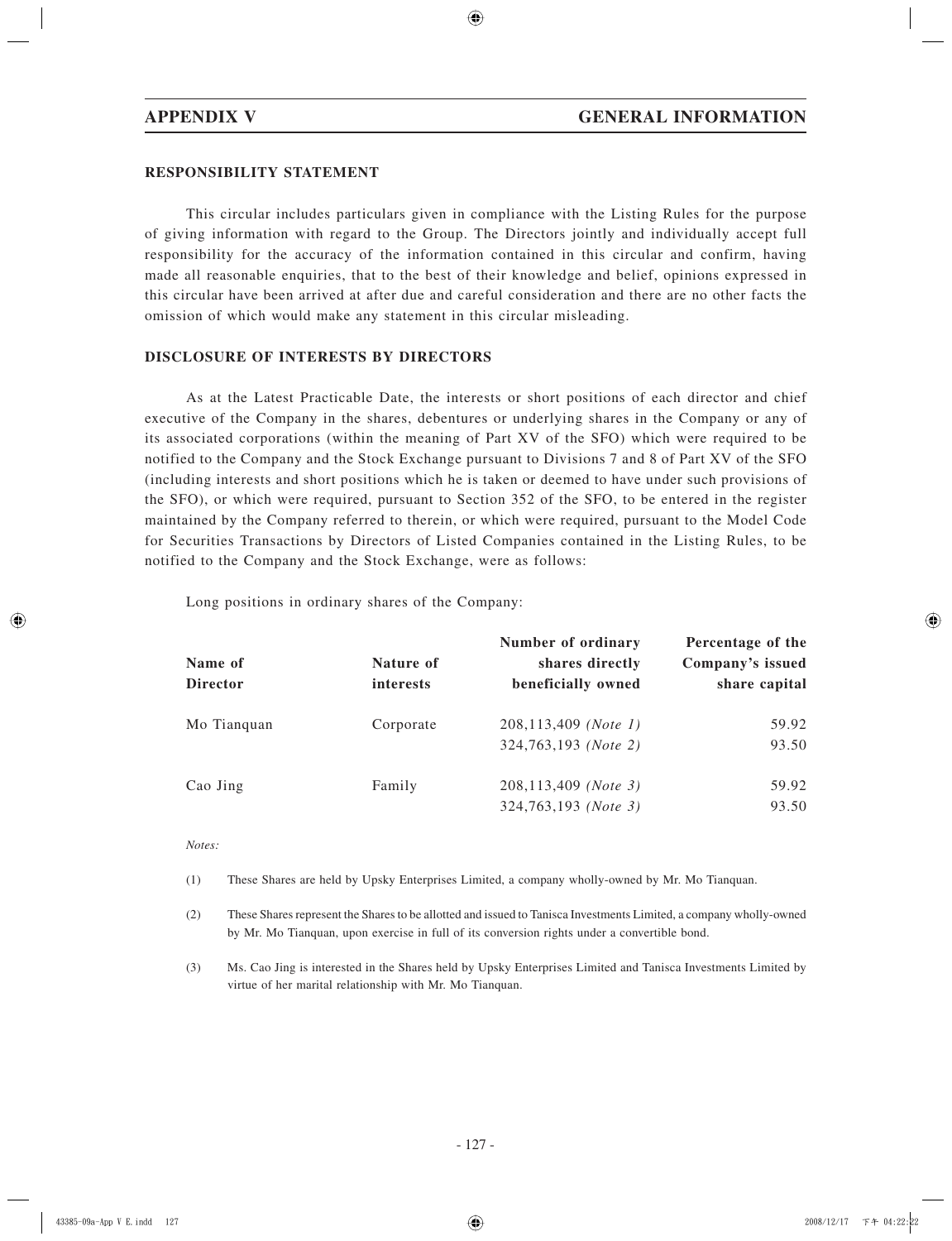Save as disclosed above, as at the Latest Practicable Date, none of the Directors and chief executive of the Company or their respective associates (within the meaning of the Listing Rules) had any interests and short positions in the shares, debentures or underlying shares of the Company or any of its associated corporations (within the meaning of Part XV of the SFO), which were required to be notified to the Company and the Stock Exchange pursuant to Divisions 7 and 8 of Part XV of the SFO (including interests and short positions which he or she was taken or deem to have under such provisions of the SFO), or which were required, pursuant to section 352 of the SFO, to be entered in the registered maintained by the Company referred to therein, or which were required, pursuant to the Model Code for Securities Transactions by Directors of Listed Companies contained in the Listing Rules to be notified to the Company and the Stock Exchange.

#### **DISCLOSURE OF INTERESTS BY SUBSTANTIAL SHAREHOLDERS**

So far as is known to any Director or chief executive of the Company, as at the Latest Practicable Date, persons (other than a Director or chief executive of the Company) who had an interest or a short position in the shares, debentures or underlying shares of the Company which would fall to be disclosed to the Company under the provisions of Divisions 2 and 3 of Part XV of the SFO, or who were, directly or indirectly, interested in 10% or more of the nominal value of any class of share capital carrying rights to vote in all circumstances at general meetings of any other members of the Company were as follows:

| Name of<br>shareholder         | Capacity and nature<br>of interests                | Number of<br><b>Shares</b> owned | Percentage of the<br>Company's issued<br>share capital<br>(Note 1) |
|--------------------------------|----------------------------------------------------|----------------------------------|--------------------------------------------------------------------|
| Upsky Enterprises<br>Limited   | Directly beneficially owned                        | 208, 113, 409                    | 59.92                                                              |
| Tanisca Investments<br>Limited | Directly beneficially owned                        | 324, 763, 193                    | 93.50 ( <i>Note</i> 2)                                             |
| Mo Tianquan                    | Attributable interest of<br>controlled corporation | 208, 113, 409<br>324, 763, 193   | 59.92 ( <i>Note</i> 3)<br>93.50 ( <i>Note</i> 3)                   |

*Notes:*

(1) All interests stated above represent long position.

(2) These Shares represent the Shares to be allotted and issued to Tanisca Investments Limited, a company wholly-owned by Mr. Mo Tianquan, upon exercise in full of its conversion rights under a convertible bond.

(3) The entire issued share capital of Upsky Enterprises Limited and Tanisca Investments Limited are legally and beneficially owned by Mr. Mo Tianquan who is therefore deemed to have an interest in the Shares in which Upsky Enterprises Limited and Tanisca Investments Limited are interested. Accordingly, the interest held by each of Upsky Enterprises Limited, Tanisca Investments Limited and Mr. Mo Tianquan refers to the same parcel of shares.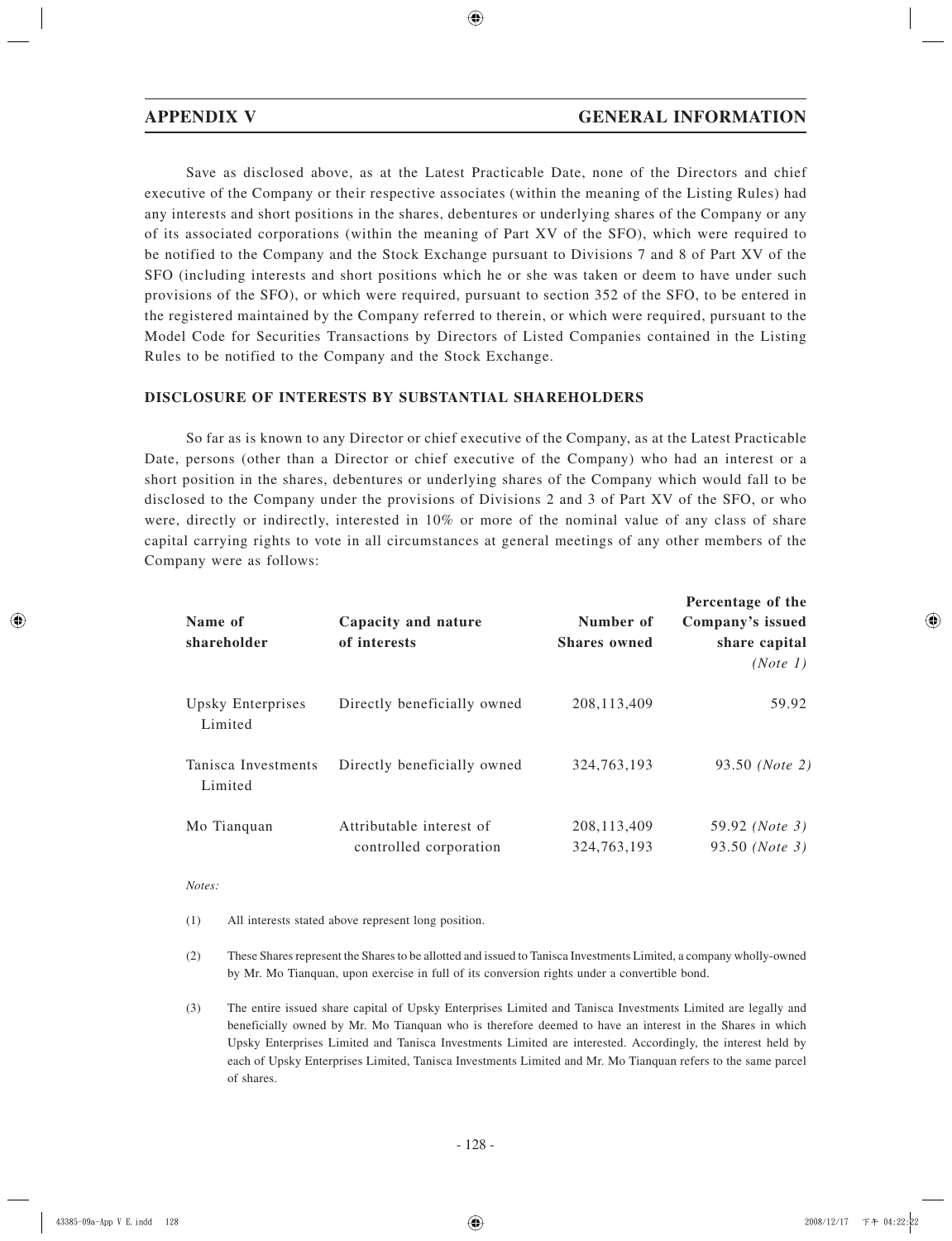Save as disclosed above, the Directors and chief executive of the Company were not aware of any other persons who, as at the Latest Practicable Date, had an interest or short position in the shares, debentures or underlying shares of the Company which would fall to be disclosed to the Company under the provisions of Divisions 2 and 3 of Part XV of the SFO, who had, directly or indirectly, interested in 10% or more of the nominal value of any class of share capital carrying rights to vote in all circumstances at general meetings of any other members of the Company or had any options in respect of such Shares.

## **DIRECTOR'S SERVICE CONTRACTS**

As at the Latest Practicable Date, none of the Directors had entered or proposed to enter into any service agreements with any member of the Group, excluding contracts expiring or determinable by the Group within one year without payment of compensation (other than statutory compensation).

## **DIRECTORS' INTERESTS IN THE GROUP'S ASSETS OR CONTRACTS OR ARRANGEMENTS SIGNIFICANT TO THE GROUP**

As at the Latest Practicable Date, none of the Directors had any interests, either directly or indirectly, in any assets which have been, since 31 March 2008 (being the date to which the latest published audited financial statements of the Company were made up), acquired or disposed of or leased to any members of the Group, or are proposed to be acquired or disposed of or leased to any members of the Group.

As at the Latest Practicable Date, none of the Directors were materially interested in any contracts or arrangement, subsisting at the date of this circular, which are significant to the business of the Enlarged Group.

## **DIRECTORS' INTERESTS IN COMPETING BUSINESS**

As at the Latest Practicable Date, none of the Directors nor their respective associates had any business which competes or is likely to compete, either directly or indirectly, with the business of the Group.

## **MATERIAL CONTRACTS**

The following contracts (not being contracts in the ordinary course of business) have been entered into by the members of the Enlarged Group within the two years immediately preceding the date of this circular and are or may be material:

- (i) the Sale and Purchase Agreement, the Debt Restructuring Agreement and the Supplemental Agreements;
- (ii) the underwriting agreement dated 7 April 2008 entered into by the Company and Upsky Enterprises Limited pursuant to which Upsky Enterprises Limited agreed to underwrite 103,128,227 Shares which are issued under a rights issue;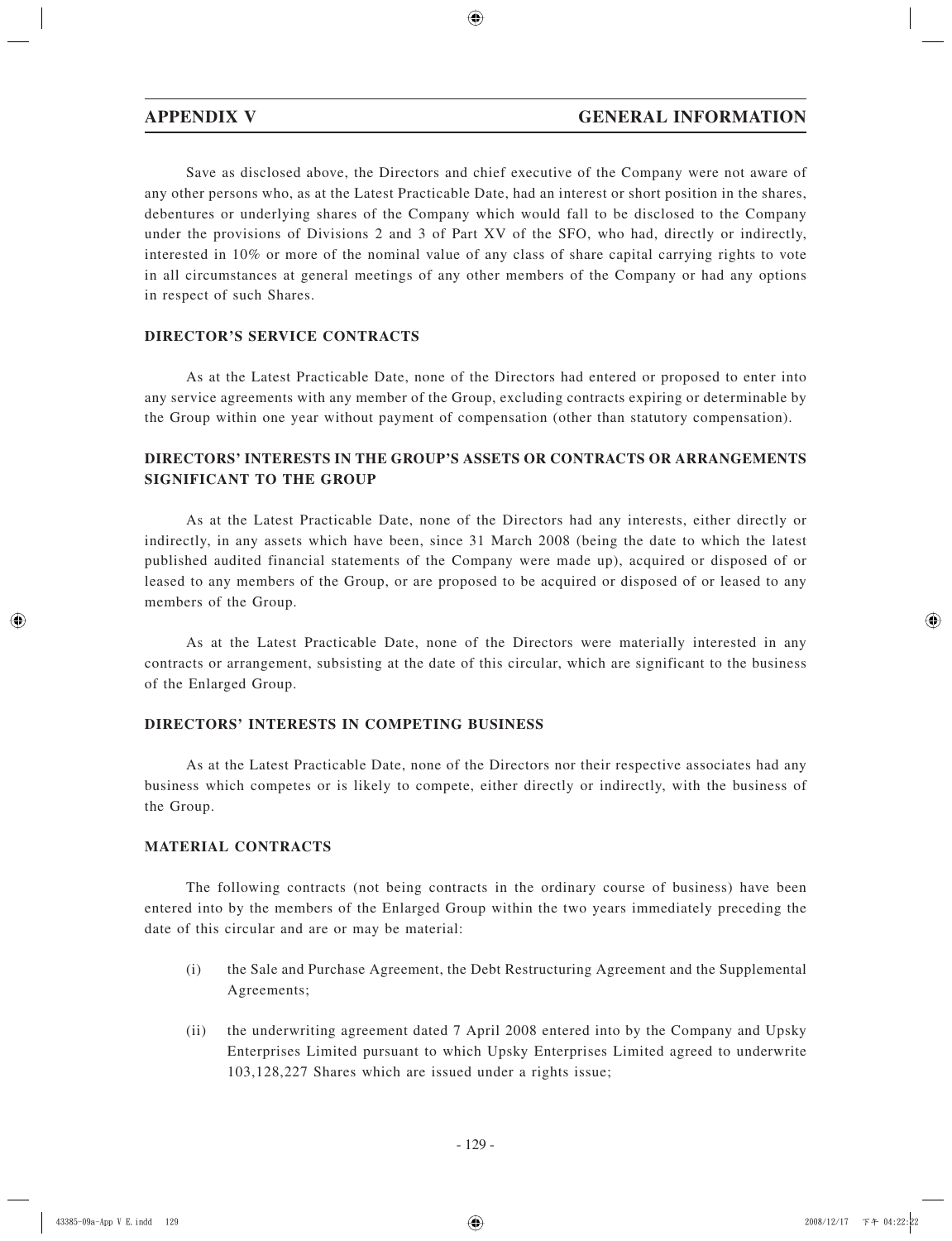- (iii) a subscription agreement dated 29 October 2007 entered into by the Company and Tanisca Investments Limited in relation to the issue of HK\$120,000,000 convertible bond;
- (iv) a subscription agreement dated 14 August 2007 in relation to the subscription of 11,500,000 Shares by IDG Technology Venture Investment III, LP; and
- (v) a subscription agreement dated 14 August 2007 in relation to the subscription of 11,500,000 Shares by Digital Link Investment Limited.

#### **MATERIAL ADVERSE CHANGE**

As at the Latest Practicable Date, the Directors are not aware of any material adverse change in the financial or trading position of the Group since 31 March 2008, being the date to which the latest published audited accounts of the Group were made up.

#### **LITIGATION**

As at the Latest Practicable Date, neither the Company nor any of its subsidiaries was engaged in any litigation or arbitration of material importance and no litigation or claim of material importance was known to the Directors to be pending or threatened against the Company or any of its subsidiaries.

#### **QUALIFICATIONS AND CONSENTS OF EXPERTS**

The following are the qualifications of the experts who have made statements in this circular:

| <b>Name</b>                   | <b>Qualifications</b>        |  |
|-------------------------------|------------------------------|--|
| <b>BMI</b> Appraisals Limited | Professional valuer          |  |
| CCIF CPA Limited              | Certified Public Accountants |  |

BMI Appraisals Limited and CCIF CPA Limited have given and have not withdrawn their written consents to the issue of this circular with the inclusion of the copies of their reports and the references to their names in the form and context they respectively appear therein.

As at the Latest Practicable Date, BMI Appraisals Limited and CCIF CPA Limited were not beneficially interested in the share capital of any members of the Group or had any rights, whether legally enforceable or not, to subscribe for or to nominate persons to subscribe for securities in any members of the Group.

BMI Appraisals Limited and CCIF CPA Limited did not have any interests, either directly or indirectly, in any assets which have been, since 31 March 2008 (being the date to which the latest published audited financial statements of the Company were made up), acquired or disposed of or leased to any members of the Group, or are proposed to be acquired or disposed of or leased to any members of the Group.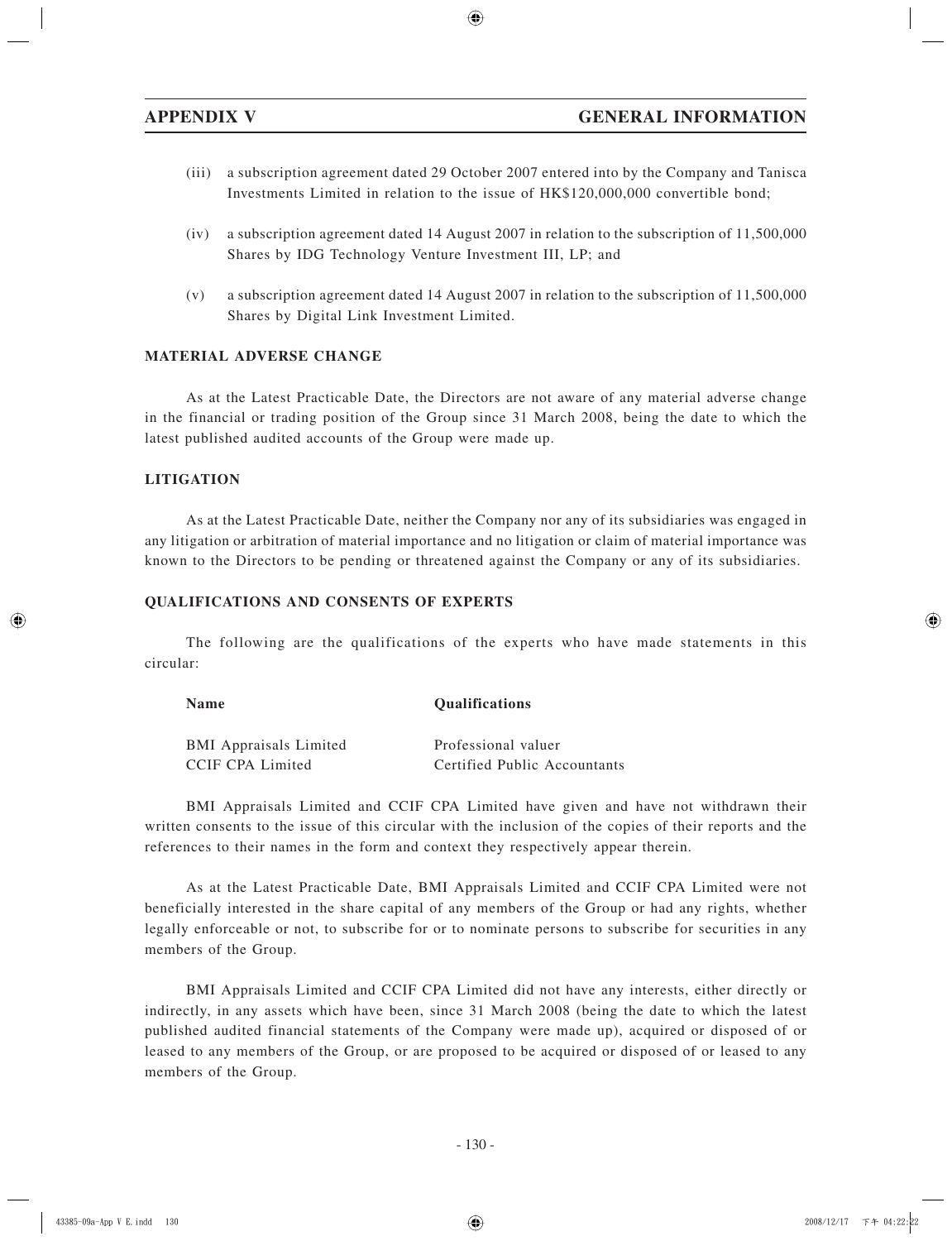## **GENERAL**

- (a) The company secretary and the qualified accountant of the Company is Mr. Poon Yan Wai ("Mr. Poon"), who is a fellow member of the Hong Kong Institute of Certified Public Accountants. Mr. Poon also holds a Bachelor's degree in Accountancy and Master's degree in Corporate Finance from the Hong Kong Polytechnic University.
- (b) The principal share registrar and transfer office of the Company is Butterfield Fund Services (Bermuda) Limited whose address is Rosebank Centre, 11 Bermudiana Road, Pembroke, Bermuda.
- (c) The Hong Kong share registrars and transfer office of the Company is Computershare Hong Kong Investor Services Limited whose address is at 17th Floor, Hopewell Centre, 183 Queen's Road East, Wanchai, Hong Kong
- (d) The English text of this circular shall prevail over their respective Chinese texts.

## **DOCUMENTS AVAILABLE FOR INSPECTION**

Copies of the following documents will be available for inspection at the office of the principal place of business of the Company at Suite 2302, Wing On Centre, 111 Connaught Road Central, Hong Kong during normal business hours on any weekdays other than public holidays, from the date of this circular up to and including the date of the SGM:

- (i) the memorandum and articles of association the Company and Bye-Laws;
- (ii) the annual reports of the Company for the two years ended 31 March 2007 and 31 March 2008;
- (iii) all the agreements as referred to in the paragraph headed "Material Contracts" in this appendix;
- (iv) the written consents of the experts referred to in the paragraph headed "Qualifications and Consents of Experts" in this appendix;
- (v) the accountants' report on the Target Group prepared by CCIF CPA Limited, the text of which is set out in Appendix II to this circular;
- (vi) the accountants' report from CCIF CPA Limited on the unaudited pro forma financial information on the Enlarged Group, the text of which is set out in Appendix III to this circular;
- (vii) the property valuation report of the Enlarged Group, the text of which is set out in Appendix IV to this circular; and
- (viii) this circular.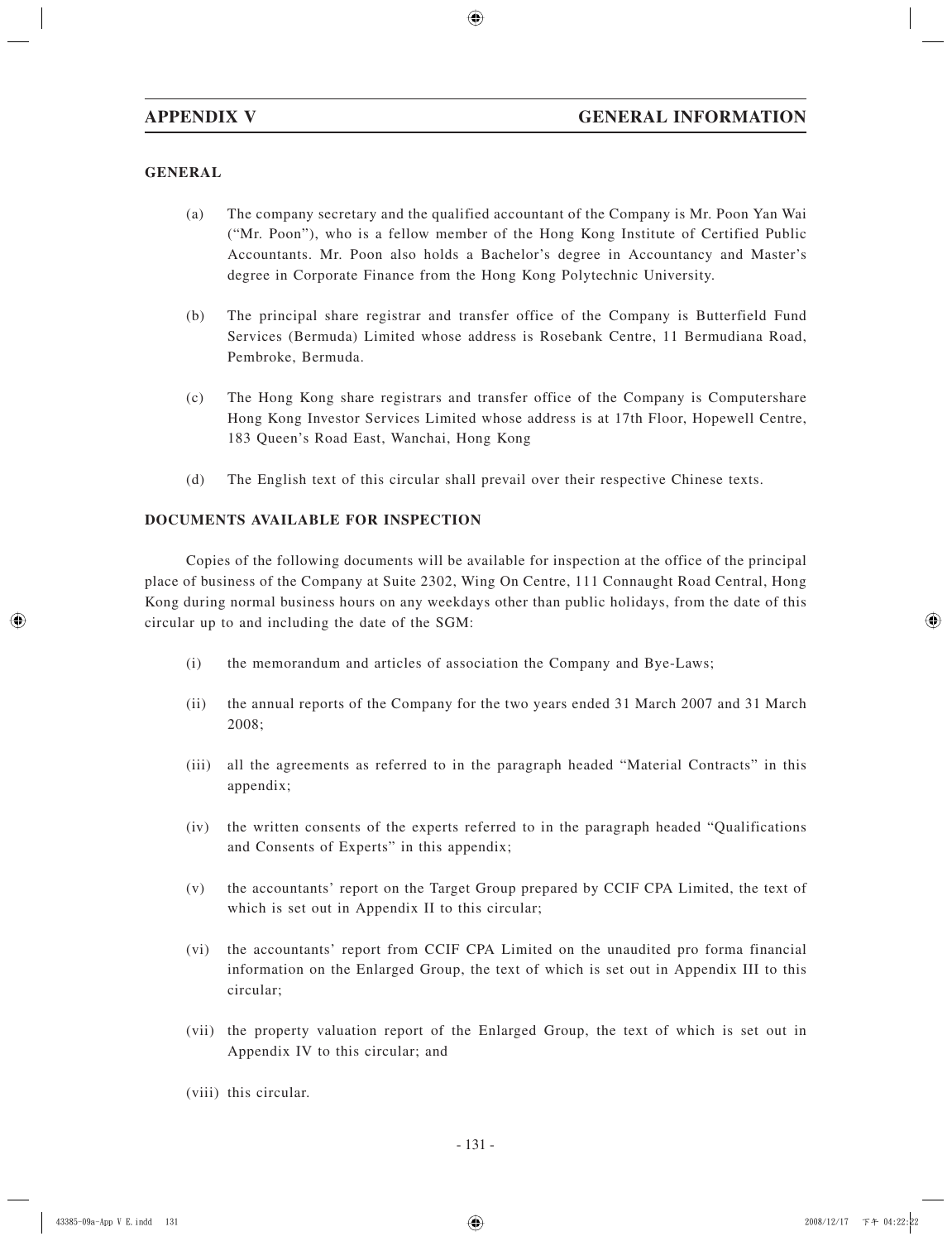## **NOTICE OF SGM**



# **Shun Cheong Holdings Limited 順昌集團有限公司\***

*(Incorporated in Bermuda with limited liability)* (Stock code: 650)

**NOTICE IS HEREBY GIVEN t**hat a special general meeting (the "SGM") of the shareholders of Shun Cheong Holdings Limited (the "Company") will be held at Suite 2302, Wing On Centre, 111 Connaught Road, Central Hong Kong on 5 January 2009 at 10:00 a.m. for the purpose of considering and, if thought fit, passing with or without amendments, the following resolution of the Company:

## **ORDINARY RESOLUTION**

## "**THAT**

- (i) the Acquisition (as defined in the circular dated 19 December 2008 despatched to the shareholders of the Company (the "Circular")) which is governed by, including not limited to, the Sale and Purchase Agreement, the Debt Restructuring Agreement, the Supplemental Sale and Purchase Agreement and the Supplemental Debt Restructuring Agreement (as defined in the Circular respectively) (copies of which has been produced to this meeting marked "A", "B", "C" and "D" respectively and signed by the Chairman hereof for the purpose of identification) and all the transactions contemplated thereunder be and are hereby approved, confirmed and ratified;
- (ii) the directors of the Company be and are hereby authorized to sign, execute, perfect, deliver and do all such documents, deeds, acts, matters and things, as the case may be, as they may in their discretion consider necessary desirable or expedient to carry and implement the Acquisition (as defined in the Circular) and all the transactions contemplated thereunder into full effect."

By order of the Board **Shun Cheong Holdings Limited Cao Jing** *Executive Chairman*

Hong Kong, 19 December 2008

 $For$  *identification purposes only*